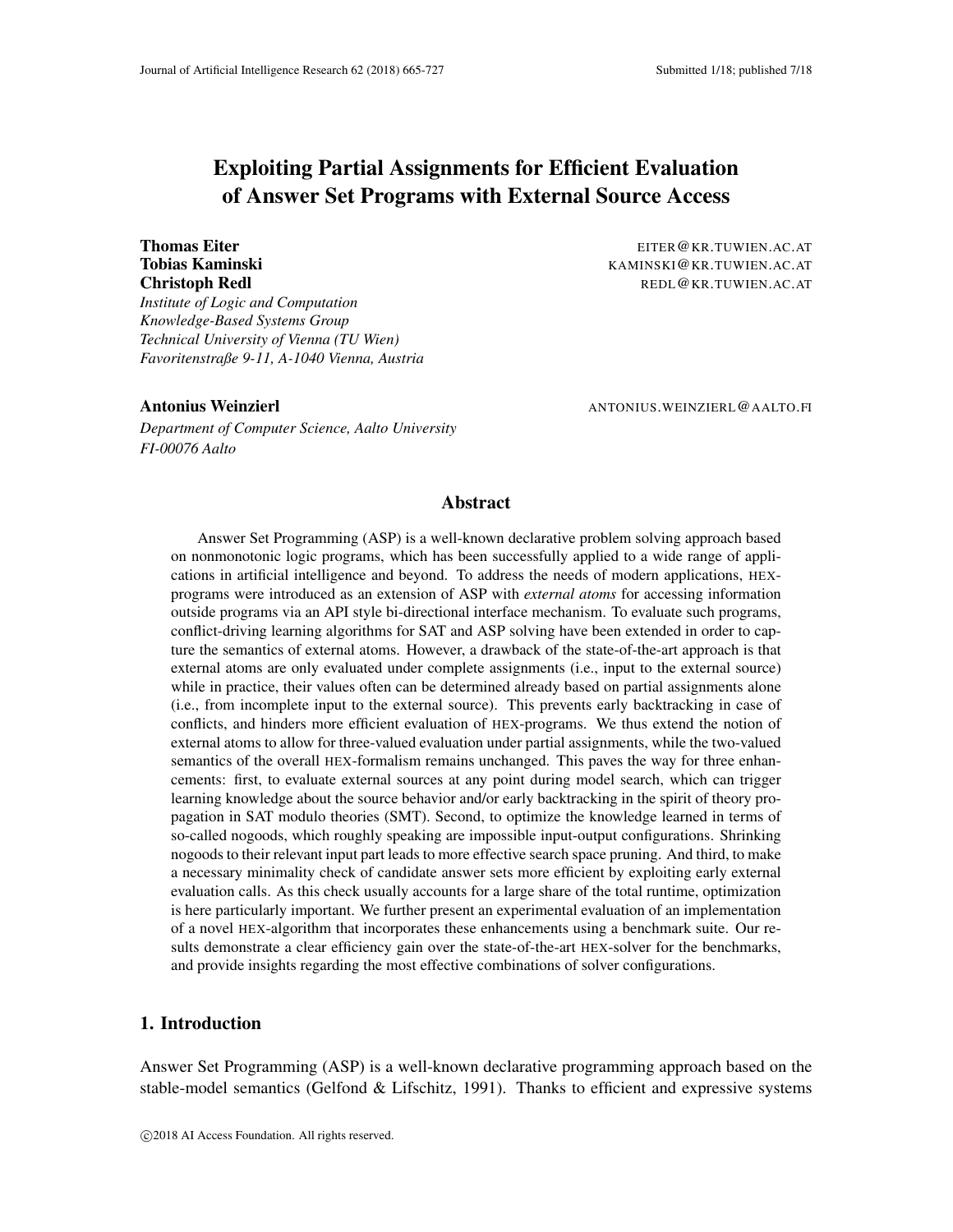like CLASP (Gebser, Kaufmann, Kaminski, Ostrowski, Schaub, & Schneider, 2011)<sup>1</sup>, SMODELS (Simons, Niemelä, & Soininen, 2002)<sup>2</sup>, DLV (Leone, Pfeifer, Faber, Eiter, Gottlob, Perri, & Scarcello,  $(2006)^3$ , and WASP (Alviano, Dodaro, Leone, & Ricca,  $(2015a)^4$ , it has been successfully applied to a wide range of applications in artificial intelligence and beyond (Brewka, Eiter, & Truszczynski, 2011; Erdem, Gelfond, & Leone, 2016). In a nutshell, a problem at hand is represented by a set of rules (an ASP-program) such that its models, called *answer sets*, encode the solutions to the problem; an answer set solver is used to compute models, from which the solutions are then extracted. The approach is a relative of SAT solving, but in contrast, starts from a relational language where variables range over a (finite) set of constants, which allows for more compact formalization than in propositional logic. Furthermore, the support of negation as failure makes ASP inherently nonmonotonic, which allows one for instance to easily express transitive closure. Finally, a number of language extensions that include, among others, optimization constructs, aggregates, disjunctions, and choice rules, cf. Gebser and Schaub (2016), have turned ASP into a very expressive and powerful problem solving tool.

HEX-programs (Eiter, Kaminski, Redl, Schüller, & Weinzierl, 2017) are an extension of ASPprograms aimed at the integration of heterogeneous external information sources, such as XM-L/RDF data bases, SAT solvers, route planners etc. So-called *external atoms* can be used in rules, and provide a bidirectional interface between the logic program and the external sources in an API style manner. To this end, an external atom passes information from the program, given by predicates and constants, to an external source, which returns the output values for the respective input; the atom states an input-output relationship, which evaluates to either true or false wrt. each potential output value. For example, an external atom  $\&synonym[car](X)$  might find synonyms X of car, e.g. automobile, bus, motocar etc., by accessing a thesaurus such as the one of Merriam-Webster (Merriam-Webster Website, 2018); that is, e.g.  $\&synonym[car](automobile)$  evaluates to true. As seen from this example, external sources can be of non-logical nature, and without particular assumption about how the external source is evaluated. This is facilitated by an abstract modeling of external atoms that can exhibit nonmonotonic behavior, be used in recursive and cyclic definitions, and introduce new constants which do not appear in the original program (known as *value invention*). This rich expressiveness empowers HEX-programs to subsume many other ASP extensions such as programs with (nonmonotonic) aggregates (Alviano, Faber, & Gebser, 2015b), constraint ASP (Ostrowski & Schaub, 2012), and DL-programs (Eiter, Lukasiewicz, Schindlauer, & Tompits, 2004), to mention a few; furthermore, the versatility and genericity of external atoms has been exploited for different purposes and application domains (cf. Erdem, Gelfond, & Leone, 2016; Eiter, Kaminski, Redl, Schuller, & Weinzierl, 2017). ¨

Efficient evaluation of HEX-programs is a challenging issue, and several methods and techniques have been developed to this end. Current evaluation algorithms for (ground) HEX build on existing ASP solvers (in particular, on CLASP). Roughly speaking, they first compute a complete truth-assignment by guessing the truth values of all external atoms and evaluating an accordingly rewritten program using a solver for ordinary ASP-programs. Only when the assignment is complete, the correctness of the guess can be verified by calls to the external sources; if this succeeds, an additional check is required to establish foundedness (i.e., minimality) of the candidate answer

<sup>1.</sup> http://potassco.sourceforge.net

<sup>2.</sup> http://www.tcs.hut.fi/Software/smodels

<sup>3.</sup> http://www.dlvsystem.com

<sup>4.</sup> https://github.com/alviano/wasp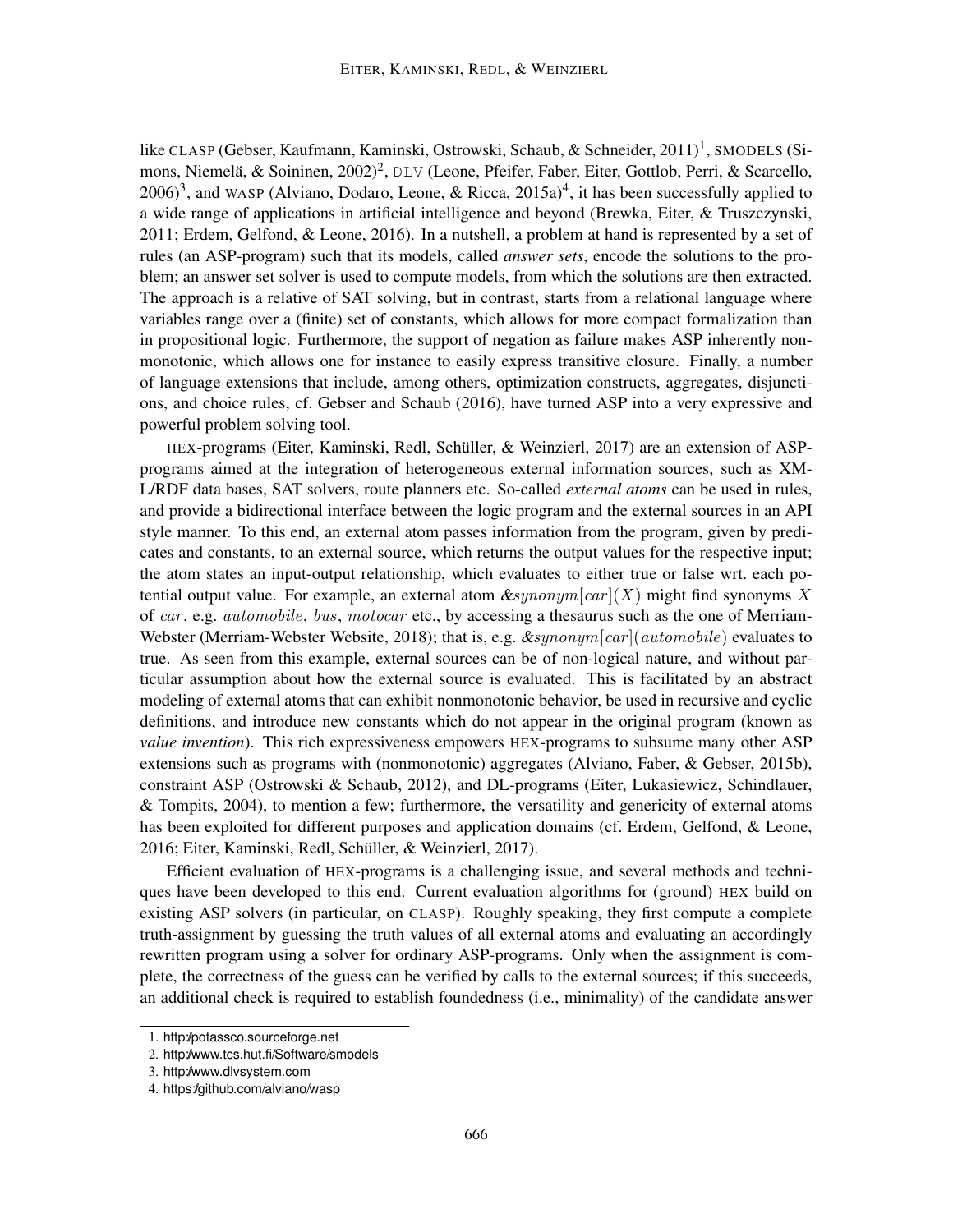set. This basic approach has been enhanced with conflict-driven learning techniques, which learn parts of the external source semantics while the search space is traversed in order to prevent that wrong guesses reoccur (Eiter, Fink, Krennwallner, & Redl, 2012). Moreover, advanced techniques for minimality checking have been developed to boost efficiency (Eiter, Fink, Krennwallner, Redl,  $&$  Schüller, 2014a).

Despite these improvements, the evaluation of external atoms over complete assignments is an obstacle to good performance in general. This can be mitigated by launching evaluation when the input to an external atom is complete, rather than the whole assignment to all predicates. However, even then this late evaluation does not yield much information to prune the search space and to guide the search algorithm effectively. Intuitively, evaluating external sources under yet partial assignments (i.e., assignments in which only some input atoms are set to true or false, while others remain unassigned) may in some cases allow to decide the eventual truth value of an external atom, regardless of how the assignment will be completed. For example, suppose an external atom  $\&p$ lanar [node, edge]() interfaces an external source for checking whether a graph whose nodes and edges are captured by the unary predicate *node* and the binary predicate *edge*, respectively, is a planar graph. If a rule  $edge(X, Y) \vee not\_edge(X) \leftarrow connected(X, Y)$  guesses the edges of a graph from a pool of connections, the external checker might detect non-planarity even if the guess is not yet complete (i.e., some edges are missing). Early external evaluation has the potential for significant performance gains, as wrong guesses may be detected early on or avoided entirely. In this way, the external sources can guide the answer set search proactively.

This idea is in the spirit of *theory propagation* in *SAT modulo theories (SMT)* (Barrett, Sebastiani, Seshia, & Tinelli, 2009). However, adopting evaluations under partial assignments for HEX-programs is non-trivial, because – unlike in SMT, which considers only fixed theories – external sources are largely black boxes, without much information about their structure (as in case of privacy and data hiding, or of a wrapped web service) let alone a propagation machinery available. Moreover, their heterogeneity and (possibly) nonmonotonic nature, e.g. if the external source access is to ASP engines or argumentation solvers, adds further conceptual and computational complexity.

In this paper, we address the issue of partial evaluation by extending external source access via external atoms from a Boolean semantics, which is defined only under complete assignments, to a three-valued evaluation semantics that is defined under partial assignments. This extension is furnished with novel evaluation techniques to achieve the main goal of efficiency improvements. In particular, learning about the behavior of external sources during evaluation under partial assignments allows us to acquire additional knowledge that aids in guiding the search, similar as theory propagation in SMT; we will encode such knowledge as *nogoods* (Gebser, Kaufmann, & Schaub, 2012), i.e., sets of literals that must not be true at the same time. Moreover, the possibility of such early evaluation further paves the way for identifying the part of the input that is relevant for the final value of an external atom. This allows for minimizing the learned nogoods in order to obtain a larger cover of the external source semantics. Importantly, the semantics of the overall formalism remains unchanged, i.e., the three-valued semantics of external sources is only exploited for performance improvements during the search, while the final answer sets are still two-valued.

## 1.1 Contributions

The main contributions of our work are briefly summarized as follows.

• We extend the notion of external atoms in two dimensions: first, that it can be evaluated under partial assignments, which set each atom to either true, false, or unassigned. Second, that the output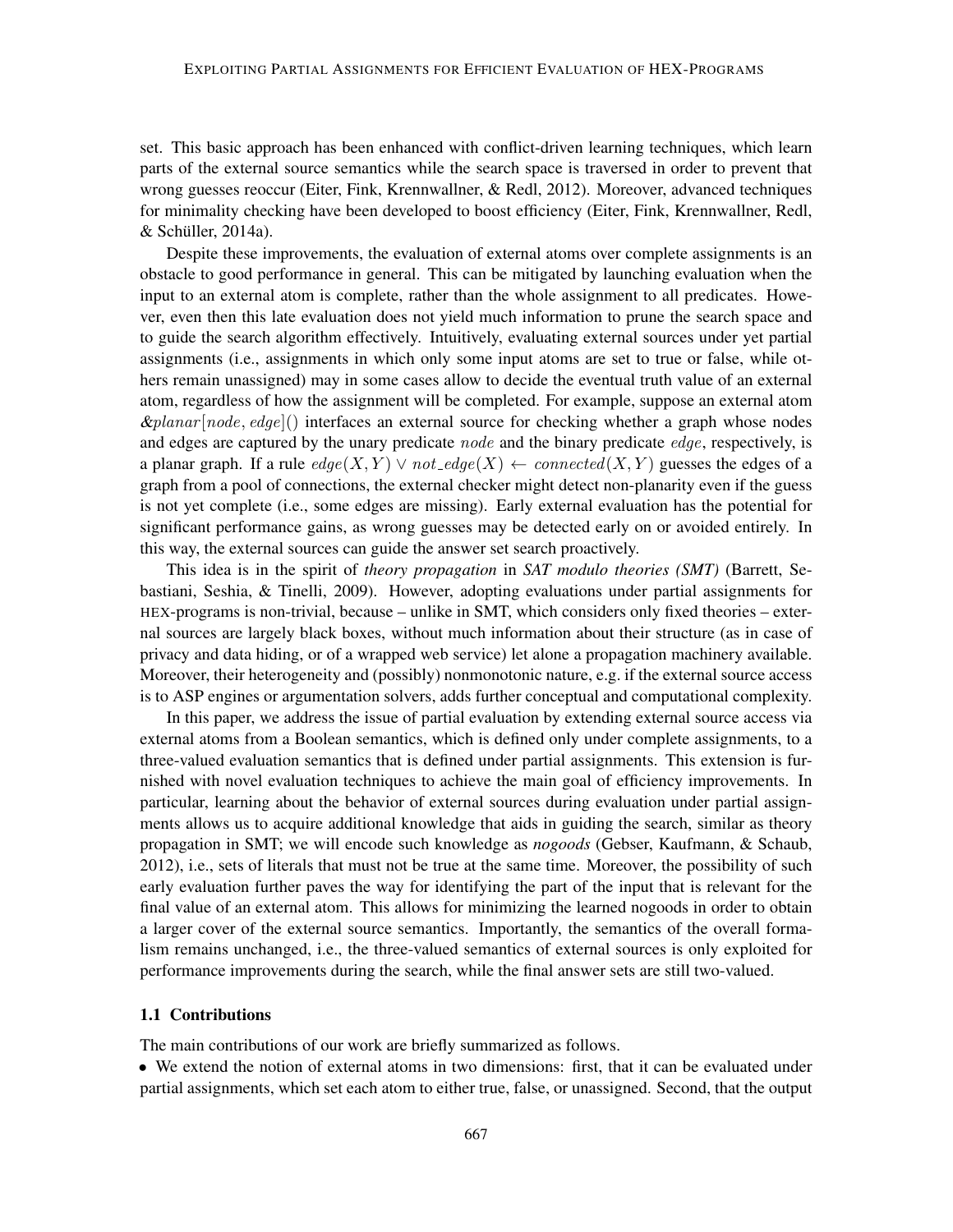of the evaluation can be either true, false or unknown; this is because the truth value of the external atom might be definitely known (true or false), or it is yet unknown under the current partial input. However, the overall semantics of HEX-programs remains unchanged, i.e., answer sets still remain two-valued. Thanks to backwards compatibility, we further show how existing (two-valued) external atoms can be seamlessly integrated in our extended framework for three-valued evaluation.

• Based on this extension, we then present a novel evaluation algorithm which exploits three-valued evaluation in external source access for early search space pruning in answer set search. At the heart of this algorithm is learning additional knowledge about external sources, similar as done by theory propagation in SMT solving. Owing to the generic nature of external atoms, this knowledge is acquired by abstractly defined learning functions and represented by nogoods. The latter consist of sets of literals over the input predicates of an external atom plus a designated literal that excludes an evaluation result for matching inputs.

• As well-known, learning can be much more effective if structural properties of the underlying domain are known (cf. Valiant, 1984). We thus present also concrete learning functions for external sources with certain properties, among them monotonicity (relative to the input assignment). Along with that, we devote particular attention to minimizing the nogoods learned, given the interface for evaluation under partial assignments; as already mentioned, small (non-redundant) nogoods are instrumental for pruning the search space of candidate answer sets effectively. However, each minimization step causes computational costs, and external evaluation comes at a price. We mitigate the minimization cost using several techniques: first, besides sequential (literal by literal) minimization, we exploit the divide-and-conquer strategy that was presented by Junker (2004) for conflict set minimization in constraint programming. Second, we develop *simultaneous minimization* of multiple nogoods: an external source may return for a given input multiple output values (e.g.,  $\&gas\_station[route](X)$  may return for a tour given in *route* all gas stations close by), and the structural relationships of according nogoods can be exploited. Notably, simultaneous minimization has not been considered in SMT. Third, we consider heuristics towards a good trade-off between the efforts and benefits of evaluation calls and minimization steps.

• In further pushing the computation effort down, we also exploit the possibility for evaluation under partial assignments for minimality checking of candidate answer sets. This is particularly important as the minimality check accounts for a major share of the overall runtime, and usually involves significantly more external evaluation calls than the search for candidates itself. In particular, we discuss how three-valued external evaluation can be interleaved with the search for an unfounded set, which is a semantics-based characterization of minimality for answer sets (Leone, Rullo, & Scarcello, 1997) that has been lifted to HEX-programs (Eiter et al., 2014a). Again, learning from external source calls is used for guiding the search; notably, the nogoods learned can be pooled with those in the main search, and thus speed up the latter.

• We present a prototype implementation of our approach in the DLVHEX system, based on the grounder GRINGO and the solver CLASP as backends. Furthermore, we perform an experimental evaluation of the new techniques on a rich benchmark suite that comprises problems of different characteristics. It appears that each of them can yield significant performance gains, yet the picture of their combination is (as expected) more complex and does not lend for a canonical way of how to apply them; in particular, heuristics may lead to diverging (though explainable) behavior. In any case, our experimental results show a speedup of up to two orders of magnitude in performance (in theory, even exponential gains are possible).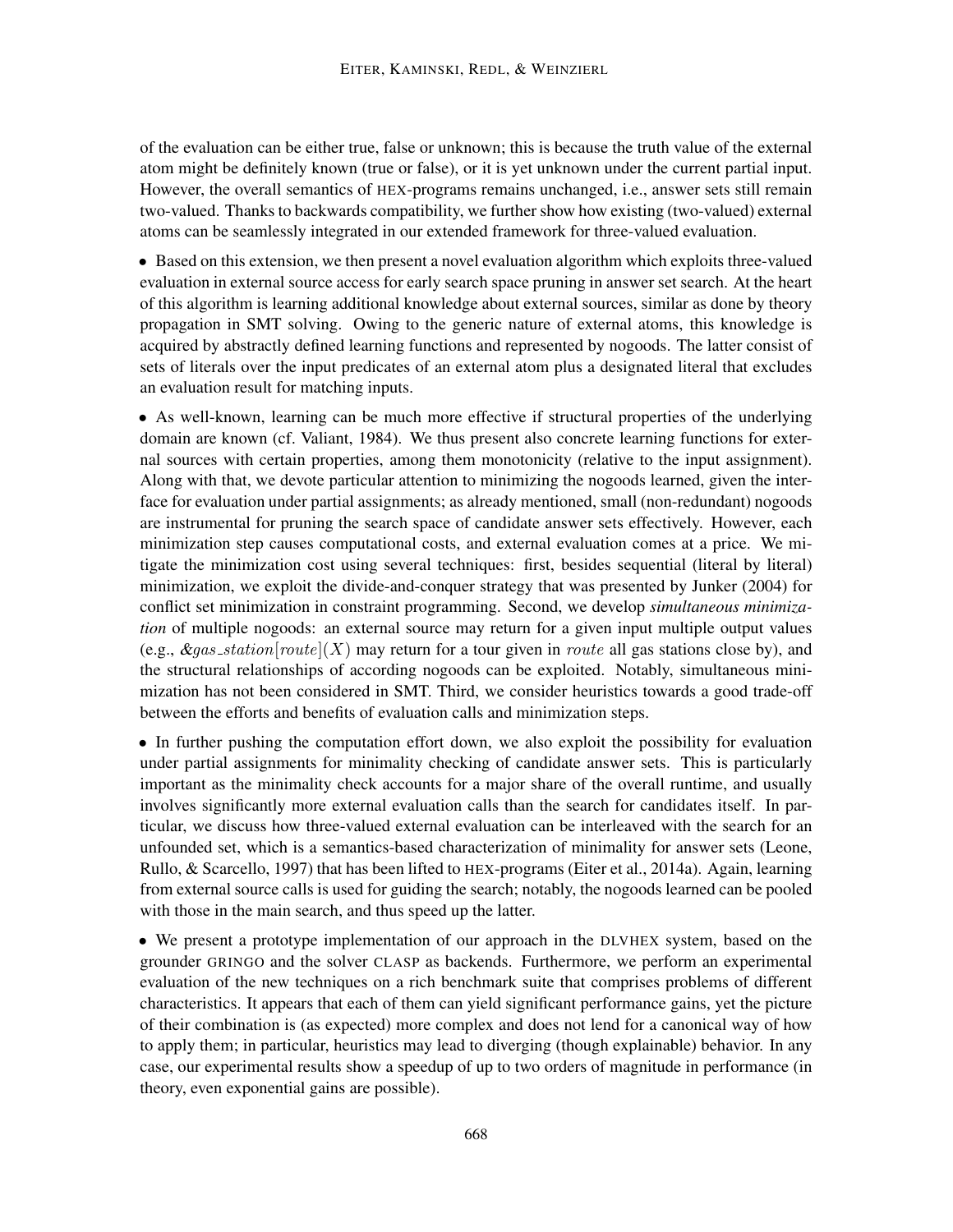Thus in conclusion, our results significantly advance the evaluation of ASP-programs with external source access, as formally available in HEX-programs, drawing from and extending similar ideas in SMT solving. In turn, the idea of simultaneous minimization might be of interest for SMT and related approaches as well. Our approach is further related to techniques that are used in constraint ASP solvers to minimize learned knowledge, such as those implemented in the CLINGCON system (Ostrowski & Schaub, 2012). However, these techniques usually rely on a tailored integration of theory solvers crafted by experts, while the DLVHEX system branches out for a broad range of heterogeneous source access and users, where the latter may have little or no prior knowledge on solver construction. The interface-based HEX-approach makes it easier for them to harness performance gains by the new learning techniques. In fact, as we show, nogood minimization and theory-specific learning are closely related and thus, user-crafted optimizations in learning, in particular finding small nogoods, can be shifted to nogood minimization by the system for three-valued external evaluation under partial assignments. Full backward compatibility with existing two-valued source descriptions makes exploiting the new features an option but not a requirement for the use of DLVHEX on legacy and new applications.

## 1.2 Organisation

The rest of this article is structured as follows. After necessary preliminaries in Section 2, we proceed to present in Section 3 the extension of external evaluations under partial assignments, and an algorithm that exploits this in answer set search. The subsequent Section 4 considers nogood learning functions, while Section 5 is devoted to nogood minimization and its relationship to external learning. In Section 6, the usage of evaluation under partial assignments for minimality checking is explored. Section 7 contains a description of our implementation and the experimental evaluation. The final Section 8 considers related work and concludes the article with a discussion of further issues and future work.

A preliminary version of this work was presented at IJCAI 2016 (Eiter, Kaminski, Redl, & Weinzierl, 2016). The additions in this paper comprise the extension of the techniques to the unfounded set check (Section 6), the introduction of an additional nogood minimization algorithm, a more exhaustive discussion of the theory, additional experiments, and formal proofs of the results.

## 2. Preliminaries

In this section, we start by introducing the necessary background regarding ASP and HEX-programs, which subsequent sections will build on. Our vocabulary consists of a set  $P$  of *predicates*, where each predicate has a fixed arity, a set C of *constants*, and a set X of *variables*, whereby the sets are mutually disjoint.

An *atom* is of the form  $p(t_1, \ldots, t_\ell)$ , abbreviated as  $p(\vec{t})$ , with predicate  $p \in \mathcal{P}$  of arity  $\ell$  and *terms*  $t_1, \ldots, t_\ell \in \mathcal{C} \cup \mathcal{X}$ . For a vector  $\vec{t} = t_1, \ldots, t_\ell$  we write  $t \in \vec{t}$  if  $t = t_i$  for some  $1 \leq i \leq \ell$ .

An *answer set program* P is a finite set of (disjunctive) rules r of the form

$$
a_1 \vee \cdots \vee a_k \leftarrow b_1, \ldots, b_m, \text{not } b_{m+1}, \ldots, \text{not } b_n,
$$
\n
$$
(1)
$$

where all  $a_i, 1 \le i \le k$ , and  $b_j, 1 \le j \le n$ , are atoms. The *head* of a rule r is  $H(r) = \{a_1, \ldots, a_k\}$ , its *body* is  $B(r) = \{b_1, \ldots, b_m, \text{not } b_{m+1}, \ldots, \text{not } b_n\}$ , and its *positive* resp. *negative body* is  $B^+(r) = \{b_1, \ldots, b_m\}$  resp.  $B^-(r) = \{b_{m+1}, \ldots, b_n\}$ . A rule r is called a *(disjunctive) fact* if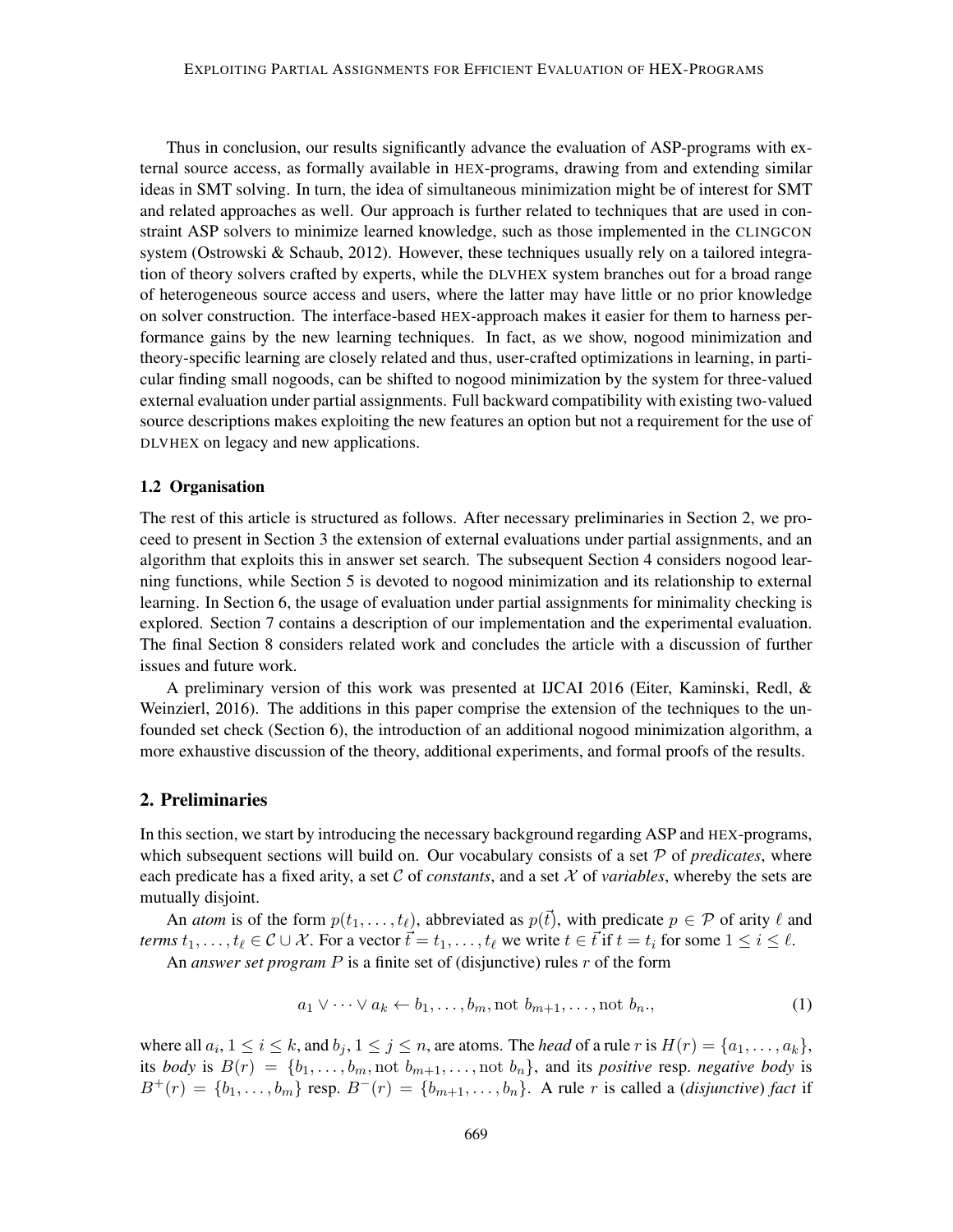$B(r) = \emptyset$ , and a *constraint* if  $H(r) = \emptyset$ . As usual, an atom (rule, program etc) is *ground*, if no variable occurs in it.

For a program P we let  $X(P) = \bigcup_{r \in P} X(r)$  for each  $X \in \{H, B, B^+, B^-\}$  to denote the sets of literals that occur in rule heads  $(H)$  and rule bodies  $(B)$ , and the sets of atoms that occur in the positive  $(B^+)$  and negative rule bodies  $(B^-)$ , respectively. The intuitive meaning of the rule (1) is that if all assertions in the rule body hold, then at least one atom in the head has to hold as well.

In the context of ASP, interpretations are usually *Herbrand interpretations*. In this setting, programs with variables can be reduced to programs without variables, by instantiating the variables in rules in all possible ways with constants from C. This process, which is known as *grounding*, is also adopted commonly by solvers in practice, where in addition optimization steps are made in order to avoid useless rules. Suitable syntactic and/or semantic safety conditions guarantee that a finite number of rule instances suffices for answer set computation. After grounding, in a second *solving phase* the answer sets of the program are then computed. As we focus in this paper only on the solving phase, we can assume in the sequel that the vocabulary (and in particular the set of constant symbols) is finite, and that the programs to consider are ground; in the examples, rules with variables stand for all ground instances with respect to this set of constants.

Herbrand interpretations are usually represented by the sets of ground atoms that are true in them. However, when discussing the evaluation of answer set programs, it is often more convenient to explicitly represent which atoms are assigned to *true* resp. *false*. Following Drescher, Gebser, Grote, Kaufmann, König, Ostrowski, and Schaub (2008), a *(signed) literal* is either a positive or a negated ground atom  $Ta$  or  $Fa$ , where a is a ground atom. For  $\sigma \in \{T, F\}$ , we let  $\overline{\sigma} = T$  if  $\sigma = F$ and  $\overline{\sigma} = \mathbf{F}$  if  $\sigma = \mathbf{T}$ , and for a literal  $L = \sigma a$ , we let  $\overline{L} = \overline{\sigma} a$ . A *complete assignment* over a (finite) set A of atoms is a set A of literals such that for all  $a \in A$ ,  $Ta \in A$  iff  $Fa \notin A$ ; here  $Ta \in A$ expresses that a is true and  $\mathbf{F}a \in \mathbf{A}$  that a is false.<sup>5</sup>

Let A be a complete assignment. Then A satisfies a ground atom a, denoted  $A \models a$ , if  $Ta \in A$ , and it does not satisfy it, denoted  $A \not\models a$ , if  $Fa \in A$ . Furthermore, A satisfies a default-negated atom not a, denoted  $A \models$  not a, if  $A \not\models a$ , and it does not satisfy it, denoted  $A \not\models$  not a, if  $A \models a$ . A ground rule r is satisfied by A, denoted  $A \models r$ , if either  $A \models a$  for some  $a \in H(r)$  or  $A \not\models a$ for some  $a \in B(r)$ . A ground answer set program P is satisfied by **A**, denoted  $A \models P$ , if  $A \models r$ for all  $r \in P$ .

Answer set programs are interpreted under the *answer set semantics* based on the well-known *GL-reduct* by Gelfond and Lifschitz (1991). Given a ground answer set program P and a complete assignment A, the GL-reduct of  $P$  wrt. A is the program

$$
P^{\mathbf{A}} = \{ H(r) \leftarrow B^+(r) \mid r \in P, \mathbf{A} \not\models b \text{ for all } b \in B^-(r) \}.
$$

For complete assignments  $A_1$  and  $A_2$ , let  $A_1 \leq A_2$  denote that  $\{Ta \mid Ta \in A_1\} \subseteq \{Ta \mid Ta \in A_2\}$  $Ta \in \mathbf{A}_2$  holds. A complete assignment **A** is an *answer set* of an answer set program P if **A** is a  $\le$ -minimal model of  $P^{\mathbf{A}}$ . The general idea of ASP is to encode a problem by means of an answer set program and to extract corresponding solutions from the respective answer sets.

**Example 1.** *Consider the answer set program*  $P = \{a \leftarrow \text{not } b : b \leftarrow \text{not } a : b \leftarrow a.\}$  *and the complete assignment*  $A = \{Fa, Fb\}$ *. It is easy to see that* A *is not* a  $\le$ -minimal model of  $P^{\mathbf{A}}$  =

<sup>5.</sup> Here, *complete* refers to the fact that the complete assignment defines for each atom  $a \in A$  whether it is true or false. We explicitly say *complete* in this section in order to distinguish it from the more general concept of partial assignments we introduce later.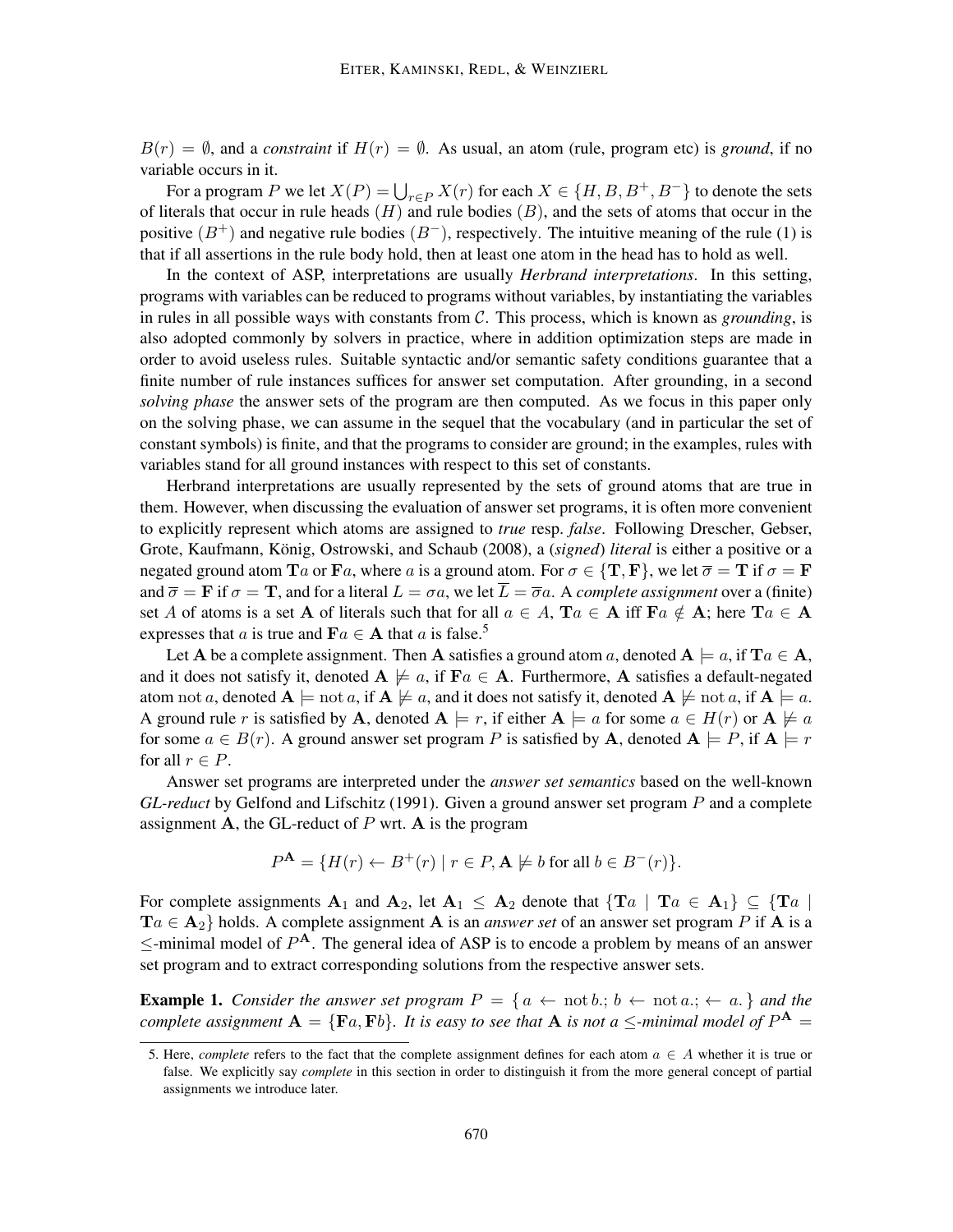${a \leftarrow .; b \leftarrow .; \leftarrow a.}$  *and thus, not an answer set of P. On the other hand,*  $A' = {Fa, Tb}$  *is a*  $\le$ -minimal model of  $P^{A'} = \{b \leftarrow .; \leftarrow a.\}$ , and it is the only answer set of P as  $\{Ta, Fb\}$  is not *an answer set due to the constraint "* $\leftarrow a$ .".

Sets of signed literals are also utilized to formulate constraints wrt. assignments, i.e. to specify combinations of signed literals that are not permitted to be part of a complete assignment. A *nogood* is a set  $\{L_1, \ldots, L_n\}$  of literals; and a complete assignment **A** is a *solution* to a nogood  $\delta$  resp. a set of nogoods  $\Delta$ , if  $\delta \nsubseteq A$  resp.  $\delta \nsubseteq A$  holds for all  $\delta \in \Delta$ .

**Example 2.** The complete assignment  $A = \{Tp(a), Tp(b), Tp(c)\}\$  is a solution to the nogood  ${\bf T}(p(a), {\bf F}(b))$ *, but not to the nogood*  ${\bf T}(p(a), {\bf T}(b))$ *.* 

Nogoods correspond to clauses as known from SAT solving, and are utilized by ASP-solvers that are based on *Conflict-Driven Nogood Learning* (*CDNL*) (Drescher et al., 2008) for representing the input program and for guiding the search by learning additional nogoods from conflicts.

## 2.1 HEX-Programs

We briefly recall HEX-programs, which generalize (disjunctive) logic programs under the answer set semantics by integrating external sources of computation; for more details and background, cf. Eiter et al. (2005b, 2014a).

As in the case of answer set programs, we can restrict our theoretical investigation of HEXprograms to ground programs because safety conditions allow for applying an advanced grounding algorithm to compute finite groundings (cf. Eiter, Fink, Krennwallner, & Redl, 2016). However, our examples will also use variables as shortcuts for instantiations with all possible values.

## 2.1.1 SYNTAX

HEX-programs extend ordinary ASP-programs by *external atoms*, which enable a bidirectional interaction between a program and external sources of computation. In addition to the sets  $\mathcal{C}, \mathcal{P}$ , and  $\mathcal{X}$ introduced above, we assume a further finite set  $\mathcal G$  of external predicate symbols in our vocabulary, which is disjoint from C, P and X. External predicates in G are prefixed with '&' to distinguish them from ordinary predicate symbols. Again, due to our restriction of the formal discussion to ground programs it is sufficient to consider only a finite vocabulary.

Informally, external atoms are associated with input and output values, where constants and the extensions of predicates in the input are provided to an external source which computes whether the respective output values are correct. More formally, a *ground external atom* is of the form  $\&g[\vec{p}](\vec{c})$ , where  $\vec{p} = p_1, \ldots, p_k$  is a list of input parameters (predicate names or object constants), called *input list*, and  $\vec{c} = c_1, \ldots, c_l$  are constant output terms. More generally, a *non-ground external atom* is of the form  $\&g[\vec{Y}](\vec{X})$ , where  $\vec{Y} = Y_1, \ldots, Y_k$  is a list of input terms (variables, predicate names or object constants), and  $\vec{X} = X_1, \dots, X_l$  are output terms, i.e, variables or object constants.

In contrast to answer set programs, in HEX-programs external atoms can be used in the bodies of rules to specify dependencies on external sources. Formally:

**Definition 1.** A HEX-program  $\Pi$  consists of rules  $r$  of the form (1), where each  $a_i$ ,  $1 \leq i \leq k$ , is *an ordinary atom and each*  $b_j$ ,  $1 \leq i \leq n$ , *is either an ordinary atom or an external atom.* 

In the following, we call a program *ordinary* if it does not contain external atoms, i.e., if it is a standard ASP-program; as usual, an (ordinary or external) atom, rule, program etc. is *ground*, if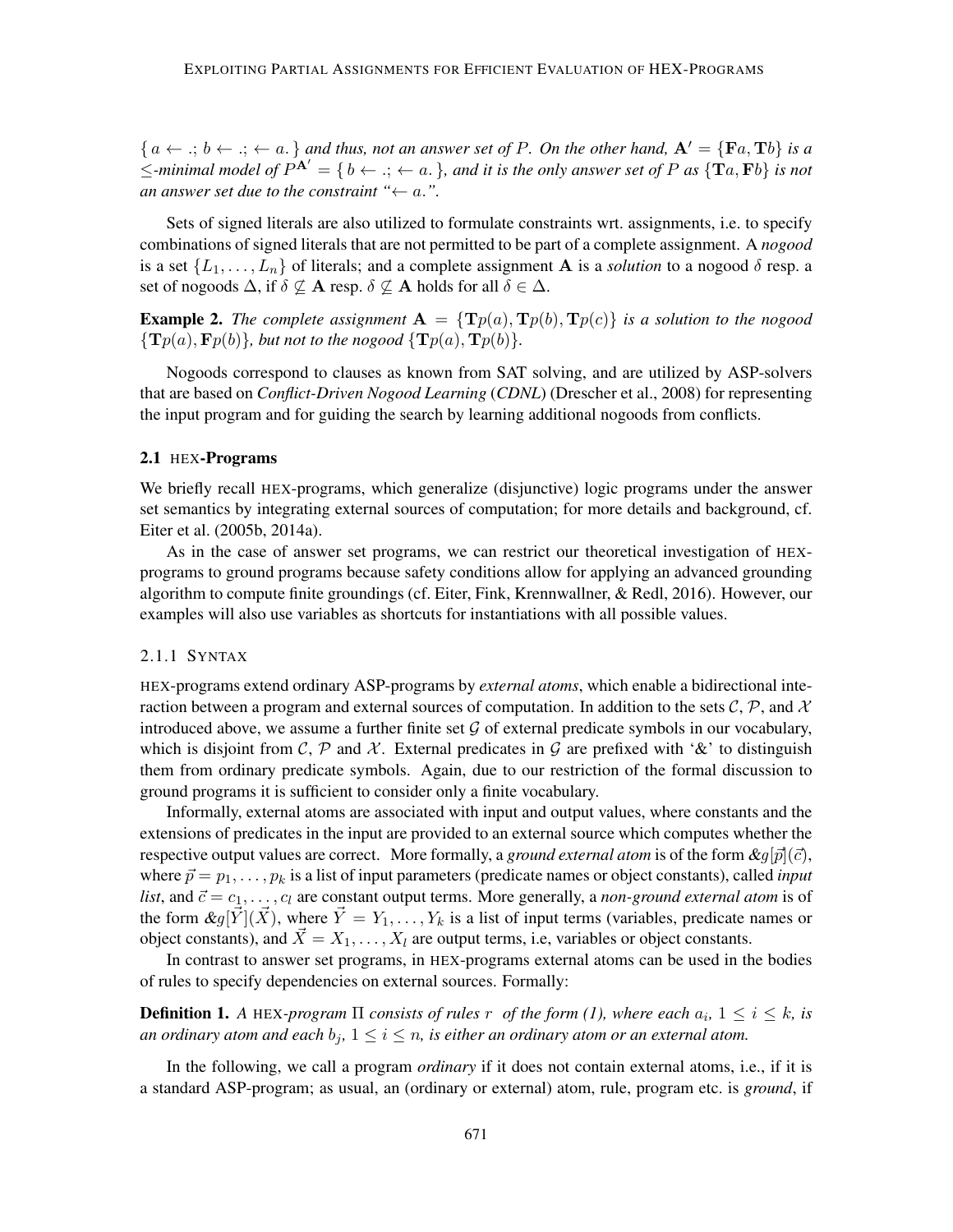it is variable-free. The head  $H(r)$ , the body  $B(r)$ , the positive body  $B^{+}(r)$  and the negative body  $B^{-}(r)$  of a rule r in a HEX-program are defined as before for ordinary programs. We let  $B_{o}^{+}(r)$ resp.  $B_o^-(r)$  be the set of ordinary atoms in  $B^+(r)$  resp.  $B^-(r)$ . Moreover, we denote by  $A(\Pi)$  the set of ordinary atoms that occur in a HEX-program Π.

Like ordinary ASP programs, HEX-programs can be reduced by grounding to variable-free programs, where in a non-ground external atom  $\&g[\vec{Y}](\vec{X})$  each variable  $Y_i$  in  $\vec{Y} = Y_1, \ldots, Y_k$  is instantiated with a predicate name or an object constant, and each variable  $X_i$  in  $\vec{X} = Y_1, \ldots, X_l$ with an object constant. Solvers for HEX-programs do this in a *grounding phase*, which is followed by a solving phase. As we focus here on solving, we assume in the sequel that the HEX-program for evaluation are ground and over a finite alphabet. <sup>6</sup>

According to Definition 1, the usage of external atoms is restricted to the rule bodies in a HEXprogram as they can only be queried for information. A common use case of external atoms consists in eliminating answer sets based on external constraints as illustrated by the following example.

Example 3. *Consider the* HEX*-program* Π *that consists of the following facts and rules:*

node(a). node(b).  
\n
$$
edge(X, Y) \lor n\_edge(X, Y) \leftarrow node(X), node(Y), X \neq Y.
$$
\n
$$
\leftarrow \≥[edge].2|().
$$

*Informally, the rule on the second line guesses edges (arcs) of a self-loop-free directed graph whose vertices are given as facts on the first line. The constraint on the third line uses an external atom* &geq[edge, 2]() *to check whether the number of edges is at most one, by eliminating the guess if at least two edges exist.*

### 2.1.2 SEMANTICS

Next, we discuss the semantics of ground HEX-programs Π, which generalizes the answer set semantics of Gelfond and Lifschitz (1991). In the following, if not stated otherwise, assignments are over the set  $A = A(\Pi)$  of ordinary atoms that occur in the ground HEX-program  $\Pi$  at hand. Furthermore, we let  $\mathbb{A}_{\mathcal{P} \mathcal{C}}$  be the set of all possible complete assignments over predicates  $\mathcal{P}$  and constants  $\mathcal{C}$ ; in the following we will drop  $\mathcal{P}, \mathcal{C}$  from the index and denote this set just as A since the vocabulary is assumed to be fixed.

The semantics of a ground external atom  $\&q[\vec{p}](\vec{c})$  wrt. a complete assignment **A** is given by the value of a 1+k+l-ary decidable *two-valued (Boolean) oracle function*

$$
f_{\&g} \colon \mathbb{A} \times (\mathcal{P} \cup \mathcal{C})^k \times \mathcal{C}^l \to \{\mathbf{T}, \mathbf{F}\}\
$$

that is defined for all possible complete assignments  $A \in A$ , and tuples  $\vec{p}$  and  $\vec{c}$ , where k and l are the lengths of  $\vec{p}$  and  $\vec{c}$ , respectively. Thus,  $\&g[\vec{p}](\vec{c})$  is true relative to **A**, denoted  $\mathbf{A} \models \&g[\vec{p}](\vec{c})$ , if  $f_{\&q}({\bf A}, \vec{p}, \vec{c}) = {\bf T}$  and false, denoted  ${\bf A} \not\models \&q[\vec{p}](\vec{c})$ , otherwise. Importantly, external oracles support *value invention* such that they can be true for output values that do not occur in a respective (non-ground) program. However, all relevant constants are imported by available grounding algorithms (Eiter, Fink, Krennwallner, & Redl, 2016) invoked during the grounding phase of HEXprogram evaluation. In practice, oracle functions are realized as solver-plugins, which are usually implemented in *C++* or *Python*.

<sup>6.</sup> More sophisticated evaluation interleaves grounding and solving, which we omit here for simplicity as it is irrelevant for this work.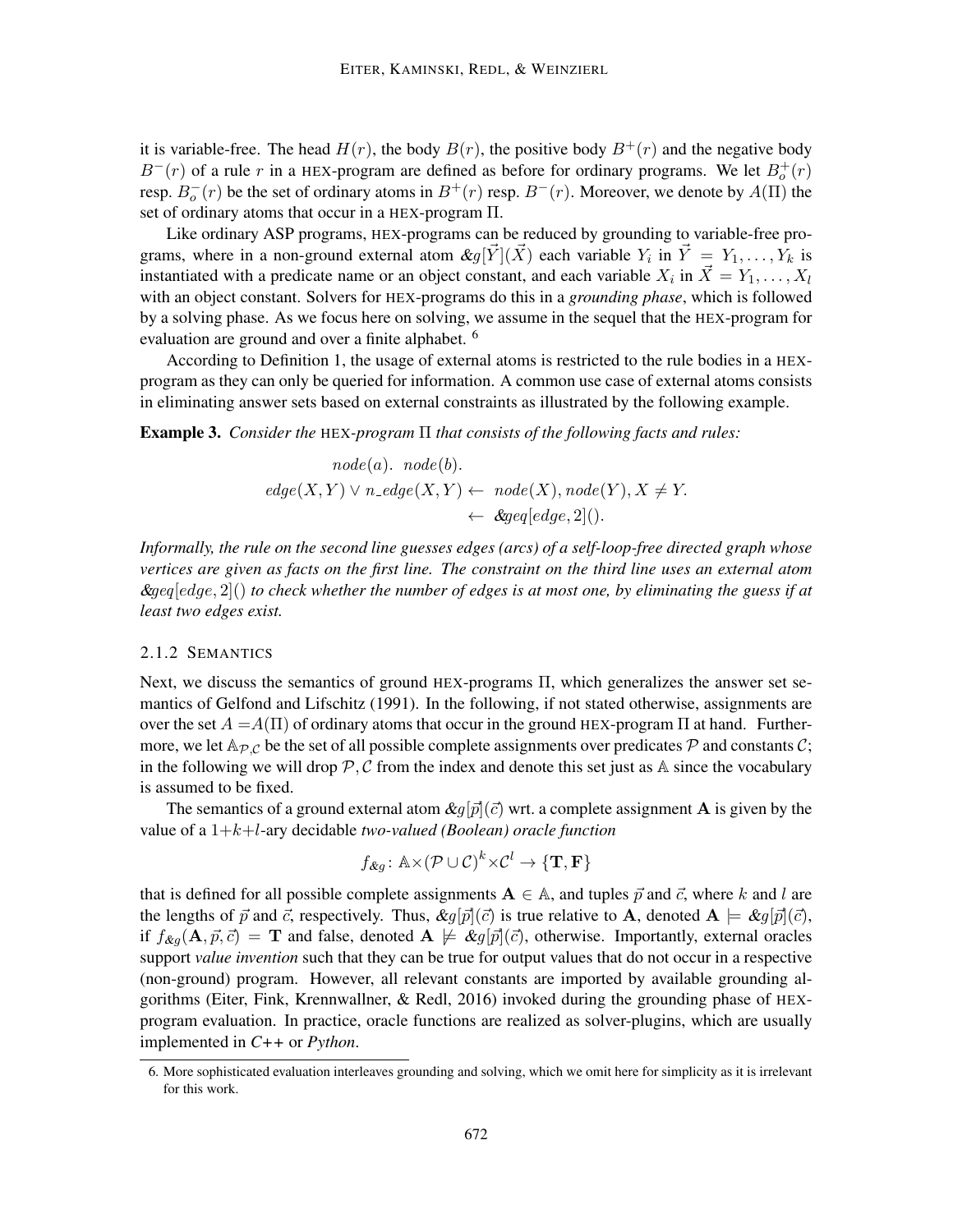While in general, the value of an external atom  $f_{\&q}(\mathbf{A}, \vec{p}, \vec{c})$  may depend on any literal in A, we assume in the following that its value depends only on literals over predicates that appear in  $\vec{p}$ ; formally:  $f_{\&g}(\mathbf{A}, \vec{p}, \vec{c}) = f_{\&g}(\mathbf{A}', \vec{p}, \vec{c})$  for all complete assignments **A** and **A**' that assign the same truth values to all atoms of the form  $p(\vec{c}')$  where  $p \in \vec{p}$ .

Satisfaction of ordinary rules and ASP-programs (Gelfond & Lifschitz, 1991) is then extended to HEX-rules and HEX-programs in the obvious way by also taking the satisfaction of external atoms wrt. a complete assignment **A** into account. The answer sets of a ground HEX-program  $\Pi$  are then defined as follows. Let the *FLP-reduct* (Faber, Pfeifer, & Leone, 2011) of Π wrt. a complete assignment **A** be the set  $f\Pi^{\mathbf{A}} = \{r \in \Pi \mid \mathbf{A} \models b$ , for all  $b \in B(r)\}$  of all rules whose body is satisfied by A. Then:

Definition 2. *A complete assignment* A *is an answer set of a ground* HEX*-program* Π*, if* A *is a*  $\le$ -minimal model of  $f\Pi^{\mathbf{A}}$ .

For a given ground HEX-program  $\Pi$  we let  $\mathcal{AS}(\Pi)$  denote the set of all answer sets of  $\Pi$ .

For ordinary ASP-programs (i.e., HEX-programs without external atoms), the above definition of answer sets based on the FLP-reduct  $f\Pi^{\mathbf{A}}$  is equivalent to the original definition of answer sets by Gelfond and Lifschitz (1991) based on the *GL-reduct*. However, for HEX-programs, the FLPreduct is more attractive than the GL-reduct as it prevents unintuitive answer sets involving cyclic justifications. Furthermore, the stronger notion of well-justified answer set by Shen, Wang, Eiter, Fink, Redl, Krennwallner, and Deng (2014) excludes any cyclic justification whatsoever, as the whole answer must be obtained in a constructive process that involves classical provability.

We illustrate the notion of answer set in the case of HEX-programs on two simple examples.

Example 4 (Ex. 3 cont'd). *The external atom in Example 3 has an associated oracle function*  $f_{\&q\in q}(\mathbf{A}, p, n)$  *defined as follows:* 

$$
f_{\⩾ q}(\mathbf{A}, p, n) = \begin{cases} \mathbf{T} & \text{if } |\{p(x, y)| \mathbf{T}p(x, y) \in \mathbf{A}\}| \geq n, \\ \mathbf{F} & \text{otherwise.} \end{cases}
$$

*The complete assignment*  $A_1 = \{ \textbf{T} node(a), \textbf{T} node(b), \textbf{F} edge(a, a), \textbf{F} edge(a, b), \textbf{F} edge(b, a), \}$  $\mathbf{F}edge(b,b)\}$  *is an answer set of*  $\Pi$  *if we add*  $\mathbf{T}n\_edge(c,c')$  *if*  $\mathbf{F}edge(c,c') \in \mathbf{A}_1$ *, and we add*  $\mathbf{F} n_{\mathbf{f}} = \mathbf{F} n_{\mathbf{f}} \cdot \mathbf{F}$  and  $\mathbf{F} \cdot \mathbf{F} \cdot \mathbf{F} \cdot \mathbf{F} \cdot \mathbf{F} \cdot \mathbf{F} \cdot \mathbf{F} \cdot \mathbf{F} \cdot \mathbf{F} \cdot \mathbf{F} \cdot \mathbf{F} \cdot \mathbf{F} \cdot \mathbf{F} \cdot \mathbf{F} \cdot \mathbf{F} \cdot \mathbf{F} \cdot \mathbf{F} \cdot \mathbf{F} \cdot \mathbf{F} \cdot \mathbf{F} \cdot \mathbf{F} \cdot \mathbf{F} \cdot$  $A_2 = \{Trade(a), Trade(b), Fedge(a, a), Tedge(a, b), Tedge(b, a), Fedge(b, b)\}$  *is not an answer set of* Π *for an analogous addition. As easily seen,* Π *has three answer sets that correspond to the self-loop-free directed graphs on* a*,*b *with less than two edges.*

**Example 5.** *Consider as another example the program*  $\Pi = \{p \leftarrow \& id[p](\cdot)\}\$ *, where*  $\& id[p](\cdot)\$  *is true iff* p *is true. Then*  $\Pi$  *has the answer set*  $\mathbf{A}_1 = \{ \mathbf{F} p \}$ ; *indeed*  $\mathbf{A}_1$  *is* a  $\leq$ -minimal model of the *reduct*  $f\Pi^{A_1} = \emptyset$ *. We remark that using the traditional Gelfond-Lifschitz reduct, which had been devised for ordinary ASP-programs by Gelfond and Lifschitz (1991), adapted to* HEX*-programs instead of the FLP-reduct, would admit another answer set*  $A_2 = \{Tp\}$ *; constructing the latter would however involve cyclic justification, which is intuitively not acceptable.*

## 2.1.3 EVALUATION

The basic evaluation procedure for ground HEX-programs uses a guess-and-check rewriting to ordinary ASP (Eiter, Fink, Ianni, Krennwallner, Redl, & Schüller, 2016) and leverages available solvers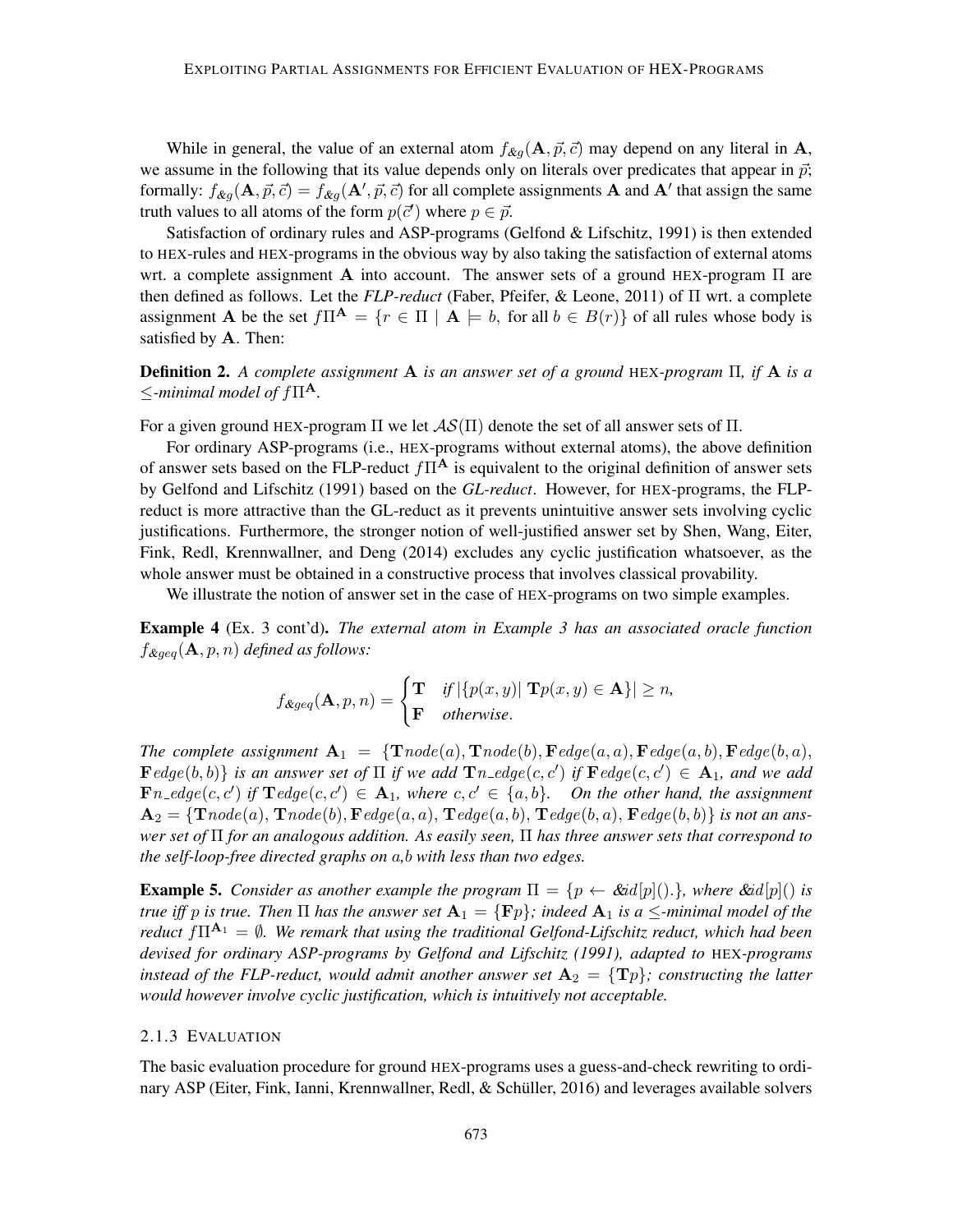such as CLASP (Gebser et al., 2011) for HEX-evaluation. At this, HEX-programs  $\Pi$  are transformed to ordinary programs by replacing each external atom  $\mathcal{L}g[\vec{p}](\vec{c})$  in  $\Pi$  by an ordinary *replacement atom*  $e_{\&g[\vec{p}]}(\vec{c})$ *,* and by adding a rule  $e_{\&g[\vec{p}]}(\vec{c}) \vee ne_{\&g[\vec{p}]}(\vec{c}) \leftarrow$  . that represents a guess for the truth value of the respective external atom. The answer sets of the resulting *guessing program* Πˆ are then computed by an ASP solver. The assignment encoded by such an answer set may not satisfy Π, as  $f_{\&g}$  may yield for  $\&g[\vec{p}](\vec{c})$  a value that is different from the guess for  $e_{\&g[\vec{p}]}(\vec{c})$ . Thus, the answer set is merely a *model candidate*; if a check against the external sources finds no discrepancy, it is a *compatible set*. Formally:

Definition 3. *A* compatible set *of a program* Π *is an answer set* Aˆ *of the guessing program* Πˆ *such*  $t$ hat  $f_{\&g}(\hat{\mathbf{A}}, \vec{p}, \vec{c}) = \mathbf{T}$  iff  $\mathbf{T}e_{\&g[\vec{p}]}(\vec{c}) \in \hat{\mathbf{A}}$  for all external atoms  $\&g[\vec{p}](\vec{c})$  in  $\Pi$ .

Each answer set of  $\Pi$  is the projection **A** of a compatible set **A** to the atoms  $A(\Pi)$  in  $\Pi$ , but not vice versa. To discard the non-answer sets, the evaluation algorithm calls an FLP check which uses unfounded sets to check minimality wrt.  $f\Pi^{\mathbf{A}}$  (Eiter et al., 2014a). This check constitutes a second minimality check which intuitively is needed in addition to the usual check that ensures minimality wrt.  $\hat{\Pi}^{\hat{A}}$  to prevent cyclic justifications involving external atoms.

**Example 6** (Ex. 3 cont'd). *For the program*  $\Pi$  *in Example 3, the guessing program*  $\Pi$  *is as follows:* 

node(a). node(b).  
\n
$$
edge(X, Y) \lor n\_edge(X, Y) \leftarrow node(X), node(Y), X \neq Y.
$$
\n
$$
\leftarrow e_{\≥[edge,e2]}(.)
$$
\n
$$
e_{\≥[edge,e2]}() \lor ne_{\≥[edge,e2]}() \leftarrow .
$$

*The answer sets of*  $\hat{\Pi}$  *comprise the sets*  $\hat{\bf A}_1 = {\bf A}_1 \cup \{ {\bf F}e_{\text{kg}eq[edge,2]}() \}$  *where*  ${\bf A}_1 = \{ {\bf T}node(a),$  $\textbf{Trace}(b), \textbf{F} edge(a, a), \textbf{F} edge(a, b), \textbf{F} edge(b, a), \textbf{F} edge(b, b)\}\text{, and } \hat{\textbf{A}}_2 = \textbf{A}_2 \cup \{\textbf{F} e_{\textbf{gge} [edge, 2]}() \}$ *where*  $A_2 = \{Trade(a), Trade(b), Fedge(a, a), Tedge(a, b), Tedge(b, a), Fedge(b, b)\}$ *. While*  $\hat{A}_1$  *is a compatible set of*  $\hat{\Pi}$ ,  $\hat{A}_2$  *is not. Thus, the latter cannot give rise to some answer set of*  $\Pi$ . *Regarding*  $\hat{A}_1$ , it is easy to see that  $A_1$  is a minimal model of the FLP-reduct  $f\Pi^{A_1} = \{node(a);$  $node(b): edge(a, b) \lor n\_edge(a, b) \leftarrow node(a), node(b), a \neq b: edge(b, a) \lor n\_edge(b, a) \leftarrow$  $node(b), node(a), b \neq a.\}$ . Hence,  $A_1$  *is an answer set of*  $\Pi$ .

**Example 7** (Ex. 5 cont'd). *Reconsider*  $\Pi = \{p \leftarrow \& id[p](\).\}$  *from Example* 5. *Then the guessing program*  $\hat{\Pi} = \{ p \leftarrow e_{\&{id[p]}}(.) : i \in \&{id[p]} \vee ne_{\&{id[p]}} \leftarrow \}$  *has the answer sets*  $\hat{A}_1 = \{Fp, Fe_{\&{id[p]}}\}$ and  $\hat{\bf A}_2=\{ {\bf T}p,{\bf T}e_{\&ad[p]}\}$ ; as easily seen, both are compatible sets of  $\hat\Pi$ . Here the projection  ${\bf A}_1$  is  $a \le$ -minimal model of  $f\Pi^{A_1} = \emptyset$ , and thus  $A_1$  is an answer set of  $\hat{\Pi}$ ; on the other hand,  $A_2$  not a *minimal model of*  $f\Pi^{\mathbf{A}_2} = \Pi$ *, and thus*  $\mathbf{A}_2$  *is not an answer set of*  $\hat{\Pi}$ *.* 

## 3. Extension to Partial Assignments

In this section, we start by generalizing complete assignments and oracle functions to partial assignments, which provide a means for explicitly representing that some atom is yet unassigned. To this end, we introduce signed literals  $U_a$  to represent that an atom a is yet unassigned in an assignment. Also oracle functions may be extended to deal with unassigned input atoms and in turn, may also evaluate to U to represent that the value of the corresponding external atom is yet unknown under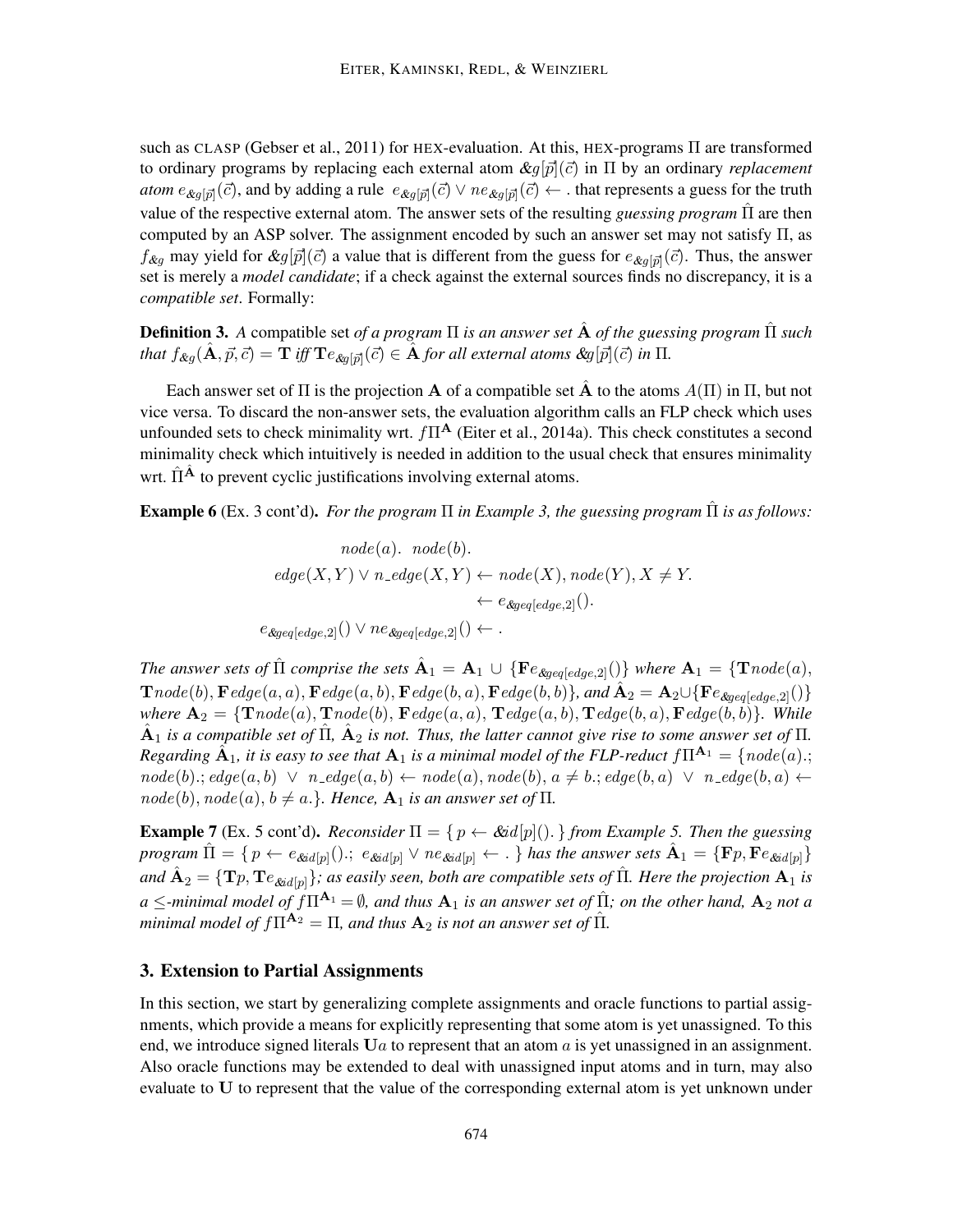the given input. This allows us, in the next step, to enhance the existing evaluation algorithm in such a way that external sources are already evaluated early during search, which potentially allows for earlier backtracking. We note that the extended concepts are only used by the algorithm during solving, while the semantics of the formalism remains unchanged. That is, answer sets define the truth values of all atoms, and are thus still two-valued.

We start with a formal definition of the required concepts:

Definition 4. *A* partial assignment *over a set* A *of atoms is a set* A *of signed literals of the form*  $T_a$ ,  $\text{F}_a$  and  $\text{U}_a$  such that for every  $a \in A$  it holds that  $|\mathbf{A} \cap {\{Ta, Fa, U_a\}}| = 1$ .

Then, a complete assignment as defined in Section 2 corresponds to the special case of a partial assignment which contains no signed literal  $U_a$ . Since the rest of the paper will use the more general concept of partial assignment only (with complete assignments as special case thereof), we will drop 'partial' in the following and say only *assignment*.

To avoid the introduction of further symbols and heavy notation, we let  $A_{\mathcal{P},\mathcal{C}}$  denote the set of all three-valued assignments over the given vocabulary from now on; as before we drop  $P, C$  from the index since the vocabulary is fixed. Since we use only three-valued assignments in the remaining part of the paper, this is unambiguous.

For assignments  $A, A'$  we call  $A'$  an *extension* of A, denoted  $A' \succeq A$ , if it holds that  $\mathbf{A} \setminus \{ \mathbf{U}a \in \mathbf{A} \mid a \in A \} \subseteq \mathbf{A}'$  (i.e., some unassigned atoms in  $\mathbf{A}$  may be flipped to true resp. false). Oracle functions are then extended as follows in order to define the semantics of an external atom  $\&q[\vec{p}](\vec{c})$  wrt. partial assignments.

**Definition 5.** A three-valued oracle function  $f_{\mathcal{X}g}$  for a ground external atom  $\mathcal{X}g[\vec{p}](\vec{c})$  with k input *and* l *output parameters is a* 1+k+l*-ary function*

$$
f_{\&g} : \mathbb{A} \times (\mathcal{P} \cup \mathcal{C})^k \times \mathcal{C}^l \to \{\mathbf{T}, \mathbf{F}, \mathbf{U}\},\
$$

*where* A *is the set of all possible assignments* A, such that  $f_{\&g}(\mathbf{A}, \vec{p}, \vec{c}) \neq \mathbf{U}$  *whenever* A *is a complete assignment.*

Thus,  $\&g[\vec{p}](\vec{c})$  is true, false or unassigned relative to **A**, if the value of  $f_{\&g}(\mathbf{A}, \vec{p}, \vec{c})$  is **T**, **F** or U, respectively. As in the case of two-valued oracle functions, we assume that  $f_{\&q}(\mathbf{A}, \vec{p}, \vec{c}) =$  $f_{\mathcal{L}g}(\mathbf{A}', \vec{p}, \vec{c})$  for all partial assignments **A** and **A**' that assign the same truth values to all atoms of the form  $p(\vec{c}')$  where  $p \in \vec{p}$ .

We require that once the output of  $f_{\&g}$  is assigned to true or false for some A, the value stays the same for all extensions.

**Definition 6.** A three-valued oracle function  $f_{\&g}$  is assignment-monotonic if  $f_{\&g}(\mathbf{A}, \vec{p}, \vec{c}) = X$ ,  $X \in \{T, F\}$ , implies  $f_{\mathcal{X}g}(\mathbf{A}', \vec{p}, \vec{c}) = X$  for all assignments  $\mathbf{A}' \succeq \mathbf{A}$ .

Assignment-monotonicity guarantees that no compatible set is lost when querying external sources on partial assignments.

Example 8 (Ex. 3 cont'd). *Reconsider the program* Π *in Example 3 and recall that the (two-valued) oracle function*  $f_{\&{geq}0}$ ( $A, edge, 2$ ) *for a complete assignment* A *evaluates to true if* A *contains at least two distinct literals* Tedge(x, y)*, and to false otherwise.*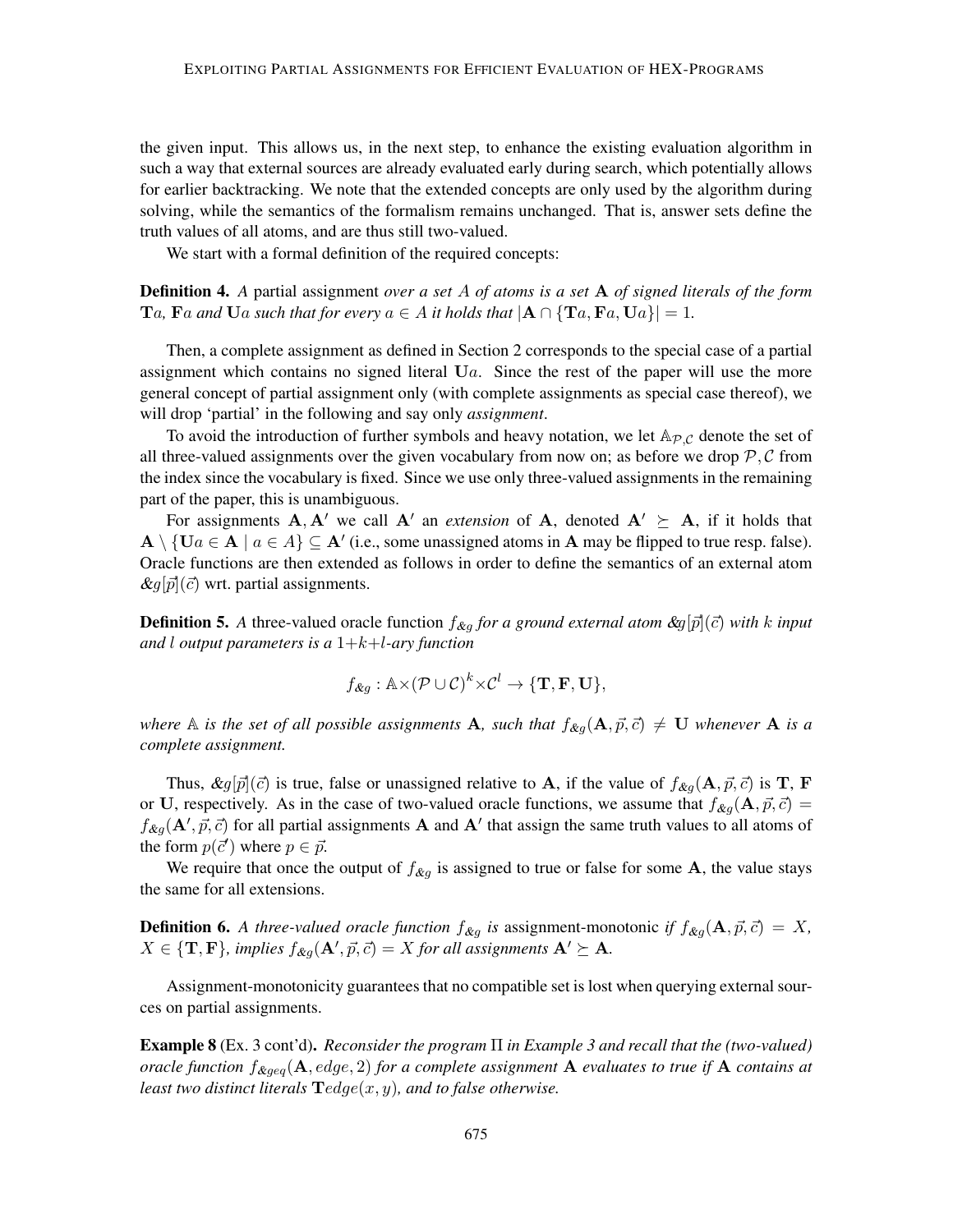We can extend the oracle to partial assignments  $A'$  by defining an assignment-monotonic threevalued oracle function  $f_{\mathcal{E} g e q}'(\mathbf{A}',p,n)$  as follows:

$$
f'_{\text{Regeq}}(\mathbf{A}', p, n) = \begin{cases} \mathbf{T} & \text{if } |\{p(x, y) \mid \mathbf{T}p(x, y) \in \mathbf{A}'\}| \ge n, \\ \mathbf{U} & \text{if } |\{p(x, y) \mid \mathbf{T}p(x, y) \in \mathbf{A}'\}| < n \text{ and} \\ & |\{p(x, y) \mid \mathbf{T}p(x, y) \in \mathbf{A}' \text{ or } \mathbf{U}p(x, y) \in \mathbf{A}'\}| \ge n, \\ \mathbf{F} & \text{otherwise.} \end{cases}
$$

s.t.  $\≥ [edge, 2]($ ) can also be evaluated under partial assignments, where  $f'_{\≥ q}(\mathbf{A}',edge, 2)$ *yields true if*  $|\{edge(x,y) | \textbf{T} edge(x,y) \in \mathbf{A}'\}| \geq 2$ , unassigned if  $|\{edge(x,y) | \textbf{T} edge(x,y) \in \mathbf{A}'\}|$  $|\mathbf{A}'| < 2$  and  $|\lbrace edge(x, y) | \mathbf{T} edge(x, y) \in \mathbf{A}' \text{ or } \mathbf{U} edge(x, y) \in \mathbf{A}' \rbrace| \geq 2$ , and false otherwise.

Note that the definition of answer sets carries immediately over to programs with external atoms that use three-valued oracle functions. This is because answer sets are complete assignments and thus, the oracle function call for an external atom  $\mathcal{L}q[\vec{p}](\vec{c})$  evaluates to either **T** or **F**. It is therefore not necessary to extend the definitions of satisfaction of ordinary atoms, rules, and programs, and the definition of answer sets, to partial assignments.

A two-valued oracle function, however, cannot handle partial assignments and is thus *not* a special case of a three-valued oracle function that can be passed to an algorithm expecting the latter. However, we can always obtain a three-valued from a two-valued oracle function such that answer sets remain invariant.

Proposition 1. *For every* HEX*-program* Π *and external predicate* &g *defined by a two-valued oracle function, one can redefine* &g *by an assignment-monotonic three-valued oracle function without changing the answer sets of* Π*.*

Intuitively, we construct a three-valued oracle function which coincides with the two-valued one for complete assignments, and returns U otherwise. Hence, Proposition 1 allows us to "wrap" two-valued oracle functions for use by our algorithms below; in the implementation this is the basis for backwards compatibility with existing external sources.

We exploit partial assignments by extending previous evaluation algorithms. In the spirit of *theory propagation* in SMT solvers (Barrett et al., 2009), we use *external theory learning (ETL)*. It is related to *external behavior learning (EBL)*, which encodes observed output of external sources as nogoods (Eiter et al., 2012), but our extension works over partial assignments such that external sources may drive early propagation of truth values implied by the current partial assignment.

As for EBL, we can associate with each external source a *learning-function* Λ that yields a set of nogoods  $\Lambda(\&g[\vec{p}], A)$  learned from the evaluation of  $\&g[\vec{p}]$  under an assignment A. Learned nogoods have to be correct, i.e., they must not eliminate compatible sets. Formally, a nogood  $\delta$  is *correct wrt. a program*  $\Pi$ , if all compatible sets of  $\Pi$  are solutions to  $\delta$ .

We extend learning functions for partial assignments as follows. Let  $\mathcal{E}(\Pi)$  contain all expressions  $\mathcal{L}g[\vec{p}]$  (called *external predicate instances*) that occur in  $\Pi$ , and let  $\mathcal{L}(\Pi) = \{Ta, Fa, Ua \mid a \in \Pi\}$  $A(\Pi)$  denote the set of all signed literals on atoms that occur in  $\Pi$ .

**Definition 7.** *A* (three-valued) learning function *for a* HEX-*program*  $\Pi$  *is a mapping*  $\Lambda$ :  $\mathcal{E}(\Pi) \times$  $A \to 2^{2^{\mathcal{L}(\hat{\Pi})}}$  that assigns each external predicate instance  $\mathcal{X}g[\vec{p}]$  and partial assignment  $\mathbf A$  a set  $\Lambda(\&q[\vec{p}], \mathbf{A})$  *of nogoods. We call*  $\Lambda$  correct *for*  $\Pi$ *, if for all arguments*  $\&q[\vec{p}] \in \mathcal{E}$  *and*  $\mathbf{A} \in \mathbb{A}$ *, every nogood*  $\delta \in \Lambda(\mathcal{L}q[\vec{p}], \mathbf{A})$  *is correct for*  $\Pi$ *.*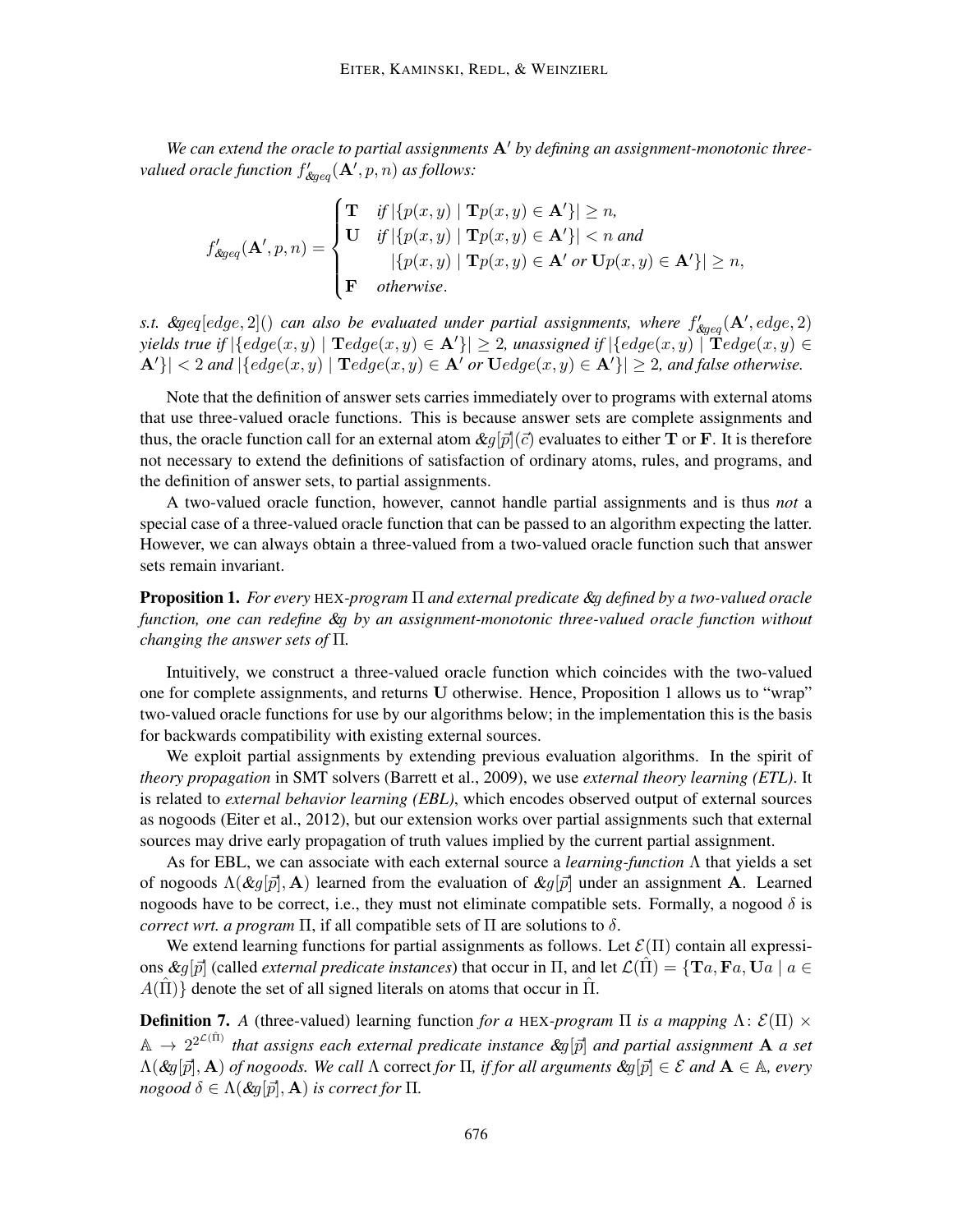## Algorithm 1: HEX-CDNL

| Input: A $HEX$ -program $\Pi$                                                                                                                                        |     |
|----------------------------------------------------------------------------------------------------------------------------------------------------------------------|-----|
| <b>Output:</b> An answer set of $\Pi$ if one exists, and $\bot$ otherwise                                                                                            |     |
| Let $\hat{\Pi}$ be the guessing program of $\Pi$                                                                                                                     |     |
| $\mathbf{A} \leftarrow \{\mathbf{U}a \mid a \in A(\Pi)\}\ / \ / \$ all atoms unassigned                                                                              |     |
| $\nabla \leftarrow \emptyset$ // set of dynamic nogoods                                                                                                              |     |
| $dl \leftarrow 0$ // decision level                                                                                                                                  |     |
| while true do                                                                                                                                                        |     |
| $(\hat{\mathbf{A}}, \nabla) \leftarrow$ Propagation $(\hat{\Pi}, \nabla, \hat{\mathbf{A}})$                                                                          | (a) |
| if some nogood $\delta$ violated by $\hat{A}$ then                                                                                                                   | (b) |
| if $dl = 0$ then return $\perp$                                                                                                                                      |     |
| analyze conflict, add learned nogood to $\nabla$ , set $dl$ to backjump level                                                                                        |     |
| else if $\hat{A}$ is complete then                                                                                                                                   | (c) |
| $\mathbf{A} \leftarrow \hat{\mathbf{A}} \cap {\mathbf{T}} a, \mathbf{F} a \mid a \in A(\hat{\Pi})$                                                                   |     |
| <b>if</b> there is an unfounded set U of $\hat{\Pi}$ wrt. $\hat{\mathbf{A}}$ s.t. $U \cap {\mathbf{T}}(a \mid \mathbf{T}a \in \hat{\mathbf{A}}) \neq \emptyset$ then | (d) |
| construct violated nogood for $U$ and add it to $\nabla$                                                                                                             |     |
| analyze conflict, add learned nogood to $\nabla$ , set $dl$ to backjump level                                                                                        |     |
| else if $\hat{A}$ is not compatible for $\hat{\Pi}$ or $A$ is not a minimal model of $f\Pi^A$ then                                                                   |     |
| $\nabla \leftarrow \nabla \cup {\hat{A}}$                                                                                                                            |     |
| else                                                                                                                                                                 |     |
| return A                                                                                                                                                             |     |
| <b>else if</b> heuristics evaluates $\&g[\vec{y}]$ and $\Lambda(\&g[\vec{y}], \hat{A}) \nsubseteq \nabla$ then                                                       | (e) |
| $\nabla \leftarrow \nabla \cup \Lambda(\mathcal{S}q[\vec{y}], \hat{\mathbf{A}})$                                                                                     |     |
| else                                                                                                                                                                 | (f) |
| Guess $\sigma a \in {\bf T}a, {\bf F}a$ for some atom a with ${\bf U}a \in \hat{\bf A}$                                                                              |     |
| $dl \leftarrow dl + 1$                                                                                                                                               |     |
| $\hat{\mathbf{A}} \leftarrow (\hat{\mathbf{A}} \setminus \{\mathbf{U}a\}) \cup \{\sigma a\}$                                                                         |     |
|                                                                                                                                                                      |     |

Throughout the rest, we assume that learning functions are always correct for the programs at hand.

We now present a procedure for computing an answer set of a HEX-program, shown in Algorithm 1 and illustrated by Figure 1. To compute multiple answer sets, we can naively add previous answer sets as constraints and call the algorithm again (cf. Gebser, Kaufmann, Neumann, & Schaub, 2007) for more elaborated techniques. The basic structure of Algorithm 1 resembles an ordinary ASP solver, but has additional checks in Part (c) and external calls to learn further nogoods in Part (e), which is based on partial assignments. Without the extensions, it computes an answer set  $\hat{A}$  of the guessing program  $\hat{\Pi}$  and returns the projection of  $\hat{A}$  to the atoms in  $\Pi$  (cf. Drescher et al., 2008). To this end, it starts from a void assignment and performs unit propagation in Part (a) to derive further truth values. Part (b) backtracks and learns nogoods from conflicts. Part (c) checks compatibility and minimality of the model candidate. To this end, the (more efficient) check in the if-block checks minimality from the perspective of an ordinary ASP-solver without respecting the semantics of external sources (i.e., minimality of  $\hat{A}$  wrt.  $\Pi$ ); the minimality check is realized using so-called *unfounded sets* (Eiter et al., 2014a), which are atoms that support each other only cyclically. We will introduce them formally and discuss them in detail in Section 6. If this check fails,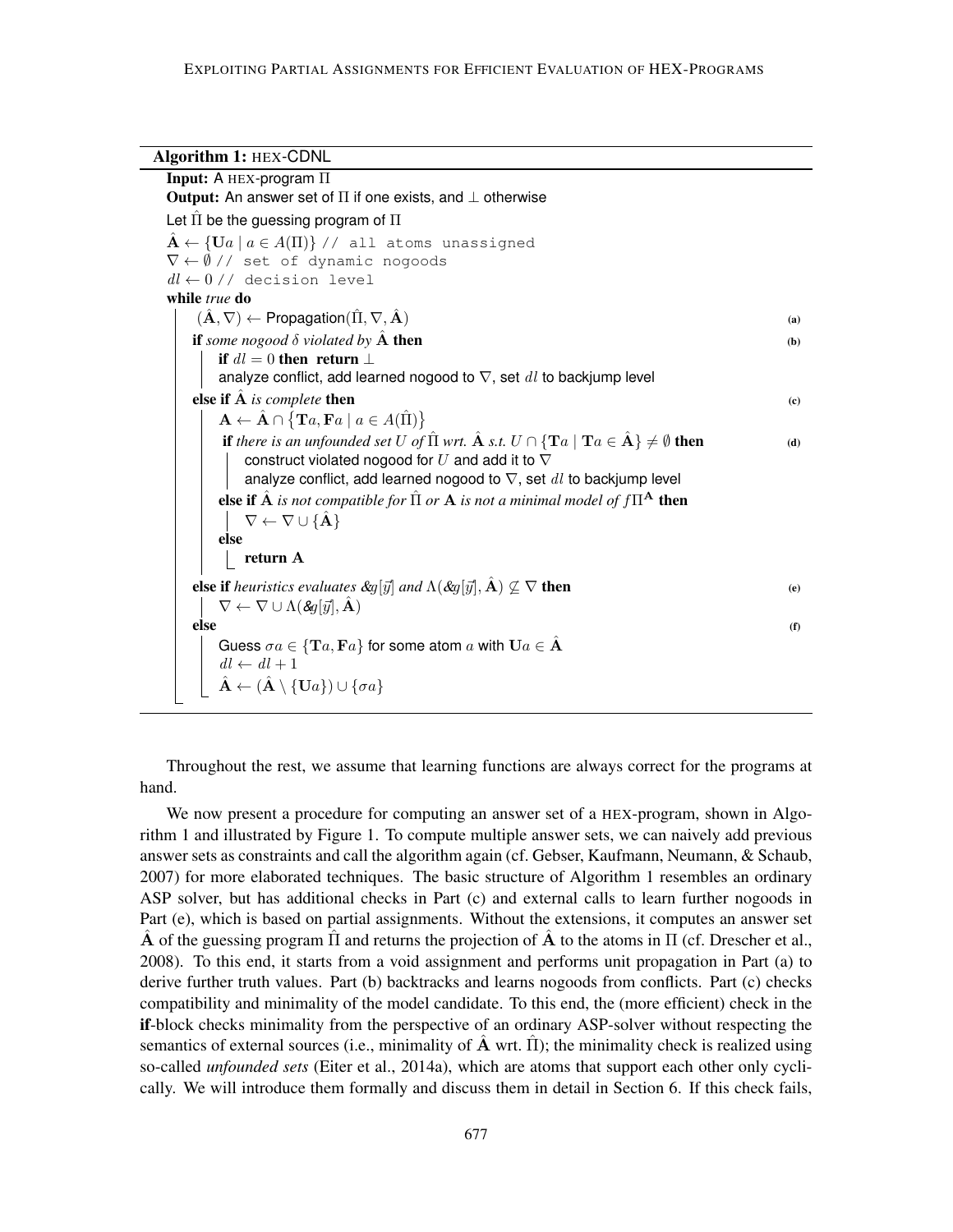

Figure 1: Illustration of the workflow of Algorithm 1.

the algorithm learns a nogood and backtracks. Only if this check is passed, the **elsif-block** in Part (d) checks compatibility and minimality under consideration of external sources (i.e., minimality of  $\bf{A}$ wrt. Π), cf. Definition 2; if this check is also passed, an answer set has been found. Finally, without Part (e), the algorithm makes a guess in Part (f) if no further truth values can be derived and the assignment is incomplete.

The additional calls to external sources and nogood learning in Part (e) are not mandatory but prune the search space; they may eliminate assignments violating known behavior of external sources already early in the search, while the correctness of the learning function  $\Lambda$  guarantees that no compatible set of  $\Pi$  (and hence no answer set of  $\Pi$ ) is eliminated. Notably and in contrast to previous algorithms (Eiter et al., 2012), external atoms are evaluated under partial assignments and use a three-valued oracle function.

We can show that this algorithm is sound and complete:

Theorem 1 (Soundness and Completeness of Algorithm 1). *If Algorithm 1 returns for an input program*  $\Pi$  *(i) an assignment* **A***, then* **A** *is an answer set of*  $\Pi$ *; (ii) the symbol*  $\bot$ *, then*  $\Pi$  *is inconsistent.* 

Algorithm HEX-CDNL describes the schematic backbone of concrete incarnations that are obtained by choosing particular learning functions and heuristics for driving the learning process under partial assignment evaluation. Furthermore, different procedures for the unfounded set check might be used; we shall deal with these aspects in the next sections.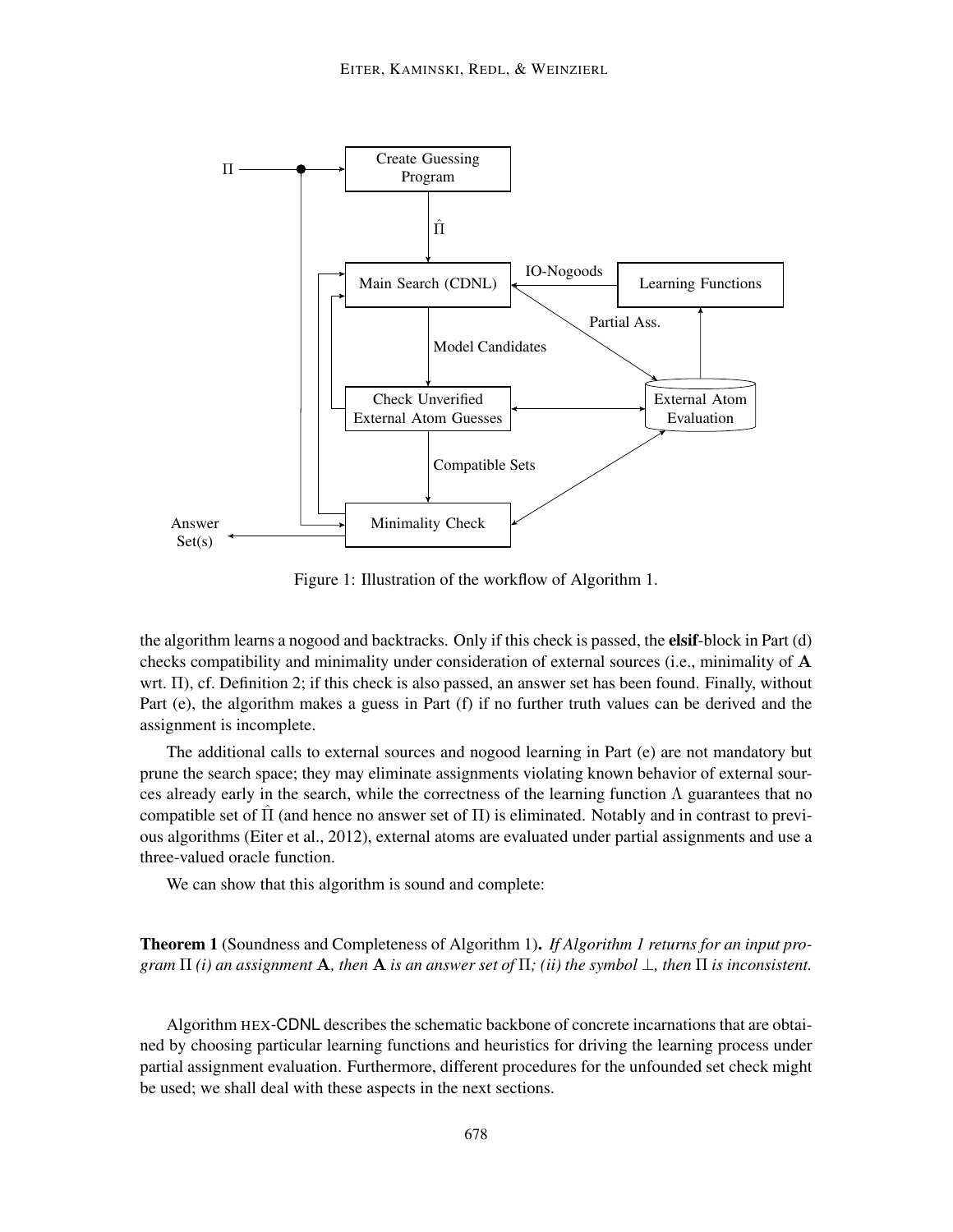## 4. Nogood Learning with Partial Assignments

In this section, we discuss the generation of nogoods which partially encode the semantics of external atoms. In contrast to previous work on external behavior learning (EBL), this generation however will work for partial assignments in general, and not only for complete assignments. When certain ground instances of an external atom can already be decided, nogoods can be learned early on, and incompatible assignments identified; thus, they can guide the solver. Intuitively, nogoods learned based on partial assignments are preferable as they are usually smaller and cut incomplete assignments.

## 4.1 Three-valued Learning Functions

Let us first assume that we have no further knowledge about external sources and can only observe their (partial) output under a given (possibly partial) input. We introduce a three-valued learning function for the general case, which is a lifting of the respective two-valued learning function defined by Eiter et al. (2012).

Definition 8. *An* input-output *(*io-*)*nogood *is any nogood of the form*

$$
N = {\sigma_1 a_1, \ldots, \sigma_n a_n} \cup {\sigma_{n+1} e_{\text{deg}[\vec{p}]}(\vec{c})}
$$
 where  $\sigma_1, \ldots, \sigma_{n+1} \in {\mathbf{T}, \mathbf{F}}$ 

*we let*  $N_I = \{\sigma_{1}a_1, \ldots, \sigma_{n}a_n\}$  *be the literals over ordinary atoms (called the input part),*  $N_O =$  $\{\sigma_{n+1}e_{\text{deg}[\vec{p}]}(\vec{c})\}$  *be the replacement atom (called the* output part) of N, and  $\sigma(N_O) = \sigma_{n+1}$ . We *call* N faithful, if  $f_{\&e}(\mathbf{A}, \vec{p}, \vec{c}) = \overline{\sigma(N_O)}$  *for all partial assignments*  $\mathbf{A} \supseteq N_I$ *, i.e., it resembles the semantics of the external source.*

We note the following property.

**Proposition 2.** If N is a faithful io-nogood such that  $N_O = \{\sigma_{n+1}e_{\text{dg}[\vec{p}]}(\vec{c})\}$ , then N is correct wrt. all programs  $\Pi$  that use  $e_{\mathcal{X}g[\vec{p}]}(\vec{c}).$ 

As for the converse, correct nogoods wrt. a given program Π may be io-nogoods that are not faithful, or simply even no io-nogoods. In particular, for inconsistent ordinary ASP-programs any io-nogood is trivially correct as there are no compatible sets which could be wrongly eliminated, but e.g. the empty nogood is not an io-nogood.

When the oracle of an external atom is evaluated, the solver can create a new nogood for the observed input-output relationship. That is, evaluating  $\&q[\vec{p}]$  for a partial assignment **A**, the solver learns, given all true and false literals of input predicates, whether the output contains  $\vec{c}$ , where  $f_{\&q}(\mathbf{A}, \vec{p}, \vec{c}) \neq \mathbf{U}$ . Note that, since we only consider ground HEX-programs  $\Pi$ , for any partial assignment **A** and input list  $\vec{p}$  there can only be finitely many tuples  $\vec{c}$  where  $f_{\&q}(\mathbf{A}, \vec{p}, \vec{c}) = \mathbf{F}$  such that  $\vec{c}$  occurs in a given program  $\Pi$ . Hence, in general we only need to consider a fixed number of potential output tuples, which we call a *scope* S of output tuples. In general, the scope may contain all output tuples over the given finite vocabulary.

**Definition 9.** The learning function for an external predicate with input parameters  $\mathcal{L}_q[\bar{p}]$  under *partial assignment* A *and scope* S *is*

$$
\Lambda_u(\mathcal{E}g[\vec{p}],\mathbf{A}) = \left\{ \mathbf{A}' \cup \{ \overline{\sigma e_{\mathcal{E}g[\vec{p}]}(\vec{c})} \} \middle| f_{\mathcal{E}g}(\mathbf{A}, \vec{p}, \vec{c}) = \sigma \neq \mathbf{U}, \vec{c} \in \mathcal{S} \right\},\
$$

*where*  $A' = {\sigma'p(\vec{c}') \in A \mid p \in \vec{p}, \sigma' \neq U}$  *is the relevant part of the external atom input.*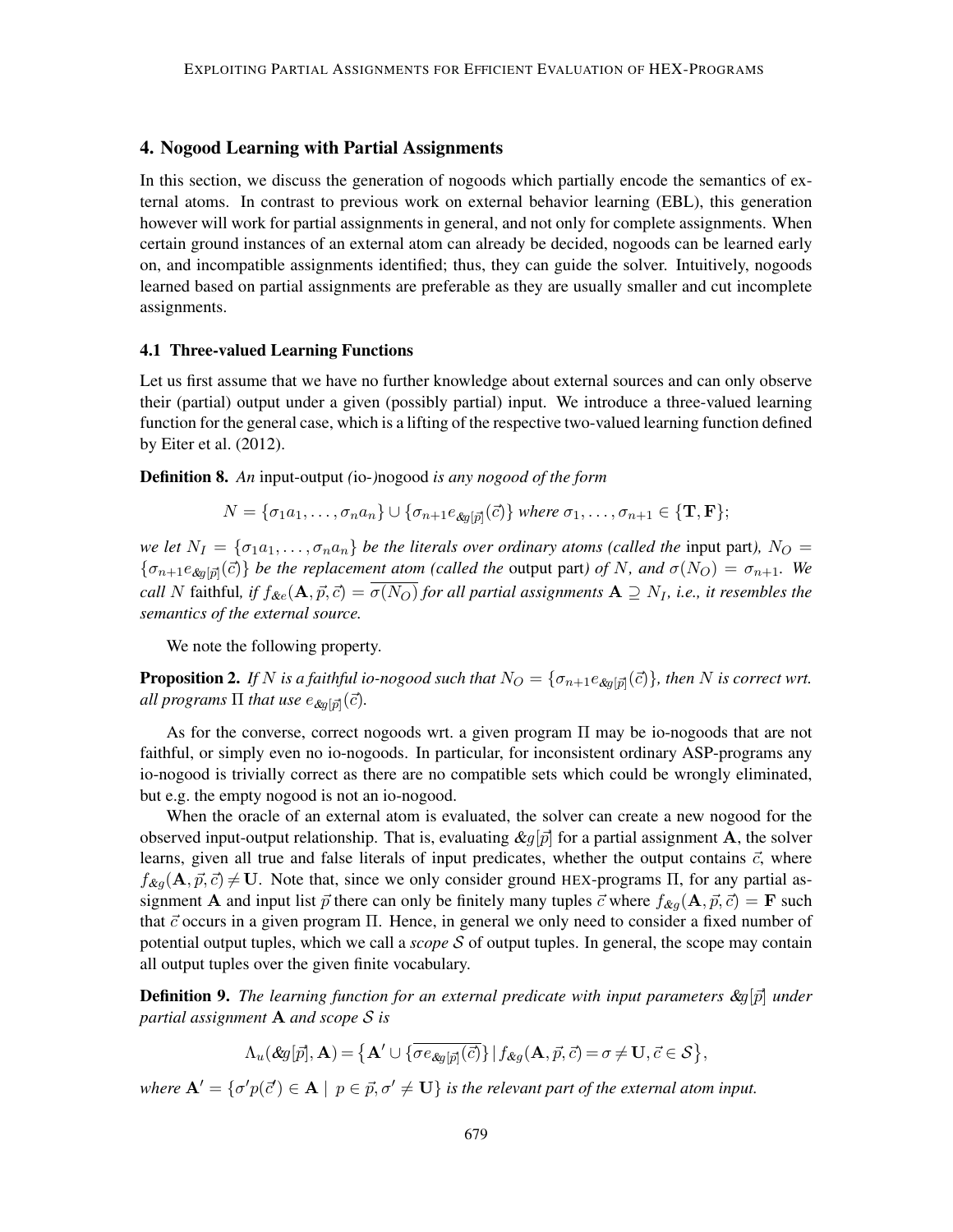Each respective nogood is an io-nogood by construction and as we have that the oracle is assignment-monotonic, also faithful. Hence:

**Proposition 3.** Let  $\&g[\vec{p}](\cdot)$  be an external atom in a HEX-program  $\Pi$ . Then for all assignments **A**, *the nogoods*  $\Lambda_u$  (&g[p], **A**) *in Definition* 9 are correct wrt.  $\Pi$ .

Example 9 (Ex. 3 cont'd). *Assume we are given for the graph guessing program* Π *in Example 3 the partial assignment*  $\mathbf{A} = \{ \text{T} node(a), \text{T} node(b), \text{F} edge(a, b), \text{U} edge(b, a), \text{T} n \text{=} edge(a, b), \}$  $Un\_edge(b, a)$ *. Then the learning function*  $\Lambda_u$ ( $\≥$   $[edge, 2]$ , A) *yields the single io-nogood*  ${Fedge(a, b), Te_{\&{geq} [edge, 2]}$ ), which is indeed faithful. On the other side, for  $A' = {Tnode(a),$  $\text{T}node(b), \text{T}edge(a, b), \text{T}edge(b, a), \text{F}n\_edge(a, b), \text{U}n\_edge(b, a)\}$ *, we find that no io-nogood can be learned and*  $\Lambda_u$ (&geq[edge, 2], **A**') *returns*  $\emptyset$  *as*  $f'_{\⩾ q}$  $(A',edge,2) = U$ *, where*  $f'_{\⩾ q}$  *is the three-valued assignment-monotonic oracle functions as in Example 8.*

According to Eiter et al. (2012), given an external predicate with input parameters  $\&g[\vec{p}]$  and a complete assignment A, an input parameter  $p_i \in \vec{p}$  is *monotonic*, if  $f_{\&q}(\mathbf{A}, \vec{p}, \vec{c}) = \mathbf{T}$  implies that  $f_{\&g}(\mathbf{A}', \vec{p}, \vec{c}) = \mathbf{T}$  for every  $\mathbf{A}' \geq \mathbf{A}$  that augments  $\mathbf{A}$  only by atoms with predicate  $p_i$ . We can refine a three-valued function  $\Lambda_u$  similar to two-valued learning functions (cf. Eiter et al., 2012), and tailor it to external sources with specific properties. We show this for external atoms which are monotonic in an input predicate  $p_i$ , i.e., the value of the external atom cannot switch from true to false if more atoms over  $p_i$  become true and, conversely, it cannot switch from false to true if more atoms over  $p_i$  become false. Then, literals of the form  $\mathbf{F} p_i(\vec{c}')$  may be dropped from io-nogoods containing  $\mathbf{F}e_{\&g[\vec{p}]}(\vec{c})$ , and literals of the form  $\mathbf{T}p_i(\vec{c}')$  may be dropped from io-nogoods containing  $Te_{\&g[\vec{p}]}(\vec{c})$ . Accordingly, by exploiting monotonic behavior of oracle functions we are able to obtain smaller, i.e. more general, io-nogoods than by using the general learning function  $\Lambda_u$ .

**Definition 10.** The learning function for an external predicate with input parameters  $\&g[\vec{p}]$  that is *monotonic in*  $\vec{p_m} \subseteq \vec{p}$ , under a partial assignment **A** and a scope *S*, yields

$$
\Lambda_{mu}(\&q[\vec{p}],\mathbf{A}) = \left\{ \mathbf{A}'_{\sigma} \cup \left\{ \overline{\sigma e_{\&q[\vec{p}]}(\vec{c})} \,|\, f_{\&q}(\mathbf{A}, \vec{p}, \vec{c}) = \sigma \neq \mathbf{U}, \vec{c} \in \mathcal{S} \right\},\right\}
$$

*where*  $\mathbf{A}'_{\sigma} = \{ \sigma' p(\vec{c}') \in \mathbf{A} \mid p \in \vec{p}, p \notin \vec{p}_m, \sigma' \neq \mathbf{U} \} \cup \{ \sigma p(\vec{c}') \in \mathbf{A} \mid p \in \vec{p}_m \}.$ 

As before, we can also show that nogoods learned by means of the learning function  $\Lambda_{mu}$  are not violated by any compatible set:

**Proposition 4.** Let  $\&g[\vec{p}](\cdot)$  be an external atom in a HEX-program  $\Pi$ . Then for all assignments **A**, *the nogoods*  $\Lambda_{mu}(\&g[\vec{p}], \mathbf{A})$  *in Definition 10 are correct wrt.*  $\Pi$ *.* 

Example 10 (Ex. 3 cont'd). *Consider again program* Π *from Example 3 and the partial assignment*  $\mathbf{A} = \{ \text{T} node(a), \text{T} node(b), \text{F} edge(a, b), \text{T} edge(b, a), \text{T} n\_edge(a, b), \text{U} n\_edge(b, a) \}.$ *When employing the learning function*  $\Lambda_u$ , we obtain  $\Lambda_u$ (&geq[edge, 2], **A**) = {{**F**edge(a, b),  $\textbf{T}edge(b,a), \textbf{T}e_{\textbf{dgge}[edge,2]}() \}$ . However, we obtain  $\Lambda_{mu}(\textbf{dgge}[edge,2], \mathbf{A}) = \{ \{\textbf{F}edge(a,b),$  $\{Te_{\text{ggeq}\text{[edge,2]}}() \}$  by exploiting monotonicity of the input parameter edge.

The learning functions  $\Lambda_u$  and  $\Lambda_{mu}$  generate nogoods depending on the oracle function given a certain input. However, an external source provider usually knows the source semantics better and can thus provide better nogoods. The latter might include only the necessary atoms in the input; they are thus smaller and prune more of the search space. In such cases, it makes sense to provide custom learning functions  $\Lambda_l(\&q[\vec{p}], \mathbf{A})$  which generate for  $\&q[\vec{p}]$  and a (possibly partial) assignment **A** a set of nogoods.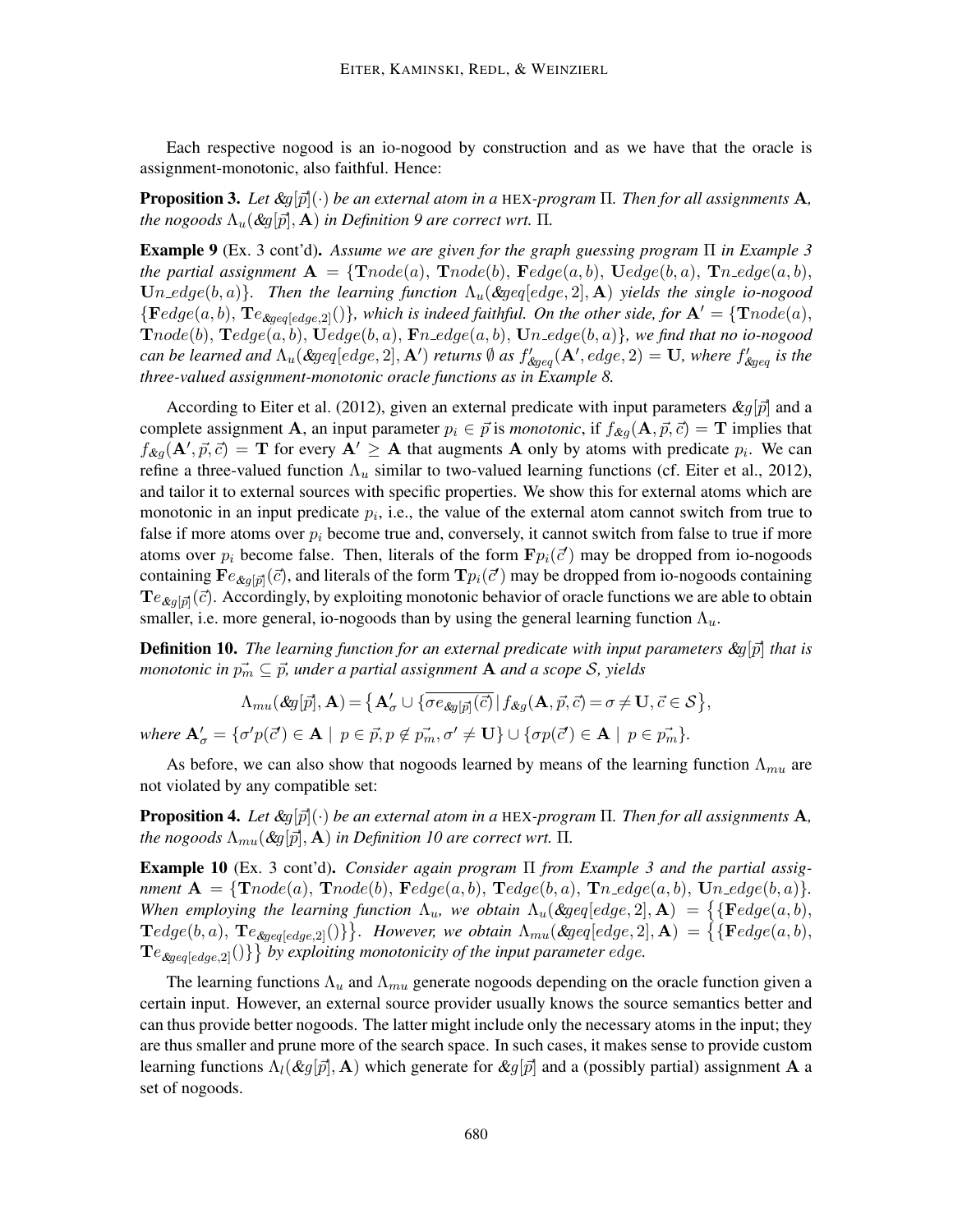## 5. Nogood Minimization

In this section, we discuss a second way to exploit partial assignments for more effective learning of io-nogoods based on three-valued oracle functions. Instead of calling three-valued oracle functions with partial input assignments that are generated during solving, a new partial assignment  $A'$  can be obtained from a given assignment **A**, where  $A \succeq A'$ , by changing part of the truth values of literals in A from T or F to U afterwards. Then, a three-valued oracle function can be called with the resulting assignment  $A'$  in order to detect truth assignments in  $A$  which are irrelevant for the evaluation of the respective external source.

By employing this strategy, we eliminate redundant (input) literals from the nogoods in  $\Lambda_u$  and  $\Lambda_{mu}$ , while faithfulness of io-nogoods is retained (relying on assignment-monotonicity of threevalued oracle functions). Recall that io-nogoods do not contain any literals which are unassigned. Hence, we can obtain smaller and thus, more general io-nogoods, which potentially prune larger parts of the search space. For this purpose, we introduce two new algorithms for computing minimal io-nogoods, i.e, nogoods from which no literal in the input part can be removed without changing the output value of the respective oracle function to unassigned. Moreover, we show that minimization and theory-specific learning are in fact closely related.

 ${\bf Definition ~11.}$  *Given a faithful io-nogood*  $N$  *with*  $N_O = \{\sigma e_{\mathcal{R} g[\vec{p}]}(\vec{c})\}$ *, the set of minimized nogoods of* N *is*

 $minimize(N) = \{N' \subseteq N \mid N' \text{ is a faithful io-nogood}, f_{\&g}(N'', \vec{p}, \vec{c}) = \mathbf{U} \text{ for all } N'' \subsetneq N'_I\}.$ 

This extends to sets S of nogoods by  $minimize(S) = \bigcup_{N \in S} minimize(N)$ . Note that exponentially many minimal nogoods in the size of  $N$  are possible.

**Example 11** (Ex. 10 cont'd). *Consider the assignment*  $A = \{Tnode(a), Tnode(b), Fedge(a, b),$  $\textbf{F}edge(b, a), \textbf{T}n_{\textit{edg}}(a, b), \textbf{T}n_{\textit{edg}}(b, a) \}$  together with the learned faithful io-nogood  $N =$ {Fedge(a, b), Fedge(b, a), Te&geq[edge,2]()} ∈ Λu(&geq[edge, 2], A)*. According to Definition 11, we obtain*  $minimize(N) = {\{\mathbf{F}edge(a, b), \mathbf{T}e_{\text{dgeg}\left[edge,2\right]}(\text{)}}, {\{\mathbf{F}edge}(b, a), \mathbf{T}e_{\text{dgeg}\left[edge,2\right]}(\text{)}\}.$ 

The minimized nogoods subsume all faithful io-nogoods.

**Proposition 5.** Let A be a partial assignment and N be a faithful io-nogood for  $\&g[\vec{p}]$  over the *atoms in* **A***. Then some*  $N' \in minimize(\Lambda_u(\& q[\vec{p}], \mathbf{A}))$  *exists such that*  $N' \subseteq N$ *.* 

As a subset of each faithful io-nogood occurs among all minimized nogoods, no further faithful io-nogoods prune the search space more effectively. Still, there might be further correct nogoods (non-io ones and/or depending on the program).

In the following, we call a theory-specific learning function  $\Lambda_l(\cdot, \cdot)$  *io-complete* for an external source  $\&g$ , if for every partial assignment  $A' \subseteq A$  and input list  $\vec{p}$ , it holds that  $\Lambda_l(\&g[\vec{p}], A)$  is the least set that contains  $\mathbf{A}'\cup\{\overline{\sigma e_{\& g[\vec{p}]}(\vec{c})}\}$  for every output list  $\vec{c}$  such that  $f_{\& g}(\mathbf{A}',\vec{p},\vec{c})=\sigma\in\{\mathbf{T},\mathbf{F}\};$ otherwise, we call  $\Lambda_l(\cdot, \cdot)$  *partial*. That is,  $\Lambda_l$  learns *all and only* io-nogoods with a premise over the current partial assignment which resemble the semantics of  $\&q$ .

As it turns out, learning using io-complete theory-specific learning functions and nogood minimization are closely related. Let  $min_{C}(S) = \{N \in S \mid \nexists N' \in S \text{ s.t. } N' \subseteq N\}$  be the restriction of S to subset-minimal nogoods.<sup>7</sup> Then:

<sup>7.</sup> Despite similar names, minimize differs from  $min_{\sub{c}}$  as it minimizes wrt. oracle results while  $min_{\sub{c}}$  just selects the minimal sets.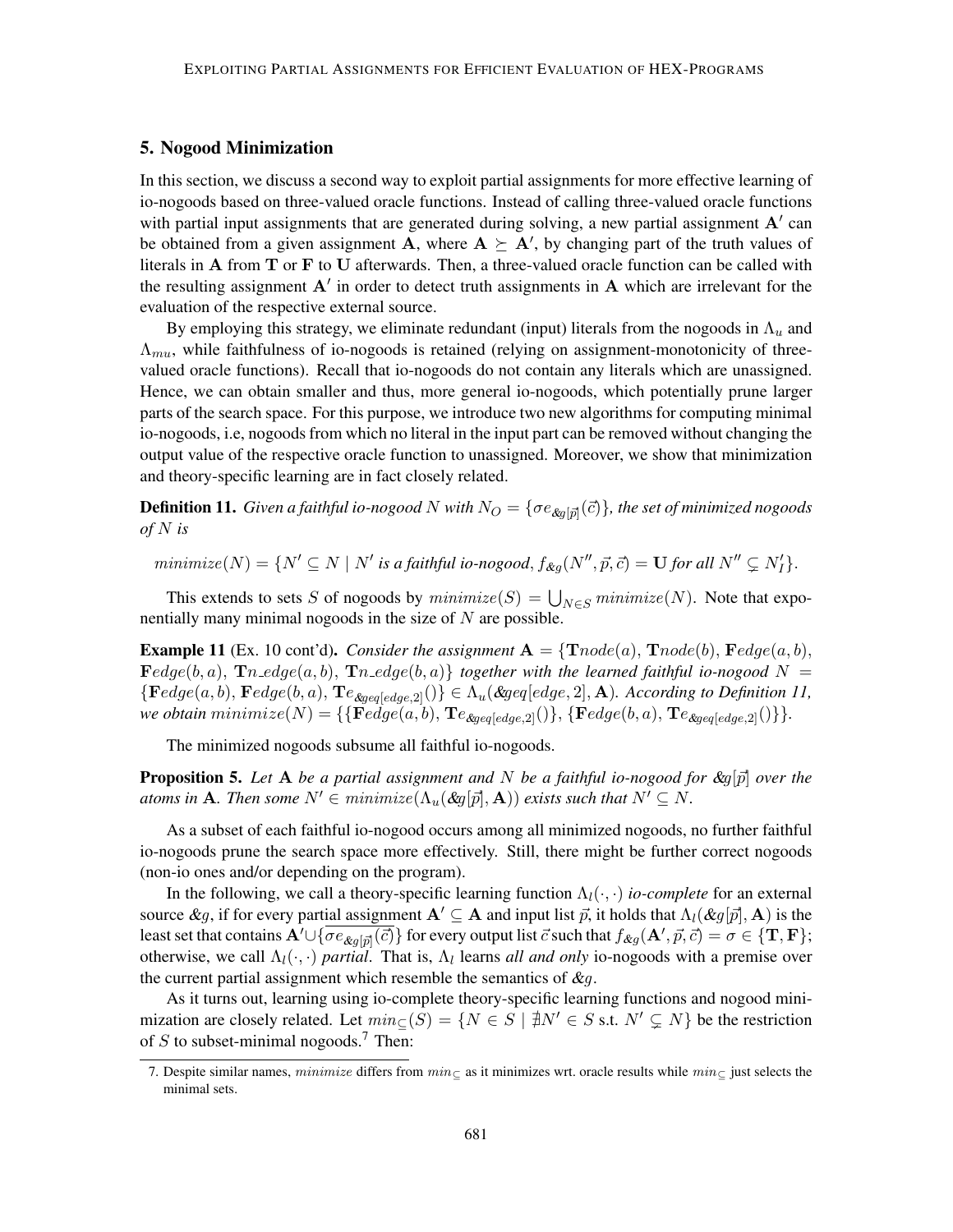**Input:** A set S of faithful io-nogoods N with  $N_I = \{\sigma_1 a_1, \ldots, \sigma_n a_n\}$ Output: A set of minimal faithful io-nogoods  $ch \leftarrow \emptyset$  // cache for oracle calls for *each signed literal*  $\sigma_i a_i \in N_I$  do **for** each io-nogood  $N' \in S$  with  $N'_O = {\sigma_{n+1}}e_{\text{log}[\vec{p}]}(\vec{c})$  **do** (a)  $N^s \leftarrow N'_I \setminus {\{\sigma_i a_i\}}$  // smaller oracle input if  $\langle N^s, \cdot \rangle \notin ch$  then (b)  $ch \leftarrow ch \cup \{ \langle N^s, \{ \sigma e_{\mathcal{A}[\vec{p}]}(\vec{c'}) \mid f_{\mathcal{A}g}(N^s, \vec{p}, \vec{c'}) = \sigma \neq \mathbf{U} \} \rangle \}$ **if**  $\overline{\sigma_{n+1}} e_{\text{deg}}[\overline{p}](\overline{c}) \in output \text{ for } \langle N^s, output \rangle \in ch$  **then** (c) Replace  $N'$  by  $N^s \cup \{ \sigma_{n+1} e_{\mathcal{S}q[\vec{p}]}(\vec{c}) \}$  in  $S$ return *S*

**Proposition 6.** Let  $\Lambda_l$  be an io-complete theory-specific learning function for an external source  $\mathcal{R}g$ . Then, for all partial assignments **A** and input lists  $\vec{p}$  we have minimize( $\Lambda_u(\mathcal{R}g[\vec{p}], \mathbf{A})$ ) =  $min_{\subseteq} (\Lambda_l(\&q[\vec{p}],\mathbf{A})).$ 

This proposition implies that we have alternative techniques to learn all nogoods that prune the search space in an optimal (cf. Proposition 5) way. As above, it considers only *faithful io-nogoods* while further correct nogoods may exist. Notably, the equality holds only under the premises of *exhaustive* minimization in the first case and an *io-complete* theory-specific learning function in the second; otherwise, different sets of nogoods may be produced. As both operations are expensive and impractical, it makes sense to support both (incomplete) minimization and (incomplete) theoryspecific learning functions.

## 5.1 Sequential Nogood Minimization

In practice, we use Algorithm 2 to compute only one minimal io-nogood for each learned io-nogood. Instead of minimizing each nogood separately and to avoid redundant queries, we proceed in parallel and use a cache for the external atom output of a set  $S$  of io-nogoods with identical input but different outputs. The algorithm works by sequentially removing the same literal simultaneously from the premises of all N in S in Part (a), and checking whether the output for the resulting premises is already in the cache, in Part (b). If not, all outputs  $\vec{c}'$  s.t.  $f_{\&g}(\mathbf{A}, \vec{p}, \vec{c}') \neq \mathbf{U}$  are computed (this is a single call in the implementation) and stored in the cache. Otherwise, no external source call is needed. It is then checked if the resulting nogood is still faithful in Part  $(c)$ , and N is replaced by its reduced equivalent in  $S$  in this case. Formally:

Proposition 7. *For a set* S *of faithful io-nogoods with equal input parts and distinct output parts, Algorithm 2 yields exactly one faithful io-nogood*  $N' \in \text{minimize}(N)$  *for each*  $N \in S$ *.* 

#### 5.2 Divide-and-Conquer Strategy for Nogood Minimization

Even when io-nogoods with the same input parts are minimized simultaneously, removing each literal from the respective input separately and checking the output of the corresponding oracle function may result in a large number of external calls, which directly depends on the length of the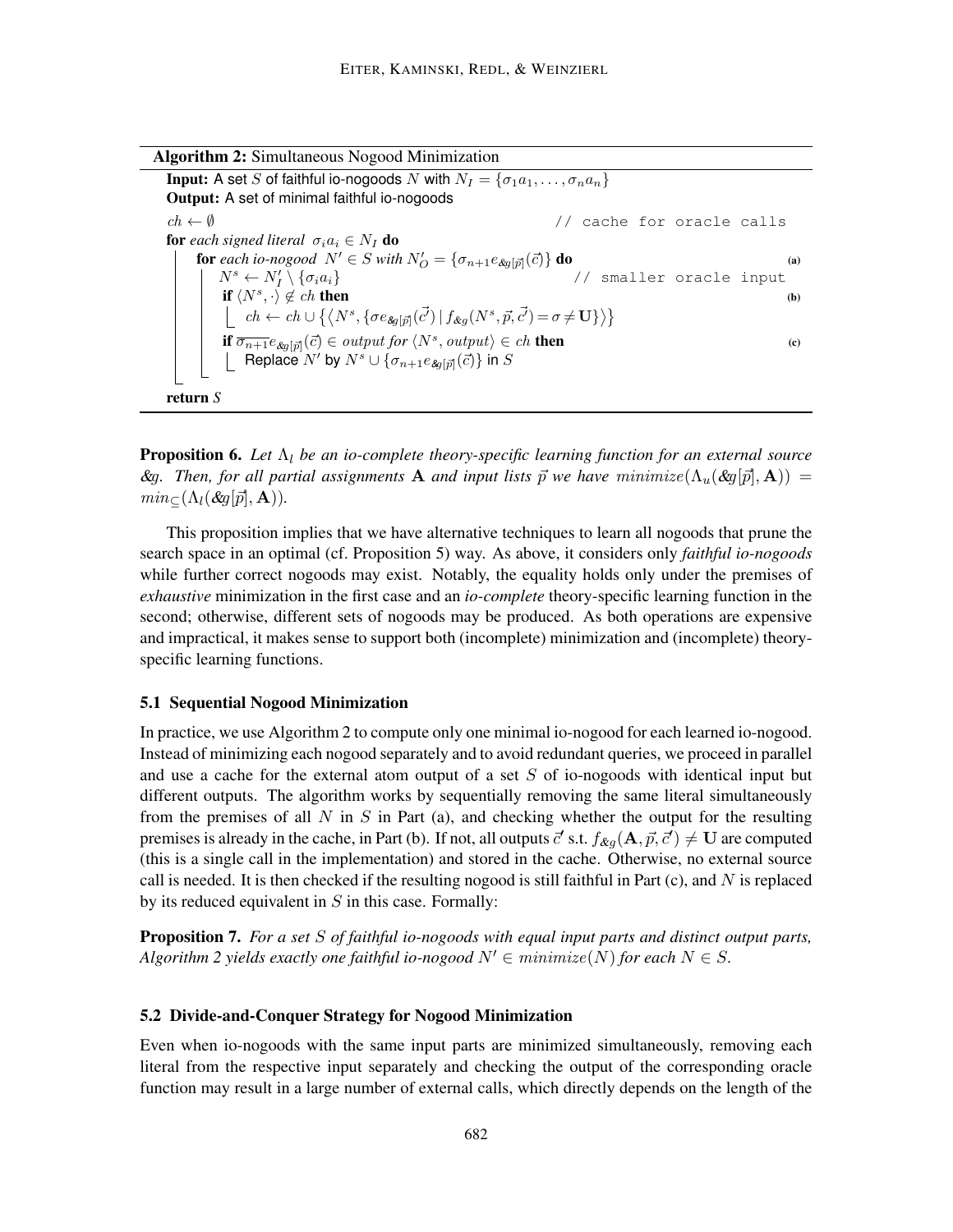| <b>Algorithm 3: QuickXplain Nogood Minimization</b>                                                                                                                                                                                                                                                                                                                                                     |                   |
|---------------------------------------------------------------------------------------------------------------------------------------------------------------------------------------------------------------------------------------------------------------------------------------------------------------------------------------------------------------------------------------------------------|-------------------|
| <b>Input:</b> A faithful io-nogood $N = {\sigma_1 a_1, \ldots, \sigma_n a_n, \sigma_{n+1} e_{\text{Eq}[\vec{p}]}(\vec{c})}$<br><b>Output:</b> A minimal faithful io-nogood $N' \in minimize(N)$                                                                                                                                                                                                         |                   |
| if $f_{\&q}(\emptyset, \vec{p}, \vec{c}) = \overline{\sigma_{n+1}}$ then return $\{\sigma_{n+1}e_{\&q[\vec{p}]}(\vec{c})\}$<br><b>return</b> quickXplain( $\emptyset$ , $\emptyset$ , $N_I$ ) $\cup$ { $\sigma_{n+1} e_{\&\sigma[\tilde{p}]}(\tilde{c})$ }                                                                                                                                              | (a)<br>(b)        |
| <b>function</b> $quickXplain(B, D, N')$<br>if $D \neq \emptyset$ and $f_{\&q}(B, \vec{p}, \vec{c}) = \overline{\sigma_{n+1}}$ then return $\emptyset$<br>if $ N'  = 1$ then return N'<br>Partition N' into two non-empty sets $N_1$ and $N_2$<br>$D_1 \leftarrow \text{quickXplain}(B \cup N_2, N_2, N_1)$<br>$D_2 \leftarrow \text{quickXplain}(B \cup D_1, D_1, N_2)$<br><b>return</b> $D_1 \cup D_2$ | (c)<br>(d)<br>(e) |

input part. In cases where io-nogoods are large or the external evaluation requires a lot of time, the additional computational effort required for nogood minimization may outweigh the positive effect of obtaining smaller nogoods, or even make minimization infeasible. While in the worst case, i.e. when an io-nogood is already minimal, this situation cannot be improved, it can be more efficient to remove several literals from a nogood at once before evaluating the external source when the input part contains many irrelevant literals.

The QUICKXPLAIN algorithm, which has been introduced by Junker (2004) for efficiently computing minimal conflict sets in the context of constraint programming, can be used for this purpose as an alternative algorithm for minimizing io-nogoods. It implements a divide-and-conquer strategy producing a binary search tree, and can be employed for computing a minimal nogood from a given io-nogood more efficiently if the nogood contains many irrelevant literals, especially when the input part of the io-nogood is large. In this way, given an io-nogood with input part of size  $n$ , instead of n calls to the oracle function, only  $O(log_2n)$  external calls are required. However, in the worst case, i.e. when no literal can be removed from a given nogood,  $O(n)$  calls are necessary. Consequently, the algorithm can behave either better or worse than a sequential algorithm, depending on the properties of the io-nogoods that are minimized.

Algorithm 3 is a variant of the QUICKXPLAIN algorithm as presented by Shchekotykhin, Jannach, and Schmitz (2015), adapted to our specific setting of io-nogood minimization. The algorithm receives a faithful io-nogood  $N = \{\sigma_1 a_1, \ldots, \sigma_n a_n, \sigma_{n+1} e_{\text{kg}[\vec{p}]}(\vec{c})\}$  and first checks whether the literal in the output part  $N_O$  depends on a non-empty input part  $N_I$ , in Part (a). Subsequently, a recursive function is called in Part (b), which during its execution checks if different subsets of  $N_I$ imply the same external replacement literal in  $N_Q$  as  $N_I$ .

The first argument B of the function  $quickXplain(B, D, N')$  contains the current subset of the input part  $N_I$  wrt. which the oracle function  $f_{\mathcal{A}q}(B, \vec{p}, \vec{c})$  is evaluated in Part (c). The second argument  $D$  indicates if the oracle function needs to be evaluated for a given  $B$ , which is only the case if  $D$  is non-empty as only then  $B$  has changed since the last external evaluation. If  $B$  is determined to imply the same truth value for  $e_{\&g[\vec{p}]}(\vec{c})$  as  $N_I$  in Part (c), no further literals from  $N'$ need to be added to B and thus, the empty set is returned. In case the subset N' of the input part  $N_I$ of literals that can still be added to B to obtain the correct value for  $f_{\&q}(B, \vec{p}, \vec{c})$  is a singleton, it is returned in Part (d). Finally, in Part (e), the provided subset  $N'$  of the input part  $N_I$  is partitioned into two nonempty sets  $N_1$  and  $N_2$ , and the function is called recursively, once for each partition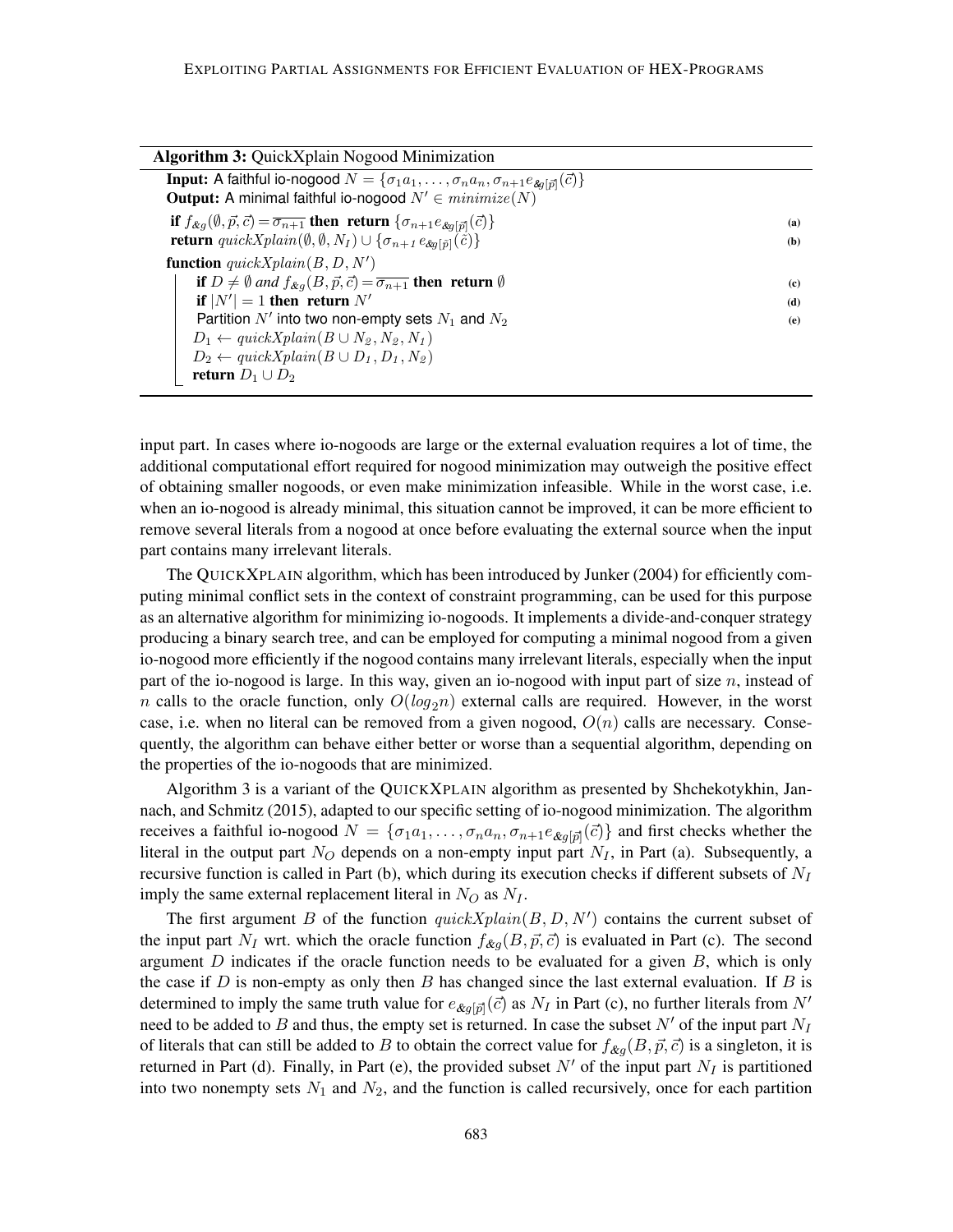$N_1$  and  $N_2$  of N'. The result  $D_1$  of the first call, where  $N_1$  is provided as new subset of the input part  $N_I$ , contains all literals from  $N_1$  that need to be added to  $B \cup N_2$  such that the oracle function still evaluates to  $\sigma_{n+1}$ . Similarly, all literals from  $N_I$  that need to be added to  $B \cup D_1$  such that the oracle function still evaluates to  $\sigma_{n+1}$  are stored in  $D_2$ . As a result, no literal can be removed from  $D_1$  or  $D_2$  such that  $f_{\&g}(B \cup D_1 \cup D_2, \vec{p}, \vec{c}) = \sigma$  still holds, and the input part  $D_1 \cup D_2$ , which together with  $\{\sigma_{n+1}e_{\&g[\vec{p}]}(\vec{c})\}$  yields a minimal io-nogood, is returned.

The computation of a minimal io-nogood by Algorithm 3 is illustrated by the following example.

**Example 12** (Ex. 8 cont'd). *Reconsider*  $f'_{\text{deg-}q}$  *from Example* 8 and the faithful io-nogood  $N =$  ${ \{ Fedge(a, a), \mathbf{T}edge(b, b), \mathbf{T}edge(a, b), \mathbf{T}edge(b, a), \mathbf{F}e_{\&{geq}[edge, 2]}(\} \} }$ *. When Algorithm 3 is executed with input* N, the function call  $quickXplain(\emptyset, \emptyset, N_I)$  *is performed with*  $N_I = \{ \mathbf{F} edge(a, a),$  $\textbf{T}edge(b, b), \textbf{T}edge(a, b), \textbf{T}edge(b, a)$ *.* Since  $D = \emptyset$  and  $|N| \neq 1$  hold wrt. the first call,  $N' = N_I$  is partitioned into two sets, for example  $N_1 = \{ \mathbf{F} edge(a, a), \mathbf{T} edge(b, b) \}$  and  $N_2 =$  ${\bf T}edge(a, b), {\bf T}edge(b, a).$ 

*Subsequently, the first recursive call of the function* quickXplain *returns* ∅*, which is assigned*  $to D_1$ , as  $f'_{\text{deg}q}(N_2, \text{edge}, 2) = \mathbf{T}$ , i.e. { $\mathbf{T}edge(a, b)$ ,  $\mathbf{T}edge(b, a)$ ,  $\mathbf{F}e_{\text{deg}q[edge, 2]}()$ } ⊂ N is still *a faithful io-nogood. Accordingly, the second recursive call in Part (e) corresponds to the call*  $quickXplain(\emptyset, \emptyset, N_2)$ *, in which*  $N_2$  *is partitioned again into*  $\{Tedge(a, b)\}$  *and*  $\{Tedge(b, a)\}.$ *Because each of the sets has cardinality* 1 *but none of them suffices to derive &geq*[edge, 2](),  $N_1$ *and*  $N_2$  *are returned from the two recursive calls in Part (e), respectively. Thus,*  $N_1 \cup N_2$  *is returned by the second recursive call in the outer function call, which is assigned to*  $D_2$ *. Consequently,*  $\emptyset \cup {\{}\text{T}edge(a,b),\text{T}edge(b,a)\}$  *is returned by the function called in Part (b). Finally, the minimal io-nogood*  $\{Tedge(a, b), Tedge(b, a), F_{\ell_{\text{Reval}}(c, a)}(\}\)$  *is returned by Algorithm 3.* 

Algorithm 3 always finds a minimal faithful io-nogood, which follows directly from Proposition 6 and Theorem 1 by Junker (2004):

Proposition 8. *Given a faithful io-nogood* N*, Algorithm 3 terminates and returns exactly one faithful io-nogood*  $N' \in minimize(N)$ .

Like Algorithm 2, Algorithm 3 returns exactly one minimal io-nogood for a given input. A straightforward way to obtain multiple minimal io-nogoods consists in re-running Algorithm 3 with different partition heuristics in Part (e); and every minimal io-nogood can be obtained in this way.

## 6. Interleaving External Evaluation and Unfounded Set Search

So far, we have only considered external evaluations based on partial assignments which are performed during the search for compatible sets. As described in Section 2, not every compatible set is also an answer set, due to the possibility of cyclic support involving external atoms, and an additional minimality check (cf. Part (d) in Algorithm 1) is required for finding answer sets of HEX-programs. The basic approach for ensuring minimality of answer sets wrt. the FLP-reduct (called *explicit FLP check* by Eiter et al., 2014a) consists in explicitly constructing the FLP-reduct for a given compatible set A and searching for a model A' of the reduct for which  $A' \subseteq A$  holds. In general, it is also necessary to evaluate external atoms again for finding smaller models of the FLP-reduct because their truth value might change when the truth value of some ordinary atoms is switched from true to false. In the previous approach, similar as in the case of the main search, this evaluation could only be performed after the complete input to an external atom in a potential smaller model had been decided since input atoms were not allowed to be unassigned.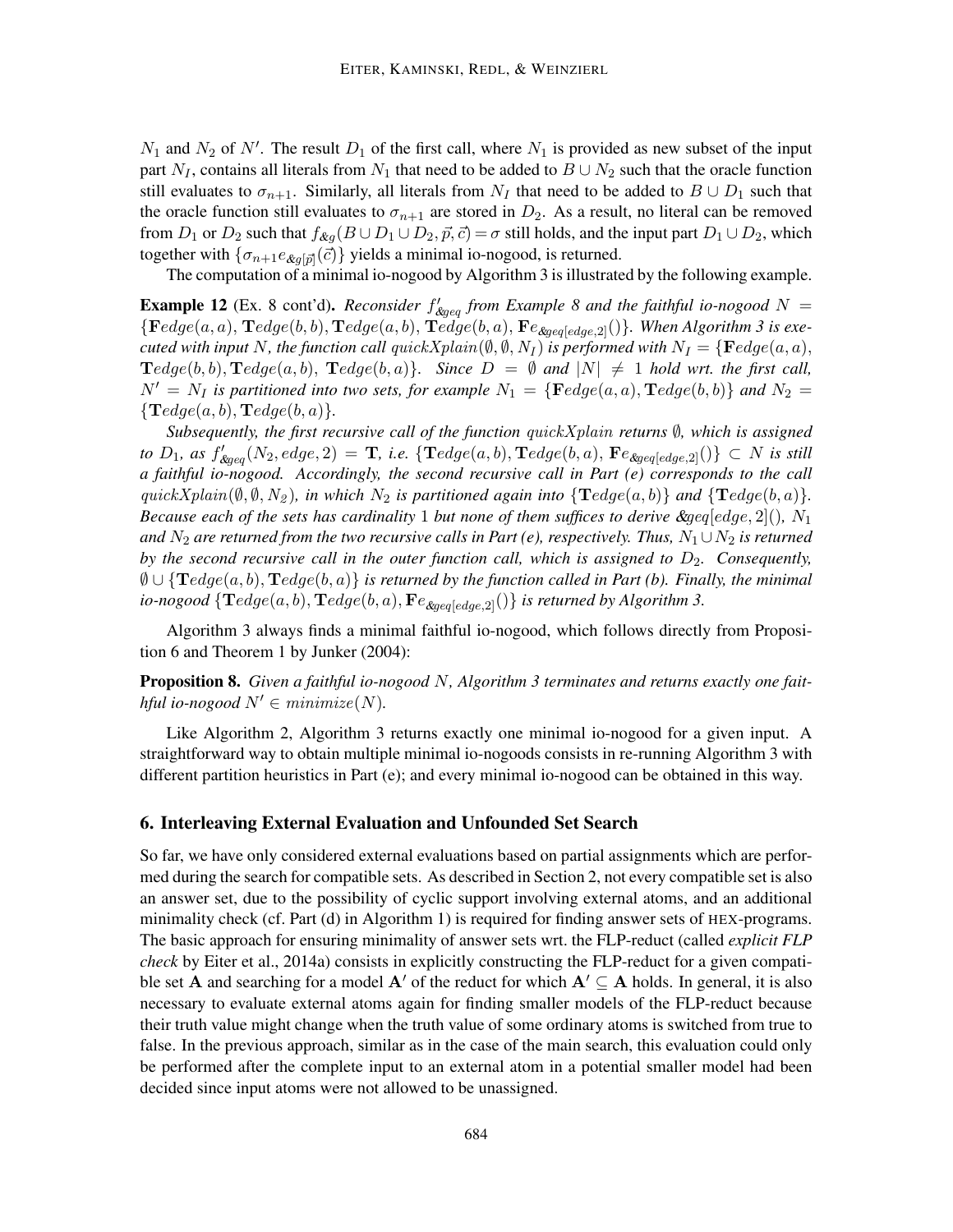In this section, we discuss how, based on three-valued assignments, the evaluation of external atoms can be interleaved with the search in the minimality check. As before, the goal is to increase the efficiency by evaluating external atoms as early as possible and thus, to potentially avoid many wrong guesses. Improving the efficiency of the minimality check for HEX-programs is of special interest as the check accounts for many programs to a large share of the total runtime. In addition, the models of the FLP-reduct (built for a complete assignment) often outnumber the compatible sets of the program (cf. Eiter et al., 2014a), and for each such set the guesses for the truth values of external atoms need to be verified.

Here, we consider a more sophisticated variant of the FLP check that utilizes the concept of *unfounded sets* in order to ensure minimality of answer sets in HEX, i.e., that they amount to minimal models of the FLP-reduct with the complete interpretation encoded by a compatible set. An unfounded set of a HEX-program  $\Pi$  wrt. an assignment  $A$  is a set of atoms that can be jointly set to false without violating any rule in  $\Pi$  because they only circularly support each other wrt. A. Formally:

Definition 12 (adapted from Eiter et al., 2014a). *Let* Π *be a* HEX*-program and let* A *and* U *be complete assignments over* A(Π)*. Then,* U *is an* unfounded set *for* Π *wrt.* A *if, for each rule* r with  $H(r) \cap \{a \mid Ta \in U\} \neq \emptyset$ , at least one of the following holds, where  $A \cup \neg U =$  $(A \setminus {\mathbf{T}} a | {\mathbf{T}} a \in U) \cup {\mathbf{F}} a | {\mathbf{T}} a \in U$ :

- *(1) some literal of*  $B(r)$  *is false wrt.* **A**,
- *(2) some literal of*  $B(r)$  *is false wrt.*  $A \cup \neg U$ , *or*
- *(3) some atom of*  $H(r) \setminus \{a \mid \textbf{T}a \in \mathbf{U}\}$  *is true wrt.* **A**.

Note that unlike previous literature, we define unfounded sets as complete assignments rather than sets of atoms. This is in order to make the operator  $\dot{\cup}$  reusable for additional results below. However, conceptually an unfounded set U still represents a set of atoms, given by the true atoms  $Ta \in U$ .

Answer sets of a HEX-program  $\Pi$  correspond exactly to those models M of  $\Pi$  where the true part of M does not intersect with any unfounded set for  $\Pi$  wrt. M, i.e.  $\{Ta \mid Ta \in M \cap U\} = \emptyset$  for every unfounded set U for Π wrt. M (Faber, 2005; Eiter et al., 2014a). Eiter et al. (2014a) showed that ensuring the absence of unfounded sets is a more efficient strategy for verifying minimality than applying the explicit FLP check, due to the fact that smaller models of the FLP-reduct do not have to be generated explicitly in the former case. However, truth values of external atoms still need to be checked as described above to verify that candidate unfounded sets that have been detected actually constitute unfounded sets.

**Example 13** (Ex. 5 cont'd). *Reconsider the program*  $\Pi = \{p \leftarrow \& id[p](\cdot)\}\$  *from Example 5. As observed,*  $A = \{T_p\}$  *is not an answer set of the program since it is not a subset-minimal model of*  $f\Pi^{\mathbf{A}} = \Pi$ . This is because there is an unfounded set  $\mathbf{U} = {\{T_p\}}$ , which intersects with the true *atoms in* **A**: the only rule whose head intersects with  $\{a \mid Ta \in \mathbf{U}\}\$ is  $p \leftarrow \& id[p](\)$ , for which *condition (2) is satisfied.*

To enable external checks at any point during the search for unfounded sets, even before a candidate unfounded set has been detected, we introduce a novel algorithm for unfounded set checking that exploits external evaluations based on partial assignments. Subsequently, we show the correctness and completeness of the new algorithm. At this, interleaving unfounded set search with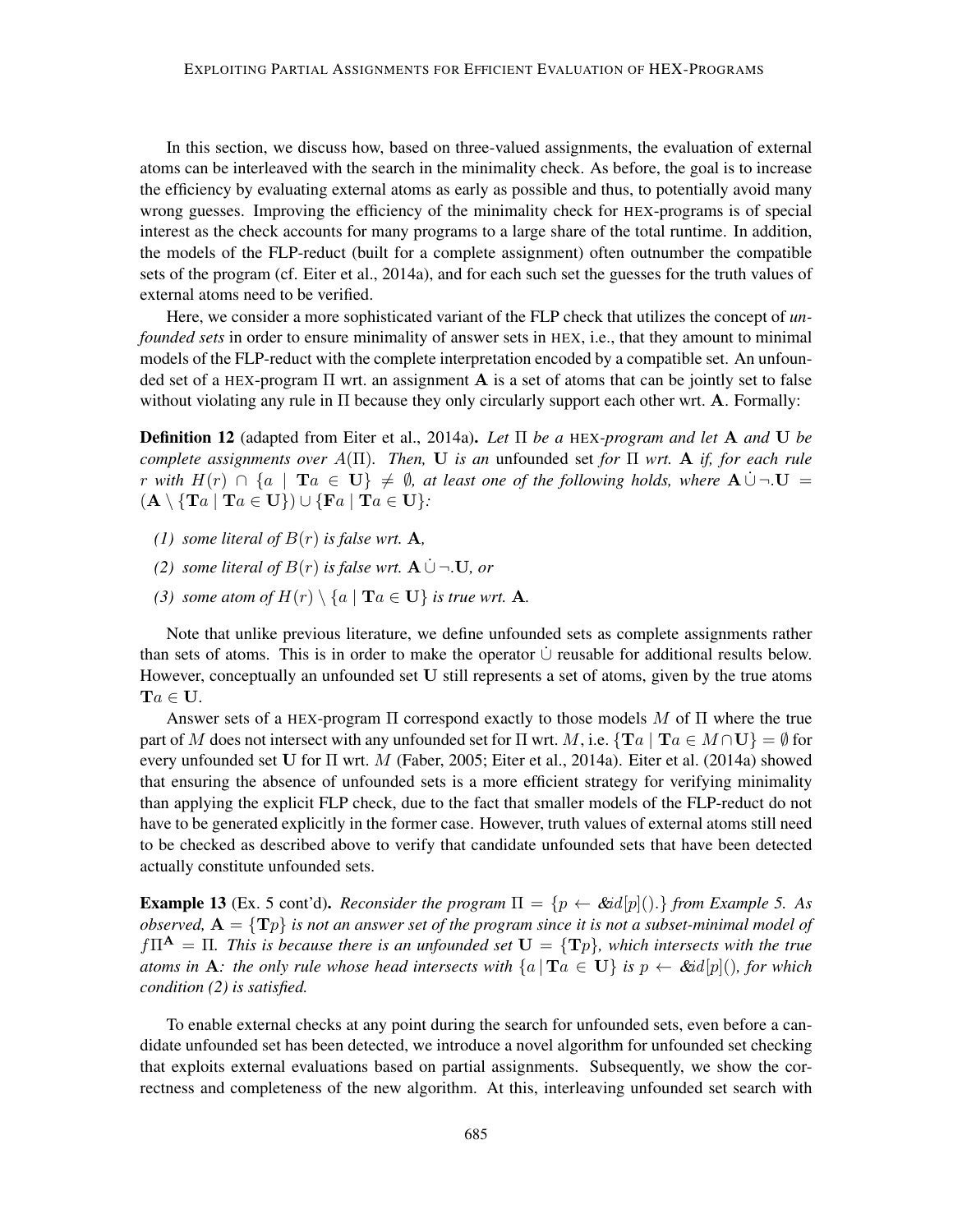Algorithm 4: HEX-UFSCheck **Input:** A HEX-program  $\Pi$ , a complete assignment A, a set of nogoods  $\nabla$  of  $\Pi$ Output: true if the true part of A intersects with an unfounded set for  $\Pi$  wrt. A and  $false$ otherwise, learned nogoods added to  $\nabla$  $\Omega_{\Pi}'\leftarrow \Omega_{\Pi}\cup \mathcal{A}_{\mathbf{A}}\cup \{\mathcal{T}_{\Omega}(N)\mid N\text{ is an io-nogood in }\nabla\}\text{ // SAT instance with }$ // assumptions and // io-nogoods from main // search  $\mathbf{S} \leftarrow {\mathbf{U}} a \mid a \in A(\Omega'_\Pi)$ // all atoms unassigned  $dl \leftarrow 0$  // decision level while *true* do  $\mathbf{S} \leftarrow \mathsf{Propagation}(\Omega'_{\Pi}, \mathbf{S})$  (a) **if** *some nogood in*  $\Omega'_{\Pi}$  *violated by* **S** then (b) if  $dl = 0$  then return false Analyze conflict, add learned nogood to  $\Omega_{\Pi}^{\prime}$ , set  $\emph{dl}$  to backjump level else if S *is complete* then (c)  $isUFS \leftarrow true$ for all external atoms  $\&g[\vec{p}](\vec{c})$  in  $\Pi$  do  $\nabla \leftarrow \nabla \cup \Lambda(\mathcal{S}g[\vec{y}], \mathbf{A}\cup \neg \mathbf{S})$  $\Omega'_{\Pi} \leftarrow \Omega'_{\Pi} \cup \{ \mathcal{T}_{\Omega}(N) \mid N \in \Lambda(\mathcal{LG}[\vec{y}], \mathbf{A} \cup \neg \mathbf{.S}) \}$ if  $Te_{\&g[\vec{p}]}(\vec{c}) \in S$ ,  $A \not\models \&g[\vec{p}](\vec{c})$  *and*  $A \cup \neg S \not\models \&g[\vec{p}](\vec{c})$  then |  $isUFS \leftarrow false$ if  $\mathbf{F}e_{\text{deg}[\vec{p}]}(\vec{c}) \in \mathbf{S}, \mathbf{A} \models \text{deg}[\vec{p}](\vec{c})$  *and*  $\mathbf{A} \cup \neg \mathbf{S} \models \text{deg}[\vec{p}](\vec{c})$  then  $i sUFS \leftarrow false$ if isUFS then Let  $N$  be a nogood learned from the UFS  $\nabla \leftarrow \nabla \cup \{N\}$ if  $\{Ta \mid Ta \in A \cap S\} \neq \emptyset$  then return true else  $\Omega_{\Pi}' \leftarrow \Omega_{\Pi}' \cup \{\mathbf{S}\}\$ **else if** *Heuristics evaluates*  $\&g[\vec{y}]$  *and*  $\Lambda(\&g[\vec{y}], \mathbf{A} \cup \neg \cdot \mathbf{S}) \not\subseteq \nabla$  **then** (d)  $\nabla \leftarrow \nabla \cup \Lambda(\mathcal{S}g[\vec{y}], \mathbf{A} \cup \neg \mathbf{S})$  $\Omega'_{\Pi} \leftarrow \Omega'_{\Pi} \cup \{ \mathcal{T}_{\Omega}(N) \mid N \in \Lambda(\mathcal{S}g[\vec{y}], \mathbf{A} \cup \neg.\mathbf{S}) \}$ else (e) Guess  $\sigma a$  with  $\sigma \in \{T, F\}$  for some variable a with  $Ua \in S$  $dl \leftarrow dl + 1$  $\mathbf{S} \leftarrow (\mathbf{S} \setminus {\mathbf{U}} a) \cup {\sigma a}$ 

external evaluations can initiate backjumping as soon as it can be determined that guesses for external atoms violate the conditions for unfounded sets. So far, this could only be detected by means of a post-check. As before, input-output relations learned from oracle calls wrt. partial assignments can also be exploited to avoid wrong guesses in the further unfounded set search.

We start by providing background on the previous unfounded set check for HEX-programs (Eiter et al., 2014a), which we extend to partial evaluations in the following.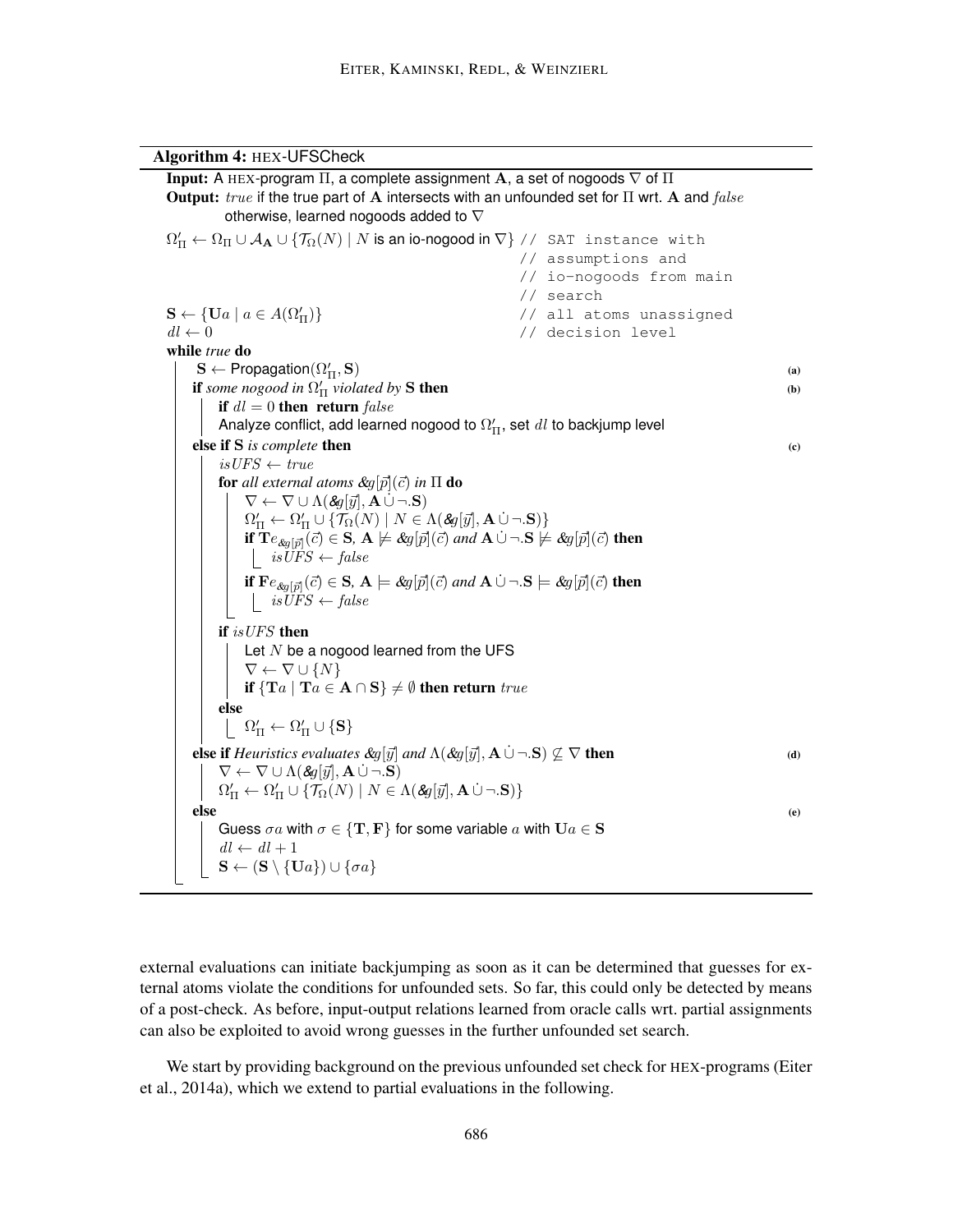#### 6.1 Background on Unfounded Set Search

For detecting unfounded sets of a HEX-program Π wrt. a complete assignment A, Eiter et al. (2014a) introduced an encoding  $\Omega_{\Pi}$  that is represented by a set of nogoods such that solutions to the encoding that are compatible with the semantics of external sources used in the program Π correspond exactly to the unfounded sets of  $\Pi$  wrt. A. The encoding is uniform wrt. all executions of the unfounded set check, i.e. it does not depend on the current assignment and thus, only needs to be generated once. Accordingly, a compatible set A for which the check is performed needs to be injected by adding a set of so-called *assumptions*  $A_A$ , represented by a consistent set of signed literals, that fix the truth values of dedicated atoms. In this way, the encoding does not have to be regenerated for each compatible set from scratch, and in an implementation, assumptions can be treated in a special way such that part of the solver state can be maintained when assumptions are changed. As a result, a SAT solver can be utilized to detect unfounded set candidates by searching for a solution to  $\Omega_{\Pi}$  with assumptions  $\mathcal{A}_{\mathbf{A}}$ .

Because external replacement atoms in  $\Omega_{\Pi}$  do not encode the truth values of external atoms wrt. a solution S of the SAT encoding, but relative to a compatible set modified by S, faithful ionogoods learned wrt. S cannot be added directly to the encoding. For this reason, Eiter et al. (2014a) defined a nogood transformation  $T_{\Omega}$  that ranges over io-nogoods and yields corresponding nogoods that imply the correct truth value for external replacement atoms in  $\Omega_{\Pi}$ . We do not go into the details of the particular encoding and the nogood transformation here, as they are not relevant for our purposes; we refer to the work of Eiter et al. (2014a) for more information.

## 6.2 Extension to Partial Assignments

As in the search for compatible sets, we can also add the input-output relations that are learned from external evaluations based on partial assignments for the SAT encoding in form of nogoods to the SAT solver. However, here we have to take into account that external replacement atoms do not encode the truth values of external atoms under a partial assignment in the solver, but represent their evaluation relative to the current compatible set modified by the respective partial assignment for  $\Omega_{\Pi}$  with assumptions  $\mathcal{A}_{\mathbf{A}}$ . For this reason, we generalize the definition of  $\mathbf{A} \cup \neg \mathbf{X}$  as follows, considering also partial assignments for the SAT encoding.

**Definition 13.** *Given a complete assignment* **A** *and a partial assignment* **X**, let **A**  $\cup$  ¬  $X = (A \setminus B)$  ${\rm Tr}\{Ta \mid Ta \in X \text{ or } Ua \in X\} \cup {\rm Tr}\{Fa \mid Ta \in X\} \cup {\rm Tr}\{Ua \mid Ua \in X \text{ and } Ta \in A\}.$ 

In contrast to Definition 12, where U is considered to be a complete assignment, atoms which are unassigned in X and true in A remain unassigned in  $A \cup \neg X$ ; those atoms can potentially be set to false in  $A \cup \neg X'$  wrt. some assignment  $X' \succeq X$ . Atoms that are true in X and A are false under  ${\bf A} \cup \neg {\bf X}$  as before.

**Example 14.** *Consider the complete assignment*  $A = \{Tp, Tq, Tr\}$  *and the assignment*  $X =$  ${\bf T}_p, {\bf F}_q, {\bf U}_r$ *). We then obtain*  ${\bf A} \cup \neg {\bf X} = {\bf F}_p, {\bf T}_q, {\bf U}_r$ *).* 

We note that due to assignment monotonicity of three-valued oracle functions, extending in a partial assignment  $A \cup \neg X$  the set X does not change the value of an oracle function call that is determined (i.e., yields true or false). Formally:

**Proposition 9.** Let A be a complete assignment, X be a partial assignment, and  $f_{\mathcal{X}_q}$  be an as*signment monotonic three-valued oracle function. Then,*  $f_{\&g}(\mathbf{A} \cup \neg \mathbf{X}, \vec{p}, \vec{c}) = X, X \in \{\mathbf{T}, \mathbf{F}\},\$ *implies for every assignment*  $X' \succeq X$  *that*  $f_{\&g}(\mathbf{A} \cup \neg X', \vec{p}, \vec{c}) = X$ .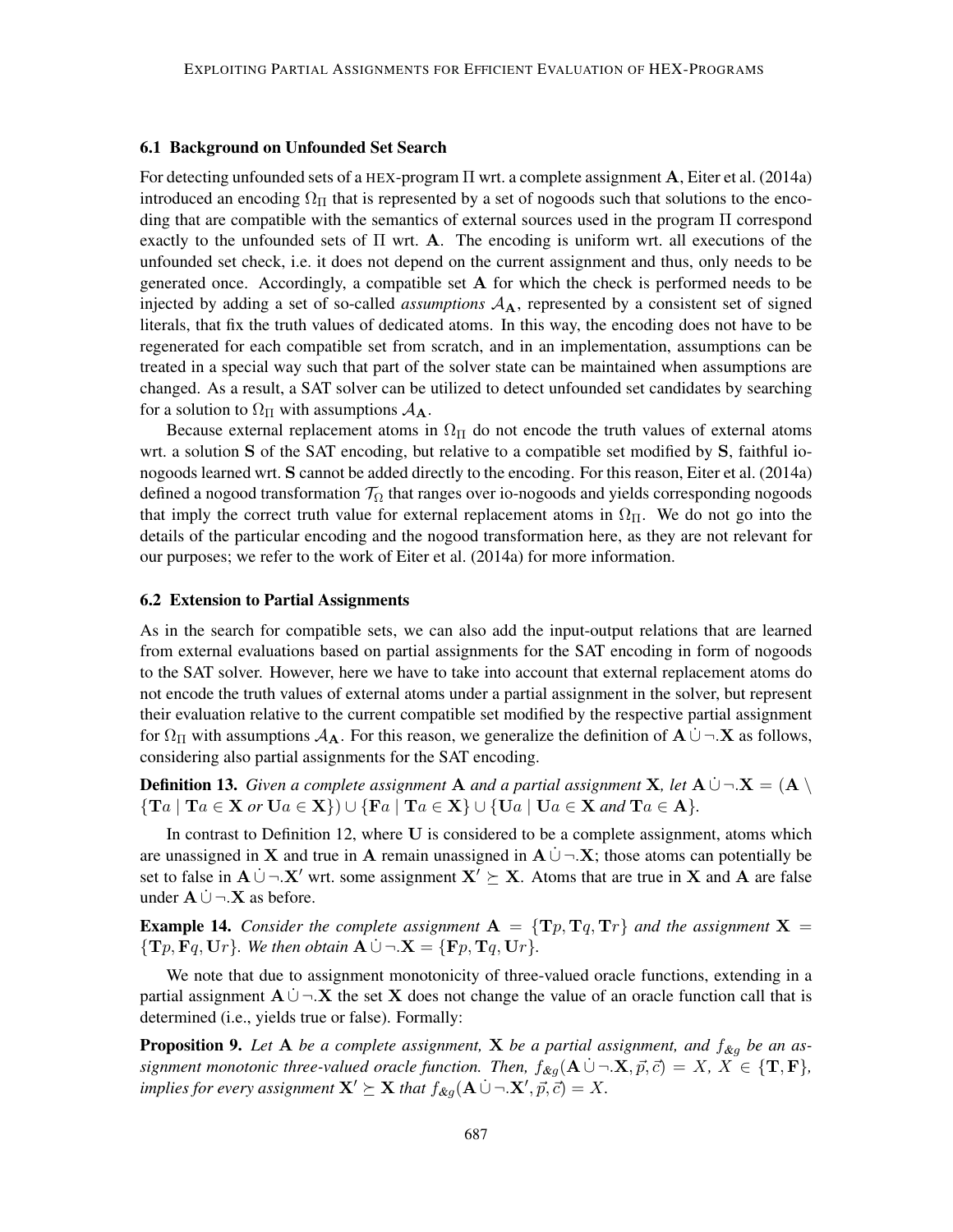The proposition implies that early external evaluations during the unfounded set search wrt. an assignment  $\mathbf{A} \cup \neg \mathbf{X}$  yield nogoods N s.t.  $f_{\&e}(\mathbf{A} \cup \neg \mathbf{X}', \vec{p}, \vec{c}) = \overline{\sigma(N_O)}$  for all extensions  $\mathbf{X}'$  of **X**. The fact that faithful io-nogoods added via the transformation  $\mathcal{T}_{\Omega}$  to the encoding  $\Omega_{\Pi}$  do not remove unfounded sets, as stated in Proposition 15 by Eiter et al. (2014a), is based on the latter property.

We are now ready to present our new algorithm for detecting unfounded sets which also exploits learning wrt. partial assignments.

## 6.3 New Algorithm for Unfounded Set Detection

Our new procedure for detecting unfounded sets, which is formalized by Algorithm 4, extends the unfounded set check procedure described by Eiter et al.  $(2014a)$ .<sup>8</sup> It is used in Part (d) of Algorithm 1 in order to check whether a compatible set **A** for a HEX-program  $\Pi$  is an answer set, i.e. its true part does not intersect with an unfounded set for  $\Pi$  wrt. A.

Algorithm 4 receives as input a HEX-program  $\Pi$ , a complete assignment **A** representing a compatible set of Π, and a set ∇ of nogoods that have been generated by Algorithm 1. It returns *true* if Π has an unfounded set wrt. A that intersects with the true part of A, and false otherwise, i.e. when A is an answer set of  $\Pi$ . At first, the assumptions  $\mathcal{A}_{\mathbf{A}}$  and the transformations of io-nogoods already learned in the main search are added to the encoding  $\Omega$ <sub>Π</sub>. In our implementation, elements in  $A_A$  are marked as assumptions and hence, they can be removed from the encoding without the need to reinitialize the SAT solver completely.

Similar to Algorithm 1, Algorithm 4 explores the search space in one loop based on the wellknown *CDCL procedure* (Marques-Silva, Lynce, & Malik, 2009), where unit propagation is performed in Part (a), conflict learning and backjumping in Part (b), and guessing in Part (e). However, to take the semantics of external atoms into account, there are two additional parts integrated into the CDCL procedure, where the first is necessary to ensure correctness of the algorithm, while the second potentially increases its efficiency.

On the one hand, in Part (c), after a solution S to  $\Omega'_{\Pi}$  has been found, it is checked for each  $\&g[\vec{p}](\vec{c})$  in  $\Pi$  whether the truth value assigned to the replacement atom  $e_{\&g[\vec{p}]}(\vec{c})$  is compatible with the evaluation of the corresponding oracle function under  $A \cup \neg S$ . It has been shown that when the truth value of an external atom  $\&g[\vec{p}](\vec{c})$  under A coincides with the one for  $e_{\&g[\vec{p}]}(\vec{c})$  assigned by S, the check for ensuring that S represents an unfounded set can be skipped (cf. Eiter et al., 2014a).

If a solution S passes the external checks, an unfounded set for Π wrt. A has been detected and the algorithm returns *true* in case S intersects with the true part of the complete assignment A; otherwise, S is added to  $\Omega'_{\Pi}$  and the search continues. The io-nogoods learned from the external evaluations are added to the nogood store  $\nabla$  for use in the search for compatible sets and to  $\Omega_{\Pi}'$  via the nogood transformation  $\mathcal{T}_{\Omega}$ , in order to avoid wrong guesses for replacement atoms in the further unfounded set search.

On the other hand, external evaluations can also be performed based on partial assignments for  $\Omega'_{\Pi}$ , which are triggered by a heuristics in Part (d). Accordingly, the respective oracle function is evaluated in Part (c) under an assignment  $\mathbf{A} \cup \neg \mathbf{S}$  as in Definition 13. As before, learned nogoods are added to  $\nabla$  and (via the nogood transformation) to  $\Omega'_{\Pi}$ , respectively.

<sup>8.</sup> The algorithm by Eiter et al. (2014a) further implements a decision criterion that allows to skip the UFS check entirely for some syntactic HEX-program classes where answer set existence is known to be in NP. The criterion is independent of the techniques presented in this paper and can thus be readily used also for the extended algorithm with no further change; we thus omit this criterion here for simplicity.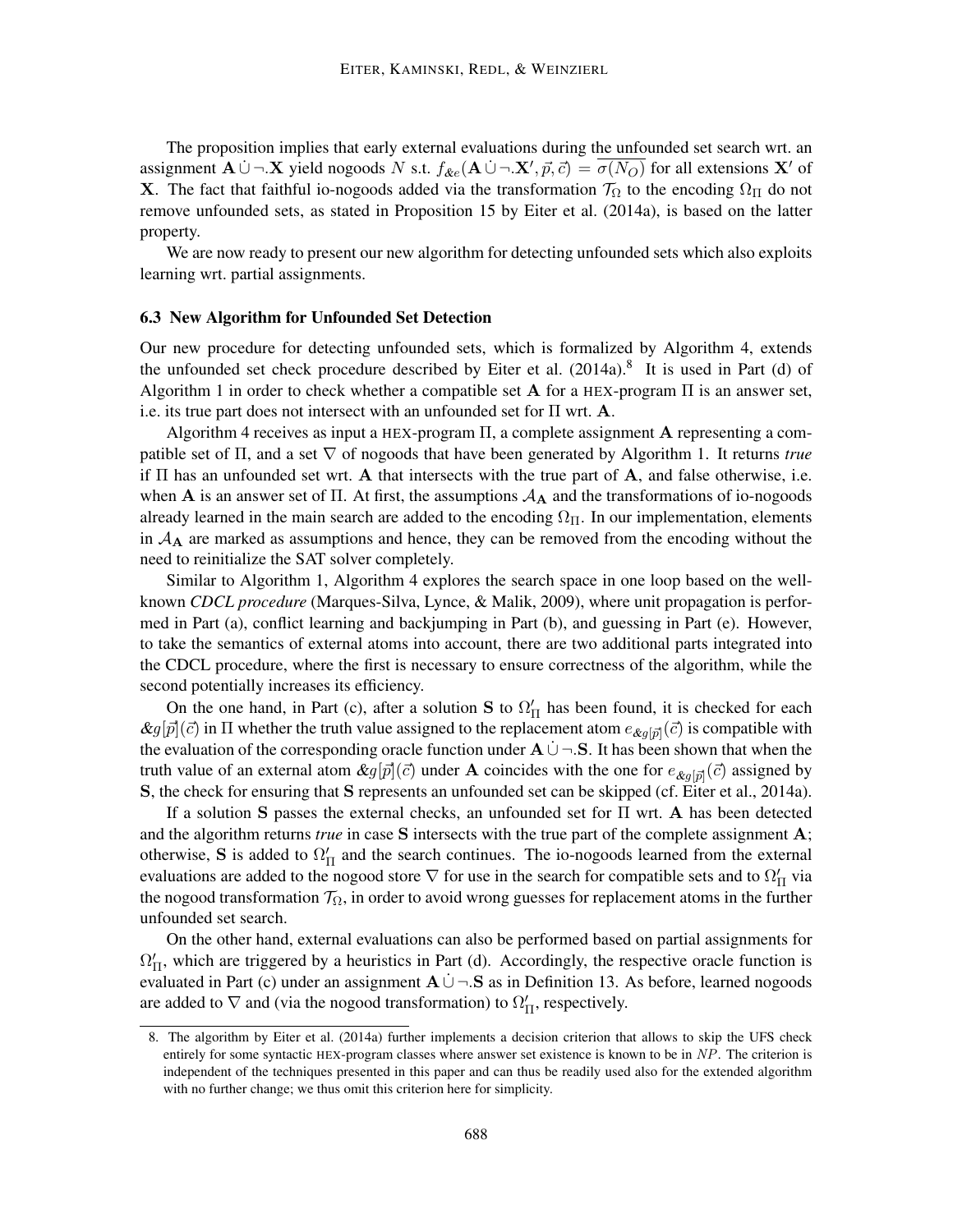While the details of how the learned nogood  $N$  is constructed are not relevant in the following, we stress that using the unfounded set itself as learned nogood is in general *not* correct.

**Example 15.** *Consider the program*  $\Pi = \{a \lor b \leftarrow c; c \leftarrow b; b \leftarrow c\}$ *, which has two answer sets*  $A_1 = \{Ta, Fb, Fc\}$  *and*  $A_2 = \{Fa, Tb, Tc\}$ *. Note that*  $U = \{b, c\}$  *is an unfounded set of*  $\Pi$ *wrt.*  $A = \{Ta, Tb, Tc\}$ *. Using*  $\{Tb, Tc\}$  *as learned nogood (constructed from the atoms in* U) *would eliminate the answer set* A2*. Informally, this is the case because* U *is unfouneded* only wrt. the current assignment*, which must be respected in nogood learning. In this case, the nogood learned from* U *is*  $N = {\mathbf{T}a, \mathbf{T}b}$  *(or, alternatively,*  $N' = {\mathbf{T}a, \mathbf{T}c}$ *).* 

For details on the construction of  $N$  we refer to the work of Eiter et al. (2014a). Note that Algorithm 4 is parametric on the learning function  $\Lambda$  used in Parts (c) and (d). Because the nogood transformation  $\mathcal{T}_{\Omega}$  by Eiter et al. (2014a) can only be applied to faithful io-nogoods, we assume that  $\Lambda$  only returns faithful io-nogoods in Algorithm 4. That is, all other nogoods returned by the learning function  $\Lambda$  are simply ignored. In practice, we employ the learning functions  $\Lambda_u$  and  $\Lambda_{mu}$ .

## 6.4 Properties

The following proposition, adapted from Theorem 10 by Eiter et al. (2014a), states that by the checks in Part (c) of Algorithm 4, we can determine whether a *complete* solution S corresponds to an unfounded set for Π wrt. A:

Proposition 10. *Let* Π *be a* HEX*-program and let* A *be a complete assignment over* A(Π)*. If there is a solution* **S** *for*  $\Omega_{\Pi}$  *with assumptions*  $A_{\bf A}$  *such that for all external atoms*  $\mathcal{X}_q[\bar{p}](\bar{c})$  *in*  $\Pi$  *it holds that*

- *(1)*  $\mathbf{T}e_{\mathcal{S}g[\vec{p}]}(\vec{c}) \in \mathbf{S}$  and  $\mathbf{A} \not\models \mathcal{S}g[\vec{p}](\vec{c})$  implies  $\mathbf{A} \cup \neg \mathbf{S} \not\models \mathcal{S}g[\vec{p}](\vec{c})$ , and
- *(2)*  $\mathbf{F}e_{\&g[\vec{p}]}(\vec{c}) \in \mathbf{S}$  *and*  $\mathbf{A} \models \&g[\vec{p}](\vec{c})$  *implies*  $\mathbf{A} \cup \neg \cdot \mathbf{S} \models \&g[\vec{p}](\vec{c})$ *,*

*then*  $\mathbf{U} = \{ Xa \mid a \in A(\Pi), Xa \in \mathbf{S}, X \in \{ \mathbf{T}, \mathbf{F} \} \}$  is an unfounded set for  $\Pi$  wrt. A.

Moreover, we can show that for every unfounded set U for Π wrt. A where U intersects with the true part of A, a solution to  $\Omega_{\Pi}$  with assumptions  $A_{\bf A}$  can be generated that passes the checks in Part (c) of Algorithm 4, and that the nogoods added in Part (d) of Algorithm 4 do not eliminate the solution:

**Proposition 11.** Let  $\Pi$  be a HEX-program, let  $A$  be a complete assignment over  $A(\Pi)$  and sup*pose Algorithm 4 is executed with* Π *and* A *as inputs. If there is an unfounded set* U *for* Π *wrt.* A *s.t.*  $\{Ta \mid Ta \in A \cap U\} \neq \emptyset$ , then there is a solution S for  $\Omega_{\Pi}$  with assumptions  $A_A$ , *s.t.*  ${T_a | Ta \in A \cap S} \neq \emptyset$ , that satisfies conditions (1) and (2) of Proposition 10 and all transformed nogoods  $\mathcal{T}_\Omega(N)$  added to  $\Omega'_\Pi$  in Part (d) of Algorithm 4.

We remark that in case the learning function  $\Lambda_u$  is used in Part (d), backjumping is triggered by the added nogoods as soon as it can be determined that a partial assignment cannot be extended to a solution satisfying conditions (1) and (2). However, we refrain from a formal statement and proof of this behavior in the special case, as it would require to delve into the very details of the uniform encoding and the particular nogood transformation (the respective conflict involves a transformed nogood).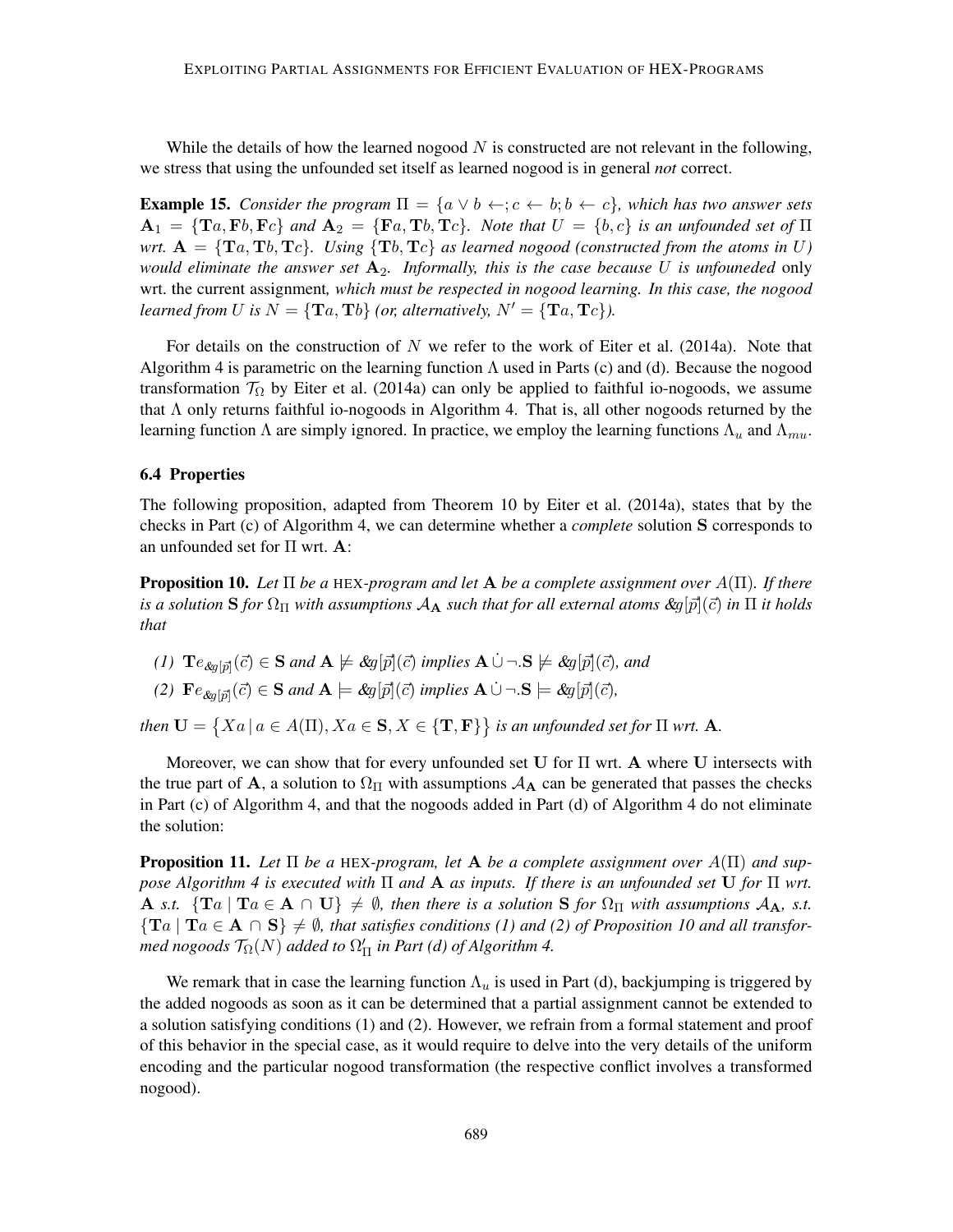**Example 16.** *Consider the* HEX-program  $\Pi = \{r \leftarrow \& id[q](\cdot) : q \leftarrow \cdot : p \leftarrow \& id[p](\cdot) \}$ *, the com*plete assignment  $A = \{Tp, Tq, Tr\}$  and a partial assignment S s.t.  $S \supseteq \{Fe_{\&id[\vec{q}]}(), Fe_{\&id[\vec{r}]}(),$ Tr, Fq, Up}*. Note that* S *cannot be extended s.t. it corresponds to an unfounded set of* Π *wrt.* A*. Accordingly, by performing external evaluations wrt.* S*, we find that it violates condition (2) of Pro*position 10 as  $Fe_{\&ad[q]}() \in S$ ,  $A \models \&ad[q](\)$  and  $f_{\&id}(A \cup \neg S, q) = T$ . This demonstrates that *we can detect that* S *cannot be extended to a solution corresponding to an unfounded set without constructing a complete solution to*  $\Omega'_{\Pi}$ *.* 

Correctness and completeness of Algorithm 4 can be derived from the facts that it returns only solutions for  $\Omega_{\Pi}$  with assumptions  $\mathcal{A}_{\Lambda}$  that satisfy conditions (1) and (2) of Proposition 10, and that no such solution is removed due to the nogoods learned in Part (d).

Theorem 2 (Soundness and Completeness of Algorithm 4). *Given a* HEX*-program* Π *and a complete assignment* A *over* A(Π) *as inputs, Algorithm 4 returns* true *if there is an unfounded set* U *for*  $\Pi$  *wrt.* **A** *s.t.*  $\{Ta \mid Ta \in A \cap U\} \neq \emptyset$ *, and false otherwise.* 

Thus, by employing Algorithm 4, we are now also able to exploit partial assignments for evaluating external sources at any point during the unfounded set search, and for learning corresponding io-nogoods that can decrease the number of unfounded set candidates which need to be generated.

## 7. Implementation and Evaluation

In this section, we present the results of an experimental evaluation of our techniques. To this end, we integrated them into DLVHEX 2.5.0 with GRINGO 4.4.0 and CLASP 3.1.1 as backends. The system's website is http://www.kr.tuwien.ac.at/research/systems/dlvhex; its source code is available from https://github.com/hexhex. External sources are realized as plugins to the DLVHEX reasoner, which are lazily called by the reasoner only when the value of an external atom under an assignment needs to be known.

We remark that although CLINGO 5 is known for its theory solving capabilities (Gebser, Kaminski, Kaufmann, Ostrowski, Schaub, & Wanko, 2016), also previous versions of GRINGO resp. CLASP had similar features, which are exploited by DLVHEX; CLINGO 5 makes these features more accessible. While we plan to upgrade our backend to CLINGO 5 as part of future work, this will mainly simplify the interfaces, but will not allow for algorithmic improvements, hence there is no interference with the techniques presented in this paper. For a more detailed discussion of the differences to CLINGO 5 we refer to Section 8. We remark that DLVHEX can also handle ordinary ASP programs with some well-known extensions such as aggregates, weak constraints, choice rules, etc. The overhead when evaluating an ASP program with DLVHEX compared to ordinary ASP solvers is typically negligible since after the initialization, the program is basically directly handed to the GRINGO and CLASP backends.

## 7.1 Experimental Setup

In the following we first describe the platform used for carrying out our benchmarks and the configurations we are going to compare. We then describe the benchmark suite used for the evaluation.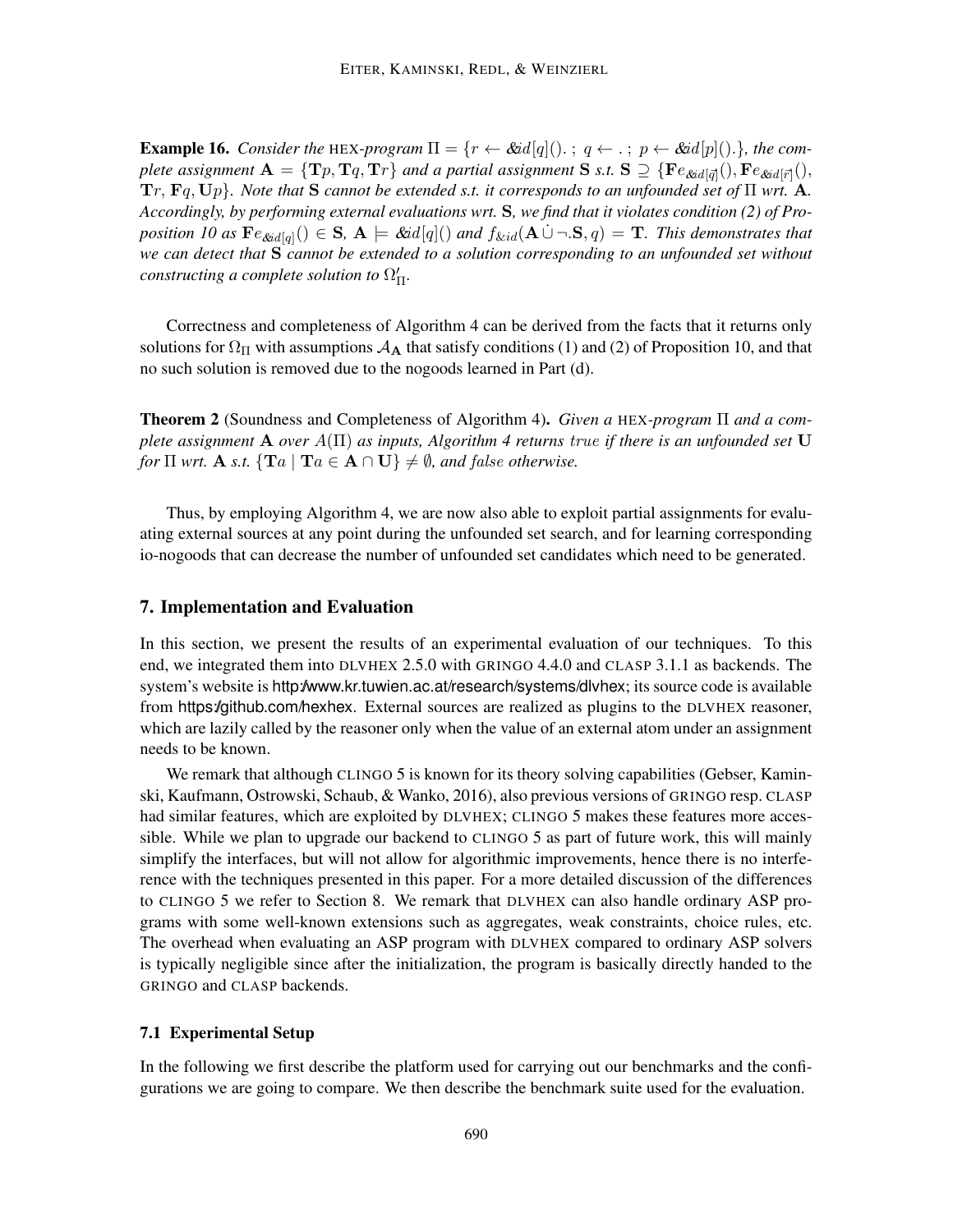## 7.1.1 EVALUATION PLATFORM

All benchmarks were run on a Linux machine with two 12-core AMD Opteron 6238 SE CPUs and 512 GB RAM; the timeout was 300 seconds and the memout was 8 GB per instance. We used the *HTCondor* load distribution system (HTCondor Website, 2018) to ensure robust runtimes (i.e., deviations of runs on the same instance are negligible). The average runtime of 50 instances per problem size is reported (in seconds) for computing all answer sets respectively the first answer set; the number of timeouts is shown in parentheses and furthermore, the average number of solutions, where  $\geq$  respects timeouts. Line chart representations of the benchmark results can be found in Appendix B. All instances and details on the experiments can be found at http://www.kr.tuwien.ac.at/ research/projects/inthex/partialeval.

## 7.1.2 BENCHMARK CONFIGURATIONS

Naturally, there is a tradeoff between the information that can be gained from additional external evaluations under partial assignments during solving, and the runtime that has to be invested for the respective external calls. For this reason, we used different heuristics for controlling the number of external evaluations, and investigated the impact of 10 different solver configurations.

Initially, we tested 3 heuristics for additional external source calls during the main search for compatible sets (cf. Algorithm 1, Part (e)) without nogood minimization, namely

- never: no additional calls, i.e. DLVHEX without the new techniques;
- periodic: partial evaluation at each  $10<sup>th</sup>$  heuristics call; and
- always: partial evaluation at every heuristics call.

Moreover, we tested two heuristics for interleaving external evaluations with the search for unfounded sets (cf. Algorithm 4, Part (d)), namely

- ufs-p: partial evaluation at each  $10<sup>th</sup>$  heuristics call during unfounded set search, and
- ufs-a: partial evaluation at every heuristics call during unfounded set search.

In addition, we investigated the effect of enabling external evaluations based on partial assignments both during the main search and the unfounded set search, i.e. combining configurations always and ufs-a. We then tested nogood minimization instead of additional calls (i.e., only for complete assignments), where we used the algorithm for simultaneous nogood minimization (cf. Algorithm 2) and the QUICKXPLAIN algorithm (cf. Algorithm 3), respectively, for minimizing either

- *all* nogoods in conditions ngm and qxp, or
- the currently *conflicting* ones, i.e. those which violate the current solver assignment and trigger backjumping, in conditions ngm-c and qxp-c.

For benchmarks where external atoms have output values, we also compared simultaneous minimization with sequential minimization (ngm-sq), i.e. minimizing each io-nogood separately. We omit results for minimization combined with periodic, always, ufs-p or ufs-a, as this was always significantly slower than some other configuration (due to many more external calls with little gain).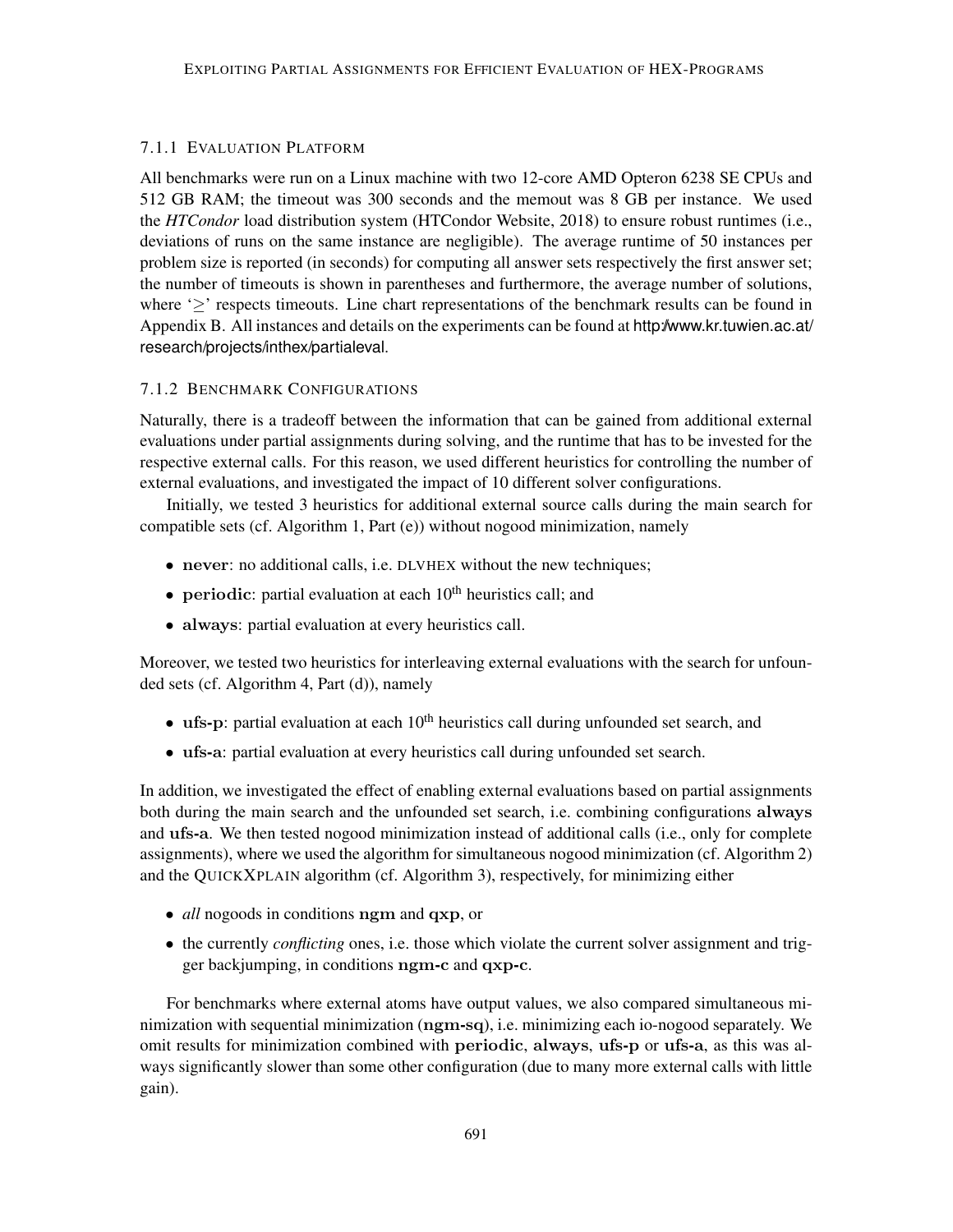## 7.1.3 BENCHMARK PROBLEMS

We have considered encodings of three problems in the evaluation:

- *Pseudo-boolean* (*PB-*)problems, also known as *0-1 integer linear programs*, representing linear constraints over boolean variables, which are among Karp's famous 21 NP-complete problems (Karp, 1972).
- Assignment of taxi drivers to customers under constraints, where queries to an external ontology, expressed in the lightweight *description logic* (*DL*) *DL-Lite*, are made via external atoms to find out locations and classify customers and drivers (*Taxi Assignment with Ontology Access*) (Eiter, Fink, Redl, & Stepanova, 2014b; Eiter, Fink, & Stepanova, 2016). Note that despite a similar scenario, our benchmark is different from the one used by Eiter et al. (2014b), as it admits multiple solutions due to nondeterministic guessing of customer assignments.
- Different variants of the well-known *Strategic Companies* problem (Cadoli, Eiter, & Gottlob, 1997), which is popular with ASP competitions, extended with externally stored conflicts among companies (*Conflicting Strategic Companies*) and externally computed control among companies based on shares (*Strategic Companies (with Nonmonotonic) External Controls Relation*).

The problems have different characteristics with regard to the computational complexity and the external atoms and their usage. While query answering wrt. the DL-Lite ontology used in our taxi assignment benchmark is tractable (Calvanese, De Giacomo, Lembo, Lenzerini, & Rosati, 2007), and solving PB-problems is NP-complete, computing strategic companies is located at the second level of the polynomial hierarchy. Moreover, the general learning function  $\Lambda_u$  is used for the PBproblems benchmark and the variant of the strategic companies benchmark where a nonmonotonic external control relation is added. Due to monotonicity of external sources, the learning function  $\Lambda_{mu}$  can be utilized in all other benchmarks. A further difference consists in the fact that external atoms are used to formulate integrity constraints in the PB-problems and the conflicting strategic companies benchmark, and output values are only derived in the other benchmarks.

## 7.2 Investigating the Effect of Partial Evaluation in the Main Search

First, we used the three different benchmark problems to investigate the effect of partial evaluations during the main search using different heuristics. In addition, we compared the results to the runtimes achieved by employing our new algorithms for nogood minimization.

## 7.2.1 HYPOTHESES

We started our investigation with the following hypotheses regarding the employment of partial evaluation in the main search:

- (H1) The heuristics periodic and always decrease the runtime over never if useful information is obtainable by early evaluation with little runtime overhead, and increase it otherwise, whereby the effect is stronger for always.
- (H2) The heuristics periodic performs better than always if more runtime needs to be invested for each external call, mitigating the tradeoff between information gain and runtime invested in additional calls.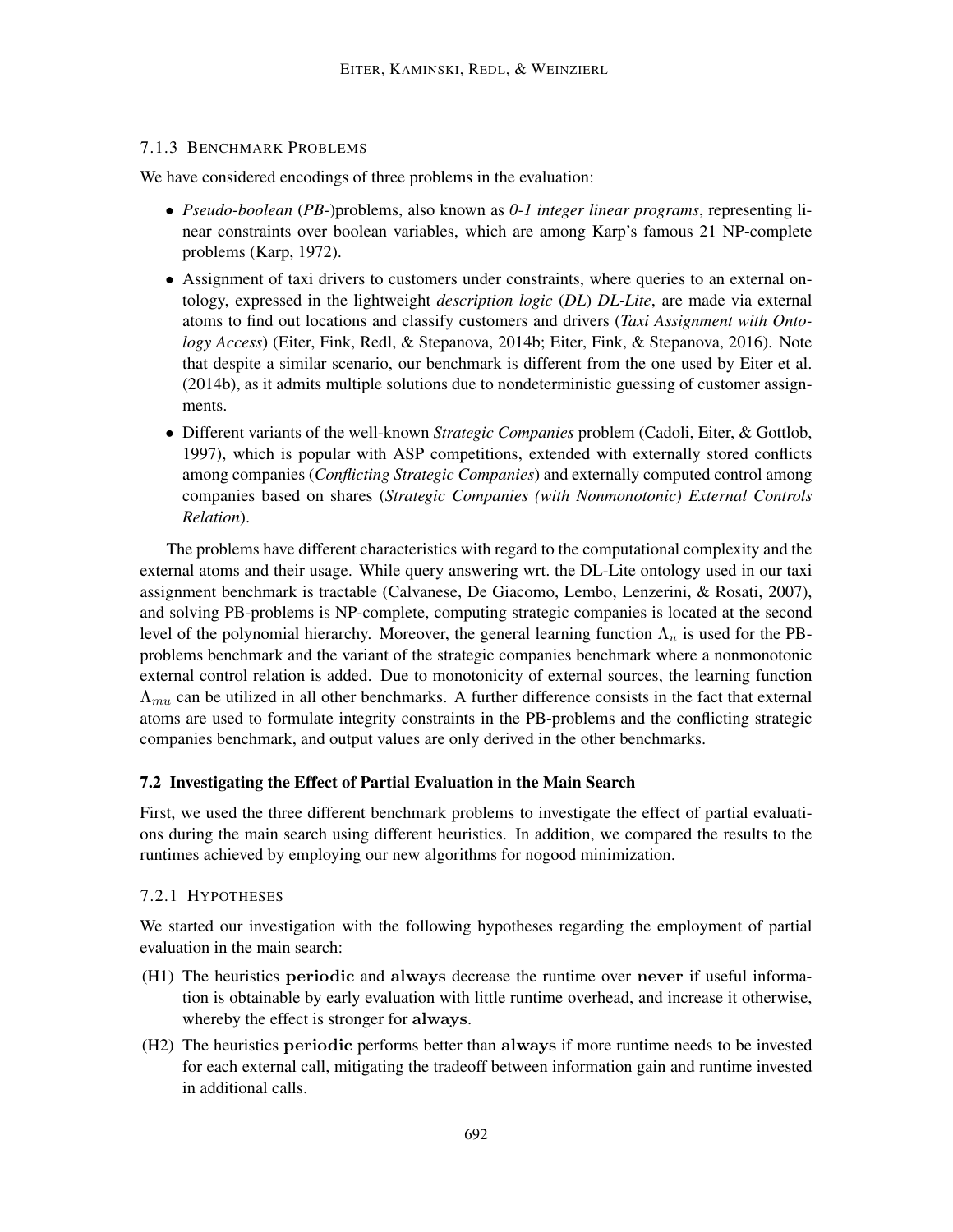$trueAt(X) \vee falseAt(X) \leftarrow atom(X).$  $\leftarrow$  &pbCheck[trueAt, PBInst]().

Figure 2: Pseudo-Boolean Problems Rules.

- (H3) The tradeoff between information gain and runtime invested in additional calls can be mitigated even more effectively by just minimizing io-nogoods on complete assignments using ngm or ngm-c instead of evaluating early.
- (H4) Using qxp or qxp-c instead of ngm or ngm-c decreases the runtime when io-nogoods contain many irrelevant literals, but does not increase it significantly otherwise.

## 7.2.2 PSEUDO-BOOLEAN PROBLEMS

*Pseudo-boolean* (*PB*-)problems constitute sets of *pseudo-boolean constraints* of the form  $C_0p_0$  + ...+ $C_{n-1}p_{n-1} \ge C_n$ , where all  $p_i$  are literals and all  $C_i$  are integers (Roussel & Manquinho, 2009). A solution to a PB-problem  $P$  is a truth assignment to the boolean variables occurring in  $P$  such that all inequalities in  $P$  are satisfied, where a true literal is interpreted as the value 1 and a false literal as the value 0. Several dedicated PB-solvers have been developed (cf. Manquinho & Silva, 2005), and CLASP can also be employed for efficient PB-problem solving.

Here, however, our goal is not to implement a reasoner for solving PB-problems that can compete with tailored solvers, but to specify external constraints of a HEX-program in the form of PB-problems such that answer sets are restricted to those assignments that also represent solutions to the respective PB-problem. This strict separation of the guess and the check part results in benchmark instances that are well-suited for investigating the effect of a tighter integration of the solving algorithm and the evaluation of external constraints.<sup>9</sup> Moreover, applying an analogous pattern for outsourcing constraints in HEX-programs is a common strategy to avoid the explicit generation of all forbidden combinations of atoms during grounding (Eiter, Redl,  $\&$  Schüller, 2016).

In our benchmark implementation, we search for solutions to a PB-problem  $P$  by guessing an interpretation of the atoms occurring in  $P$  utilizing a disjunctive rule, and we restrict the answer sets of the program to solutions of P by employing the external atom  $\&pbCheck[trueAt, PBInst]()$  in a program constraint. This results in a simple encoding shown in Figure 2, where a fact  $atom(a)$ is added for each atom a occurring in  $P$ . At this, the variable *PBInst* is instantiated by a string containing the path to a file encoding the instance  $P$ , and the true extension of the predicate trueAt wrt. an assignment A represents those atoms occurring in  $P$  that are mapped to true by  $A$ . The external atom  $\&pbCheck[trueAt,PBInst])$  evaluates to true wrt. a complete assignment **A** iff the interpretation of the atoms occurring in  $P$  represented by  $A$  constitutes a solution for  $P$ . We extend the semantics of the associated evaluation function to partial assignments  $A$  as follows:

$$
f_{\&pbCheck'}(\mathbf{A},\text{trueAt},PBInst) = \left\{\begin{array}{ll}\mathbf{T} & \text{if every PB-constraint } C_0p_0 + \ldots + C_{n-1}p_{n-1} \geq C_n\\ & \text{in } P \text{ fulfills } \sum_{\{c \mid \mathbf{T} \text{trueAt}(c) \in \mathbf{A}\} \models p_i} C_i \geq C_n;\\ \mathbf{F} & \text{if some PB-constraint } C_0p_0 + \ldots + C_{n-1}p_{n-1} \geq C_n\\ & \text{in } P \text{ fulfills } \sum_{\{c \mid \mathbf{F} \text{trueAt}(c) \notin \mathbf{A}\} \models p_i} C_i < C_n;\\ & \text{otherwise.}\end{array}\right.
$$

<sup>9.</sup> Note that for the purpose of solving PB-problems as part of a HEX-program (possibly in combination with other external sources), the external source could directly interface a dedicated PB solver.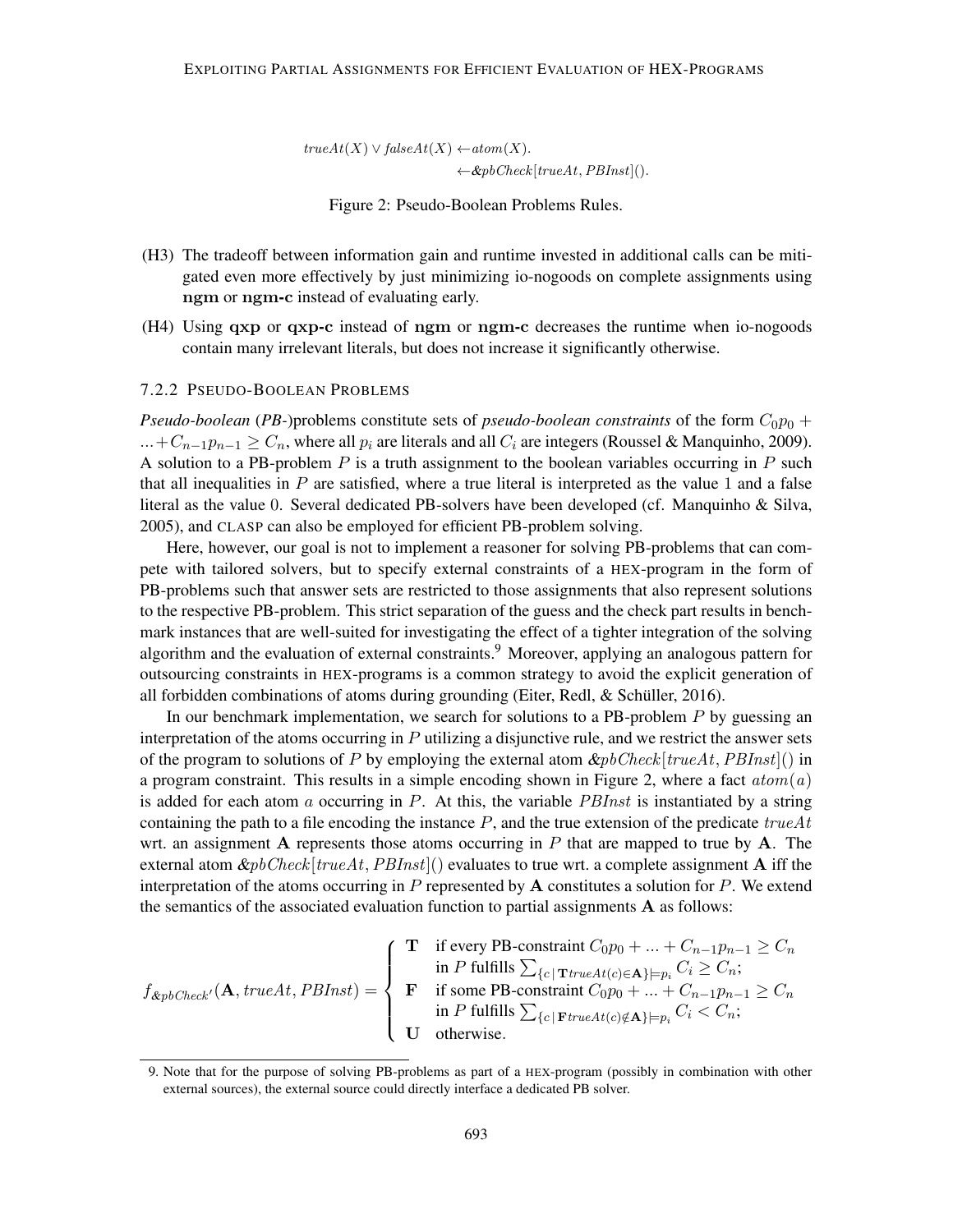|                |               |              |              | <b>All Answer Sets</b> |          |          |          |           |
|----------------|---------------|--------------|--------------|------------------------|----------|----------|----------|-----------|
| #              | never         | periodic     | always       | ngm                    | ngm-c    | qxp      | $qxp-c$  | solutions |
| $\overline{4}$ | 0.13<br>(0)   | 0.13<br>(0)  | 0.14<br>(0)  | 0.14(0)                | 0.13(0)  | 0.14(0)  | 0.14(0)  | 2.06      |
| 8              | 0.34<br>(0)   | 0.33<br>(0)  | 0.22<br>(0)  | 0.24(0)                | 0.22(0)  | 0.26(0)  | 0.23(0)  | 4.82      |
| 12             | 4.82<br>(0)   | 3.95<br>(0)  | 0.80<br>(0)  | 0.59(0)                | 0.50(0)  | 0.60(0)  | 0.46(0)  | 10.96     |
| 16             | 280.02<br>(1) | 71.99<br>(0) | 3.28<br>(0)  | 1.29(0)                | 1.11(0)  | 1.23(0)  | 0.94(0)  | 12.66     |
| 20             | 300.00 (50)   | 300.00(50)   | 18.87<br>(0) | 2.63(0)                | 2.16(0)  | 2.41(0)  | 1.62(0)  | 24.56     |
| 24             | 300.00 (50)   | 300.00 (50)  | 76.75(1)     | 4.28(0)                | 3.58(0)  | 3.69(0)  | 2.42(0)  | 32.00     |
| 28             | 300.00(50)    | 300.00(50)   | 247.06 (32)  | 9.92(0)                | 7.25(0)  | 9.48(0)  | 4.61(0)  | 82.28     |
| 32             | 300.00 (50)   | 300.00 (50)  | 294.05 (47)  | 20.49(0)               | 11.18(0) | 22.03(1) | 6.94(0)  | 269.24    |
| 36             | 300.00 (50)   | 300.00(50)   | 300.00(50)   | 36.44(1)               | 17.31(0) | 39.27(3) | 10.28(0) | 519.20    |
| 38             | 300.00 (50)   | 300.00 (50)  | 298.99 (49)  | 38.66(1)               | 19.48(0) | 40.86(2) | 10.90(0) | 451.78    |
| 40             | 300.00(50)    | 300.00(50)   | 300.00(50)   | 37.13(0)               | 23.89(0) | 36.04(0) | 12.70(0) | 233.50    |

Table 1: Results for random PB-problems with 4 to 40 variables (all answer sets).

|                |               | First Answer Set |              |          |               |         |         |  |  |  |  |
|----------------|---------------|------------------|--------------|----------|---------------|---------|---------|--|--|--|--|
| #              | never         | periodic         | always       | ngm      | $\n  ngm-c\n$ | qxp     | $qxp-c$ |  |  |  |  |
| $\overline{4}$ | 0.12<br>(0)   | 0.13<br>(0)      | (0)<br>0.13  | 0.13(0)  | 0.13(0)       | 0.13(0) | 0.13(0) |  |  |  |  |
| 8              | 0.23<br>(0)   | 0.22<br>(0)      | $0.16$ (0)   | 0.18(0)  | 0.18(0)       | 0.18(0) | 0.18(0) |  |  |  |  |
| 12             | 2.23<br>(0)   | 1.82<br>(0)      | (0)<br>0.35  | 0.34(0)  | 0.33(0)       | 0.31(0) | 0.30(0) |  |  |  |  |
| 16             | 123.32<br>(0) | 38.42<br>(0)     | 1.32<br>(0)  | 0.83(0)  | 0.81(0)       | 0.70(0) | 0.67(0) |  |  |  |  |
| 20             | 259.72 (42)   | 237.47 (32)      | 7.92(0)      | 1.59(0)  | 1.58(0)       | 1.22(0) | 1.17(0) |  |  |  |  |
| 24             | 294.30 (49)   | 286.30 (46)      | 31.13<br>(0) | 2.90(0)  | 2.84(0)       | 1.96(0) | 1.89(0) |  |  |  |  |
| 28             | 300.00(50)    | 300.00(50)       | 96.86 (7)    | 5.30(0)  | 5.26(0)       | 3.32(0) | 3.20(0) |  |  |  |  |
| 32             | 300.00 (50)   | 300.00 (50)      | 179.38 (21)  | 8.05(0)  | 8.00(0)       | 4.71(0) | 4.60(0) |  |  |  |  |
| 36             | 300.00(50)    | 300.00(50)       | 272.92 (42)  | 12.29(0) | 12.30(0)      | 6.65(0) | 6.58(0) |  |  |  |  |
| 38             | 300.00 (50)   | 300.00 (50)      | 264.80 (40)  | 13.66(0) | 13.76(0)      | 7.23(0) | 7.10(0) |  |  |  |  |
| 40             | 300.00(50)    | 300.00(50)       | 289.35 (46)  | 17.26(0) | 17.11(0)      | 8.74(0) | 8.68(0) |  |  |  |  |

Table 2: Results for random PB-problems with 4 to 40 variables (first answer set).

By exploiting this three-valued semantics, inconsistent partial assignments to the atoms occurring in  $P$  can be detected earlier. As a result, potentially large parts of the search space can be pruned and the inconsistent partial assignments can be learned in form of io-nogoods to avoid revisiting the same partial assignments subsequently.

First, we tested randomly generated problems with  $N \in [4, 40]$  variables and  $4 \times N$  PBconstraints with  $n = 6$  and  $C_i \in [1, 5]$  for  $0 \le i \le n$ . The results are shown in Tables 1 and 2.

The specific ratio between the number of variables and the number of constraints ensures that only a small fraction of all assignments are answer sets. A clear improvement over never is observed whenever external atoms are evaluated early. The configuration always shows the best performance, with periodic falling in-between always and never; hence learning the io-behavior of the external source as early as possible outweighs the runtime overhead for querying it additionally. When minimizing io-nogoods only after a complete assignment has been generated in condition ngm, the overhead of many external calls can be reduced, while similar information can be obtained from them, resulting in much lower runtimes. Nogood minimization is even more effective when only conflicting nogoods are minimized in condition ngm-c. The reason is that in this benchmark, the external atom is only used in a program constraint such that it must evaluate to false wrt. any answer set of the program. Accordingly, the truth value of the external atom is never guessed to be true and non-conflicting io-nogoods, i.e. those which imply a false evaluation of the external atom, cannot prune the search space. The conditions qxp and qxp-c perform better than ngm and ngm-c, respectively, which is explained by the fact that in this benchmark io-nogoods typically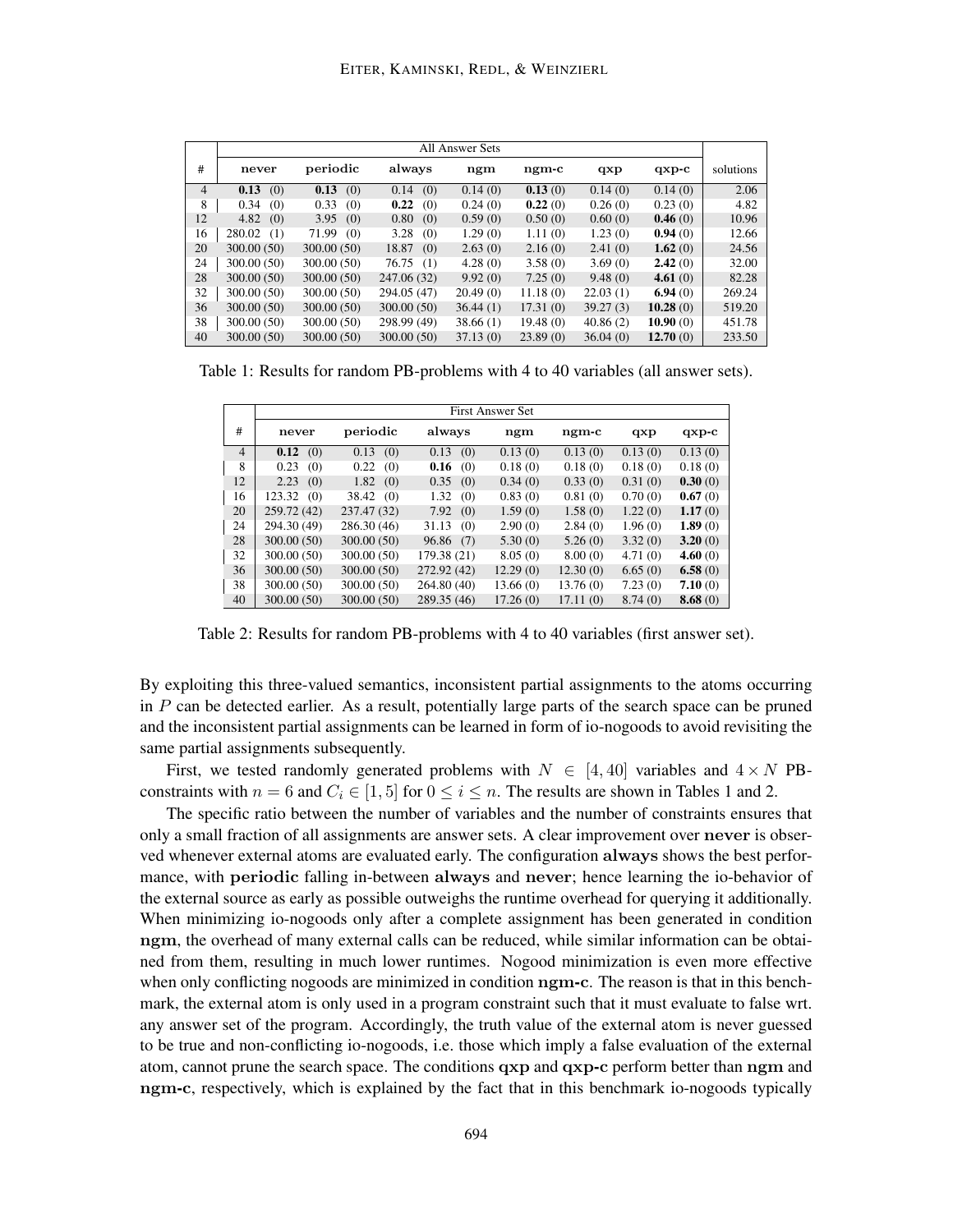|    |           |           |               | All Answer Sets |               |               |           |           |
|----|-----------|-----------|---------------|-----------------|---------------|---------------|-----------|-----------|
| #  | never     | periodic  | always        | ngm             | $\n  ngm-c\n$ | qxp           | $qxp-c$   | solutions |
| 2  | 51.59(0)  | 23.31(0)  | 0.13(0)       | 0.14<br>(0)     | 0.14(0)       | 0.13<br>(0)   | 0.13(0)   | 0.00      |
| 4  | 61.01(0)  | 29.80(0)  | 0.42<br>(0)   | 0.32<br>(0)     | 0.31(0)       | 0.24<br>(0)   | 0.24(0)   | 0.04      |
| 6  | 70.69(0)  | 40.36(0)  | 9.87<br>(0)   | 5.32(0)         | 2.21(0)       | 7.20(0)       | 2.18(0)   | 286.58    |
| 8  | 75.15(0)  | 58.03(0)  | 66.40<br>(0)  | 72.73<br>(0)    | 14.78(0)      | 98.86 (0)     | 15.04(0)  | 6178.00   |
| 10 | 78.48(0)  | 78.48(0)  | 150.24<br>(0) | 191.57<br>(0)   | 43.80(0)      | 242.41<br>(0) | 44.13(0)  | 18297.76  |
| 12 | 87.54(0)  | 98.84(0)  | 222.71<br>(0) | 258.52<br>(1)   | 72.83(0)      | 282.77 (16)   | 73.49(0)  | 26785.20  |
| 14 | 95.24(0)  | 111.57(0) | 267.78(0)     | 275.09<br>(3)   | 90.38(0)      | 269.99<br>(7) | 91.07(0)  | 30629.80  |
| 16 | 103.85(0) | 123.68(0) | 299.38 (37)   | 281.36<br>(6)   | 103.35(0)     | 245.74<br>(2) | 103.38(0) | 32141.44  |
| 18 | 113.89(0) | 135.02(0) | 300.00(50)    | 285.74(5)       | 114.60(0)     | 221.97<br>(0) | 114.31(0) | 32538.18  |
| 20 | 122.84(0) | 146.10(0) | 300.00 (50)   | 294.55 (12)     | 123.51(0)     | 205.68<br>(0) | 123.65(0) | 32685.16  |

Table 3: Results for random PB-problems with PB-constraint length of 2 to 20 (all answer sets).

|                | <b>First Answer Set</b> |          |         |         |         |         |         |  |  |  |
|----------------|-------------------------|----------|---------|---------|---------|---------|---------|--|--|--|
| #              | never                   | periodic | always  | ngm     | ngm-c   | qxp     | $qxp-c$ |  |  |  |
| 2              | 51.91(0)                | 23.21(0) | 0.12(0) | 0.14(0) | 0.14(0) | 0.13(0) | 0.13(0) |  |  |  |
| $\overline{4}$ | 60.33(0)                | 29.36(0) | 0.42(0) | 0.32(0) | 0.31(0) | 0.24(0) | 0.24(0) |  |  |  |
| 6              | 2.48(0)                 | 1.87(0)  | 0.31(0) | 0.50(0) | 0.48(0) | 0.48(0) | 0.45(0) |  |  |  |
| 8              | 0.20(0)                 | 0.18(0)  | 0.18(0) | 0.25(0) | 0.22(0) | 0.28(0) | 0.23(0) |  |  |  |
| 10             | 0.14(0)                 | 0.14(0)  | 0.16(0) | 0.19(0) | 0.16(0) | 0.22(0) | 0.17(0) |  |  |  |
| 12             | 0.13(0)                 | 0.13(0)  | 0.17(0) | 0.18(0) | 0.14(0) | 0.20(0) | 0.14(0) |  |  |  |
| 14             | 0.13(0)                 | 0.13(0)  | 0.18(0) | 0.17(0) | 0.13(0) | 0.19(0) | 0.12(0) |  |  |  |
| 16             | 0.13(0)                 | 0.13(0)  | 0.19(0) | 0.18(0) | 0.13(0) | 0.19(0) | 0.13(0) |  |  |  |
| 18             | 0.13(0)                 | 0.13(0)  | 0.19(0) | 0.18(0) | 0.13(0) | 0.19(0) | 0.13(0) |  |  |  |
| 20             | 0.12(0)                 | 0.14(0)  | 0.20(0) | 0.18(0) | 0.13(0) | 0.19(0) | 0.13(0) |  |  |  |

Table 4: Results for random PB-problems with PB-constraint length of 2 to 20 (first answer set).

contain many irrelevant literals. Overall, qxp-c shows the best performance wrt. all instance sizes. Regarding computing the first answer set we observe a similar pattern.

Second, to investigate the behavior when large parts of the search space contain solutions, i.e. when there is less room for pruning it, we fixed the number of variables and PB-constraints to 15 and 60, respectively, and tested different lengths  $N \in [2, 20]$ . The results are shown in Tables 3 and 4.

The solution count increases with length, and for  $N > 14$  nearly all assignments are answer sets. As expected, periodic and always are slower than never if many (more than about half of) the candidates are solutions. Frequent evaluation is detrimental here, as runtime investment has no pay-off in information gain or early search termination. Likewise, minimizing all io-nogoods in conditions ngm and qxp performs worse than never as identical nogoods are computed for many complete assignments. However, the configuration ngm-c is very efficient and finds valuable io-nogoods without investing much runtime because it focuses on valuable (i.e. conflicting) ionogoods. Hence, the overhead of ngm-c compared to never is also small for instance sizes 18 and 20, where hardly useful information for pruning the search space is available. In contrast to Table 1, **qxp-c** performs slightly worse than **ngm-c** because conflicting io-nogoods now contain mostly relevant literals. As the search space contains a large number of solutions for instances with  $N > 6$ , the first answer set is always found very fast for such instances.

## 7.2.3 TAXI ASSIGNMENT WITH ONTOLOGY ACCESS

To facilitate query access for logic programs to external *description logics knowledge bases (DL-KBs)* was one of the early motivating applications of the HEX-formalism, which has been syn-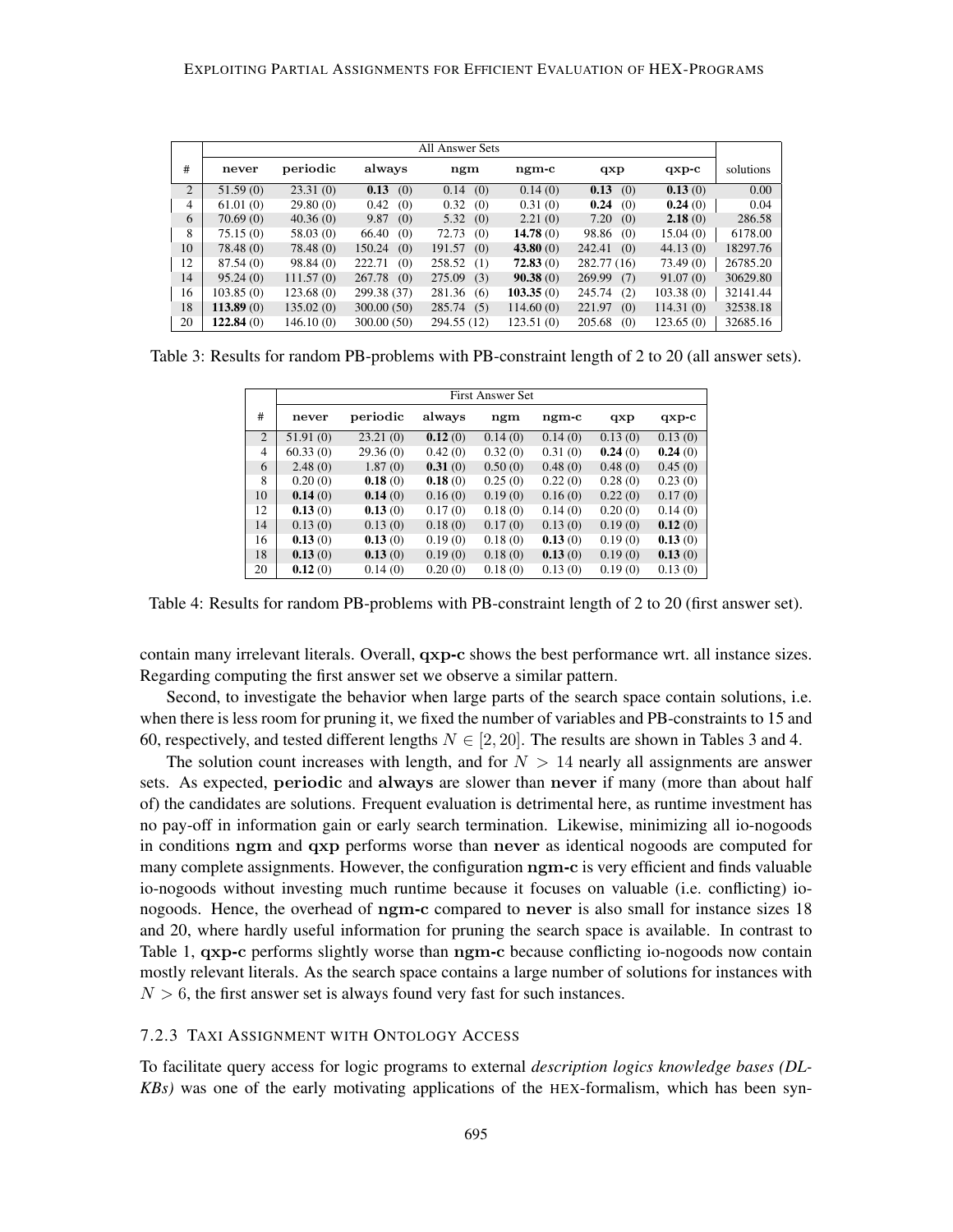$$
drives(X, Y) \leftarrow driver(X), customer(Y), & DL[n, n, n, n, isIn](X, A), \qquad (r1)
$$
\n
$$
& DL[n, n, n, n, isIn](Y, A), region(A), not \,ndrives(X, Y).
$$
\n
$$
ndrives(X, Y) \leftarrow driver(X), customer(Y), not \,drives(X, Y).
$$
\n
$$
driven(Y) \leftarrow drive(s', Y).
$$
\n
$$
\leftarrow not \,drives(X, Y), divisor(Y).
$$
\n
$$
\leftarrow drive(s(X, Y), drives(X1, Y), X \neq X1.
$$
\n
$$
r^+(``drivesECust", X, Y) \leftarrow drives(X, Y), & DL[n, n, r^+, n, ECust](Y).
$$
\n
$$
\leftarrow #count\{Y : drives(X, Y)\} > 4, driver(X).
$$
\n
$$
(r7)
$$

$$
\leftarrow drives(X,Y), not \& DL[n, n, r^+, n, ECust](Y), \& DL[n, n, r^+, n, EDrv](X). \tag{r8}
$$

$$
\leftarrow drives(X,Y), \& DL[n, n, r^+, n, ECust](Y), not \& DL[n, n, r^+, n, EDrv](X). (r9)
$$

Figure 3: Taxi Assignment Rules.

tactically framed by so-called *DL-programs* (Eiter, Ianni, Lukasiewicz, Schindlauer, & Tompits, 2008). Common reasoning tasks wrt. DL-ontologies are concept and role retrieval, i.e. deriving all individuals respectively pairs of individuals that are instances of a given concept respectively role relationship. For integrating concept and role queries into ASP, *DL-programs* provide so-called *DLatoms*, which can be represented by external atoms of the form  $\&DL[c^+, c^-, r^+, r^-, q](\vec{X})$ . Here the inputs  $c^{+}$  and  $c^{-}$  are binary predicates that declare positive and negative assertions of ontology concept instances, respectively. More specifically an atom  $c^+(\degree C^{\degree}, a)$  (resp.  $c^-(\degree C^{\degree}, a)$ ) encodes that  $C(a)$  (resp.  $\neg C(a)$ ) should be asserted in the DL-KB. Similarly,  $r^+$  and  $r^-$  are ternary predicates where  $r^+$  ("R", a, b) (resp.  $r^-$  ("R", a, b)) encodes that  $R(a, b)$  (resp.  $\neg R(a, b)$ ) should be asserted in the DL-KB. Evaluating the DL-atom retrieves all instances of the query  $q$ , which is either a concept or a role name, relative to the modified ontology. In this way, a bidirectional interaction between the rules of a logic program and the DL-KB is enabled. Accordingly, DL-programs constitute a special type of HEX-programs; using the *DL-Lite* plug-in for DLVHEX (Eiter et al., 2014b), one can evaluate DL-programs with a DL-KB formulated in the DL-Lite language.

For our experiments, we employ the DL-program shown in Figure 3, which assigns taxi drivers to customers under constraints. Our encoding is similar to the one by Eiter, Fink, and Stepanova (2016), but guesses assignments of drivers to customers such that different combinations are possible, whereby non-permissible ones can possibly be detected early by partial evaluation. An external DL-KB formulated in DL-Lite holds part of the information, e.g. about locations of individuals, about e-customers (customers demanding electric cars), and about e-drivers (drivers of electric cars). At this, exactly one driver is assigned to each customer by the rules (r1)-(r5), where the respective driver must be located in the same region as the customer. The latter condition is enforced by using information regarding the regions in which drivers and customers are located that is imported via the DL-atom  $\&DL[n, n, n, n, i\sin[(X, A)]$  from the external DL-KB. Customers may share the driver, where a taxi fits at most four customers according to rule (r7). Based on information about which customers are e-customers and which drivers are e-drivers, which is imported via the DL-atoms  $\&DL[n, n, r^+, n, ECust](Y)$  and  $\&DL[n, n, r^+, n, EDrv](X)$ , e-customers must be assigned to e-drivers and normal customers to normal drivers according to rules (r8) and (r9), respectively. Mo-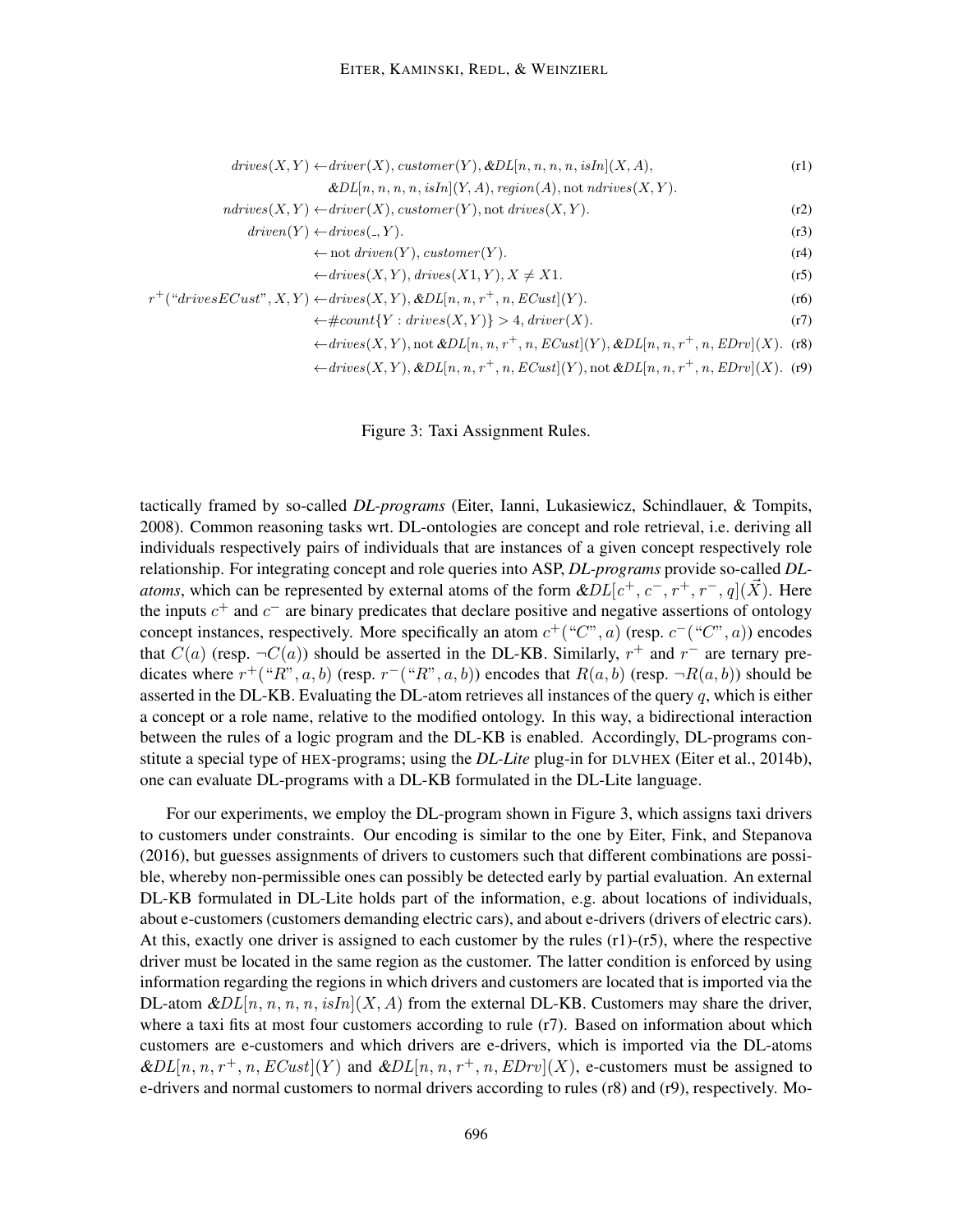|    |             |              |               |              | All Answer Sets |              |              |              |           |
|----|-------------|--------------|---------------|--------------|-----------------|--------------|--------------|--------------|-----------|
| #  | never       | periodic     | always        | ngm-sq       | ngm             | ngm-c        | qxp          | $qxp-c$      | solutions |
| 4  | (0)<br>0.20 | 0.18<br>(0)  | 0.22<br>(0)   | 0.19<br>(0)  | 0.18<br>(0)     | 0.17<br>(0)  | 0.18<br>(0)  | 0.17<br>(0)  | 7.88      |
| 6  | 0.33<br>(0) | 0.26<br>(0)  | 0.32<br>(0)   | 0.29<br>(0)  | 0.26<br>(0)     | 0.22<br>(0)  | 0.26<br>(0)  | 0.22<br>(0)  | 17.44     |
| 8  | 1.13<br>(0) | 0.41<br>(0)  | 0.60<br>(0)   | 0.57<br>(0)  | 0.47<br>(0)     | 0.33<br>(0)  | 0.41<br>(0)  | 0.33<br>(0)  | 36.08     |
| 10 | 7.61<br>(0) | 0.89<br>(0)  | 1.42<br>(0)   | 1.60<br>(0)  | 1.15<br>(0)     | 0.66<br>(0)  | 0.88<br>(0)  | 0.65<br>(0)  | 93.76     |
| 12 | 228.44 (18) | 2.19<br>(0)  | 3.98<br>(0)   | 5.50<br>(0)  | 2.98<br>(0)     | 1.49<br>(0)  | 2.65<br>(0)  | 1.75<br>(0)  | 329.92    |
| 14 | 300.00(50)  | 9.25<br>(0)  | 12.71<br>(0)  | 24.52<br>(1) | 15.44<br>(1)    | 5.15<br>(0)  | 6.78<br>(0)  | 6.45<br>(0)  | 651.52    |
| 16 | 300.00(50)  | 15.34<br>(1) | 24.22<br>(1)  | 55.81<br>(2) | 33.73<br>(1)    | 12.31<br>(1) | 16.89<br>(1) | 13.27<br>(1) | >964.68   |
| 18 | 300.00(50)  | 67.38<br>(5) | 79.43<br>(4)  | 131.03 (12)  | 87.58<br>(9)    | 47.30<br>(3) | 51.88<br>(4) | 58.43<br>(3) | >2767.34  |
| 20 | 300.00(50)  | 79.94<br>(6) | 108.65<br>(7) | 186.26 (21)  | 139.49 (14)     | 50.26<br>(3) | 76.36<br>(5) | 67.77<br>(6) | >3783.20  |
| 22 | 300.00 (50) | 146.88(15)   | 201.91 (23)   | 265.82 (42)  | 209.16 (27)     | 160.66 (17)  | 167.53(17)   | 178.43 (18)  | >5665.76  |
| 24 | 300.00 (50) | 194.62(25)   | 243.07 (32)   | 286.70 (46)  | 249.06 (34)     | 216.56 (28)  | 212.44 (25)  | 209.65(26)   | >5840.56  |
| 26 | 300.00 (50) | 265.54 (41)  | 284.26 (45)   | 294.01 (49)  | 290.69 (47)     | 261.73(39)   | 275.54 (43)  | 265.89 (40)  | >5743.16  |
| 28 | 300.00(50)  | 248.42 (39)  | 253.66 (42)   | 258.08 (43)  | 254.46 (42)     | 243.08 (39)  | 252.00(41)   | 247.76 (40)  | >5057.28  |
| 30 | 300.00 (50) | 293.90 (48)  | 294.02 (49)   | 294.01 (49)  | 294.01 (49)     | 292.78 (48)  | 294.02 (49)  | 294.01 (49)  | >5322.62  |

Table 5: Results for taxi assignment with ontology access (all answer sets).

reover, drivers of e-customers are positively asserted for the concept *drivesECust* by rule (r6), which affects subsequent inferences in the DL-KB.

The answer sets of the program with the rules in Figure 3 and further facts *driver(d)*, *customer(c)* and  $region(r)$  for drivers d, customers c and regions r encode legal assignments. For a complete assignment **A**, a ground DL-atom  $\&DL[c^+, c^-, r^+, r^-, q](\vec{c})$  evaluates as follows:

$$
f_{\&DL}(\mathbf{A}, c^+, c^-, r^+, r^-, q) = \begin{cases} \mathbf{T} & \text{if } q(\vec{c}) \text{ is derivable from } KB \cup Assrt(\mathbf{A}), \\ \mathbf{F} & \text{otherwise,} \end{cases}
$$

where  $Asrt(\mathbf{A})$  consists of all assertions  $c(i)$  such that  $\mathbf{T}c^+(\degree C",i) \in \mathbf{A}$ , all assertions  $\neg c(i)$  such that  $T_c^-(``C", i) \in A$ , all assertions  $r(i_1, i_2)$  such that  $T_r^+(``r", i_1, i_2) \in A$  and all assertions  $\neg r(i_1, i_2)$  such that  $\mathrm{Tr}^{-\left(\mathrm{Tr}v_1, i_1, i_2\right)} \in \mathbf{A}$ . Exploiting monotonicity of DLs, the evaluation of the associated three-valued oracle function is as follows:

$$
f_{\&DL'}(\mathbf{A}, c^+, c^-, r^+, r^-, q) = \begin{cases} \mathbf{T} & \text{if } q(\vec{c}) \text{ is derivable from } KB \cup Assrt(\mathbf{A}), \\ \mathbf{F} & \text{if } q(\vec{c}) \text{ is not derivable from } KB \cup Assrt(\mathbf{A}_{\text{max}}), \\ \mathbf{U} & \text{otherwise,} \end{cases}
$$

where  $A_{\text{max}} \supseteq A$  is the (unique) assignment leading to the largest addition set of assertions.

For instance, the atom  $\&DL[n, n, r^+, n, EDrv](d)$  is true wrt. partial assignment **A** if KB ∪  ${r(i_1, i_2) | \mathbf{T}r^+(i_1, i_2) \in \mathbf{A}} \models \text{EDrv}(d)$ ; it is false if  $KB \cup {r(i_1, i_2) | \mathbf{F}r^+(i_1, i_2) \notin \mathbf{A}}$  $\mathbf{A}\}\not\models \text{EDrv}(d)$ ; and it is unassigned otherwise. The input parameters n in Figure 3 are dummies that, as they do not occur in rule heads or in facts added, have empty extent in every answer set.

In our tests, we increased the number  $N$  of drivers and customers gradually from 4 to 30, which were put in  $N/2$  regions randomly, where the drivers were balanced among regions. Furthermore, half of the customers were e-customers. The results are shown in Tables 5 and 6.

As DL-atoms have output constants, simultaneous minimization (ngm) and sequential minimization (ngm-sq) yield different results in this benchmark and we tested both configurations. All configurations that exploit partial evaluations are significantly faster than never. The configuration periodic now shows better results than always because the external DL calls are costly, and waiting a bit until issuing the next one can pay off. Since the premise of an io-nogood can be large but the output often depends only on a small part, minimization can drastically shrink io-nogoods.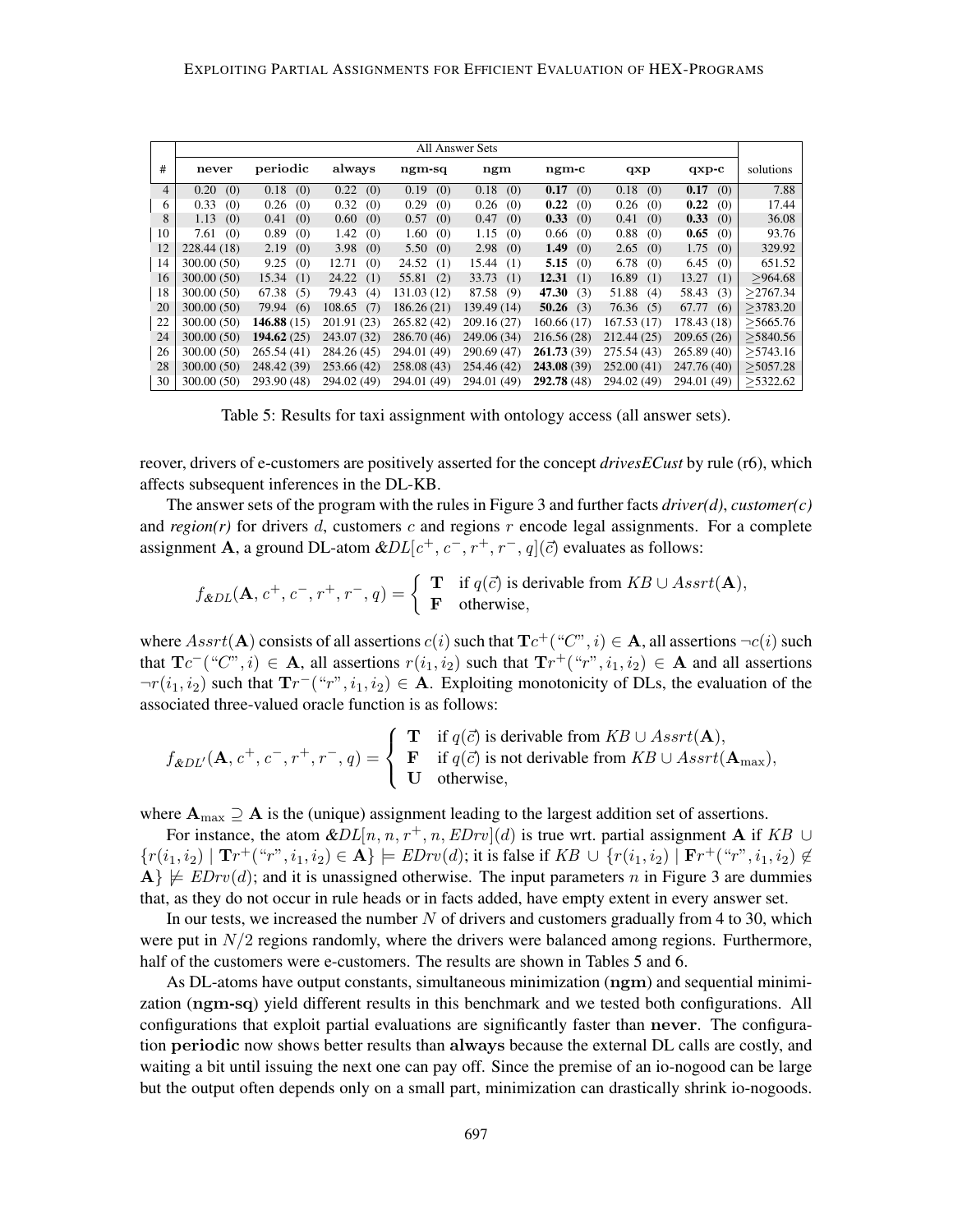|                |              |          |         | <b>First Answer Set</b> |         |              |         |              |
|----------------|--------------|----------|---------|-------------------------|---------|--------------|---------|--------------|
| #              | never        | periodic | always  | ngm-sq                  | ngm     | ngm-c        | qxp     | $qxp-c$      |
| $\overline{4}$ | 0.15<br>(0)  | 0.15(0)  | 0.16(0) | 0.15(0)                 | 0.16(0) | 0.15<br>(0)  | 0.16(0) | 0.15<br>(0)  |
| 6              | 0.18<br>(0)  | 0.16(0)  | 0.18(0) | 0.18(0)                 | 0.18(0) | 0.17<br>(0)  | 0.18(0) | 0.18<br>(0)  |
| 8              | 0.36<br>(0)  | 0.17(0)  | 0.20(0) | 0.22(0)                 | 0.21(0) | 0.22<br>(0)  | 0.21(0) | 0.22<br>(0)  |
| 10             | 1.24<br>(0)  | 0.18(0)  | 0.23(0) | 0.25(0)                 | 0.25(0) | 0.33<br>(0)  | 0.25(0) | 0.32<br>(0)  |
| 12             | 23.56<br>(0) | 0.22(0)  | 0.27(0) | 0.33(0)                 | 0.33(0) | 0.44<br>(0)  | 0.30(0) | (0)<br>0.43  |
| 14             | 139.70 (16)  | 0.25(0)  | 0.32(0) | 0.41(0)                 | 0.44(0) | 1.10<br>(0)  | 0.36(0) | 1.08<br>(0)  |
| 16             | 273.78 (40)  | 0.29(0)  | 0.37(0) | 0.49(0)                 | 0.63(0) | 7.39<br>(1)  | 0.42(0) | 7.50<br>(1)  |
| 18             | 300.00 (50)  | 0.40(0)  | 0.42(0) | 0.59(0)                 | 0.73(0) | 23.39<br>(2) | 0.50(0) | 26.53<br>(3) |
| 20             | 300.00(50)   | 0.34(0)  | 0.46(0) | 0.66(0)                 | 2.00(0) | 2.12<br>(0)  | 0.56(0) | 9.62<br>(1)  |
| 22             | 300.00 (50)  | 0.43(0)  | 0.69(0) | 0.64(0)                 | 0.53(0) | 61.87<br>(4) | 0.67(0) | 53.99<br>(3) |
| 24             | 300.00(50)   | 0.46(0)  | 0.76(0) | 0.72(0)                 | 0.60(0) | 113.78 (12)  | 0.77(0) | 88.03<br>(9) |
| 26             | 300.00 (50)  | 0.52(0)  | 0.86(0) | 0.85(0)                 | 0.68(0) | 59.02<br>(6) | 0.85(0) | 84.77 (10)   |
| 28             | 300.00(50)   | 0.56(0)  | 1.00(0) | 0.90(0)                 | 0.74(0) | 76.59<br>(5) | 0.88(0) | 95.74(14)    |
| 30             | 300.00(50)   | 0.63(0)  | 1.10(0) | 1.04(0)                 | 0.83(0) | 112.02(11)   | 1.05(0) | 103.03(11)   |

Table 6: Results for taxi assignment with ontology access (first answer set).

However, this comes at the price of many external calls due to the large size of the io-nogoods, such that ngm-sq is slower than periodic and always. The costs of minimization can be reduced by minimizing nogoods with the same premise simultaneously, or applying binary search in form of the QUICKXPLAIN algorithm. Accordingly, both ngm and qxp perform better than ngm-sq. Moreover, we observe that  $qxp$  is slightly faster than  $ngm$ , even though io-nogoods with identical input parts are not minimized simultaneously by the QUICKXPLAIN algorithm. As for the previous benchmark, minimizing only conflicting nogoods in conditions ngm-c and qxp-c yields the best results.

Notably, by employing partial evaluations, the first solution can be found rapidly and much faster than in condition never, except for the configurations ngm-c and qxp-c. In contrast to the PB-problems benchmark, here the use of external atoms is not limited to constraints such that minimal nogoods obtained from non-conflicting io-nogoods may contain valuable information. As a result, the missing information leads to timeouts for certain instances even before the first answer set is found, while for other instances the set of all answer sets can be computed faster by ngm-c and qxp-c than by other configurations.

## 7.2.4 CONFLICTING STRATEGIC COMPANIES

*Strategic Companies* is a business problem that is a popular benchmark for ASP competitions, located at the second level of the polynomial hierarchy (Cadoli et al., 1997; Leone et al., 2006). The scenario is that a set  $C = \{c_1, ..., c_m\}$  of companies and a set  $G = \{g_1, ..., g_n\}$  of goods are given, where each company  $c_i \in C$  produces some goods  $G_i \subseteq G$  and is possibly controlled by a consortium of owner companies  $O_i \subseteq C$ . A set of companies  $C' \subseteq C$  constitutes a *strategic set* if (1) the companies in C' produce all the goods in G, (2) if  $O_i \subseteq C'$  for some  $1 \le i \le m$ , then  $c_i$ is in  $C'$  as well, and (3)  $C'$  is subset-minimal wrt. conditions (1) and (2) (Leone et al., 2006). The knowledge about which companies belong to a strategic set can be crucial for a holding owning the companies in  $C$ , e.g. if it has to sell some of its companies and does not want to suffer a loss in economic power. The problem can be encoded concisely in ASP by exploiting the minimality of answer sets, so that each answer set corresponds to one strategic set.

In our benchmark setting, we assume that each product is produced and each company is controlled by at most four companies in C. We further assume an additional conflict relation  $R \subseteq C \times C$ ,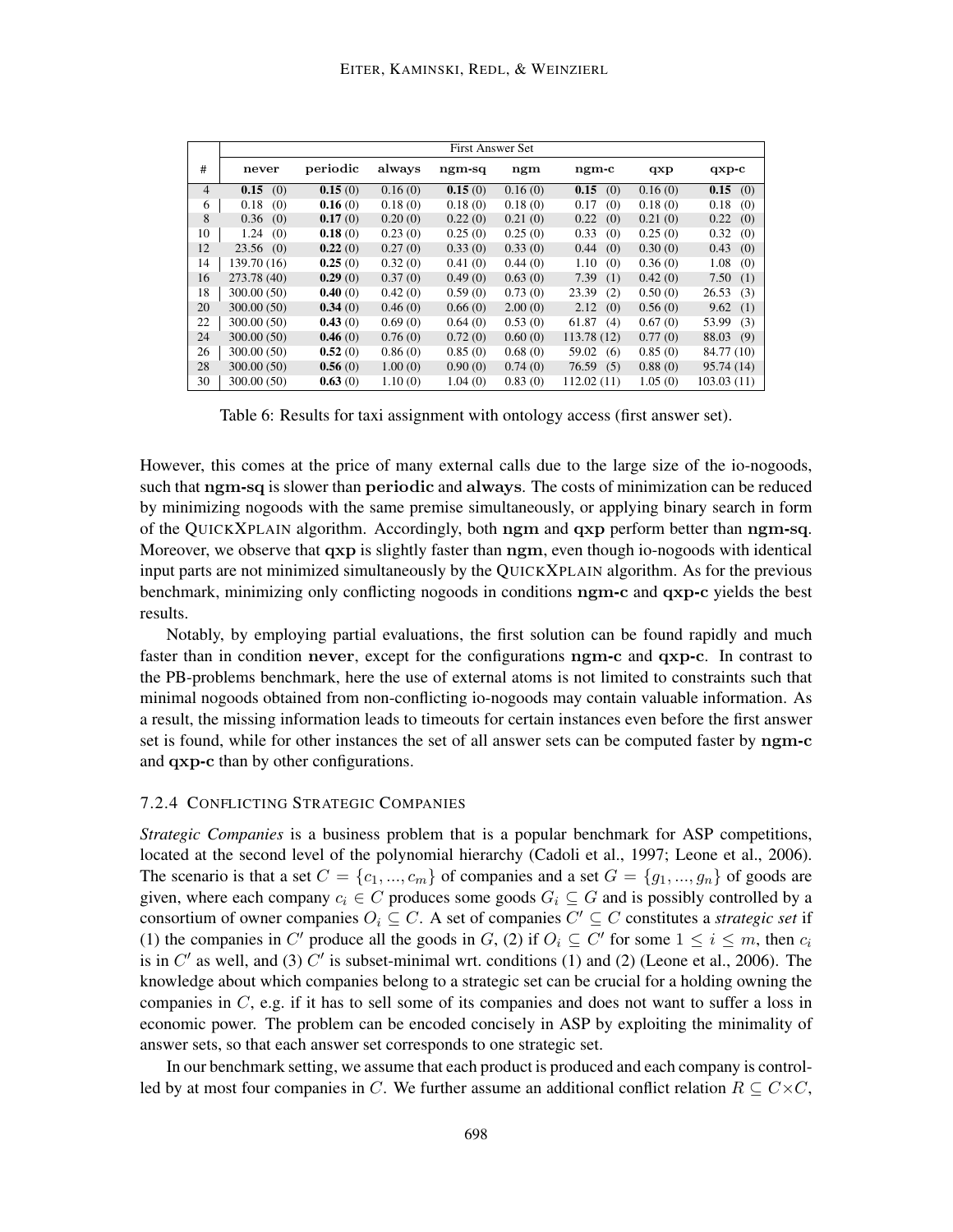|    |              |               |             | All Answer Sets |              |              |              |           |
|----|--------------|---------------|-------------|-----------------|--------------|--------------|--------------|-----------|
| #  | never        | periodic      | always      | ngm             | ngm-c        | qxp          | $qxp-c$      | solutions |
| 5  | 0.15(0)      | 0.14<br>(0)   | 0.14(0)     | 0.14<br>(0)     | 0.15(0)      | 0.14<br>(0)  | 0.14(0)      | 1.72      |
| 10 | 0.13<br>(0)  | 0.13<br>(0)   | 0.14<br>(0) | 0.13<br>(0)     | 0.13<br>(0)  | 0.13<br>(0)  | 0.13<br>(0)  | 3.22      |
| 15 | 0.20<br>(0)  | 0.19<br>(0)   | 0.21<br>(0) | 0.16<br>(0)     | 0.16<br>(0)  | 0.15<br>(0)  | 0.15<br>(0)  | 8.08      |
| 20 | 0.65<br>(0)  | 0.49<br>(0)   | 0.51<br>(0) | 0.25<br>(0)     | 0.21<br>(0)  | 0.20<br>(0)  | 0.20<br>(0)  | 23.42     |
| 25 | 3.49<br>(0)  | 1.60<br>(0)   | 1.35<br>(0) | 0.43<br>(0)     | 0.31<br>(0)  | 0.29<br>(0)  | 0.27<br>(0)  | 53.50     |
| 30 | 26.79<br>(0) | 7.61<br>(0)   | 5.30<br>(0) | 1.09<br>(0)     | 0.55<br>(0)  | 0.50<br>(0)  | 0.44<br>(0)  | 105.32    |
| 35 | 193.38(0)    | 33.34<br>(0)  | 17.46(0)    | 5.72<br>(0)     | 1.05<br>(0)  | 1.07<br>(0)  | 0.87<br>(0)  | 282.26    |
| 40 | 300.00 (50)  | 135.66<br>(0) | 46.70(0)    | 45.95<br>(3)    | 1.82<br>(0)  | 2.03<br>(0)  | 1.53<br>(0)  | 507.08    |
| 45 | 300.00(50)   | 297.18 (49)   | 139.51(5)   | 131.44(15)      | 5.46(0)      | 13.53<br>(1) | 4.97<br>(0)  | 1794.60   |
| 50 | 300.00(50)   | 300.00 (50)   | 267.27(33)  | 227.98 (31)     | 10.25<br>(0) | 27.46<br>(1) | 9.59<br>(0)  | 3453.50   |
| 55 | 300.00(50)   | 300.00(50)    | 295.25(46)  | 262.83(42)      | 35.64<br>(0) | 108.24(14)   | 35.15<br>(0) | 5419.98   |
| 60 | 300.00 (50)  | 300.00 (50)   | 300.00(50)  | 297.71 (49)     | 56.68<br>(1) | 147.00(16)   | 55.26 $(1)$  | >6300.94  |
| 65 | 300.00 (50)  | 300.00(50)    | 300.00(50)  | 295.89 (49)     | 151.06(11)   | 242.18 (35)  | 150.19(11)   | >7531.40  |
| 70 | 300.00 (50)  | 300.00 (50)   | 300.00(50)  | 293.64 (48)     | 194.48 (21)  | 267.46 (41)  | 192.18 (22)  | >7005.06  |

Table 7: Results for conflicting strategic companies (all answer sets).

$$
s(C1) \vee s(C1) \vee s(C3) \vee s(C4) \leftarrow producedBy(., C1, C2, C3, C4).
$$

 $s(C) \leftarrow controlledBy(C, C1, C2, C3, C4), s(C1), s(C2), s(C3), s(C4).$  $\leftarrow$  &stratConflict[s]().

Figure 4: Conflicting Strategic Companies Rules.

such that companies which are related by  $R$  cannot occur together in a strategic set. This constraint makes sense when certain companies may not be kept simultaneously, e.g. due to legislation. The program in Figure 4 encodes the strategic sets that satisfy the conflict relation in its answer sets. In this program, we check the conflict constraint on strategic sets via the external atom  $\&\text{strategic}(\text{Conflict}[\text{strategic}]),$  where  $\text{strategic}$  contains all companies in the strategic set; on complete assignments, it evaluates to true if some companies  $c_i, c_j$  in strategic are in conflict, i.e.,  $(c_i, c_j) \in R$  holds (where R is externally stored).

Since finding a strategic set is computationally hard, excluding candidate strategic sets with a conflict early in the search by partial evaluations should noticeably decrease the runtime. We use for such evaluations a three-valued oracle function  $f_{\&stratonicConflict'}(\mathbf{A}, s)$ , defined as follows:

$$
f_{\&\text{strategicConflict}'}(\mathbf{A},s) = \left\{\begin{array}{ll}\mathbf{T} & \text{if } \mathbf{T}s(c_i), \mathbf{T}s(c_j) \in \mathbf{A} \text{ holds for some } (c_i, c_j) \in R, \\ \mathbf{F} & \text{if } \mathbf{F}s(c_i) \in \mathbf{A} \text{ or } \mathbf{F}s(c_j) \in \mathbf{A} \text{ for every } (c_i, c_j) \in R, \\ \mathbf{U} & \text{otherwise.}\end{array}\right.
$$

We ran tests on instances with  $N \in [5, 70]$  companies, at most N randomly assigned control relations,  $5 \times N$  products with randomly assigned producers, and  $N/2$  randomly created conflicts. The results are shown in Tables 7 and 8.

The external conflict constraint cuts more than 90% of the strategic sets (i.e., solution candidates). Thus, like in the first PB-problems benchmark, only a small part of the search space contains solutions. Accordingly, we observe a similar pattern as in Tables 1 and 2, where partial evaluation significantly decreases the runtime in all conditions. The configuration  $\alpha xp-c$  again exhibits the best results. Since strategic sets are minimal, io-nogoods learned on complete assignments do not provide any valuable information, such that we did not observe a difference when the learning function  $\Lambda_u$  is used instead of  $\Lambda_{mu}$  in this case. Notably, for computing strategic sets containing a specific company (which is  $\Sigma_2^P$ -hard in general) we obtain similar results.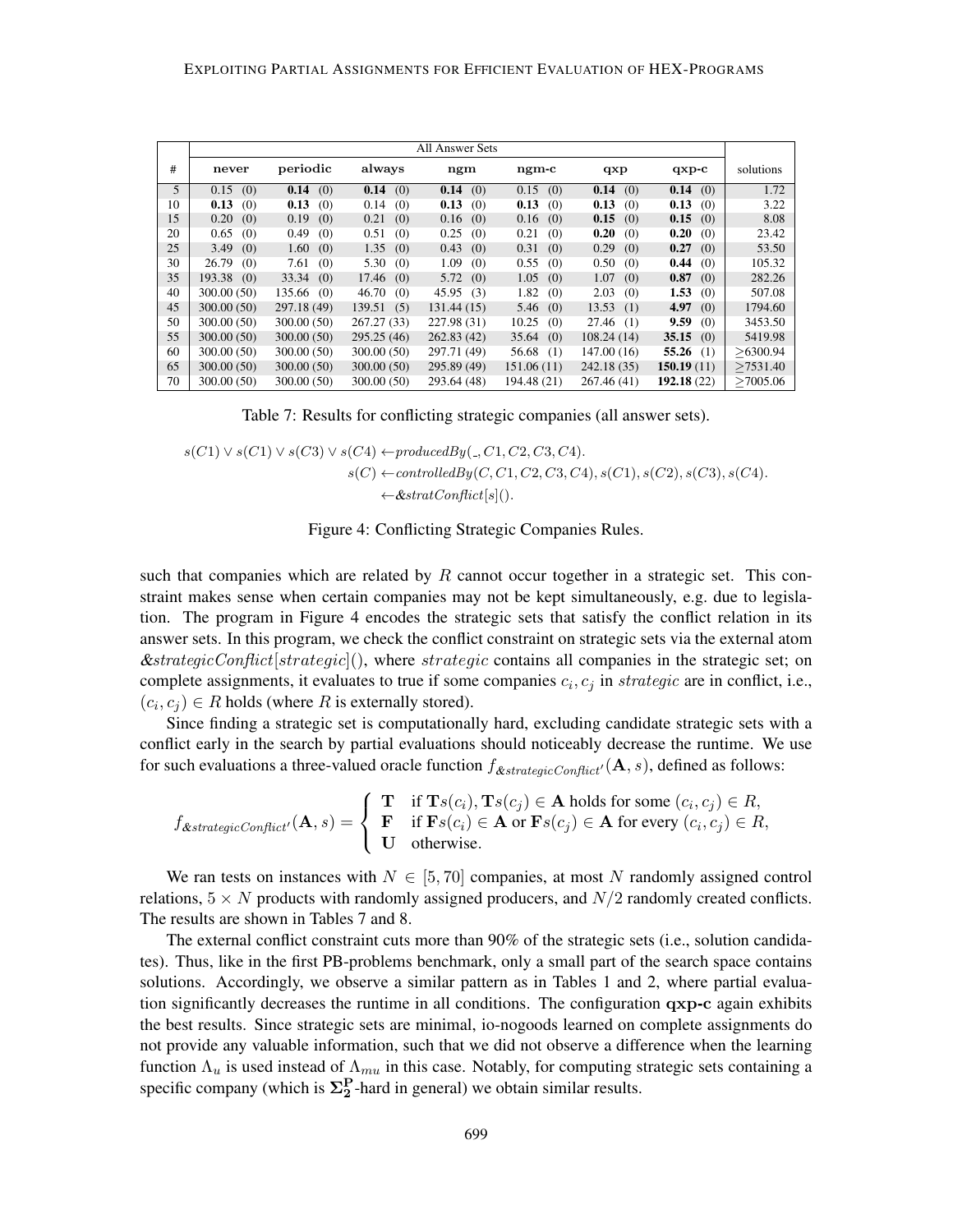|    |              | <b>First Answer Set</b> |          |         |         |         |         |  |  |  |
|----|--------------|-------------------------|----------|---------|---------|---------|---------|--|--|--|
| #  | never        | periodic                | always   | ngm     | ngm-c   | qxp     | $qxp-c$ |  |  |  |
| 5  | 0.14<br>(0)  | 0.14<br>(0)             | 0.15(0)  | 0.14(0) | 0.14(0) | 0.15(0) | 0.15(0) |  |  |  |
| 10 | 0.12<br>(0)  | 0.12<br>(0)             | 0.13(0)  | 0.12(0) | 0.12(0) | 0.12(0) | 0.12(0) |  |  |  |
| 15 | 0.14<br>(0)  | (0)<br>0.14             | 0.14(0)  | 0.14(0) | 0.14(0) | 0.14(0) | 0.13(0) |  |  |  |
| 20 | 0.24<br>(0)  | 0.20<br>(0)             | 0.17(0)  | 0.16(0) | 0.16(0) | 0.15(0) | 0.15(0) |  |  |  |
| 25 | 0.76<br>(0)  | 0.36<br>(0)             | 0.21(0)  | 0.20(0) | 0.20(0) | 0.18(0) | 0.18(0) |  |  |  |
| 30 | 4.60<br>(0)  | 1.03<br>(0)             | 0.41(0)  | 0.29(0) | 0.29(0) | 0.23(0) | 0.23(0) |  |  |  |
| 35 | 26.05<br>(0) | 2.71<br>(0)             | 0.54(0)  | 0.39(0) | 0.37(0) | 0.27(0) | 0.27(0) |  |  |  |
| 40 | 118.70 (12)  | 10.67<br>(0)            | 1.47(0)  | 0.54(0) | 0.54(0) | 0.34(0) | 0.33(0) |  |  |  |
| 45 | 158.24 (22)  | 21.35<br>(0)            | 1.38(0)  | 0.56(0) | 0.55(0) | 0.34(0) | 0.34(0) |  |  |  |
| 50 | 230.00 (32)  | 43.29<br>(3)            | 6.19(0)  | 0.76(0) | 0.75(0) | 0.40(0) | 0.40(0) |  |  |  |
| 55 | 287.99 (47)  | 131.69 (15)             | 5.67(0)  | 1.05(0) | 1.04(0) | 0.51(0) | 0.51(0) |  |  |  |
| 60 | 291.70 (47)  | 187.90 (26)             | 10.10(0) | 1.47(0) | 1.45(0) | 0.64(0) | 0.63(0) |  |  |  |
| 65 | 294.49 (49)  | 229.99(35)              | 15.06(0) | 1.85(0) | 1.86(0) | 0.76(0) | 0.77(0) |  |  |  |
| 70 | 300.00 (50)  | 244.27 (39)             | 52.26(1) | 2.32(0) | 2.26(0) | 0.85(0) | 0.83(0) |  |  |  |

Table 8: Results for conflicting strategic companies (first answer set).

Regarding the results for finding the first answer set, the larger difference between never and always in comparison to Table 2 is due to the higher computational effort required for finding compatible sets, where learning based on partial assignments is able to guide the search towards a compatible set which is also an answer set.

## 7.2.5 FINDINGS REGARDING PARTIAL EVALUATION IN THE MAIN SEARCH

In our experiments, we found that early evaluation in conditions always and periodic increased the performance for all benchmarks, except for the case where nearly all candidate solutions correspond to answer sets such that no useful information is obtainable from additional oracle calls. This finding is in line with hypothesis (H1). Moreover, in the case of the taxi assignment benchmark, where external calls require more runtime than in the other benchmark implementations, periodic performed better than always due to less runtime overhead, which supports our hypothesis (H2). Similar improvements could be achieved by minimizing all io-nogoods that are learned based on complete assignments with configuration ngm. However, regarding hypothesis (H3), the results are mixed because minimization performs worse when io-nogoods are large or contain many relevant literals (cf. Tables 3 and 5). This overhead is avoided by only minimizing nogoods that directly trigger backjumping in condition ngm-c. The configuration ngm-c performs well for all benchmark problems and has only little overhead when no useful information is available, as can be observed in Table 3. Finally, the fact that qxp performed better than ngm in the taxi assignment benchmark, where io-nogoods typically contain many irrelevant literals, and did not increase the runtime much when nearly all literals are relevant (as it is the case for the second experiment using PB-problems) provides supporting evidence for hypothesis (H4). This effect results from the number of external calls that have to be performed in the best resp. the worst case by the QUICKXPLAIN algorithm compared to sequential minimization.

Overall, minimization of conflicting nogoods by configuration ngm-c or qxp-c in most cases yielded the best results with only small differences between the two conditions. Hence they are suggested as the default configurations.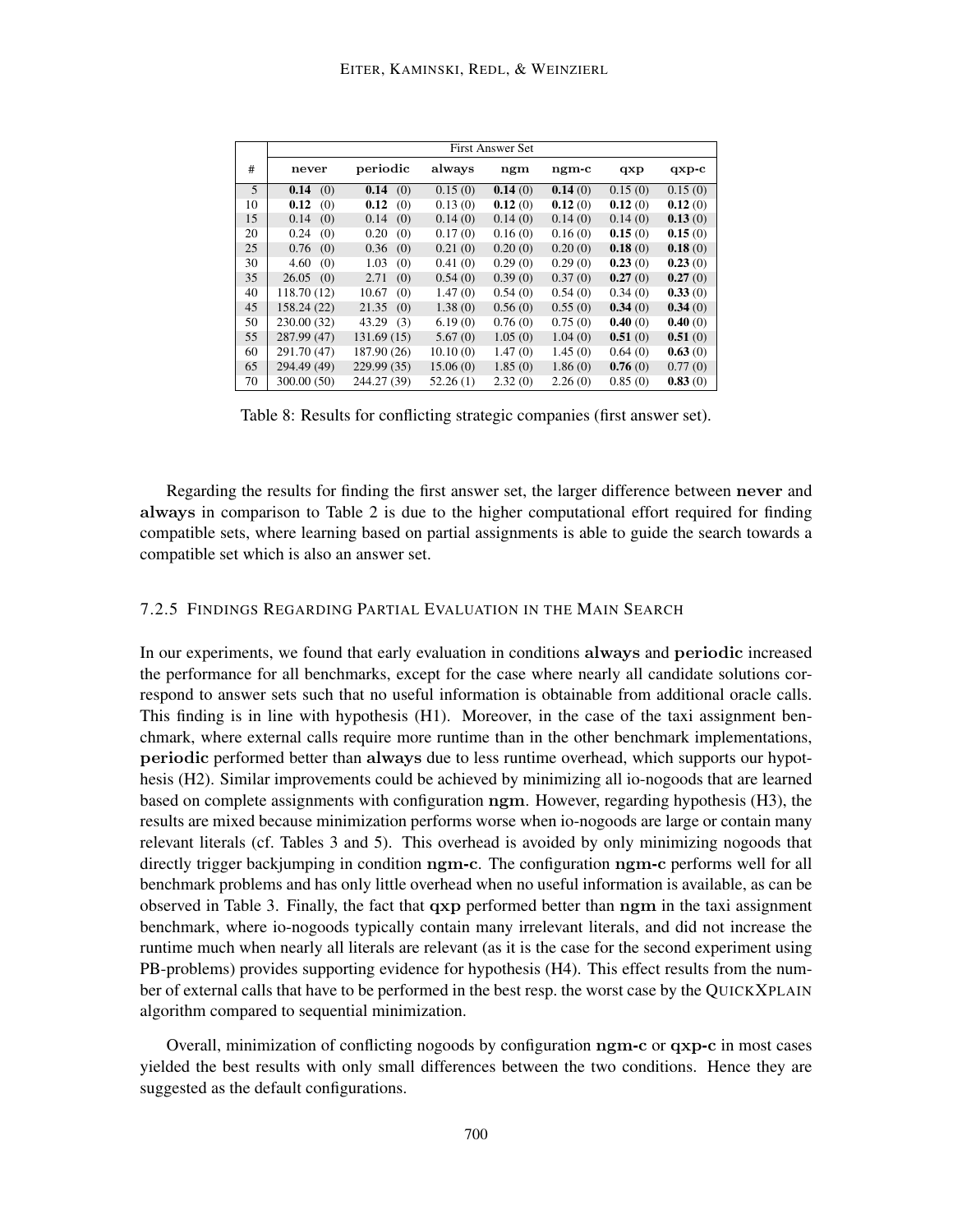|                |             |               | All Answer Sets |              |                   |              |
|----------------|-------------|---------------|-----------------|--------------|-------------------|--------------|
| #              | never       | always        | $\bf{ufs-p}$    | ufs-a        | always +<br>ufs-a | $qxp-c$      |
| $\overline{4}$ | (0)<br>0.19 | (0)<br>0.22   | (0)<br>0.20     | (0)<br>0.48  | 0.53<br>(0)       | 0.17<br>(0)  |
| 6              | 0.35<br>(0) | 0.35<br>(0)   | 0.38<br>(0)     | 1.64<br>(0)  | 1.78<br>(0)       | 0.22<br>(0)  |
| 8              | (0)<br>1.27 | 0.70<br>(0)   | 1.02<br>(0)     | 8.70<br>(0)  | 8.31<br>(0)       | 0.33<br>(0)  |
| 10             | 7.86<br>(0) | 1.41<br>(0)   | 3.67<br>(0)     | 33.22<br>(0) | 30.28<br>(0)      | 0.65<br>(0)  |
| 12             | 228.11(17)  | 4.16<br>(0)   | 37.50<br>(1)    | 139.01 (10)  | 93.41<br>(3)      | 1.75<br>(0)  |
| 14             | 300.00(50)  | 12.25<br>(0)  | 186.79(20)      | 281.62 (42)  | 190.64 (21)       | 6.45<br>(0)  |
| 16             | 300.00(50)  | 24.42<br>(1)  | 292.14 (47)     | 300.00(50)   | 273.96 (40)       | 13.27<br>(1) |
| 18             | 300.00 (50) | 81.46<br>(4)  | 300.00(50)      | 300.00(50)   | 295.59 (49)       | 58.43<br>(3) |
| 20             | 300.00(50)  | 110.71<br>(8) | 300.00(50)      | 300.00(50)   | 300.00(50)        | 67.77<br>(6) |
| 22             | 300.00(50)  | 203.06 (24)   | 300.00(50)      | 300.00(50)   | 288.02 (48)       | 178.43(18)   |
| 24             | 300.00(50)  | 243.39 (32)   | 300.00(50)      | 300.00 (50)  | 294.02 (49)       | 209.65(26)   |
| 26             | 300.00(50)  | 284.93 (45)   | 300.00(50)      | 300.00(50)   | 294.01 (49)       | 265.89(40)   |
| 28             | 300.00(50)  | 253.71 (42)   | 300.00(50)      | 300.00 (50)  | 258.15(43)        | 247.76 (40)  |
| 30             | 300.00(50)  | 294.02 (49)   | 300.00 (50)     | 300.00 (50)  | 294.02 (49)       | 294.01 (49)  |

Table 9: Results for taxi assignment with ontology access wrt. partial evaluation during unfounded set search (all answer sets).

## 7.3 Investigating the Effect of Partial Evaluation in the Unfounded Set Search

In our benchmark programs, the one for the taxi assignment problem contains cyclic dependencies through external atoms, while this is not the case for the pseudo-boolean and conflicting strategic companies programs. The absence of such cyclic dependencies means that compatible sets of a HEX-program already correspond to its answer sets and a minimality check can be skipped (Eiter et al., 2014a). Consequently, partial evaluation during the search for unfounded sets did not have an impact on the performance results for the pseudo-boolean and conflicting strategic companies benchmarks.

For this reason, in addition to the taxi assignment benchmark, we have considered two variants of the conflicting strategic companies problem in order to test partial evaluation during the unfounded set check with different heuristics.

## 7.3.1 HYPOTHESES

Our hypotheses concerning the use of partial evaluation in the unfounded set search were the following:

- (H5) The heuristics ufs-a and ufs-p decrease the runtime over never if useful information is obtainable by early evaluation during the unfounded set search with little runtime overhead, and increase it otherwise, whereby the effect is stronger for ufs-a.
- (H6) The heuristics ufs-p performs better than ufs-a if external calls need more time or less information can be gained from them, mitigating the tradeoff between information gain and runtime invested in additional calls.
- (H7) If the heuristics ufs-a or ufs-p are combined with the heuristics always, there is a further speedup in case many io-nogoods learned during the unfounded set search are not already learned during the main search. Thus, the combination is expected to be more effective when for learning the function  $\Lambda_u$  is used instead of  $\Lambda_{mu}$ .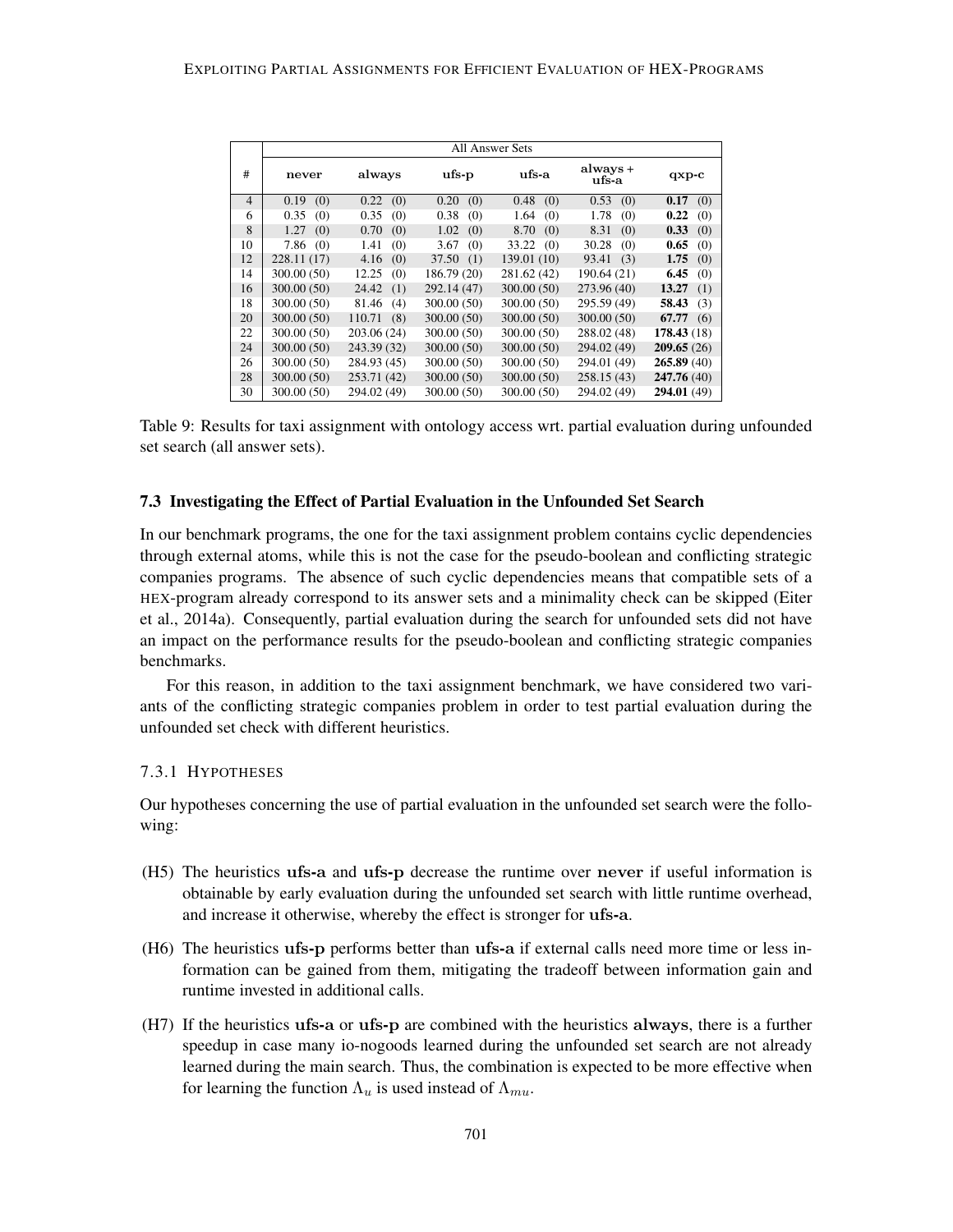|                | <b>First Answer Set</b> |         |                |              |                   |              |  |  |
|----------------|-------------------------|---------|----------------|--------------|-------------------|--------------|--|--|
| #              | always<br>never         |         | ufs-a<br>ufs-p |              | always +<br>ufs-a | $qxp-c$      |  |  |
| $\overline{4}$ | (0)<br>0.16             | 0.17(0) | (0)<br>0.16    | (0)<br>0.20  | 0.21(0)           | 0.15<br>(0)  |  |  |
| 6              | 0.20<br>(0)             | 0.19(0) | (0)<br>0.20    | 0.28<br>(0)  | 0.28(0)           | 0.18<br>(0)  |  |  |
| 8              | 0.39<br>(0)             | 0.22(0) | (0)<br>0.37    | (0)<br>0.55  | 0.38(0)           | 0.22<br>(0)  |  |  |
| 10             | 1.27<br>(0)             | 0.22(0) | 1.16<br>(0)    | 1.65<br>(0)  | 0.46(0)           | 0.32<br>(0)  |  |  |
| 12             | 22.60<br>(0)            | 0.27(0) | 21.88<br>(0)   | 25.55<br>(1) | 0.59(0)           | 0.43<br>(0)  |  |  |
| 14             | 137.84 (15)             | 0.32(0) | 134.38 (14)    | 139.96 (15)  | 0.79(0)           | 1.08<br>(0)  |  |  |
| 16             | 273.70 (40)             | 0.37(0) | 267.38 (39)    | 270.47 (40)  | 1.04(0)           | 7.50<br>(1)  |  |  |
| 18             | 300.00(50)              | 0.43(0) | 300.00(50)     | 300.00 (50)  | 1.32(0)           | 26.53<br>(3) |  |  |
| 20             | 300.00 (50)             | 0.47(0) | 300.00(50)     | 300.00 (50)  | 1.61(0)           | (1)<br>9.62  |  |  |
| 22             | 300.00 (50)             | 0.69(0) | 300.00 (50)    | 300.00 (50)  | 2.92(0)           | 53.99<br>(3) |  |  |
| 24             | 300.00(50)              | 0.78(0) | 300.00(50)     | 300.00(50)   | 3.78(0)           | 88.03<br>(9) |  |  |
| 26             | 300.00(50)              | 0.89(0) | 300.00(50)     | 300.00 (50)  | 4.56(0)           | 84.77 (10)   |  |  |
| 28             | 300.00 (50)             | 1.04(0) | 300.00(50)     | 300.00 (50)  | 5.05(0)           | 95.74 (14)   |  |  |
| 30             | 300.00 (50)             | 1.29(0) | 300.00 (50)    | 300.00 (50)  | 8.12(0)           | 103.03(11)   |  |  |

Table 10: Results for taxi assignment with ontology access wrt. partial evaluation during unfounded set search (first answer set).

$$
s(C1) \lor s(C1) \lor s(C3) \lor s(C4) \leftarrow producedBy(\_,C1,C2,C3,C4).
$$

$$
s(C) \leftarrow \& majority[s](C), company(C).
$$

## Figure 5: Strategic Companies with External Controls Relation Rules.

## 7.3.2 TAXI ASSIGNMENT

For testing the effect of partial evaluation during the unfounded set search wrt. the taxi assignment benchmark, we used the same set of problem instances as before (cf. Table 5). The results are shown in Tables 9 and 10, where we also report the running times of the conditions always and qxp-c for comparison with partial evaluation during the main search.

For this benchmark, the compatible sets are identical to the answer sets, such that no unfounded sets are detected during unfounded set search. However, due to cyclic dependencies through external atoms, minimality wrt. the FLP-reduct still needs to be verified for each instance by means of the unfounded set check. We observe that configurations ufs-p and ufs-a slightly improve the efficiency over never, where ufs-p yields better results since calls to the external oracle are costly in this benchmark. However, performing early evaluations during the main search in condition always is much faster resulting in less timeouts; and combining early evaluation in the main and the unfounded set search does not result in an additional speedup. This is expected: as reasoning in a DL ontology is monotonic and for DL-Lite ontologies the io-nogoods are small, the information that is obtained by early evaluation in the respective parts is largely overlapping.

## 7.3.3 STRATEGIC COMPANIES WITH EXTERNAL CONTROLS RELATION

We considered a second variant of the strategic companies problem, where the controls relation is derived by means of an external atom of the form  $\&$ majority  $|strategy(c)|$ , based on the company shares that other companies own (cf. Figure 5). A company is then controlled by a suite of other companies if their combined shares exceed 50 %. No conflict relations are added in this benchmark as they only remove compatible sets and do not have a direct influence on the minimality check,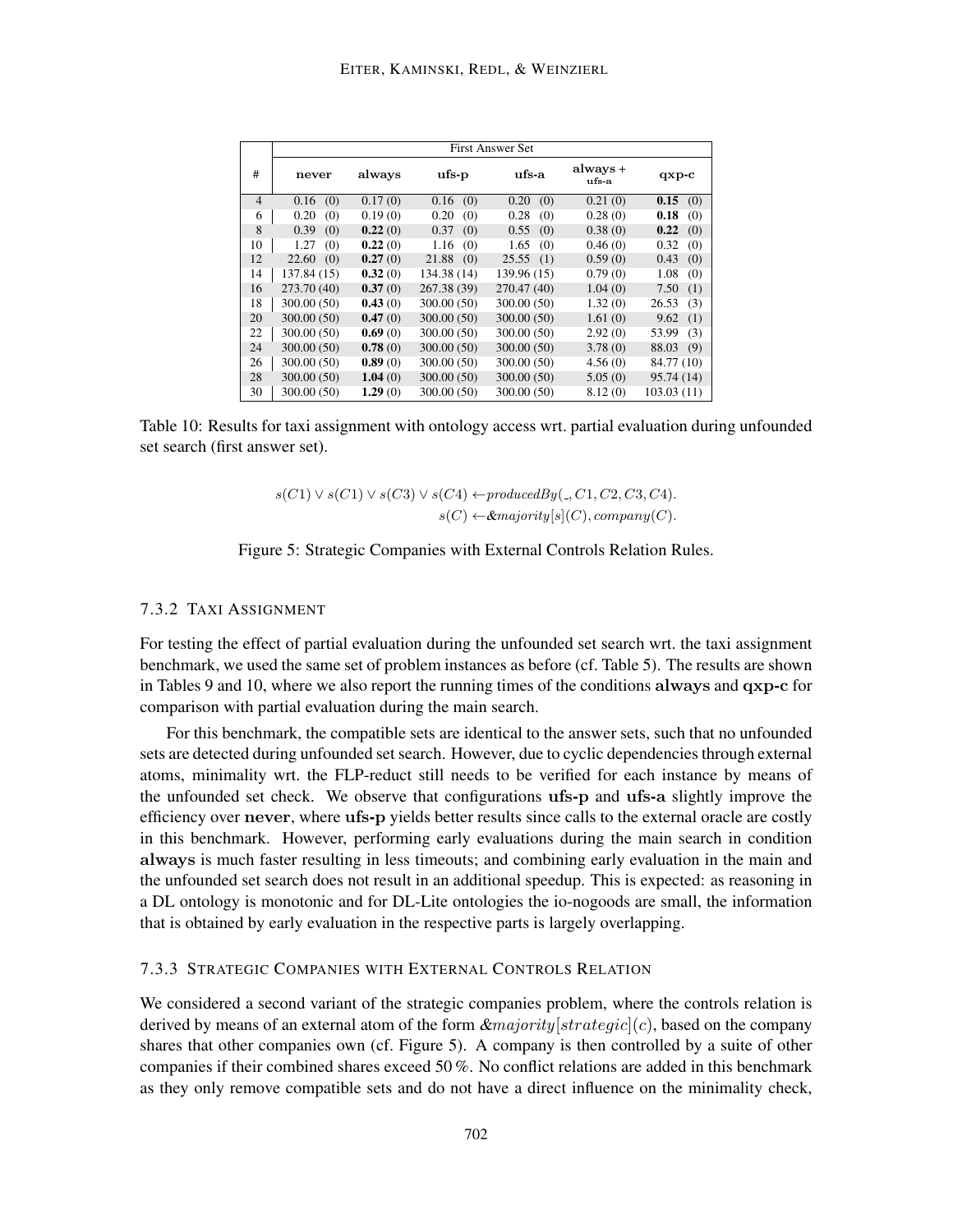|                | <b>All Answer Sets</b> |               |               |               |                   |               |                                |
|----------------|------------------------|---------------|---------------|---------------|-------------------|---------------|--------------------------------|
| #              | never                  | always        | ufs-p         | ufs-a         | always +<br>ufs-a | $qxp-c$       | solutions /<br>compatible sets |
| 2              | 0.13<br>(0)            | (0)<br>0.14   | 0.13<br>(0)   | 0.14<br>(0)   | (0)<br>0.14       | (0)<br>0.14   | 1.18 / 1.68                    |
| $\overline{4}$ | 0.15<br>(0)            | (0)<br>0.17   | 0.16<br>(0)   | 0.19<br>(0)   | 0.21<br>(0)       | 0.17<br>(0)   | 1.70 / 2.96                    |
| 6              | 0.19<br>(0)            | (0)<br>0.25   | (0)<br>0.21   | 0.31<br>(0)   | (0)<br>0.36       | (0)<br>0.26   | 2.56/4.46                      |
| 8              | 0.29<br>(0)            | (0)<br>0.41   | 0.33<br>(0)   | 0.58<br>(0)   | 0.71<br>(0)       | 0.50<br>(0)   | 4.20/6.42                      |
| 10             | 0.63<br>(0)            | 0.81<br>(0)   | 0.76<br>(0)   | (0)<br>1.27   | 1.49<br>(0)       | (0)<br>0.95   | 7.44 / 10.10                   |
| 12             | 1.80<br>(0)            | 1.56<br>(0)   | 1.91<br>(0)   | 2.86<br>(0)   | 2.95<br>(0)       | 1.89<br>(0)   | 9.30 / 13.62                   |
| 14             | 4.97<br>(0)            | 3.14<br>(0)   | 5.09<br>(0)   | 6.96<br>(0)   | 6.31<br>(0)       | 3.49<br>(0)   | 18.08 / 24.46                  |
| 16             | 15.88<br>(0)           | 5.98<br>(0)   | 15.03<br>(0)  | 16.97<br>(0)  | 12.81<br>(0)      | 6.65<br>(0)   | 26.96 / 35.04                  |
| 18             | 59.10<br>(0)           | 13.52<br>(0)  | 50.48<br>(0)  | 47.16<br>(0)  | 26.65<br>(0)      | 13.86<br>(0)  | 36.52/47.56                    |
| 20             | 169.77<br>(1)          | 30.46<br>(0)  | 132.65<br>(0) | 124.17<br>(0) | 55.99<br>(0)      | 31.44<br>(0)  | 64.30 / 79.58                  |
| 22             | 297.81 (46)            | 59.32<br>(0)  | 285.57 (40)   | 275.11 (32)   | 108.75<br>(0)     | 61.88<br>(0)  | 97.02 / 116.22                 |
| 24             | 300.00 (50)            | 128.94<br>(0) | 300.00 (50)   | 300.00 (50)   | 210.98 (11)       | 127.59<br>(4) | >154.66/195.84                 |
| 26             | 300.00 (50)            | 255.72(20)    | 300.00(50)    | 300.00(50)    | 269.39 (36)       | 235.22(17)    | $>$ 242.22 / 366.26            |
| 28             | 300.00 (50)            | 292.88 (43)   | 300.00 (50)   | 300.00 (50)   | 295.10 (46)       | 279.55(41)    | >121.64/402.66                 |
| 30             | 300.00 (50)            | 300.00 (50)   | 300.00(50)    | 300.00 (50)   | 300.00 (50)       | 298.91 (49)   | >102.06/548.94                 |

Table 11: Results for strategic companies with external controls relation (all answer sets).

while the aim of this experiment is to investigate the effect of partial evaluation on the unfounded set search.

Let shares( $c_1, c_2$ ) denote the fraction of shares of company  $c_2$  that company  $c_1$  owns. Given a partial assignment  $A$ , a company  $c$ , and a predicate strategic representing a set of companies, the corresponding three-valued oracle function  $f_{\&majority}(\mathbf{A}, strategic, c)$  is defined as follows:

$$
f_{\&majority}(\mathbf{A}, strategic, c) = \begin{cases} \mathbf{T} & \text{if } \sum_{\mathbf{T}strategic(c_i) \in \mathbf{A}} shares(c_i, c) > 50\%; \\ \mathbf{F} & \text{if } \sum_{\mathbf{T}strategic(c_i), \mathbf{U}strategic(c_i) \in \mathbf{A}} shares(c_i, c) \leq 50\%; \\ \mathbf{U} & \text{otherwise.} \end{cases}
$$

As the oracle function behaves monotonically, we can employ the learning function  $\Lambda_{mu}$ .

For testing, we randomly generated instances with  $N \in [2, 30]$  companies, randomly distributed 50 % to 100 % of the shares of each company over 1 to 4 other companies, and added  $5 \times N$ products with randomly assigned producers. The results are shown in Tables 11 and 12, again with the running times of always and qxp-c.

In contrast to the taxi assignment benchmark, where all compatible sets were answer sets, now around 20 % of the solution candidates are eliminated by the unfounded set check. While always again significantly increases the performance, there is no clear winner among the conditions never, ufs-p and ufs-a. For instance sizes smaller than 16, configuration never is faster than ufs-a, with ufs-p falling in between. However, for instances with more than 16 companies, this pattern is inverted and ufs-a exhibits a slightly better performance than the other two configurations. The reason is that for larger instances, the unfounded set search requires a larger fraction of the overall solving time. Thus, triggering backjumping earlier has a higher impact on the overall running time of the unfounded set search wrt. larger instances. Overall, the effect of employing partial evaluations only in the unfounded set search is small since monotonicity of the external source already allows to learn small io-nogoods that are exploited by the unfounded set search. The fact that conditions always and qxp-c are still very efficient indicates that nogoods learned in the main search help to speed up the unfounded set search as well, but not the other way around. This is also supported by the observation that exploiting early evaluations based on partial assignments both in the main and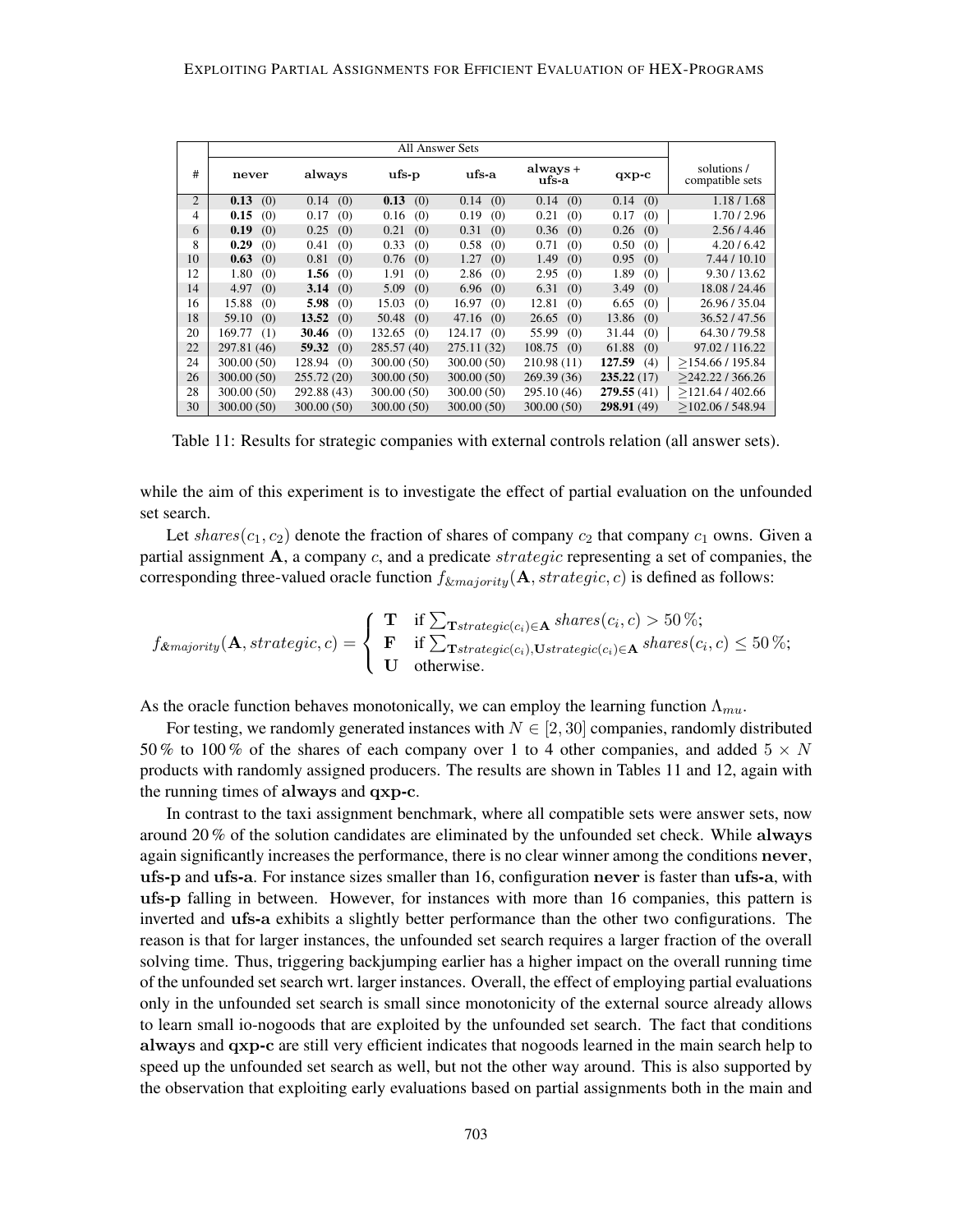|                | <b>First Answer Set</b> |          |              |              |                   |              |  |
|----------------|-------------------------|----------|--------------|--------------|-------------------|--------------|--|
| #              | never                   | always   | ufs-p        | ufs-a        | always +<br>ufs-a | $qxp-c$      |  |
| $\overline{2}$ | 0.13<br>(0)             | 0.14(0)  | 0.13<br>(0)  | (0)<br>0.14  | 0.14(0)           | 0.14<br>(0)  |  |
| $\overline{4}$ | 0.14<br>(0)             | 0.16(0)  | 0.15<br>(0)  | 0.16<br>(0)  | 0.17(0)           | 0.15<br>(0)  |  |
| 6              | 0.16<br>(0)             | 0.18(0)  | 0.16<br>(0)  | 0.20<br>(0)  | 0.21(0)           | 0.21<br>(0)  |  |
| 8              | 0.19<br>(0)             | 0.22(0)  | 0.20<br>(0)  | 0.26<br>(0)  | 0.29(0)           | 0.32<br>(0)  |  |
| 10             | 0.25<br>(0)             | 0.29(0)  | 0.29<br>(0)  | 0.39<br>(0)  | 0.43(0)           | 0.55<br>(0)  |  |
| 12             | 0.51<br>(0)             | 0.46(0)  | 0.55<br>(0)  | 0.71<br>(0)  | 0.67(0)           | 1.01<br>(0)  |  |
| 14             | 0.72<br>(0)             | 0.55(0)  | 0.77<br>(0)  | 0.98<br>(0)  | 0.79(0)           | 1.45<br>(0)  |  |
| 16             | 2.03<br>(0)             | 0.85(0)  | 2.46<br>(0)  | 2.13<br>(0)  | 1.25(0)           | 2.67<br>(0)  |  |
| 18             | 5.01<br>(0)             | 2.00(0)  | 7.49<br>(0)  | 5.06<br>(0)  | 2.05(0)           | 5.87<br>(0)  |  |
| 20             | 14.15<br>(0)            | 2.31(0)  | 15.46<br>(0) | 12.55<br>(0) | 2.41(0)           | (0)<br>11.64 |  |
| 22             | 54.07<br>(2)            | 5.10(0)  | 54.66<br>(3) | 49.00<br>(3) | 4.19(0)           | (0)<br>21.82 |  |
| 24             | 73.45<br>(3)            | 10.84(0) | 99.72<br>(4) | 64.73<br>(2) | 4.92(0)           | 48.33<br>(1) |  |
| 26             | 144.56 (12)             | 23.70(1) | 155.93(15)   | 124.87 (10)  | 7.13(0)           | 73.96<br>(7) |  |
| 28             | 189.26 (21)             | 34.27(2) | 190.98 (25)  | 169.98 (22)  | 9.29(0)           | 153.97 (20)  |  |
| 30             | 222.31 (31)             | 86.92(7) | 230.87 (35)  | 190.72 (27)  | 11.35(0)          | 172.17 (22)  |  |

Table 12: Results for strategic companies with external controls relation (first answer set).

in the unfounded set search in condition always + ufs-a decreases the performance compared to always.

Notably, configuration always + ufs-a significantly outperforms all other conditions for computing the first answer set. This is explained by the fact that, in this case, different io-nogoods are learned in the main and the unfounded set search, respectively, while the overlap increases when more answer sets are computed. Accordingly, nogoods learned in each of the two search procedures are more likely to complement each other, resulting in lower running times.

## 7.3.4 STRATEGIC COMPANIES WITH NONMONOTONIC EXTERNAL CONTROLS RELATION

We considered a second variant of the strategic companies problem with an external controls relation to test the effect of early external evaluation during the unfounded set check when the external source behaves nonmonotonically. In this case, the general learning function  $\Lambda_u$  has to be used instead of  $\Lambda_{mu}$ . As a result, io-nogoods are less general because they also contain the negative input part (cf. Definition 10) and thus, nogoods learned in the main search are less likely to be also useful in the unfounded set search.

Here, the same problem instances as in the previous monotonic case are used, but the semantics of the oracle function associated with the external atom  $\&$ majority  $[strategic](c)$  is modified as follows:

$$
f_{\&\text{majority}'}(\mathbf{A}, strategic, c) = \begin{cases} \mathbf{T} & \text{if } \sum_{\mathbf{T}strategic(c_i) \in \mathbf{A}} shares(c_i, c) > 50\%, \text{and} \\ & \sum_{\mathbf{T}strategic(c_i), \mathbf{U}strategic(c_i) \in \mathbf{A}} shares(c_i, c) < 100\%; \\ \mathbf{F} & \text{if } \sum_{\mathbf{T}strategic(c_i), \mathbf{U}strategic(c_i) \in \mathbf{A}} shares(c_i, c) \leq 50\%, \text{or} \\ & \sum_{\mathbf{T}strategic(c_i) \in \mathbf{A}} shares(c_i, c) = 100\%; \\ \mathbf{U} & \text{otherwise.} \end{cases}
$$

Accordingly, a company is only added to a candidate strategic set via the external atom if its shares owned by other companies in the set exceed 50 %, but are less than 100 %. This is motivated by the fact that selling the full shares, i.e., the entire company, might result in a higher payoff than selling only bits; hence a holding might be inclined to not keep a company that it owns fully. The corresponding results are shown in Tables 13 and 14.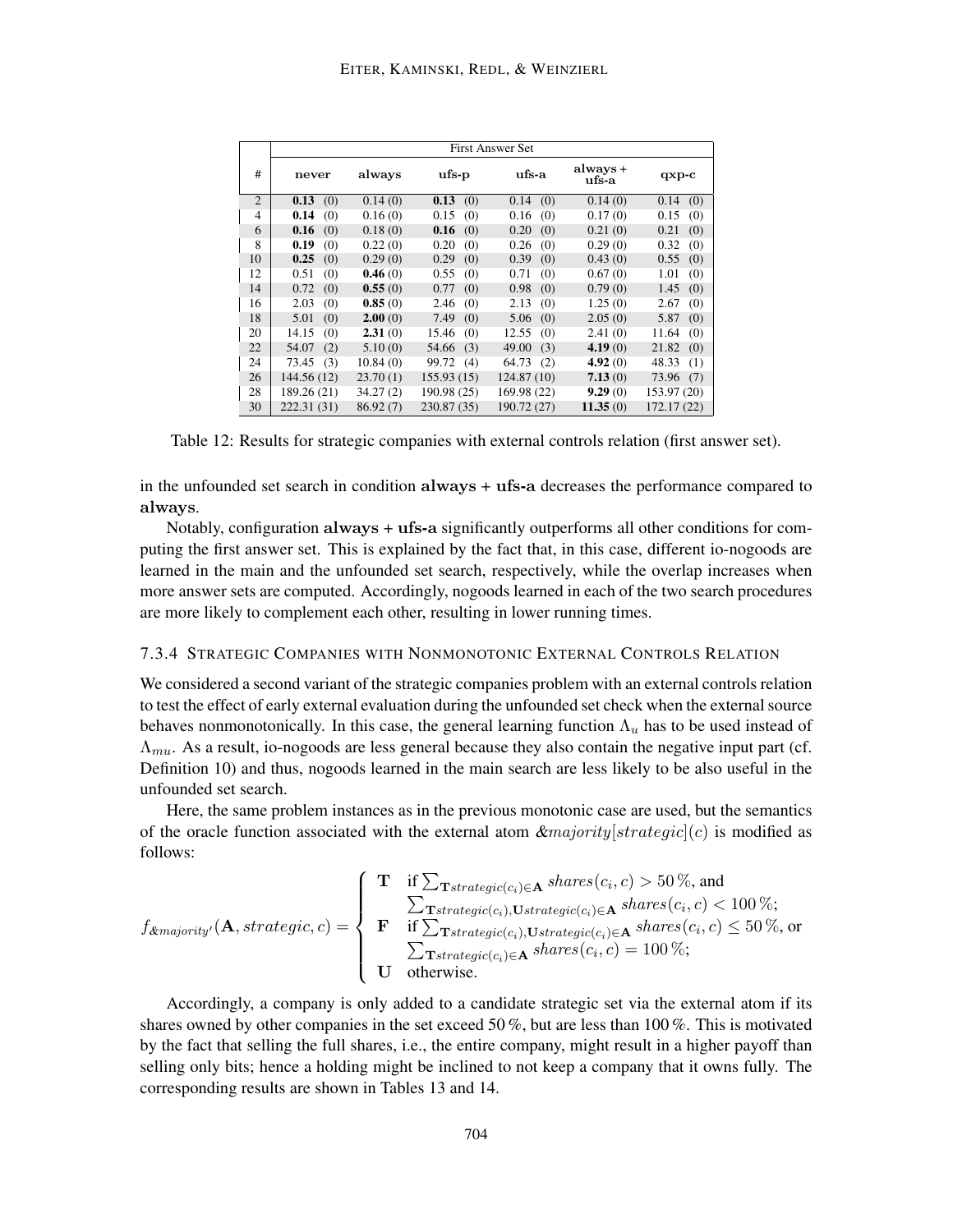|    | <b>All Answer Sets</b> |               |              |               |                   |               |                                |
|----|------------------------|---------------|--------------|---------------|-------------------|---------------|--------------------------------|
| #  | never                  | always        | ufs-p        | ufs-a         | always +<br>ufs-a | $qxp-c$       | solutions /<br>compatible sets |
| 2  | 0.13<br>(0)            | 0.13<br>(0)   | 0.13<br>(0)  | (0)<br>0.14   | (0)<br>0.14       | 0.13<br>(0)   | 1.18 / 1.68                    |
| 4  | 0.14<br>(0)            | 0.17<br>(0)   | 0.15<br>(0)  | 0.18<br>(0)   | 0.20<br>(0)       | 0.17<br>(0)   | 1.70 / 2.96                    |
| 6  | 0.19<br>(0)            | (0)<br>0.24   | 0.21<br>(0)  | 0.30<br>(0)   | (0)<br>0.34       | 0.28<br>(0)   | 2.56/4.46                      |
| 8  | 0.41<br>(0)            | 0.43<br>(0)   | 0.44<br>(0)  | 0.63<br>(0)   | 0.66<br>(0)       | 0.56<br>(0)   | 4.20/6.42                      |
| 10 | 1.48<br>(0)            | 1.03<br>(0)   | 1.65<br>(0)  | 1.91<br>(0)   | 1.66<br>(0)       | (0)<br>1.31   | 7.44 / 10.10                   |
| 12 | 5.48<br>(0)            | 2.31<br>(0)   | 5.65<br>(0)  | 5.68<br>(0)   | 3.33<br>(0)       | (0)<br>3.14   | 9.30 / 13.62                   |
| 14 | 21.73<br>(0)           | 5.42<br>(0)   | 21.90<br>(0) | 18.82<br>(0)  | 8.16<br>(0)       | 8.85<br>(0)   | 18.08 / 24.46                  |
| 16 | 82.33<br>(0)           | 10.30<br>(0)  | 85.19<br>(1) | 62.76<br>(0)  | 16.58<br>(0)      | 16.81<br>(0)  | 26.96 / 35.04                  |
| 18 | 295.92 (38)            | 27.77<br>(0)  | 276.44(25)   | 223.77<br>(5) | 31.65<br>(0)      | 51.90<br>(2)  | 36.52/47.56                    |
| 20 | 300.00 (50)            | 66.34<br>(1)  | 300.00 (50)  | 300.00 (50)   | 66.86<br>(0)      | 104.89<br>(7) | 64.30 / 79.58                  |
| 22 | 300.00 (50)            | 128.22<br>(6) | 300.00(50)   | 300.00(50)    | 130.16<br>(1)     | 141.36(13)    | >96.84/116.22                  |
| 24 | 300.00 (50)            | 216.67(15)    | 300.00 (50)  | 300.00 (50)   | 237.73 (15)       | 234.66 (27)   | >143.32/195.74                 |
| 26 | 300.00 (50)            | 291.04 (43)   | 300.00(50)   | 300.00 (50)   | 277.07 (39)       | 278.78 (38)   | >131.10/311.74                 |
| 28 | 300.00 (50)            | 295.25 (47)   | 300.00(50)   | 300.00 (50)   | 295.78 (46)       | 286.65(45)    | >120.28/280.04                 |
| 30 | 300.00 (50)            | 300.00 (50)   | 300.00 (50)  | 300.00(50)    | 299.88 (49)       | 300.00(50)    | >108.38/267.14                 |

Table 13: Results for strategic companies with nonmonotonic external controls relation (all answer sets).

We do not observe a difference regarding the number of solutions compared to the previous benchmark as 100 % of controlled shares are usually not reached wrt. the used instances. Nevertheless, the external source needs to ensure that this limit cannot be reached, before returning the truth value T for a particular company in the output. Consequently, the learning function  $\Lambda_u$  has to be utilized such that nogoods are typically larger than in the previous benchmark. Due to the altered semantics of the external source, running times in general increase, while the overall pattern remains similar to the one encountered for the previous benchmark. However, we observe that the running times for configuration never increase to a higher degree relative to the other conditions. This indicates that exploiting external evaluations wrt. partial assignments has an additional benefit when the external source behaves nonmonotonically. Now, for instances containing more than 12 companies we always observe an advantage of ufs-a and ufs-p over never, whereby ufs-a is faster than ufs-p.

Again, condition always + ufs-a proved to be very efficient for computing only the first answer set. Even though the running times for computing one solution in all other conditions significantly increase compared to the previous benchmark setting, the running times for configuration always + ufs-a are similar to before. This is because, on the one hand, less information about the external source semantics is available to the solver from the preceding search before the first answer set has been computed. On the other hand, io-nogoods learned in conditions always and ufs-a, respectively, are now less likely to be useful for the main search and the unfounded set search simultaneously, due to nonmonotonicity of the external source. In contrast, configuration always + ufs-a enables the learning of io-nogoods tailored to each of the two search procedures.

#### 7.3.5 FINDINGS REGARDING PARTIAL EVALUATION IN THE UNFOUNDED SET SEARCH

We found that configurations **ufs-p** and **ufs-a** improve the performance in all benchmarks considered for testing partial evaluation in the unfounded set search. However, the improvement was not as pronounced as the one we found for partial evaluation in the main search, and depends on how much room there is for decreasing the runtime of the unfounded set search by detecting conflicts earlier. Thus, hypothesis (H5) is partly supported by our experimental results. In the experiments employing strategic companies problems, where external calls are inexpensive, condition ufs-a showed lower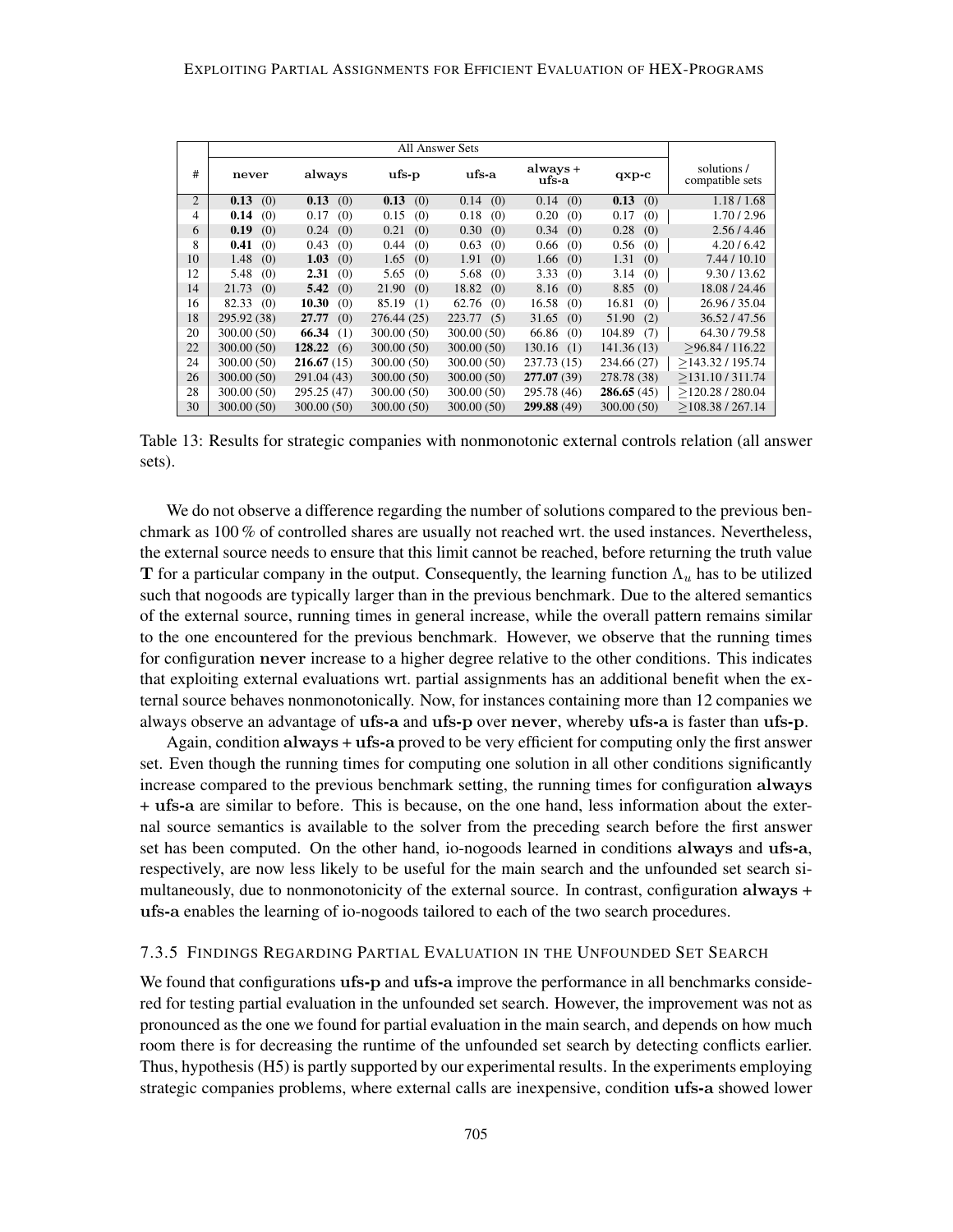|    | <b>First Answer Set</b> |              |              |               |                   |              |  |  |
|----|-------------------------|--------------|--------------|---------------|-------------------|--------------|--|--|
| #  | always<br>never         |              | $\bf{ufs-p}$ | ufs-a         | always +<br>ufs-a | $qxp-c$      |  |  |
| 2  | 0.13<br>(0)             | 0.13<br>(0)  | 0.12<br>(0)  | 0.13<br>(0)   | 0.14(0)           | 0.13<br>(0)  |  |  |
| 4  | 0.14<br>(0)             | 0.15<br>(0)  | 0.14<br>(0)  | 0.15<br>(0)   | 0.16(0)           | 0.15<br>(0)  |  |  |
| 6  | 0.15<br>(0)             | 0.17<br>(0)  | 0.16<br>(0)  | 0.19<br>(0)   | 0.20(0)           | 0.21<br>(0)  |  |  |
| 8  | 0.22<br>(0)             | 0.22<br>(0)  | 0.23<br>(0)  | 0.27<br>(0)   | 0.27(0)           | 0.33<br>(0)  |  |  |
| 10 | 0.46<br>(0)             | 0.35<br>(0)  | 0.49<br>(0)  | 0.55<br>(0)   | 0.43(0)           | 0.70<br>(0)  |  |  |
| 12 | 1.51<br>(0)             | 0.63<br>(0)  | 1.57<br>(0)  | 1.53<br>(0)   | 0.73(0)           | 1.62<br>(0)  |  |  |
| 14 | 3.79<br>(0)             | 1.11<br>(0)  | 3.77<br>(0)  | 3.49<br>(0)   | 0.98(0)           | 4.11<br>(0)  |  |  |
| 16 | 13.33<br>(0)            | 2.91<br>(0)  | 20.98<br>(1) | 10.42<br>(0)  | 1.51(0)           | 10.99<br>(0) |  |  |
| 18 | 47.45<br>(0)            | 10.23<br>(0) | 74.04<br>(5) | 38.08<br>(0)  | 2.49(0)           | 41.02<br>(2) |  |  |
| 20 | 147.18<br>(8)           | 27.06<br>(0) | 154.22 (12)  | 129.44<br>(6) | 3.18(0)           | 79.82<br>(6) |  |  |
| 22 | 241.06 (31)             | 58.19<br>(5) | 242.13 (32)  | 237.55 (29)   | 5.53(0)           | 104.79(12)   |  |  |
| 24 | 280.97 (45)             | 90.34<br>(7) | 280.88 (44)  | 277.49 (42)   | 6.14(0)           | 179.49 (23)  |  |  |
| 26 | 294.46 (48)             | 125.64 (16)  | 294.04 (48)  | 294.23 (48)   | 8.90(0)           | 153.72(21)   |  |  |
| 28 | 300.00 (50)             | 154.06 (22)  | 300.00 (50)  | 300.00 (50)   | 10.48(0)          | 210.73 (33)  |  |  |
| 30 | 300.00 (50)             | 194.76 (29)  | 300.00 (50)  | 300.00 (50)   | 12.76(0)          | 198.39 (31)  |  |  |

Table 14: Results for strategic companies with nonmonotonic external controls relation (first answer set).

running times than ufs-p, while for the taxi benchmark with more costly external evaluations it was the other way around. This is in line with hypotheses (H5) and (H6). In support of hypothesis (H6), ufs-p also performs better than ufs-a for small instances of the strategic companies benchmarks, where the information obtained from external calls is less useful due to less time required by the minimality check and low usefulness of learned nogoods wrt. the main search.

Finally, we found that for computing all answer sets the combination always + ufs-a does not increase the efficiency compared to only utilizing partial evaluation in the main search. However, the combination is very efficient when only the first answer set is computed, where the sets of ionogoods learned in the main and the unfounded set search, respectively, are less likely to overlap. Moreover, we observed that the combination has an even higher advantage over other conditions when a nonmonotonic external source is accessed as this as well increases the chance of learning different nogoods in the main search and the unfounded set search, respectively. Accordingly, our experiments confirm hypothesis (H7).

We conclude that even when partial evaluation during the unfounded set search does not increase the efficiency for computing all answer sets compared to other configurations, it can be highly effective in combination with partial evaluation during the main search in case only one solution is required.

## 8. Discussion and Conclusion

In this section, we first continue and extend our review of related work, and we then conclude with a summary and outlook on ongoing and future issues.

## 8.1 Related Work

As mentioned in the introduction, our work is most closely related to SMT solving, in particular to theory propagation there (Nieuwenhuis, Oliveras, & Tinelli, 2006), and naturally to constraint ASP solving, as developed by Gebser, Ostrowski, and Schaub (2009), and theory solving in CLINGO 5 (Gebser et al., 2016).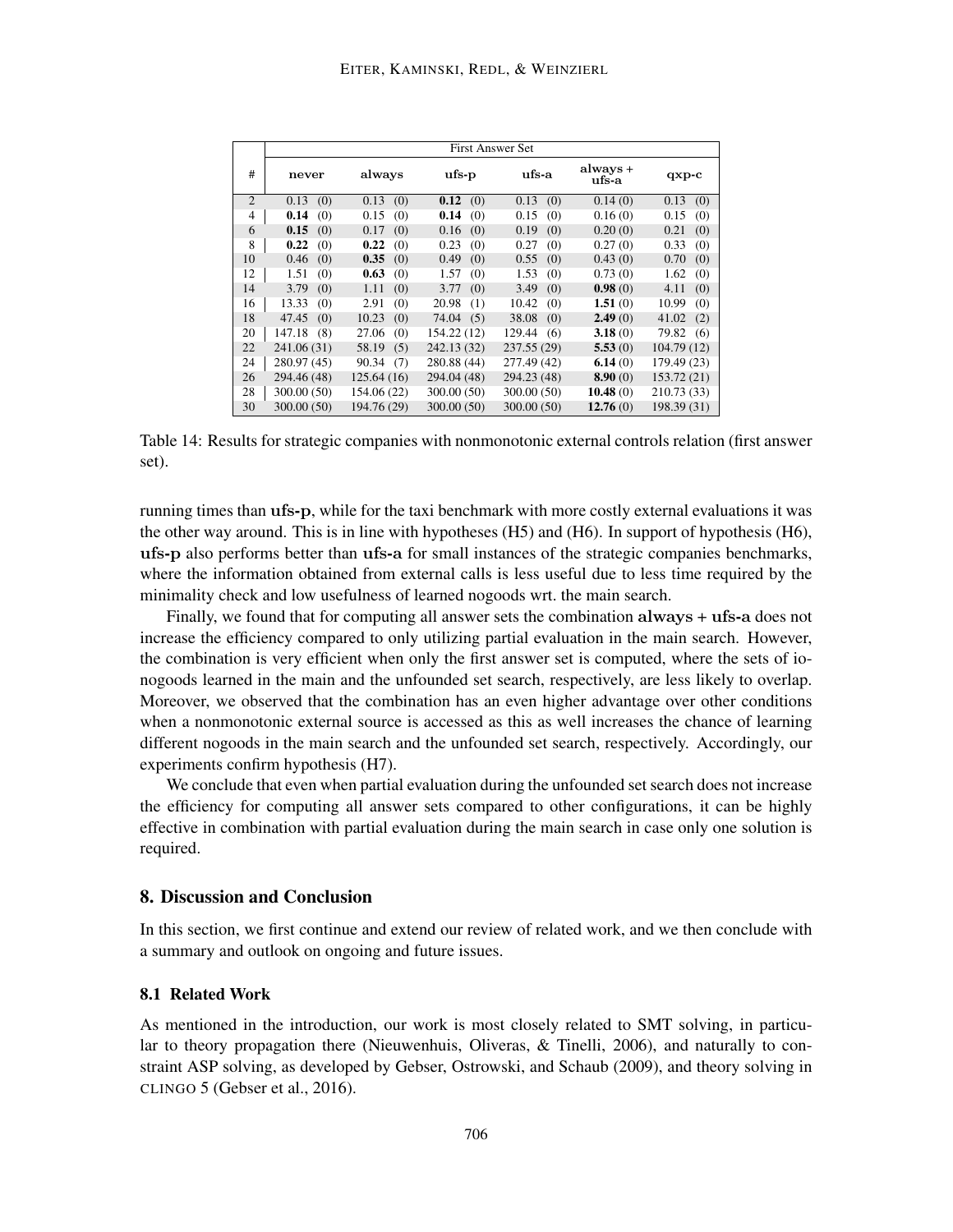As for the relation to SMT solving, we observe that the latter typically considers fixed types of theories, while HEX is more general and geared towards supporting heterogeneous theories. Using a fixed type of theory is a characteristics of several extensions of ASP with SMT, such as DINGO (Janhunen, Liu, & Niemelä, 2013), which uses difference logic, NLP-DL (Eiter, Ianni, Schindlauer, & Tompits, 2005a), which uses description logics, and ASPMT (Lee & Meng, 2013).

Moreover, the abstract level of semantics in terms of input-output relations accommodates even arbitrary non-logical theories. However, there is closer similarity regarding integration schemas and learning techniques. Typical integration schemas for SMT have been identified (Balduccini  $\&$ Lierler, 2013b), which apply to ASP modulo theories as well (a comparison is given by Balduccini & Lierler, 2013a):

- In *black-box* integration, the SAT solver blindly generates a model and passes it for checking to the theory solver. If it passes the check, the model is returned, otherwise it is added in constraint form to the instance and the solver restarts. This allows for easy coupling with arbitrary theories but does not enable search space pruning.
- In *grey-box* integration, the theory solver is only called for complete models of the SAT instance, but the SAT solver is merely suspended during checking and can continue its search afterwards; integration is still relatively simple.
- Only in *clear-box* integration, the SAT solver is interleaved with the theory solver, which is called already for partial assignments and in turn may propagate further truth values or detect inconsistencies. However, the integration is much more challenging as the theory solver must identify atoms implied by the given partial assignment, or by inconsistency reasons, respectively.

Examining HEX, the grey-box schema corresponds to the evaluation algorithms in use before external behavior learning was introduced by Eiter et al. (2012); black-box integration, i.e. resorting to complete restarts, has never been used for HEX solving. With incorporation of such learning, the algorithms fit an intermediate schema between grey- and clear-box integration: external sources were still only evaluated under complete assignments, but the learned nogoods possibly pruned the search space.

Compared to constraint ASP solving, the HEX formalism is more general as it supports access to arbitrary external sources which are largely black boxes, and without (implicit) assumptions of their properties. In this respect, constraint ASP can be considered as a special case of HEX with theoryspecific knowledge. There are a number of integrations of ASP with constraint programming, as realized e.g. in CLINGCON (Ostrowski & Schaub, 2012), LC2CASP (Cabalar, Kaminski, Ostrowski, & Schaub, 2016), EZCSP (Balduccini, 2009), and EZSMT (Susman & Lierler, 2016); we refer to the work of Lierler, Maratea, and Ricca (2016) for an overview of systems. Here, we focus on the work of Ostrowski and Schaub (2012), who considered nogood minimization as we do, but used different algorithms that avoid expensive resets of the constraint solver. However, this is only possible by exploiting properties of the specific theory at hand (monotonic constraint satisfaction), which in our more general setting do not always apply (e.g., for nonmonotonic external atoms); furthermore, the user-friendly plug-and-play integration of external sources does not provide control over the external algorithms. On the other hand, other possibilities for optimizations arise, e.g., simultaneous io-nogood minimization since external atoms can have multiple output values for the same input.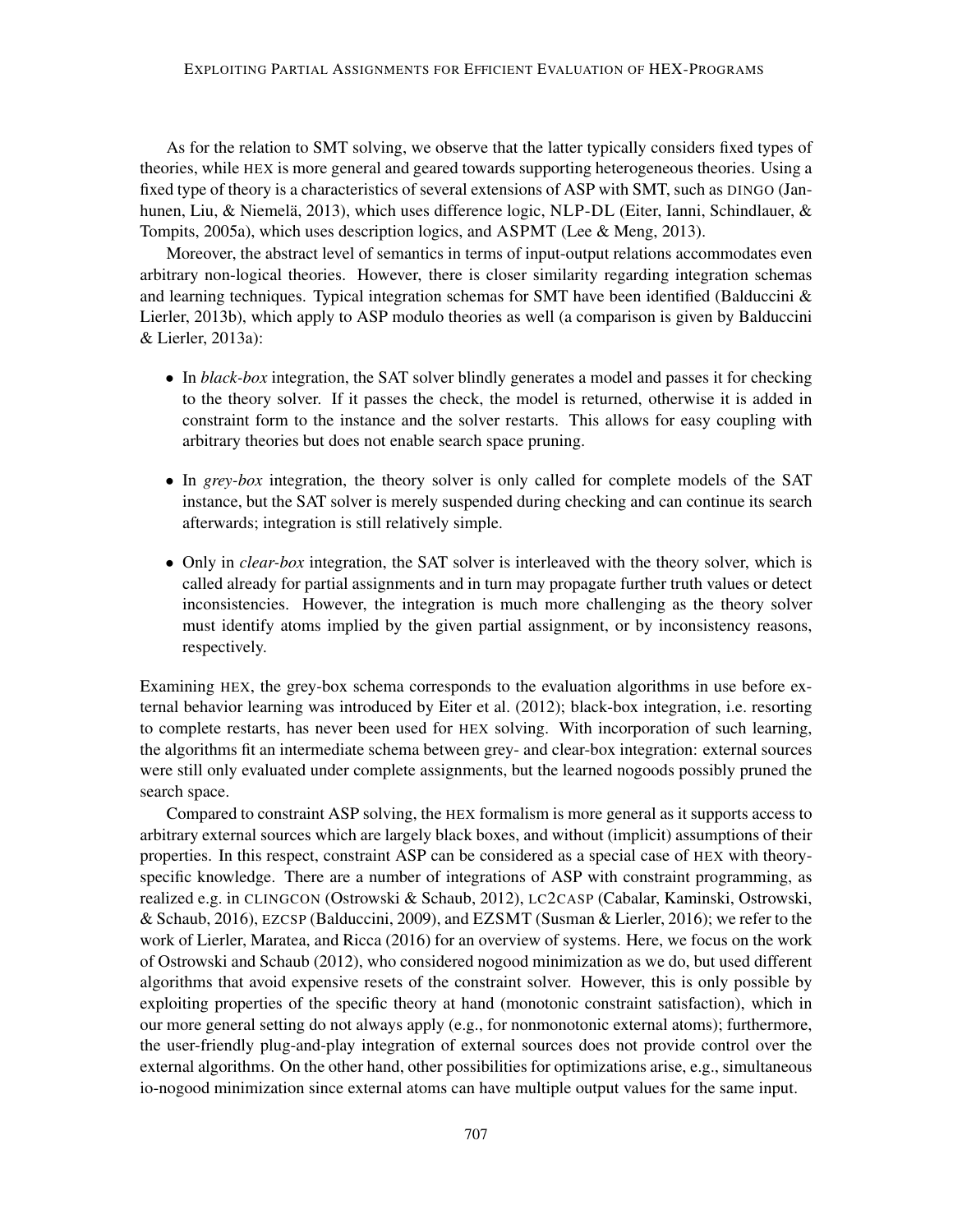Unlike HEX-programs, theory solving in CLINGO 5 (and constraint ASP as a special instance thereof) does not support external atoms with dedicated input and output. Instead, certain atoms in the logic program are declared as *theory atoms* whose truth values are set via the external theory. In that, CLINGO 5 follows a global perspective rather than the local one of external atoms in HEX-programs, where the scope is the rule body (as customary in logic programming), whereby theory atoms may be shared by different rules. Another more distinguishing difference concerns the actual semantics of programs, and here in particular foundedness of answer sets. Roughly speaking, CLINGO 5 fixes a valuation of the theory atoms and computes then an answer set of the program relative to this valuation; this amounts to using a GL-style reduct where theory atoms are removed from rules. In contrast, for evaluating HEX-programs all external atoms remain in the rules, according to the FLP reduct. While CLINGO 5 makes no further minimality check, for HEX-programs an unfounded set check is launched which may eliminate a candidate answer set. For example, CLINGO 5 would return  $A_2 = \{Tp\}$  as an answer set for the program  $\Pi = \{p \leftarrow \& id[p](.)\}$  (adapted to the different formalism), which is eliminated by the unfounded set check for HEX-programs. Notably, the need for external evaluation calls in the unfounded set check leaves room for different evaluation heuristics as presented in Section 6.

In ordinary ASP solving, one can distinguish unfounded sets due to positive cycles and unfounded sets due to disjunctions with head cycles. The check for the former is done *a priori* over partial assignments and is feasible in linear time; the check for the latter is coNP-hard and typically done *a posteriori* under complete assignments only. We performed some experiments with UFS checking over partial assignments, i.e., running Algorithm 4 also over partial input assignments, but it soon turned out that the additional cost of more UFS checks exceeded the benefits by far. Also Gebser, Kaufmann, and Schaub (2013) conducted some experiments with unfounded set checking for disjunctive ordinary ASP over partial assignments. However, they also reported only moderate computational benefits, although their UFS check is cheaper than ours due to absence of external calls. Therefore, we did not pursue the idea of UFS checking over partial assignments further.

Related to techniques for nogood minimization, nowadays most SAT-solvers integrate techniques for *learned clause minimization*, which remove redundancies from learned clauses by computationally inexpensive procedures (Sörensson  $\&$  Biere, 2009). However, the role of io-nogoods learned from external source evaluations in HEX and the role of nogoods learned from conflicts by a respective ASP-solver, even though both serve the purpose of guiding the search procedure, are very different. While conflict nogoods are usually obtained by resolution based on an available implication graph such that minimization techniques as the ones by Sörensson and Biere can be applied, io-nogoods are not learned using an implication graph but from single oracle calls. Due to the black box nature of these oracles, they can only be used to retrieve all correct outputs for external atoms wrt. a given assignment. Hence, techniques for learned clause minimization are not directly applicable for learning smaller io-nogoods. Nevertheless, such techniques can still be exploited in our approach for conflict nogood minimization, depending on whether the respective solver used for performing the main CDNL-search implements them.

Other related work comprises alternative solving techniques, such as the one by Eiter et al. (2014b), where the semantics of external atoms is captured by so-called *support sets*, which are similar to our faithful io-nogoods and related to implicants of logical theories (Darwiche & Marquis, 2002; Reiter & de Kleer, 1987). However, different from our approach, the main idea there is to learn all or sufficiently many support sets at the beginning of the solving process, such that satisfaction and unsatisfaction of an external atom under given input is completely covered. External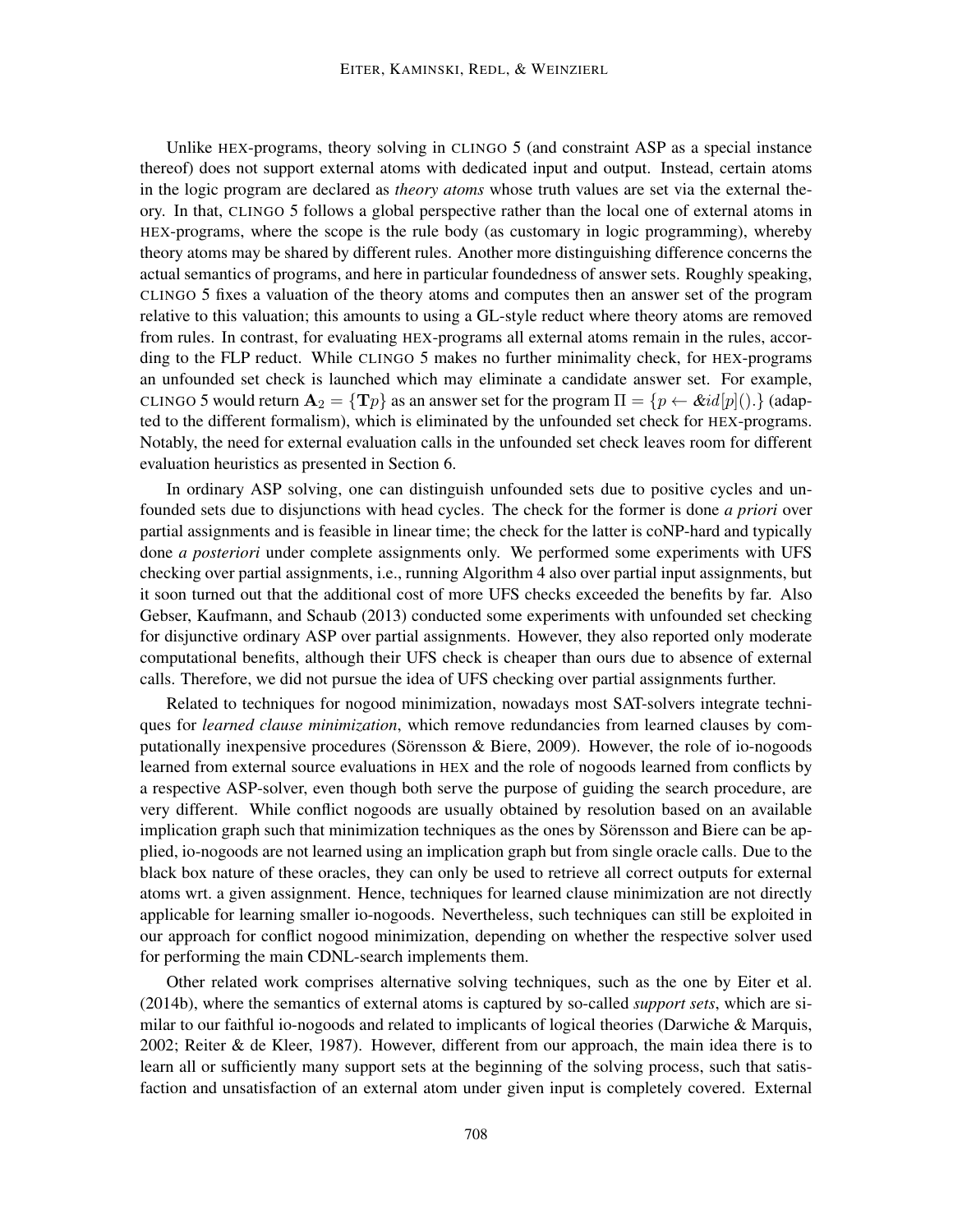atom evaluation can then be accomplished by matching the support sets against the interpretation; this eliminates external calls during solving entirely, but comes at the price of learning up to exponentially many support sets. A related support-set based approach goes a step further and encodes the semantics of external atoms straight into the ASP-program (Redl, 2017). The exponential worstcase blowup suggests to use these approaches only for external atoms with a compact and small representation by support sets. Moreover, since they genuinely depend on exhaustive learning of support sets at the beginning, they cannot directly benefit from the possibility of partial evaluation as presented in the previous sections.

The notion of three-valued oracle functions has also been used to extend HEX with *lazy-grounding* techniques (Eiter, Kaminski, & Weinzierl, 2017), where not only the evaluation of external atoms is postponed, but also the grounding of the HEX-program itself, by employing as backendsolver the lazy-grounding ASP solver ALPHA (Weinzierl, 2017).

Finally, Antic, Eiter, and Fink (2013) considered partial HEX-semantics before, by employing *Approximation Fixpoint Theory* (*AFT*) (Denecker, Marek, & Truszczynski, 2000; Denecker, Marek, ´ & Truszczynski, 2004) that works on intervals in the power set lattice. While our partial oracle functions amount to their three-valued oracle functions, we only consider two-valued answer sets and we do not apply a fixpoint construction to define the answer set semantics. Similarly, Pelov, Denecker, and Bruynooghe (2004) have defined a family of partial stable model semantics for logic programs with aggregates using AFT. Assignment-monotonic oracle functions are also related to their *approximating aggregate relations* which must be *precision-monotone* and generalize ordinary aggregate relations to a three-valued semantics.

## 8.2 Summary and Outlook

In this article, we have pushed efficient evaluation techniques for ASP with external source access, by introducing three-valued evaluation of external atoms under partial (incomplete) truth value assignments. The techniques we introduced yield a full-fledged clear-box integration. Moreover, due to automatic nogood minimization, developers of external sources do not need to manually describe implied truth values or inconsistency reasons, but only need to implement a three-valued oracle function, which keeps the integration of sources simple.

In our experiments, the new techniques yielded a speedup of up to two orders of magnitude; unsurprisingly, their ranking depends on the instances. This is similar to the observations by Ostrowski and Schaub (2012), who reported mixed results for different propagation delays. Our results are also in line with results in SMT, where theory propagation, if doable with small overhead, is crucial for performance (Dutertre & de Moura, 2006; Lahiri, Nieuwenhuis, & Oliveras, 2006; Nieuwenhuis  $\&$  Oliveras, 2005). We observed that in most cases learning from complete assignments plus minimization of conflicting nogoods (based on partial assignments) outperforms learning during search; hence, this setting is suggestive as a default. This is explained by the fact that in this case, learning focuses on nogoods that are useful for conflict resolution, thus the information gain is similar and the overhead much smaller. This is in line with the observation by Nieuwenhuis et al. (2006) that conflict analysis uses only a small fraction of the lemmas learned by theory propagation, which can be addressed with *lazy explanations* (Gent, Miguel, & Moore, 2010). The speedup can be exponential, as evidenced by an external atom whose truth value is definite after assigning a single input atom, e.g.  $\∅$  empty $[p](\)$  to check whether an atom over p is true. Each naive nogood eliminates one of exponentially many assignments, but a linear number of minimized ones eliminate all wrong guesses.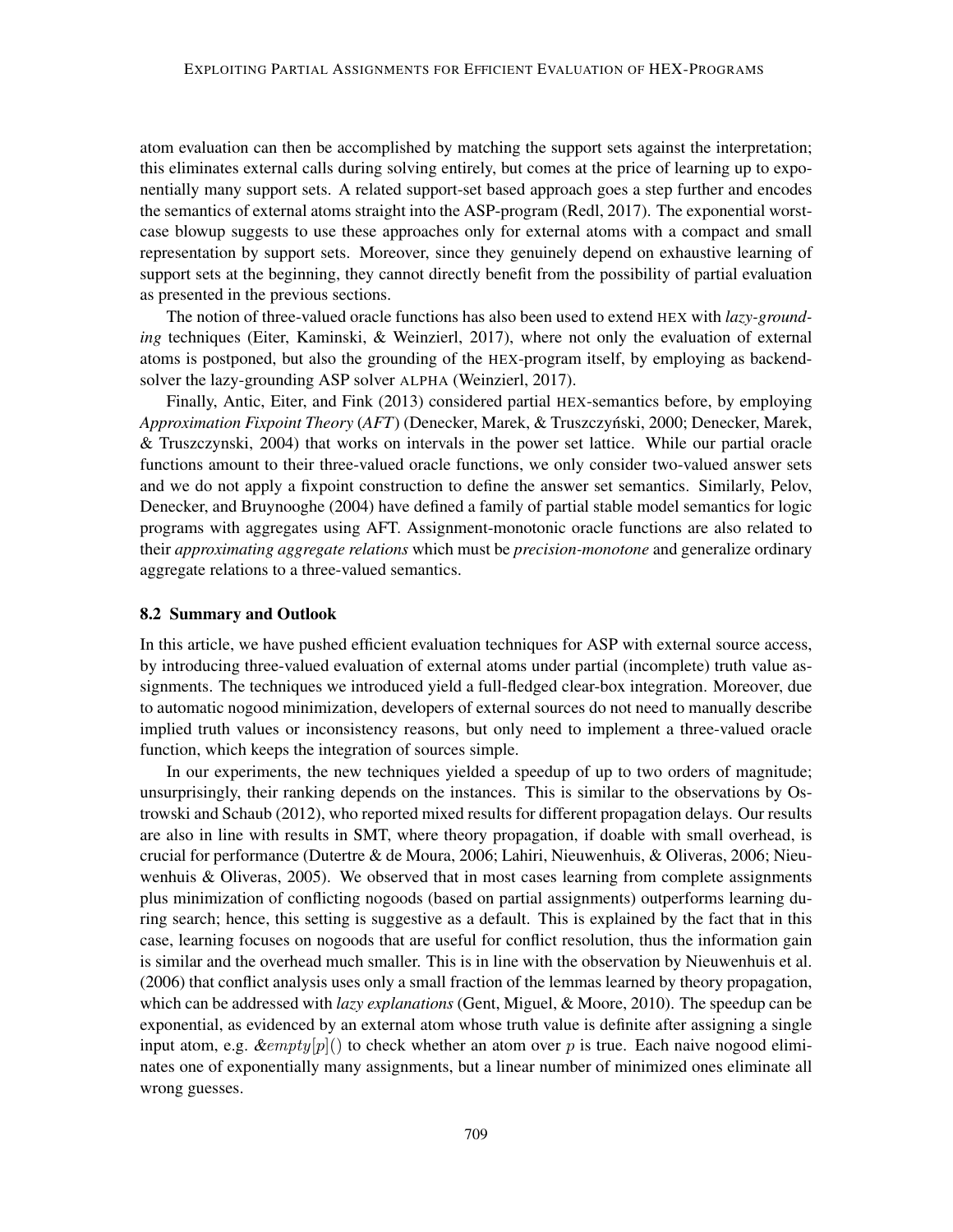There are different directions for ongoing and future work. One topic is to include further heuristics for deciding whether external evaluation is invoked or skipped at some point. This decision might be based, for instance, on the past information gain; other criteria are conceivable. Another topic is further improvement of nogood minimization. To this end, the divide-and-conquer strategy borrowed from Junker's QUICKXPLAIN algorithm (2004) might be replaced by a more sophisticated one, e.g. the one that Shchekotykhin et al. (2015) developed for their MERGEXPLAIN algorithm. By the latter, multiple minimal conflict sets (resp., nogoods) can be found during one program run; this could be integrated into our approach for obtaining multiple minimal io-nogoods.

## Acknowledgments

We would like to thank the reviewers for their helpful and constructive comments to improve the presentation of this article. This work has been supported by the Austrian Science Fund (FWF) via the projects P24090 and W1225-N23. Antonius Weinzierl is currently supported by the Academy of Finland, project 251170.

## Appendix A. Proofs

Proposition 1. *For every* HEX*-program* Π *and external predicate* &g *defined by a two-valued oracle function, one can redefine* &g *by an assignment-monotonic three-valued oracle function without changing the answer sets of* Π*.*

*Proof.* For each external predicate  $\&g$  we introduce a new external predicate  $\&g'$ , construct program  $\Pi'$  by replacing all occurrences of &g in  $\Pi$  by &g', and define  $f_{\&g'}(A, \cdot, \cdot) = f_{\&g}(A, \cdot, \cdot)$  if A is complete over  $\Pi$  and  $f_{\&g'}(A, \cdot, \cdot) = U$  otherwise. Since under complete assignments all external atoms in  $\Pi$  have the same truth values as the corresponding external atoms in  $\Pi'$ , and answer sets are complete assignments by definition, it follows immediately that  $\mathcal{AS}(\Pi) = \mathcal{AS}(\Pi').$  $\Box$ 

Theorem 1 (Soundness and Completeness of Algorithm 1). *If Algorithm 1 returns for an input program*  $\Pi$  *(i) an assignment* **A**, then **A** *is an answer set of*  $\Pi$ *; (ii) the symbol*  $\bot$ *, then*  $\Pi$  *is inconsistent.*

*Proof.* The algorithm extends the conflict-driven algorithm for ordinary ASP as follows:

- The check for compatibility of  $\hat{A}$  and for minimality wrt.  $f\Pi^{\mathbf{A}}$  in the if-block of Part (c) is added.
- The evaluation of external atoms and addition of nogoods in Part (e).

Without these changes, soundness and completeness of the algorithm for ordinary ASP (as presented by Drescher et al., 2008) implies that the algorithm returns the projection of some answer set **A** of  $\Pi$  to  $A(\Pi)$  if  $\Pi$  is consistent, and  $\bot$  otherwise. We now show that the changes adopt the behavior as desired.

First, the added if-block in Part (c) eliminates those answer sets of  $\hat{\Pi}$  which are either not compatible sets of  $\Pi$ , or not minimal models wrt.  $f\Pi^{\mathbf{A}}$ . The remaining answer sets of  $\hat{\Pi}$  projected to the atoms in  $\Pi$  are exactly the answer set of  $\Pi$  (cf. Definition 2). Thus, the algorithm with the added if-block in Part (c) but without the addition of Part (e) has exactly the desired behavior.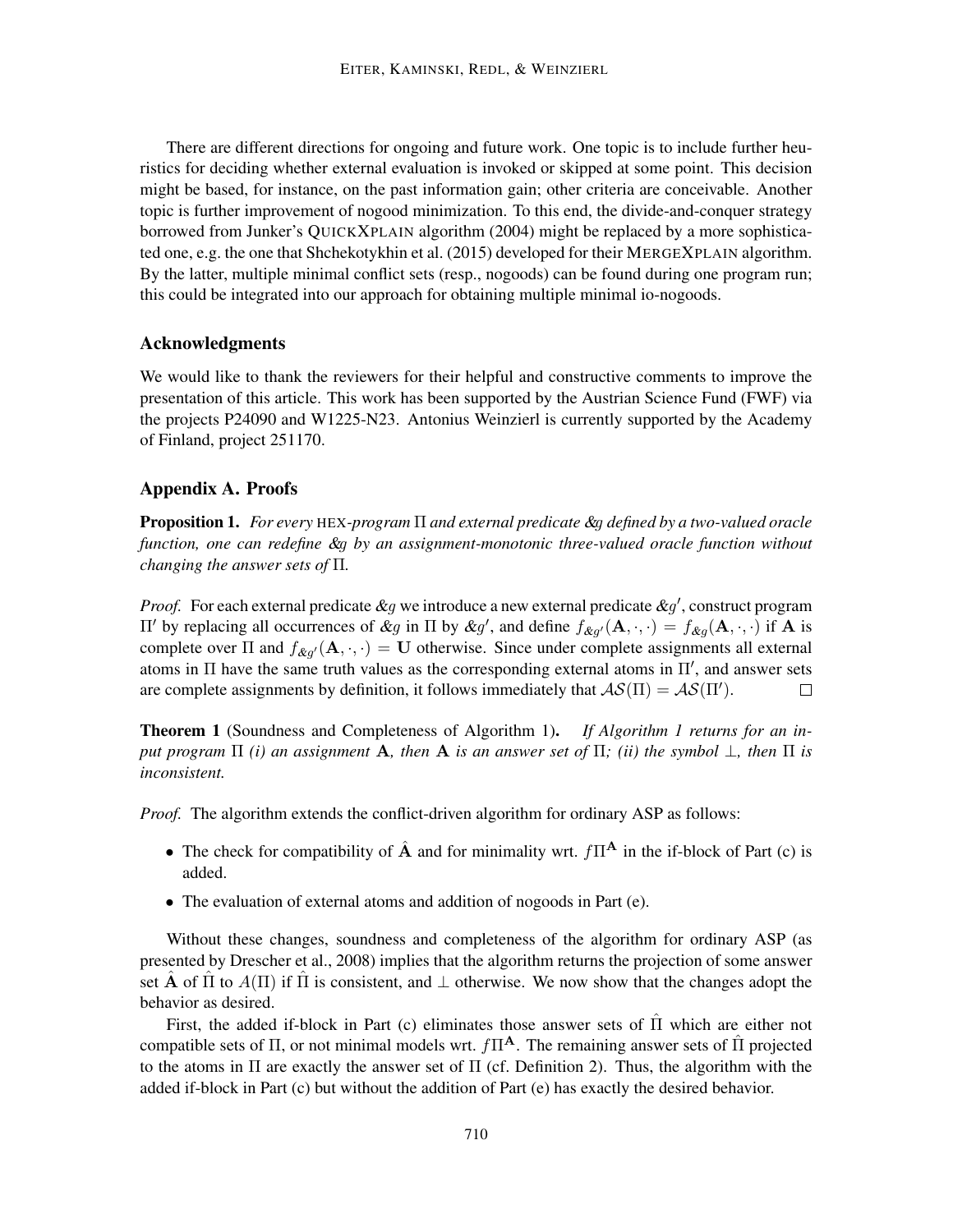Second, the addition of Part (e) is only an optimization and we need to justify that it does not eliminate answer sets of Π. But this follows from the correctness of  $\Lambda(\cdot, \cdot)$ , which implies that assignments forbidden by such nogoods would be incompatible with the external sources anyway; therefore they cannot be compatible sets and also not answer sets.  $\Box$ 

**Proposition 2.** If N is a faithful io-nogood such that  $N_O = \{\sigma_{n+1}e_{\text{dg}[\vec{p}]}(\vec{c})\}$ , then N is correct  $w$ rt. all programs  $\Pi$  that use  $e_{\mathcal{X} g[\vec{p}]}(\vec{c})$ .

*Proof.* Consider a faithful io-nogood  $N = \{\sigma_1 a_1, \dots, \sigma_n a_n\} \cup \{\sigma_{n+1} e_{\text{kg}[{\vec{p}}]}(\vec{c})\}\$ . Then faithfulness implies  $f_{\&e}(N_I, \vec{p}, \vec{c}) = \overline{\sigma(N_O)}$ . Suppose an assignment **A** violates N. Then **A**  $\supseteq N_I$  and thus  $f_{\&e}(\mathbf{A}, \vec{p}, \vec{c}) = \sigma(N_O) = \overline{\sigma_{n+1}}$ . However, since  $\sigma_{n+1}e_{\&g[\vec{p}]}(\vec{c}) \in \mathbf{A}$ , it follows that A cannot be a compatible set of any program.  $\Box$ 

**Proposition 3.** Let  $\&g[\vec{p}](\cdot)$  be an external atom in a HEX-program  $\Pi$ . Then for all assignments A, the nogoods  $\Lambda_u(\mathcal{L}q[\vec{p}], \mathbf{A})$  *in Definition 9 are correct wrt.*  $\Pi$ .

*Proof.* The added nogood for an output tuple  $\vec{c}$  such that  $f_{\&q}(\mathbf{A}, \vec{p}, \vec{c}) = \sigma$ ,  $\sigma \in \{\mathbf{T}, \mathbf{F}\},\$  is  ${\overline{\{\sigma e_{\&g[\vec{p}]}(\vec{c})\}}} \cup {\sigma' p(\vec{c}') \in {\bf A} \mid p \in \vec{p}, \sigma' \neq {\bf U}}.$  If the nogood is violated by an assignment A', then the guess for  $e_{\&g[\vec{p}]}(\vec{c})$  wrt. A' was wrong as the replacement atom is guessed false (resp. true) but the tuple  $\vec{c}$  is in the output (resp. not in the output). Hence, the assignment  $\mathbf{A}'$  is not compatible and cannot be a compatible set anyway.  $\Box$ 

**Proposition 4.** Let  $\&g[\vec{p}](\cdot)$  be an external atom in a HEX-program  $\Pi$ . Then for all assignments A, the nogoods  $\Lambda_{mu}(\&q[\vec{p}], \mathbf{A})$  *in Definition 10 are correct wrt.*  $\Pi$ .

*Proof.* The added nogood for an output tuple  $\vec{c}$  such that  $f_{\&q}(\mathbf{A}, \vec{p}, \vec{c}) = \sigma, \sigma \in \{\mathbf{T}, \mathbf{F}\}\$ , is  ${\overline{\{\sigma e_{\&g[\vec{p}]}(\vec{c})\}}} \cup {\sigma' p(\vec{c}') \in {\bf A}} \mid p \in \vec{p}, p \notin \vec{p_m}, \sigma' \neq {\bf U} \} \cup {\sigma p(\vec{c}') \in {\bf A} \mid p \in \vec{p_m}}.$  If the nogood is violated by an assignment A', then the guess for  $e_{\&g[\vec{p}]}(\vec{c})$  wrt. A' was wrong as the replacement atom is guessed false (resp. true) but the tuple  $\vec{c}$  is in the output (resp. not in the output). The previous holds despite the fact that literals of form  $\mathbf{T}p(\vec{c})$  (resp.  $\mathbf{F}p(\vec{c})$ ), where  $p \in \vec{p_m}$ , are omitted from io-nogoods implying a false (resp. true) evaluation of the oracle function because  $\{ \text{T}p(\vec{c}) \mid \text{T}p(\vec{c}) \in A' \} \geq \{ \text{T}p(\vec{c}) \mid \text{T}p(\vec{c}) \in A \}$  (resp.  $\{ \text{F}p(\vec{c}) \mid \text{F}p(\vec{c}) \in A' \} \supseteq$  ${Fp(\vec{c}) | Fp(\vec{c}) \in A}$ ) must hold for all  $p \in \vec{p_m}$ , and we have that  $f_{\mathcal{R}g}(A, \vec{p}, \vec{c}) = T$  implies that  $f_{\&g}(\mathbf{A}'', \vec{p}, \vec{c}) = \mathbf{T}$  for every  $\mathbf{A}'' \geq \mathbf{A}$  (resp. that  $f_{\&g}(\mathbf{A}, \vec{p}, \vec{c}) = \mathbf{F}$  implies that  $f_{\&g}(\mathbf{A}'', \vec{p}, \vec{c}) = \mathbf{F}$ for every  $\mathbf{A}''$  s.t.  $\{\mathbf{F}p(\vec{c}) \mid \mathbf{F}p(\vec{c}) \in \mathbf{A}''\} \supseteq \{\mathbf{F}p(\vec{c}) \mid \mathbf{F}p(\vec{c}) \in \mathbf{A}\}\)$ , due to the definition of monotonic input parameters. Hence, the assignment  $A'$  is not compatible and cannot be a compatible set  $\Box$ anyway.

**Proposition 5.** Let A be a partial assignment and N be a faithful io-nogood for  $\mathcal{R}q[\vec{p}]$  over the *atoms in* **A***. Then some*  $N' \in minimize(\Lambda_u(\& q[\vec{p}], \mathbf{A}))$  *exists such that*  $N' \subseteq N$ *.* 

*Proof.* The nogood N can be reduced to a subset-minimal set M such that M is a faithful ionogood but  $f_{\&g}(N'', \vec{p}, \vec{c}) = \mathbf{U}$  for all  $N''$  with  $N''_I \subsetneq M_I$ ,  $N''_O = M_O$ . We observe that  $M \in$  $minimize(\Lambda_u(\&q[\vec{p}], \mathbf{A}))$  and  $M \subseteq N$ .  $\Box$ 

**Proposition 6.** Let  $\Lambda_l$  be an io-complete theory-specific learning function for an external source  $\mathcal{R}g$ . Then, for all partial assignments **A** and input lists  $\vec{p}$  we have minimize( $\Lambda_u(\mathcal{R}g[\vec{p}], \mathbf{A})$ ) =  $min_{\mathcal{C}}(\Lambda_l(\&q[\vec{p}],\mathbf{A})).$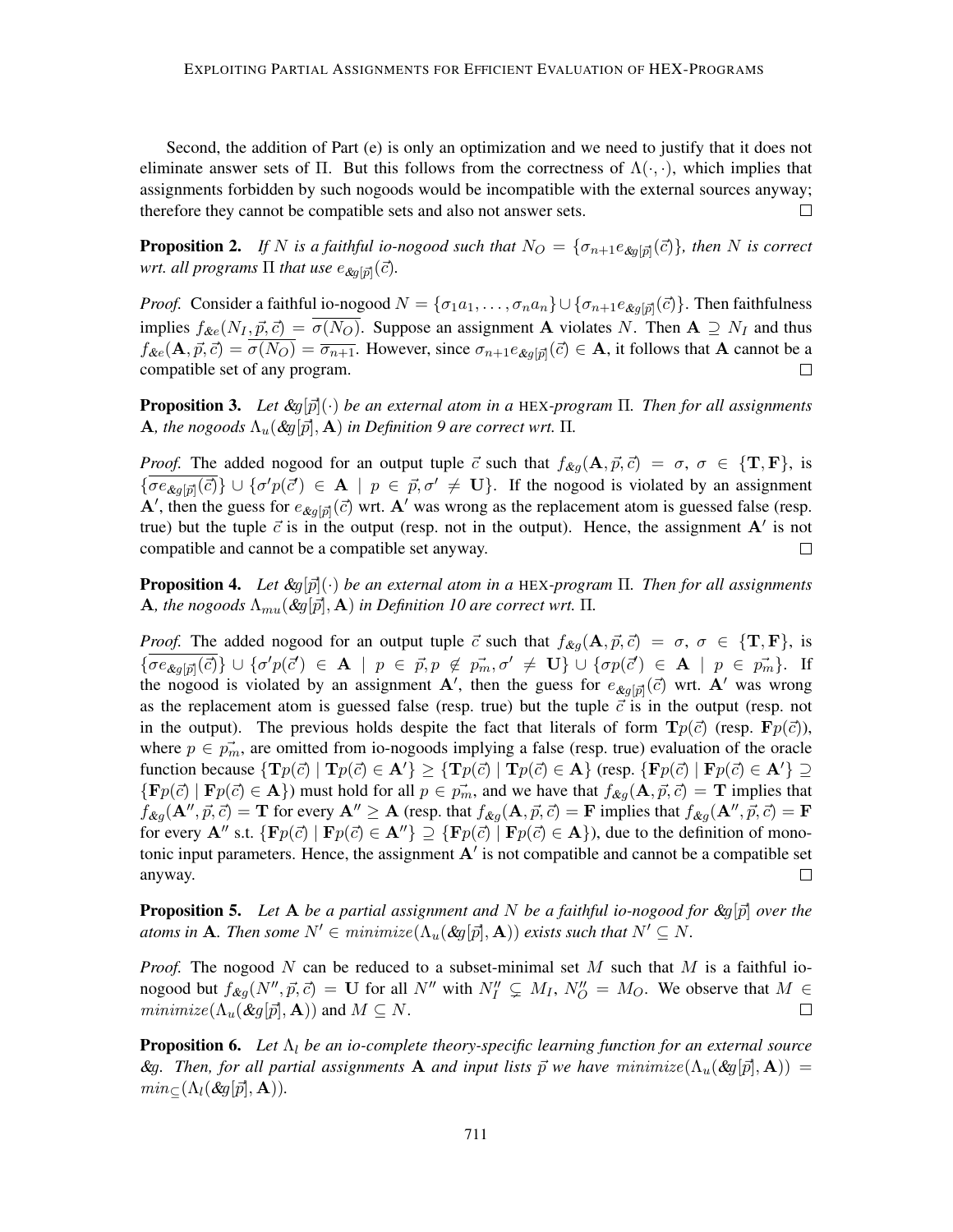*Proof.* Let A be a partial assignment and let  $\vec{p}$  be an input list.

 $(\Rightarrow)$  Let  $N \in \text{minimize} (\Lambda_u(\&g[\vec{p}], \mathbf{A}))$  be an io-nogood learned from  $\Lambda_u$  after minimization. Since  $f_{\&g}(N_I, \vec{p}, \vec{c}) = \sigma(N_O)$  by faithfulness, it follows from completeness of  $\Lambda_l$  that  $N \in \Lambda_l(\mathcal{K}g[\vec{p}], \mathbf{A})$ . Moreover, since N is minimal, it follows that  $f_{\mathcal{K}g}(N'_I, \vec{p}, \vec{c}) = \mathbf{U}$  for all  $N' = N_I' \cup N_O$  with  $N_I' \subsetneq N_I$ . Therefore, there can be no  $N' \subsetneq N$  with  $N' \in \Lambda_l(\&g[\vec{p}],\mathbf{A})$ , thus  $N \in min_{\subset}(\Lambda_l(\mathcal{X}q[\vec{p}])).$ 

( $\Leftarrow$ ) Let  $N \in min_{\subseteq}(\Lambda_l(\&g[\vec{p}],\mathbf{A}))$  be a subset-minimal nogood learned from  $\Lambda_l$ . Since  $f_{\&q}$  $(N_I, \vec{p}, \vec{c}) = \sigma(N_O)$  (due to faithfulness) we have  $N \in \Lambda_u(\&q[\vec{p}], \mathbf{A})$  by definition of  $\Lambda_u$ . Moreover, since N is subset-minimal among the nogoods  $\Lambda_l(\&g[\vec{p}],\mathbf{A})$  and  $\Lambda_l$  is io-complete, we have that  $f_{\&g}(N'_I, \vec{p}, \vec{c}) = \mathbf{U}$  for all  $N' = N'_I \cup \{\sigma(N_O)e_{\&g[\vec{p}]}(\vec{c})\}\)$ . But then no atom from N can be removed as by Definition 11, thus  $N \in \text{minimize} (\Lambda_u(\&g[\vec{p}], \mathbf{A})).$  $\Box$ 

Proposition 7. *For a set* S *of faithful io-nogoods with equal input parts and distinct output parts, Algorithm 2 yields exactly one faithful io-nogood*  $N' \in \text{minimize}(N)$  *for each*  $N \in S$ *.* 

*Proof.* Let S be a set of faithful io-nogoods with identical input parts and distinct output parts. To distinguish between the input and the output of Algorithm 2, we denote by  $S<sup>o</sup>$  the altered set which is returned by the algorithm given input  $S$ .

First of all, S is only manipulated in Part (c) by replacing the input part of nogoods in S. Hence, it holds that  $|S| = |S^{\circ}|$ . Moreover, all  $N \in S$  have different output parts which are not changed in Part (c). As a result, after every replacement exactly one element in the resulting set  $S'$  can be associated with each nogood in the initial set S. This proves that each input has a corresponding output nogood. It remains to show that these are minimal faithful io-nogoods.

Let  $N \in S$  and  $N^o \in S^o$  the corresponding output nogood, i.e.  $N_O = N_O^o = \sigma_{n+1} e_{\&g[\vec{p}]}(\vec{c})$ . We have to show that  $N^o \in minimize(N)$ . According to Definition 11, this means we have to show that  $N^o \subseteq N$ , that  $N^o$  is a faithful io-nogood, and that  $f_{\&g}(N'', \vec{p}, \vec{c}) = \mathbf{U}$  for all  $N'' \subsetneq N_I^o$ . Clearly, it holds that  $N^o \subseteq N$  since elements are only *removed* from  $N_I$  by Algorithm 2.

Next, we prove that  $N<sup>o</sup>$  is a faithful io-nogood by showing that faithful io-nogoods in S are only replaced by faithful io-nogoods, in Algorithm 2. Let  $S'$  be an arbitrary state of  $S$  during the execution of Algorithm 2, and  $N' \in S'$  a faithful io-nogood. We need to show that  $N^s \cup N'_O$  is also a faithful io-nogood for  $N^s=N'_I\setminus \sigma_ia_i$  where  $\sigma_ia_i\in N'_I.$  Since  $N^s\subset N'_I$ , it holds that  $\tilde{N^s}\cup N'_O$ is an io-nogood. In Part (c),  $N'_I$  is replaced by  $N^s$  in S only if  $\overline{N'_O} \in output$  for  $\langle N^s, output \rangle \in ch$ , which is the case only if  $f_{\&g}(N^s, \vec{p}, \vec{c}) = \overline{\sigma(N'_O)} \neq \mathbf{U}$ , due to Part (b) of the algorithm. Note that it is ensured in Part (b) that for  $N<sup>s</sup>$  there is exactly one  $\langle N<sup>s</sup>, output \rangle \in ch$ . Further, we know that  $\overline{\sigma(N_O')}$   $\neq$  U as N' is an io-nogood. Due to assignment-monotonicity of  $f_{\mathcal{L}g}$ , we have that  $f_{\mathcal{X}g}(N^s, \vec{p}, \vec{c}) = X, X \in \{T, F\}$ , implies  $f_{\mathcal{X}g}(\mathbf{A}, \vec{p}, \vec{c}) = X$  for all partial assignments  $\mathbf{A} \succeq N^s$ , by Definition 6. We derive that  $f_{\&g}(\mathbf{A}, \vec{p}, \vec{c}) = \overline{\sigma(N'_O)}$  for all partial assignments  $\mathbf{A} \supseteq N^s$  and thus, that  $N^s \cup N'_O$  is in fact a faithful io-nogood. Since we know that N is a faithful io-nogood, we conclude that  $N^o$  is a faithful io-nogood as well.

Finally, we prove that  $f_{\&g}(N'', \vec{p}, \vec{c}) = \mathbf{U}$  for all  $N'' \subsetneq N_I^o$ . Assume to the contrary that we have  $f_{\&g}(N'', \vec{p}, \vec{c}) \neq \mathbf{U}$  for some  $N'' \subsetneq N_f^o$ , and let  $\sigma_i a_i \in N_f^o \setminus N''$ . Since  $\sigma_i a_i \in N_f^o$ , we have that  $N^s = N'_I \setminus \sigma_i a_i$  holds for some N' that is chosen during the execution of Algorithm 2 in Part (a) (i.e. in the iteration when it is tried to obtain smaller nogoods by removing  $\sigma_i a_i$ ), with  $N'_O = \sigma_{n+1} e_{\&g[\vec{p}]}(\vec{c})$  and  $N'_I \subseteq N_I^o$ . As we have that  $\sigma_i a_i \in N_I^o$ , we derive that  $f_{\&g}(N^s, \vec{p}, \vec{c}) = \mathbf{U}$ . Otherwise N' would be replaced by  $N^s \cup N'_O$  in Part (c), and we would obtain  $\sigma_i a_i \notin N_I^o$ . However, we obtain that  $f_{\&g}(N'', \vec{p}, \vec{c}) \neq \mathbf{U}$ ,  $f_{\&g}(N^s, \vec{p}, \vec{c}) = \mathbf{U}$  and  $N^s \supset N''$ , which together contradicts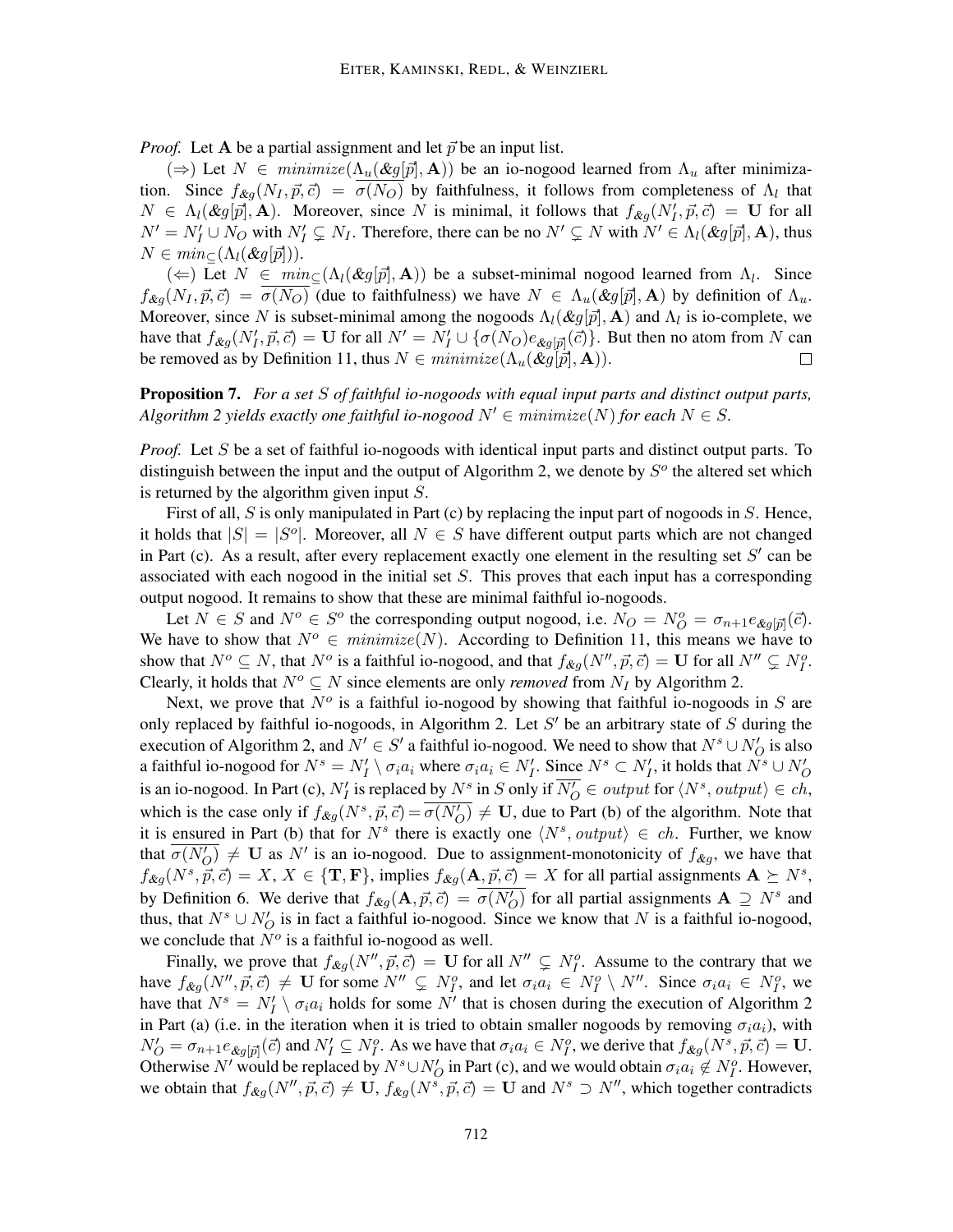that  $f_{\&g}$  is assignment-monotonic. This proves that indeed  $f_{\&g}(N'', \vec{p}, \vec{c}) = \mathbf{U}$  for all  $N'' \subsetneq N_I^o$ and thus,  $N^o \in minimize(N)$ .

**Proposition 9.** Let A be a complete assignment, X be a partial assignment, and  $f_{\&g}$  be an *assignment monotonic three-valued oracle function. Then,*  $f_{\&g}(\mathbf{A} \cup \neg \mathbf{X}, \vec{p}, \vec{c}) = X, X \in \{\mathbf{T}, \mathbf{F}\},\$ *implies for every assignment*  $\mathbf{X}' \succeq \mathbf{X}$  *that*  $f_{\mathcal{X}g}(\mathbf{A} \cup \neg \mathbf{X}', \vec{p}, \vec{c}) = X$ .

*Proof.* Let A be a complete assignment, X a partial assignment, and  $f_{\&g}$  an assignment monotonic three-valued oracle function. Further let  $f_{\&g}(\mathbf{A} \cup \neg \mathbf{X}, \vec{p}, \vec{c}) = X$ , where  $X \in \{T, F\}$ , and let  $\mathbf{X}'$ be an arbitrary partial assignment s.t.  $X' \succeq X$ . We need to show that  $f_{\mathcal{L}g}(A \cup \neg X', \vec{p}, \vec{c}) = X$ . First, we show that  $A \cup \neg X' \succeq A \cup \neg X$ . Recall that  $A \cup \neg X = (A \setminus \{Ta \mid Ta \in X \text{ or } U_a \in X')\}$  $\{X\}\cup \{Fa \mid Ta \in X\} \cup \{Ua \mid Ua \in X \text{ and } Ta \in A\}$ , according to Definition 13. Since  $X' \succeq X$ , we have that  $\{Ta \in X\} \cup \{Fa \mid Fa \in X\} \subseteq X'$ , due to the definition of " $\succeq$ ". Hence, we derive that  $\{Ta \mid Ta \in X \text{ or } Ua \in X\} \succeq \{Ta \mid Ta \in X' \text{ or } Ua \in X'\}.$  It follows that  $(A \setminus {Ta \mid Ta \in X' \text{ or } U_a \in X'} ) \succeq (A \setminus {Ta \mid Ta \in X \text{ or } U_a \in X} ).$  It is also easy to see that  $\{Fa \mid Ta \in X'\} \succeq \{Fa \mid Ta \in X\}$  and  $\{Ua \mid Ua \in X'\}$  and  $Ta \in A\} \succeq \{Ua \mid Ta \in X'\}$  $\mathbf{U}a \in \mathbf{X}$  and  $\mathbf{T}a \in \mathbf{A}$ . Consequently, we infer that  $\mathbf{A} \cup \neg \mathbf{X}' \succeq \mathbf{A} \cup \neg \mathbf{X}$ . Because we have that  $f_{\&g}(\mathbf{A} \cup \neg \mathbf{X}, \vec{p}, \vec{c}) = X$ , and due to assignment monotonicity according to Definition 6, from  ${\bf A} \dot{\cup} \neg {\bf X}' \succeq {\bf A} \dot{\cup} \neg {\bf X}$  it follows that  $f_{\mathcal{X}g}({\bf A} \dot{\cup} \neg {\bf X}', \vec{p}, \vec{c}) = X$ . П

Proposition 10. *Let* Π *be a* HEX*-program and let* A *be a complete assignment over* A(Π)*. If there is a solution* **S** *for*  $\Omega_{\Pi}$  *with assumptions*  $A_{\bf A}$  *such that for all external atoms*  $\&g[\vec{p}](\vec{c})$  *in*  $\Pi$  *it holds that*

- *(1)*  $\mathbf{T}e_{\mathcal{S}g[\vec{p}]}(\vec{c}) \in \mathbf{S}$  and  $\mathbf{A} \not\models \mathcal{S}g[\vec{p}](\vec{c})$  implies  $\mathbf{A} \cup \neg \mathbf{S} \not\models \mathcal{S}g[\vec{p}](\vec{c})$ , and
- *(2)*  $\mathbf{F}e_{\&g[\vec{p}]}(\vec{c}) \in \mathbf{S}$  *and*  $\mathbf{A} \models \&g[\vec{p}](\vec{c})$  *implies*  $\mathbf{A} \cup \neg \cdot \mathbf{S} \models \&g[\vec{p}](\vec{c})$ *,*

*then*  $\mathbf{U} = \{ Xa \mid a \in A(\Pi), Xa \in \mathbf{S}, X \in \{ \mathbf{T}, \mathbf{F} \} \}$  is an unfounded set for  $\Pi$  wrt. A.

*Proof.* The proof is identical to the proof for Theorem 10 by Eiter et al. (2014a) modulo the different representation of assignments by sets of ground atoms used by Eiter et al. (2014a).  $\Box$ 

**Proposition 11.** Let  $\Pi$  be a HEX-program, let **A** be a complete assignment over  $A(\Pi)$  and sup*pose Algorithm 4 is executed with* Π *and* A *as inputs. If there is an unfounded set* U *for* Π *wrt.* A *s.t.*  $\{Ta \mid Ta \in A \cap U\} \neq \emptyset$ , then there is a solution S for  $\Omega_{\Pi}$  with assumptions  $A_A$ , *s.t.*  ${T_a \mid Ta \in A \cap S} \neq \emptyset$ , that satisfies conditions (1) and (2) of Proposition 10 and all transformed nogoods  $\mathcal{T}_\Omega(N)$  added to  $\Omega'_\Pi$  in Part (d) of Algorithm 4.

*Proof.* Let  $\Pi$  be a HEX-program, let **A** be a complete assignment over  $A(\Pi)$  and suppose Algorithm 4 is executed with  $\Pi$  and  $\bf{A}$  as inputs. Further, let there be an unfounded set U for  $\Pi$  wrt.  $\bf{A}$ s.t.  $\{Ta \mid Ta \in A \cap U\} \neq \emptyset$ . According to Proposition 8 by Eiter et al. (2014a), there is a solution S for  $\Omega_{\Pi}$  with assumptions  $\mathcal{A}_{\mathbf{A}}$  s.t.  $\{ \text{Ta} \mid \text{Ta} \in \mathbf{A} \cap \mathbf{S} \} \neq \emptyset$ . In addition, it follows directly from Proposition 11 by Eiter et al. (2014a) that S satisfies conditions (1) and (2) of Proposition 10.

It is easy to see that any faithful io-nogood as defined in Definition 8 is also a *valid input-outputrelationship* according to Definition 9 by Eiter et al. (2014a). Moreover, we only consider faithful io-nogoods returned by the learning function  $\Lambda$ . Consequently, we infer that S also satisfies all transformed nogoods  $\mathcal{T}_{\Omega}(N)$  added to  $\Omega_{\Pi}'$  in Part (d) of Algorithm 4 according to Proposition 15 by Eiter et al. (2014a).  $\Box$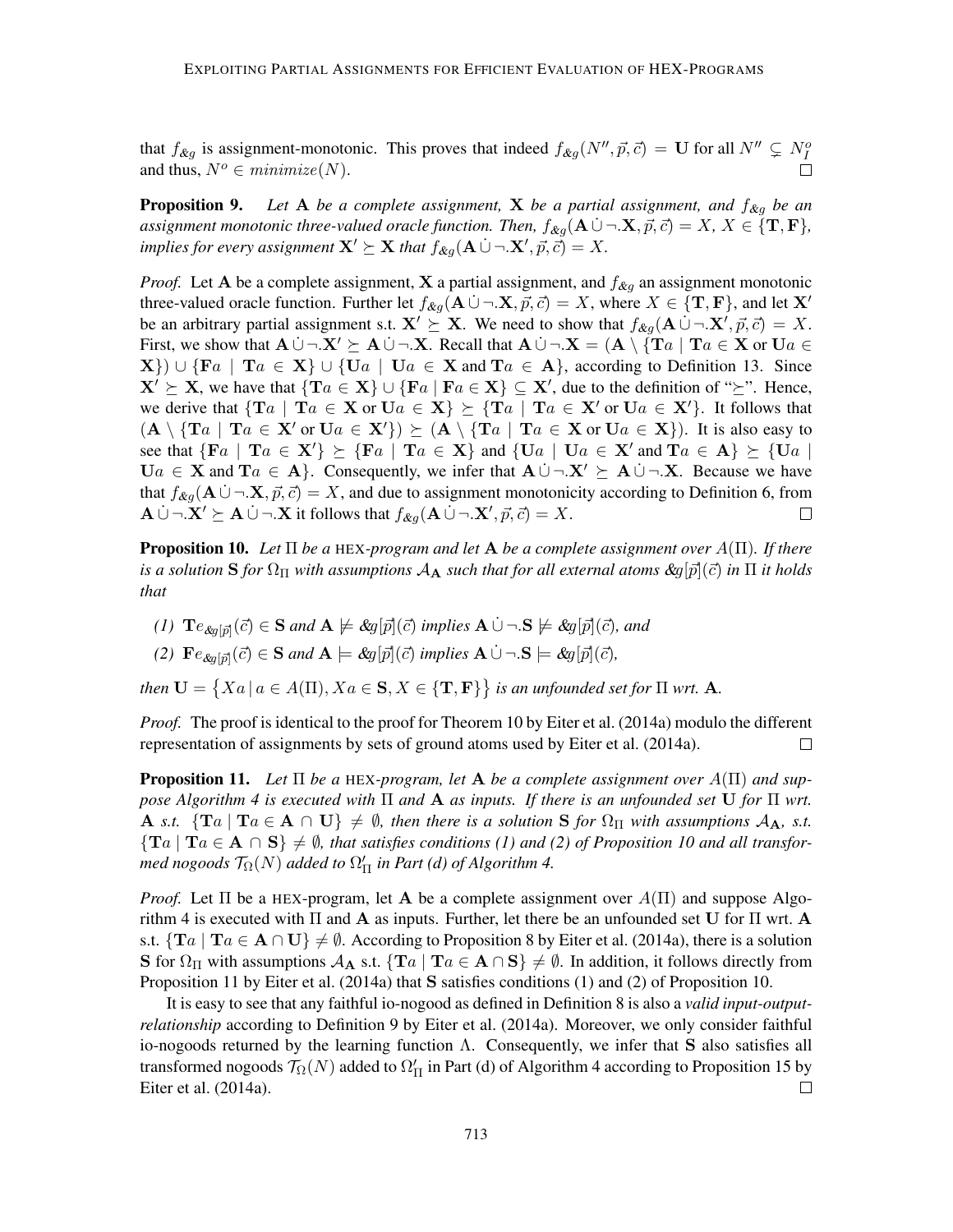Theorem 2 (Soundness and Completeness of Algorithm 4). *Given a* HEX*-program* Π *and a complete assignment* A *over* A(Π) *as inputs, Algorithm 4 returns* true *if there is an unfounded set*  $U$  *for*  $\Pi$  *wrt.* **A** *s.t.*  ${\rm{T}}a \mid {\rm{T}}a \in A \cap U$   $\neq \emptyset$ *, and false otherwise.* 

*Proof.* Let  $\Pi$  be a HEX-program, let **A** be a complete assignment over  $A(\Pi)$  and suppose Algorithm 4 is executed with  $\Pi$  and  $A$  as inputs.

We first show that Algorithm 4 returns true if there is an unfounded set U for  $\Pi$  wrt. A such that  $\{Ta \mid Ta \in A \cap U\} \neq \emptyset$ . Consider the case that there is an unfounded set U for  $\Pi$  wrt. A such that  $\{Ta \mid Ta \in A \cap U\} \neq \emptyset$ . According to Proposition 11, a solution S for  $\Omega_{\Pi}$  with assumptions  $\mathcal{A}_{\mathbf{A}}$  exists, such that  $\{Ta \mid Ta \in \mathbf{A} \cap \mathbf{S}\}\neq \emptyset$ , which does not violate any nogood added to  $\Omega'_{\Pi}$  in Part (d) of Algorithm 4. Consequently, the complete assignment S is generated by Algorithm 4 and Part (c) is executed. Since S satisfies conditions (1) and (2) of Proposition 10, according to Proposition 11, the variable *is UFS* is not set to *false* in Part (c), and because  $\{Ta \mid Ta \in A \cap S\} \neq \emptyset$  the algorithm returns true.

Now we show that Algorithm 4 returns false if there is no unfounded set U for  $\Pi$  wrt. A such that  $\{Ta \mid Ta \in A \cap U\} \neq \emptyset$ . Towards contradiction, suppose that there is no unfounded set U for  $\Pi$  wrt. A such that  $\{Ta \mid Ta \in A \cap U\} \neq \emptyset$  and that Algorithm 4 does not return *false*. This means that false is not returned in Part (b) because true is returned before the search space has been completely explored. Accordingly, a complete assignment S is generated by Algorithm 4 and Part (c) is executed, which satisfies conditions (1) and (2) of Proposition 10. Moreover, it must hold that  $\{Ta \mid Ta \in A \cap S\} \neq \emptyset$  because otherwise true would not be returned in Part (c). However, from Proposition 10 we know that  $\mathbf{U} = \{ Xa \mid a \in A(\Pi), Xa \in \mathbf{S}, X \in \{\mathbf{T}, \mathbf{F}\} \}$ is an unfounded set for  $\Pi$  wrt. A. Since we have that  $\{Ta \mid Ta \in A \cap S\} \neq \emptyset$ , we have that  $\{Ta \mid Ta \in A \cap U\} \neq \emptyset$  and hence, we infer that there is an unfounded set U for  $\Pi$  wrt. A such that  $\{Ta \mid Ta \in A \cap U\} \neq \emptyset$ . Thus, we derive a contradiction, and infer that Algorithm 4 returns *false* if there is no unfounded set U for  $\Pi$  wrt. A such that  $\{Ta \mid Ta \in A \cap U\} \neq \emptyset$ .

 $\Box$ 

## Appendix B. Line Chart Representations of Benchmark Results

In this section, we present line chart representations of our empirical results from Section 7 as an alternative visualization. At this, each chart corresponds to one table from Section 7. The instance sizes are shown on the x-axis, and the running times in seconds on the y-axis.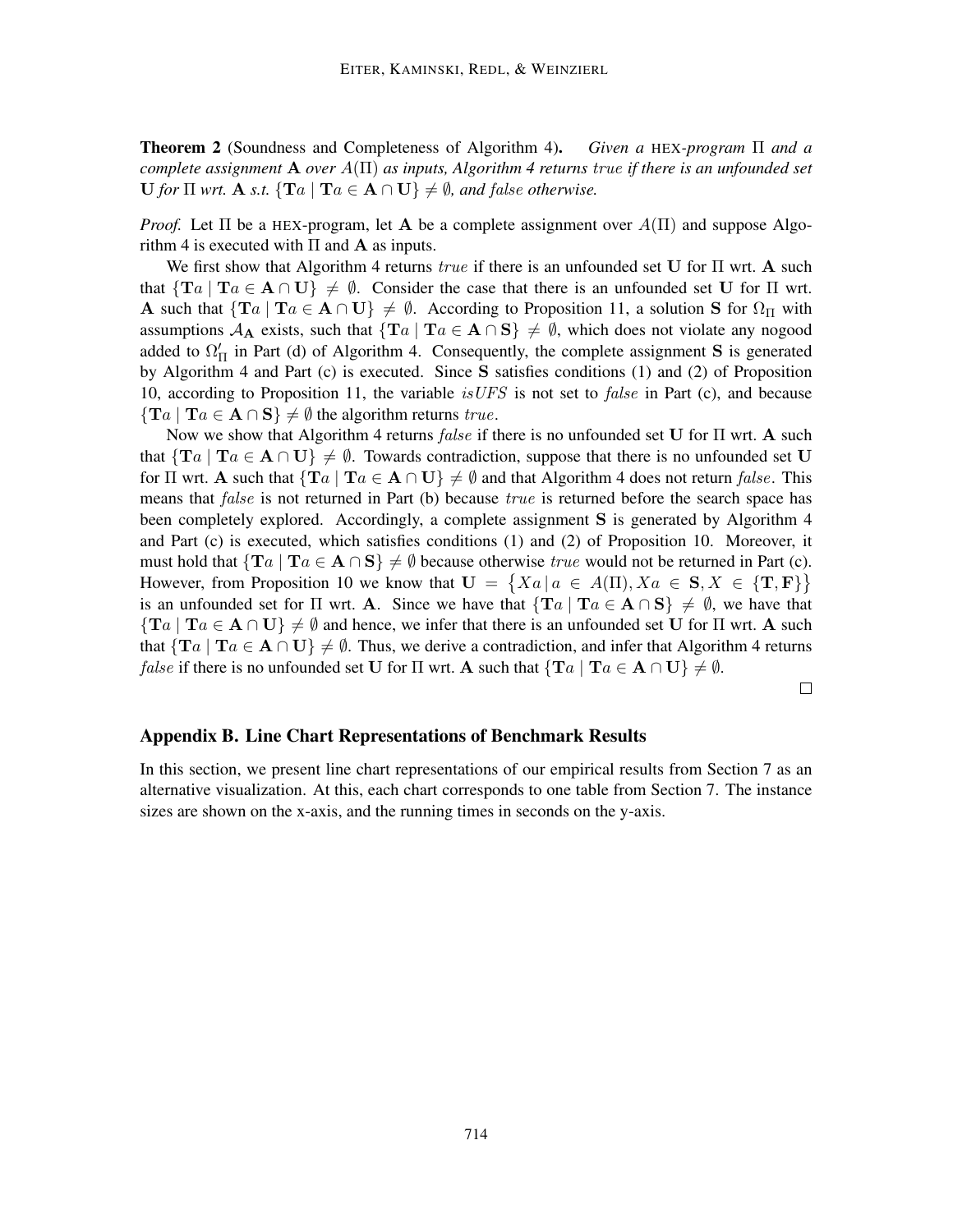

Figure 6: Results for random PB-problems with 4 to 40 variables (all answer sets).



Figure 7: Results for random PB-problems with 4 to 40 variables (first answer set).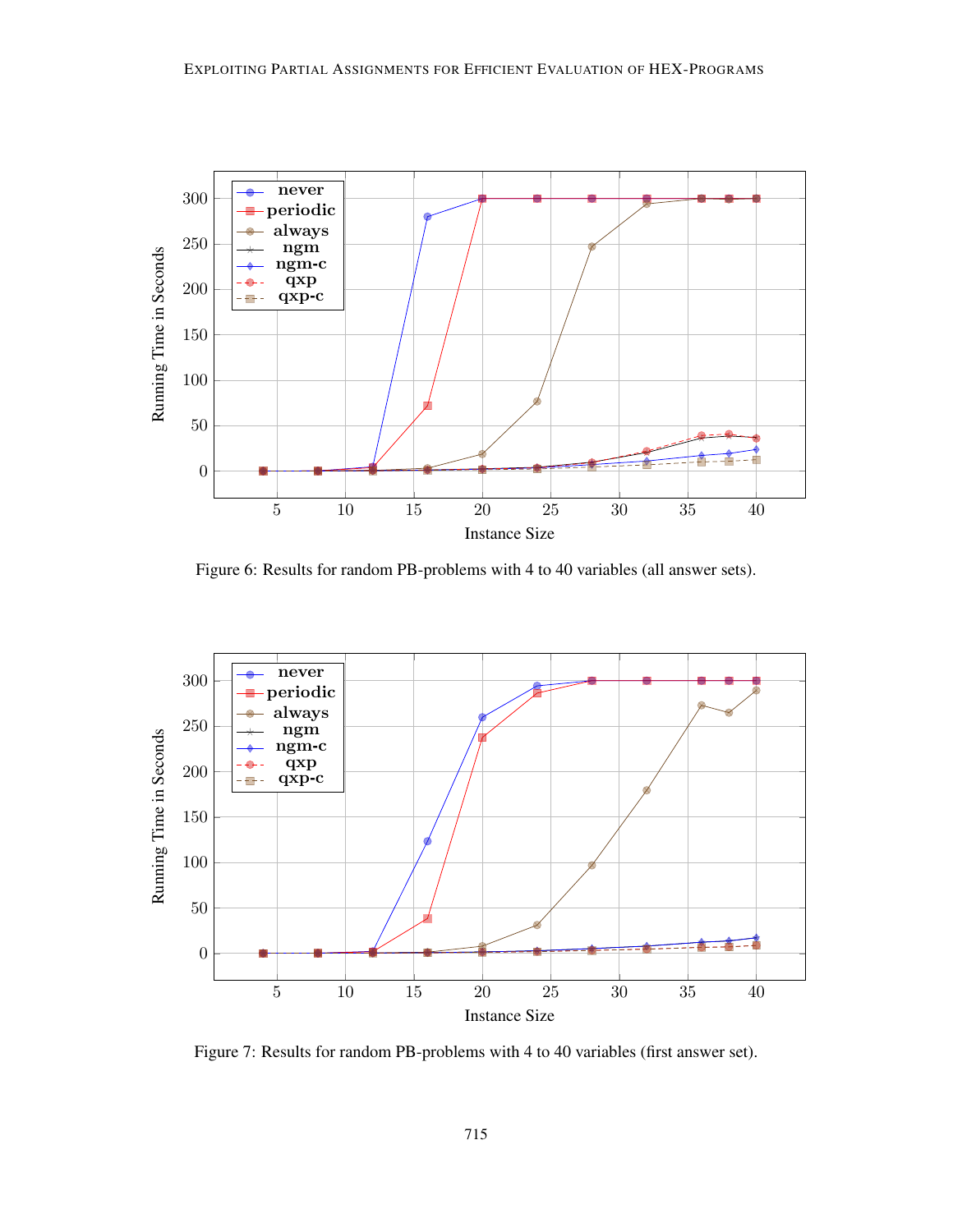

Figure 8: Results for random PB-problems with PB-constraint length of 2 to 20 (all answer sets).



Figure 9: Results for random PB-problems with PB-constraint length of 2 to 20 (first answer set).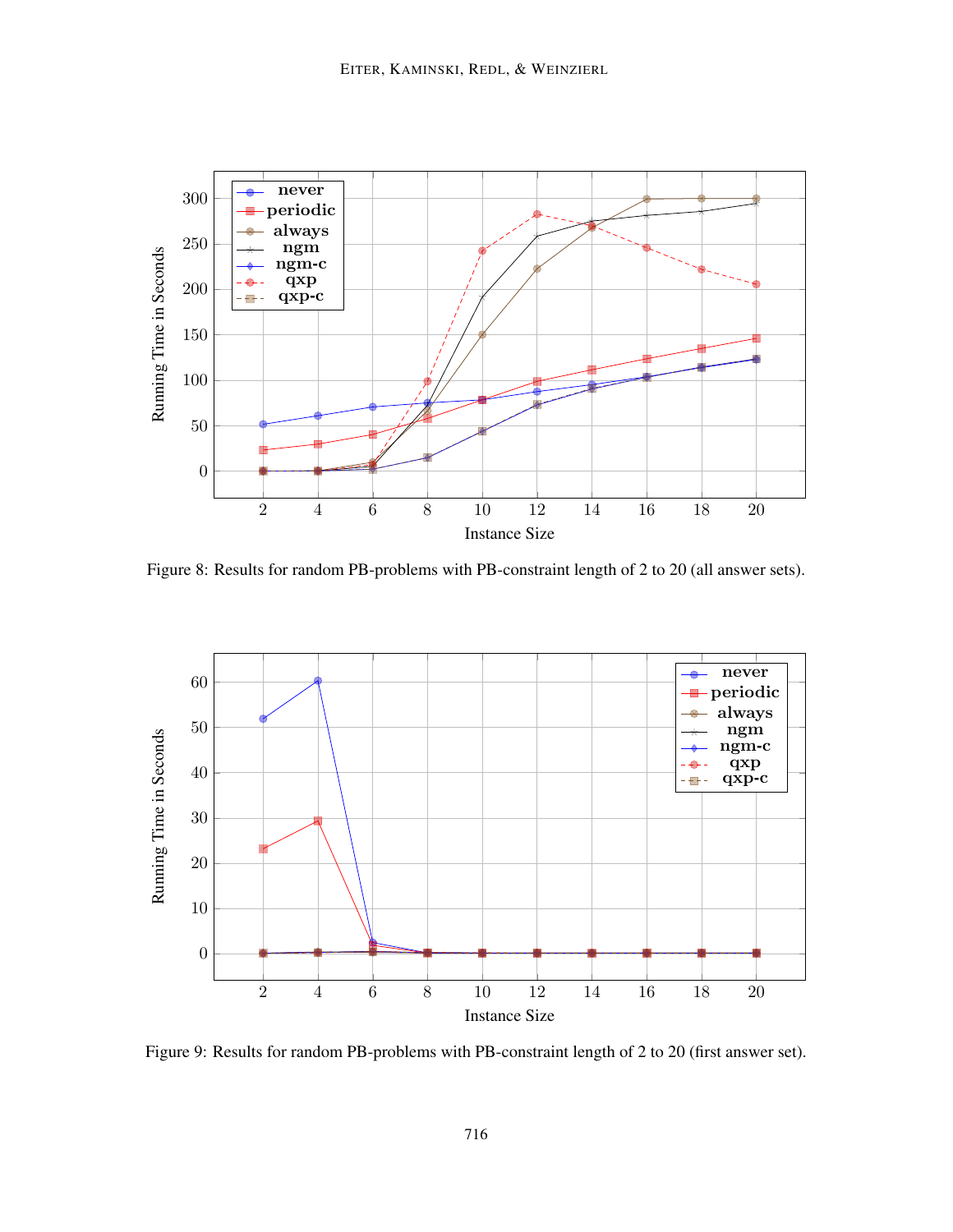

Figure 10: Results for taxi assignment with ontology access (all answer sets).



Figure 11: Results for taxi assignment with ontology access (first answer set).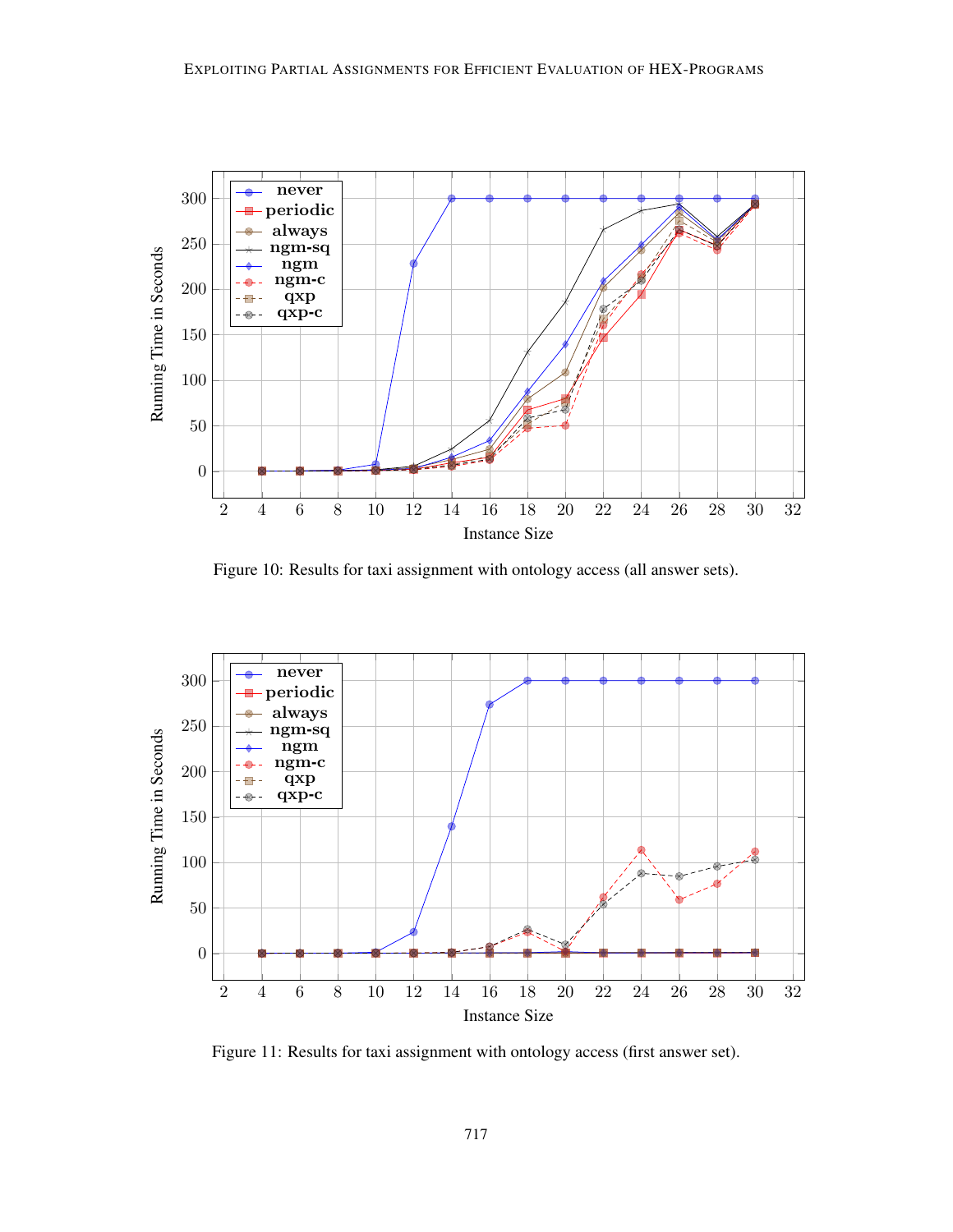

Figure 12: Results for conflicting strategic companies (all answer sets).



Figure 13: Results for conflicting strategic companies (first answer set).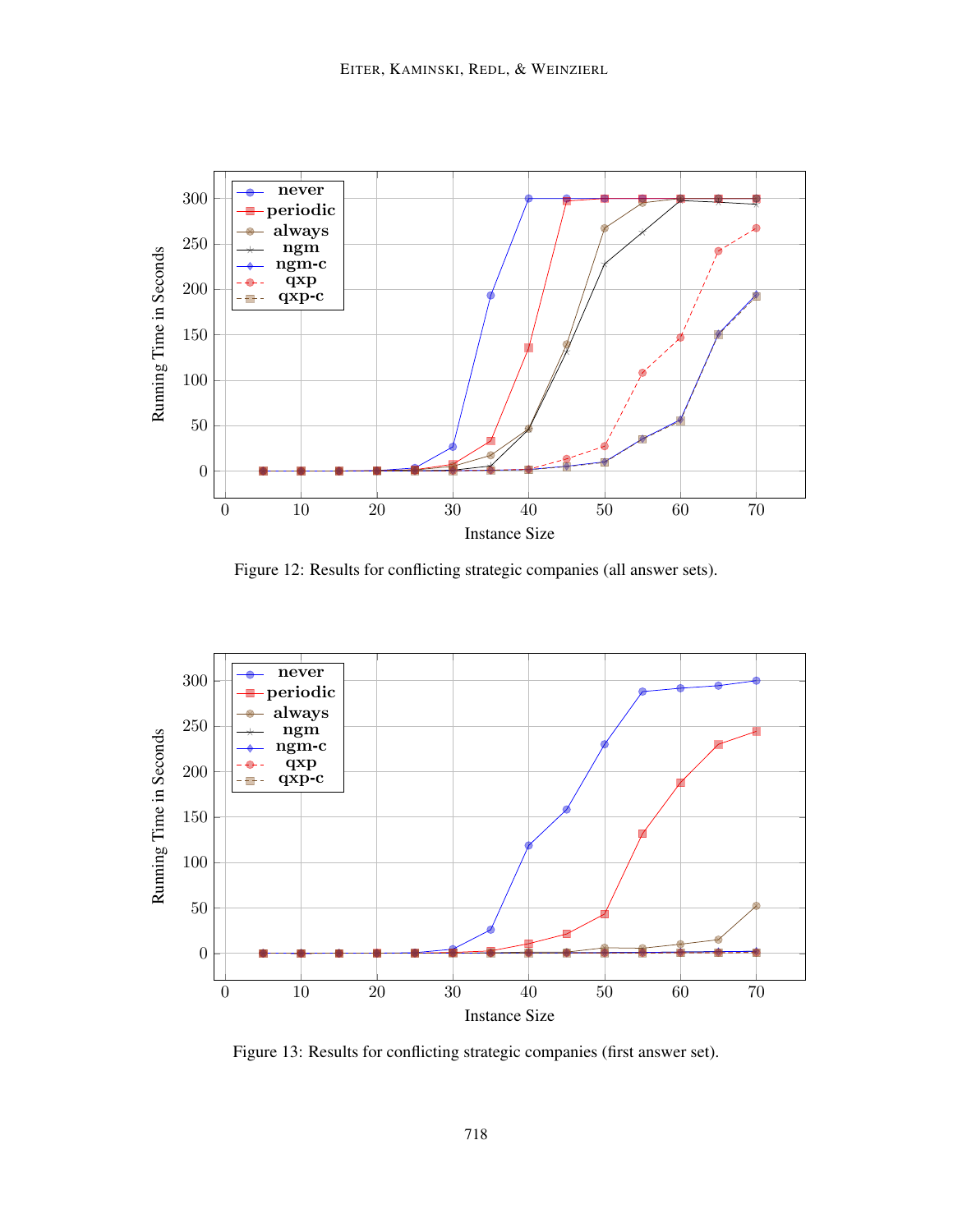

Figure 14: Results for taxi assignment with ontology access wrt. partial evaluation during unfounded set search (all answer sets).



Figure 15: Results for taxi assignment with ontology access wrt. partial evaluation during unfounded set search (first answer set).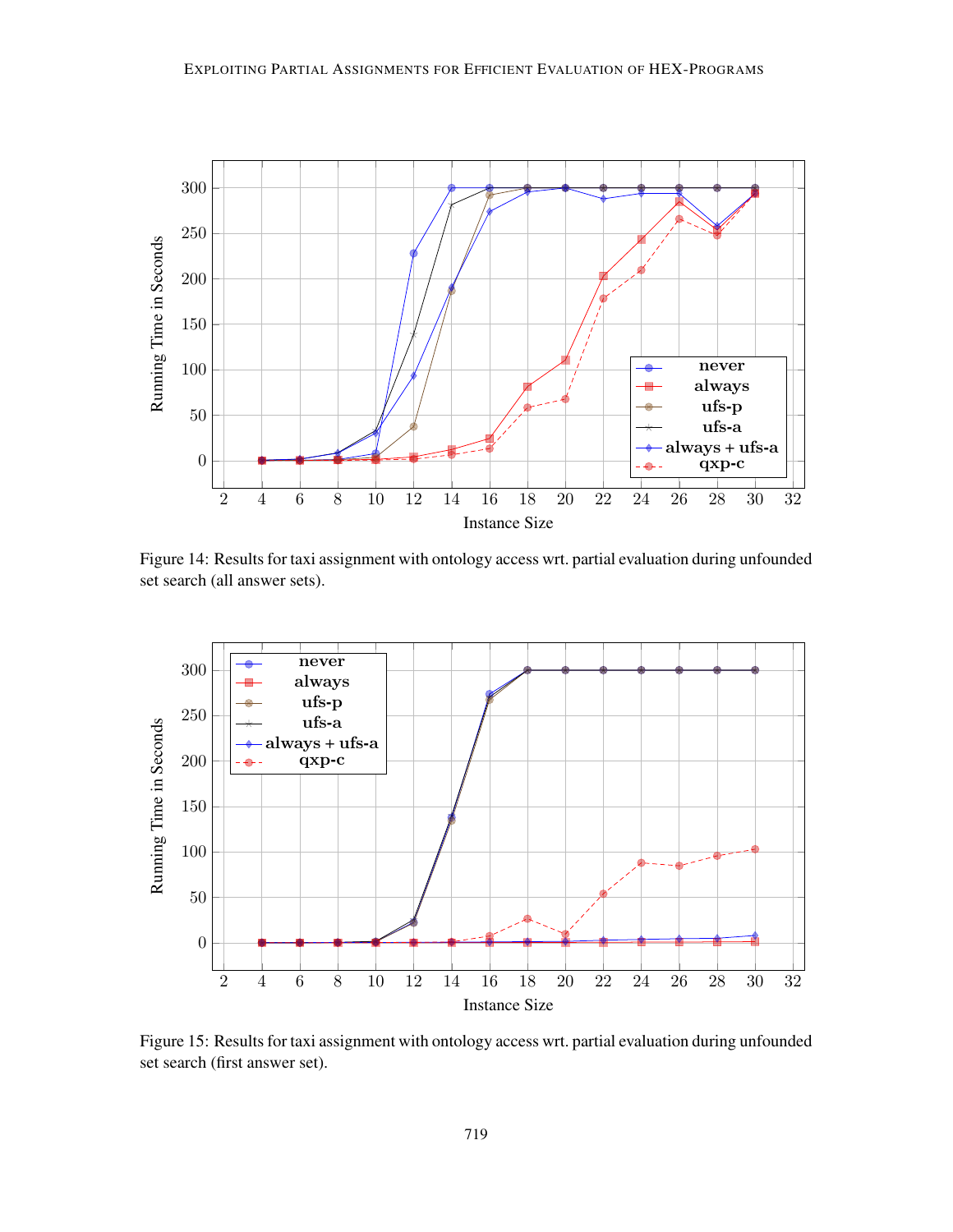

Figure 16: Results for strategic companies with external controls relation (all answer sets).



Figure 17: Results for strategic companies with external controls relation (first answer set).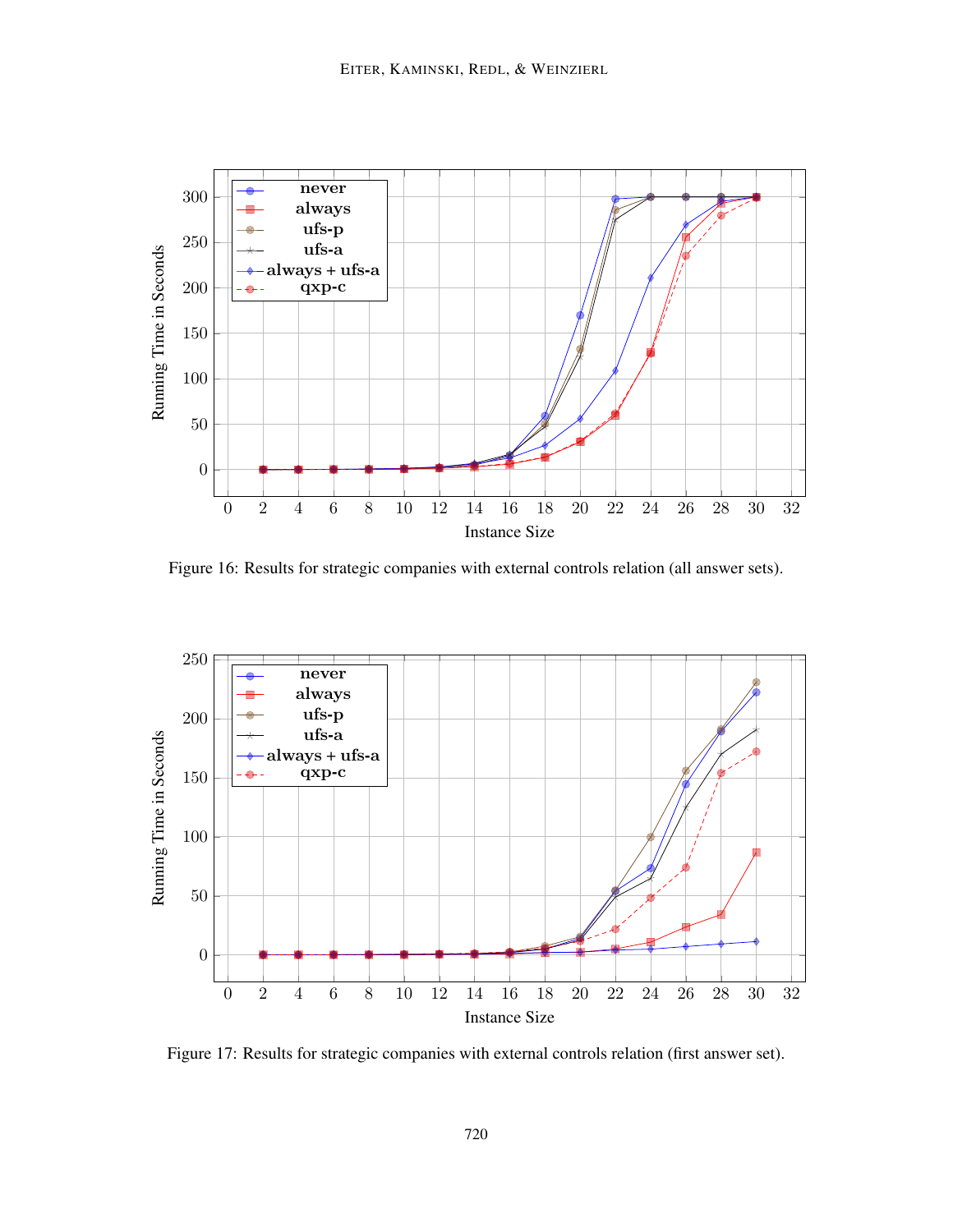

Figure 18: Results for strategic companies with nonmonotonic external controls relation (all answer sets).



Figure 19: Results for strategic companies with nonmonotonic external controls relation (first answer set).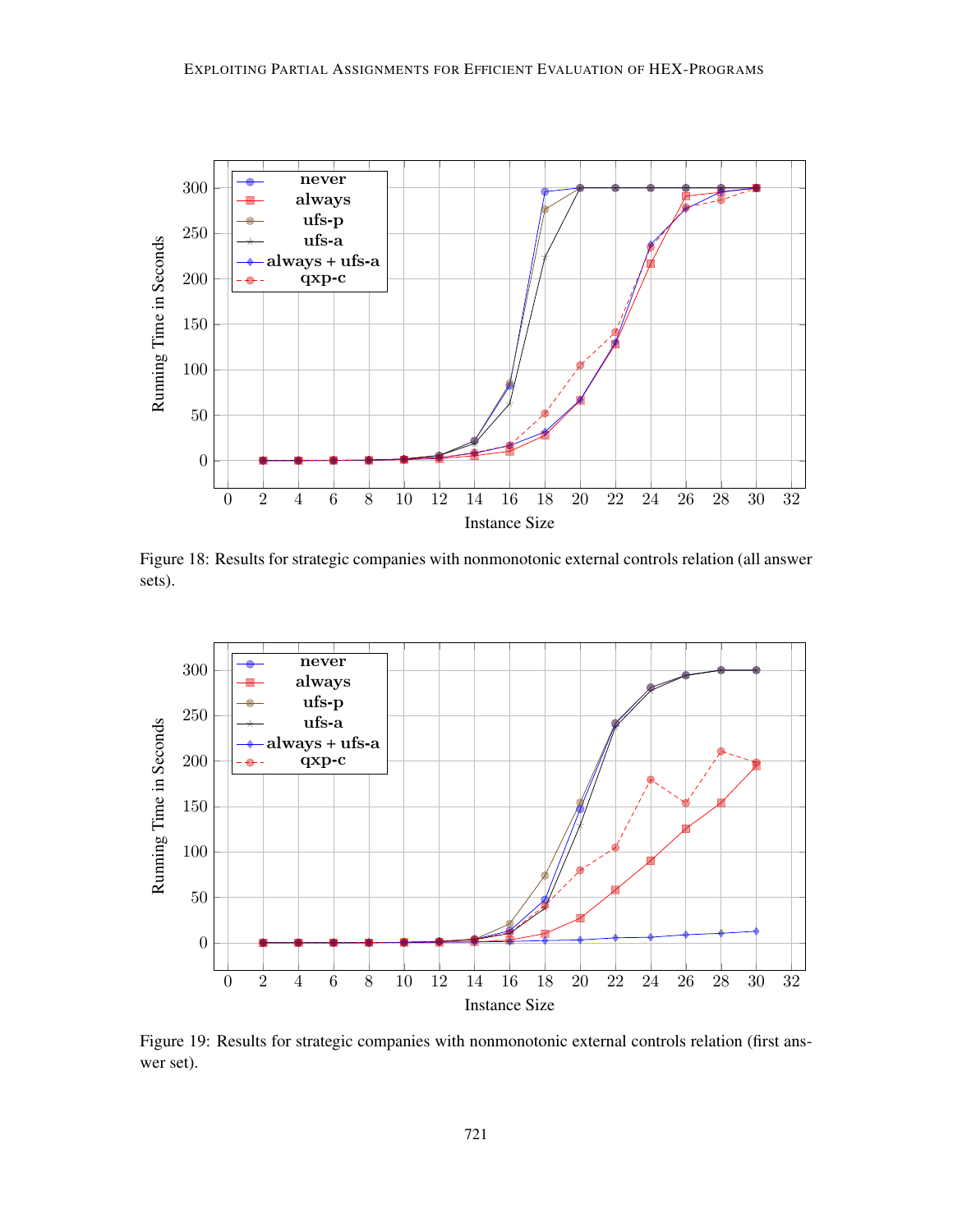## References

- Alviano, M., Dodaro, C., Leone, N., & Ricca, F. (2015a). Advances in WASP. In Calimeri, F., Ianni, G., & Truszczynski, M. (Eds.), *Logic Programming and Nonmonotonic Reasoning - 13th International Conference, LPNMR 2015, Lexington, KY, USA, September 27-30, 2015. Proceedings*, Vol. 9345 of *Lecture Notes in Computer Science*, pp. 40–54. Springer.
- Alviano, M., Faber, W., & Gebser, M. (2015b). Rewriting recursive aggregates in answer set programming: back to monotonicity. *TPLP*, *15*(4-5), 559–573.
- Antic, C., Eiter, T., & Fink, M. (2013). HEX semantics via approximation fixpoint theory. In Cabalar, P., & Son, T. C. (Eds.), *Logic Programming and Nonmonotonic Reasoning, 12th International Conference, LPNMR 2013, Corunna, Spain, September 15-19, 2013. Proceedings*, Vol. 8148 of *Lecture Notes in Computer Science*, pp. 102–115. Springer.
- Balduccini, M. (2009). Representing constraint satisfaction problems in answer set programming. In *Workshop on Answer Set Programming and Other Computing Paradigms (ASPOCP) at ICLP*.
- Balduccini, M., & Lierler, Y. (2013a). Hybrid automated reasoning tools: from black-box to clearbox integration. *CoRR*, *abs/1312.6105*.
- Balduccini, M., & Lierler, Y. (2013b). Integration schemas for constraint answer set programming: a case study. *TPLP*, *13*(4-5-Online-Supplement).
- Barrett, C. W., Sebastiani, R., Seshia, S. A., & Tinelli, C. (2009). Satisfiability modulo theories. In Biere, A., Heule, M., van Maaren, H., & Walsh, T. (Eds.), *Handbook of Satisfiability*, Vol. 185 of *Frontiers in Artificial Intelligence and Applications*, pp. 825–885. IOS Press.
- Brewka, G., Eiter, T., & Truszczynski, M. (2011). Answer set programming at a glance. *Commun. ACM*, *54*(12), 92–103.
- Cabalar, P., Kaminski, R., Ostrowski, M., & Schaub, T. (2016). An ASP semantics for default reasoning with constraints. In Kambhampati, S. (Ed.), *Proceedings of the Twenty-Fifth International Joint Conference on Artificial Intelligence, IJCAI 2016, New York, NY, USA, 9-15 July 2016*, pp. 1015–1021. IJCAI/AAAI Press.
- Cadoli, M., Eiter, T., & Gottlob, G. (1997). Default logic as a query language. *IEEE Trans. Knowl. Data Eng.*, *9*(3), 448–463.
- Calvanese, D., De Giacomo, G., Lembo, D., Lenzerini, M., & Rosati, R. (2007). Tractable reasoning and efficient query answering in description logics: The *DL-Lite* family. *J. Autom. Reasoning*, *39*(3), 385–429.
- Darwiche, A., & Marquis, P. (2002). A knowledge compilation map. *J. Artif. Intell. Res.*, *17*, 229–264.
- Denecker, M., Marek, V., & Truszczyński, M. (2000). Approximations, stable operators, wellfounded fixpoints and applications in nonmonotonic reasoning. In Minker, J. (Ed.), *Logic-Based Artificial Intelligence,* volume 597 of *The Springer International Series in Engineering and Computer Science*, pp. 127–144. Kluwer Academic Publishers, Norwell, Massachusetts.
- Denecker, M., Marek, V. W., & Truszczynski, M. (2004). Ultimate approximation and its application in nonmonotonic knowledge representation systems. *Inf. Comput.*, *192*(1), 84–121.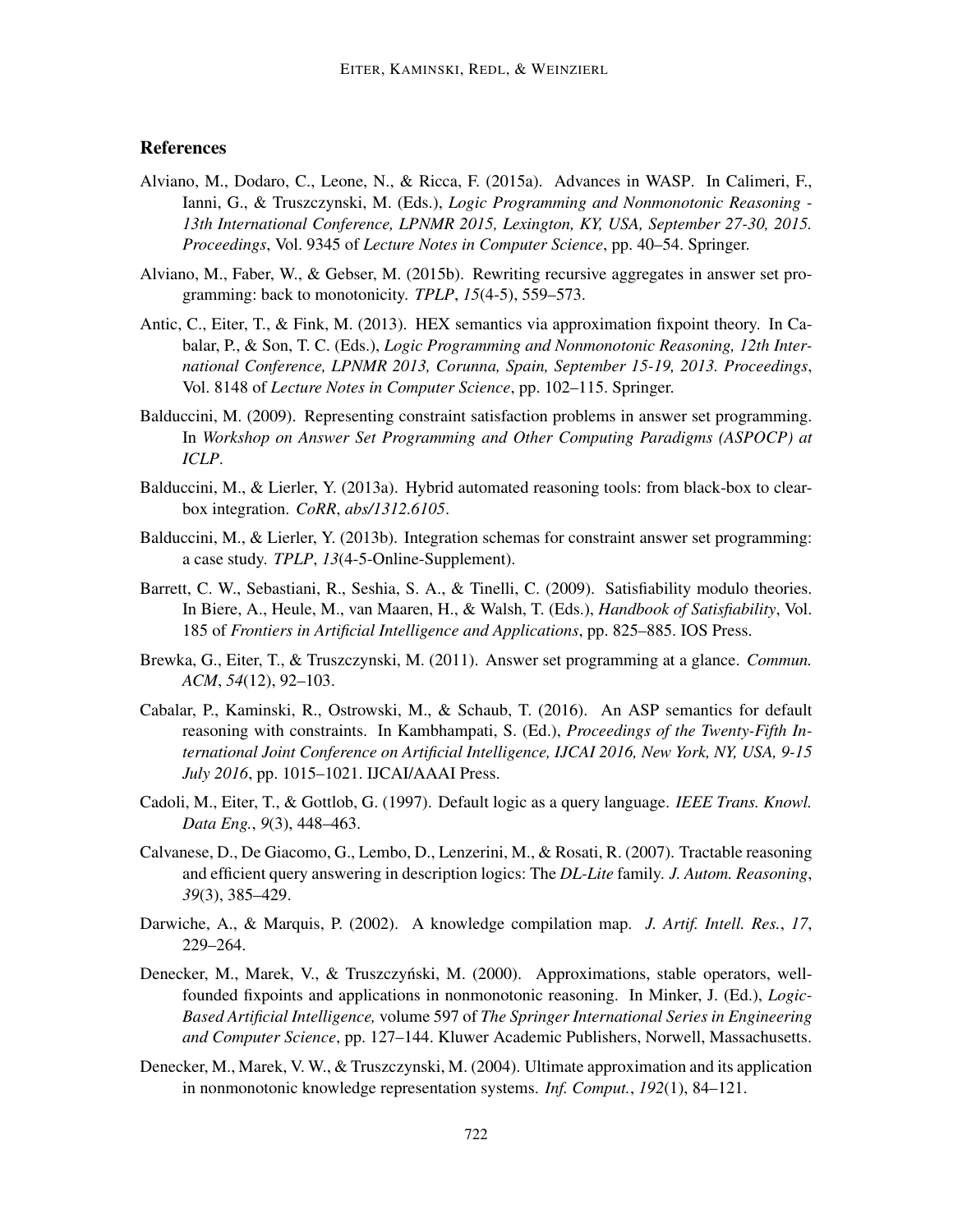- Drescher, C., Gebser, M., Grote, T., Kaufmann, B., König, A., Ostrowski, M., & Schaub, T. (2008). Conflict-driven disjunctive answer set solving. In Brewka, G., & Lang, J. (Eds.), *Principles of Knowledge Representation and Reasoning: Proceedings of the Eleventh International Conference, KR 2008, Sydney, Australia, September 16-19, 2008*, pp. 422–432. AAAI Press.
- Dutertre, B., & de Moura, L. M. (2006). A fast linear-arithmetic solver for DPLL(T). In Ball, T., & Jones, R. B. (Eds.), *Computer Aided Verification, 18th International Conference, CAV 2006, Seattle, WA, USA, August 17-20, 2006, Proceedings*, Vol. 4144 of *Lecture Notes in Computer Science*, pp. 81–94. Springer.
- Eiter, T., Fink, M., Ianni, G., Krennwallner, T., Redl, C., & Schüller, P. (2016). A model building framework for answer set programming with external computations. *TPLP*, *16*(4), 418–464.
- Eiter, T., Fink, M., Krennwallner, T., & Redl, C. (2012). Conflict-driven ASP solving with external sources. *TPLP*, *12*(4-5), 659–679.
- Eiter, T., Fink, M., Krennwallner, T., & Redl, C. (2016). Domain expansion for ASP-programs with external sources. *Artif. Intell.*, *233*, 84–121.
- Eiter, T., Fink, M., Krennwallner, T., Redl, C., & Schuller, P. (2014a). Efficient HEX-program ¨ evaluation based on unfounded sets. *J. Artif. Intell. Res.*, *49*, 269–321.
- Eiter, T., Fink, M., Redl, C., & Stepanova, D. (2014b). Exploiting support sets for answer set programs with external evaluations. In Brodley, C. E., & Stone, P. (Eds.), *Proceedings of the Twenty-Eighth AAAI Conference on Artificial Intelligence, July 27 -31, 2014, Quebec City, ´ Quebec, Canada. ´* , pp. 1041–1048. AAAI Press.
- Eiter, T., Fink, M., & Stepanova, D. (2016). Data repair of inconsistent nonmonotonic description logic programs. *Artif. Intell.*, *239*, 7–53.
- Eiter, T., Ianni, G., Lukasiewicz, T., Schindlauer, R., & Tompits, H. (2008). Combining answer set programming with description logics for the semantic web. *Artif. Intell.*, *172*(12-13), 1495– 1539.
- Eiter, T., Ianni, G., Schindlauer, R., & Tompits, H. (2005a). NLP-DL: A KR system for coupling nonmonotonic logic programs with description logics. In Mizoguchi, R. (Ed.), *Poster & Demonstration Proceedings of the 4th International Semantic Web Conference (ISWC 2005)*, p. PID 67. System poster.
- Eiter, T., Ianni, G., Schindlauer, R., & Tompits, H. (2005b). A uniform integration of higher-order reasoning and external evaluations in answer-set programming. In Kaelbling, L. P., & Saffiotti, A. (Eds.), *IJCAI-05, Proceedings of the Nineteenth International Joint Conference on Artificial Intelligence, Edinburgh, Scotland, UK, July 30 - August 5, 2005*, pp. 90–96. Professional Book Center.
- Eiter, T., Kaminski, T., Redl, C., Schüller, P., & Weinzierl, A. (2017). Answer set programming with external source access. In Ianni, G., Lembo, D., Bertossi, L. E., Faber, W., Glimm, B., Gottlob, G., & Staab, S. (Eds.), *Reasoning Web. Semantic Interoperability on the Web - 13th International Summer School 2017, London, UK, July 7-11, 2017, Tutorial Lectures*, Vol. 10370 of *Lecture Notes in Computer Science*, pp. 204–275. Springer.
- Eiter, T., Kaminski, T., Redl, C., & Weinzierl, A. (2016). Exploiting partial assignments for efficient evaluation of answer set programs with external source access. In Kambhampati, S.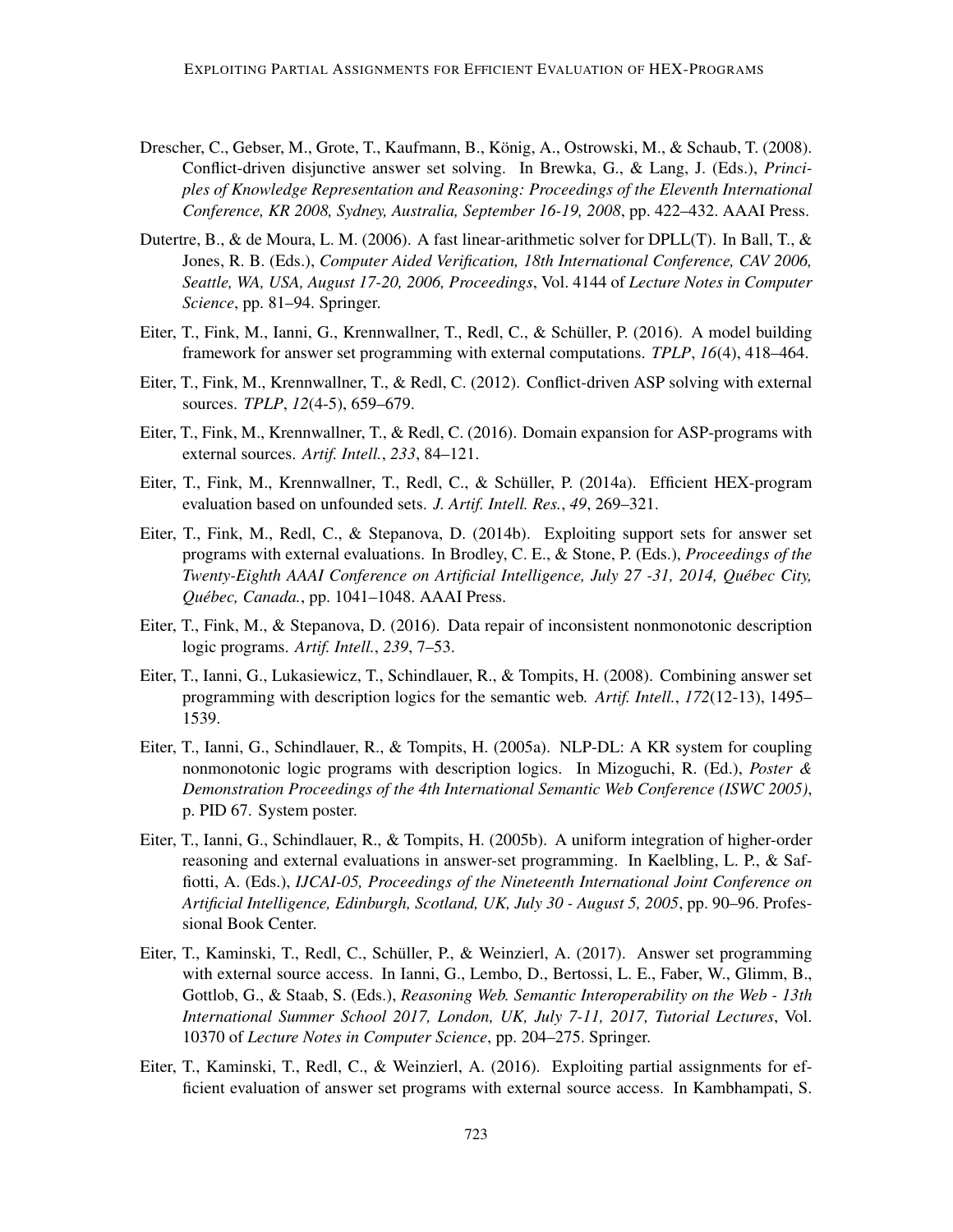(Ed.), *Proceedings of the Twenty-Fifth International Joint Conference on Artificial Intelligence, IJCAI 2016, New York, NY, USA, 9-15 July 2016*, pp. 1058–1065. IJCAI/AAAI Press.

- Eiter, T., Kaminski, T., & Weinzierl, A. (2017). Lazy-grounding for answer set programs with external source access. In Sierra, C. (Ed.), *Proceedings of the Twenty-Sixth International Joint Conference on Artificial Intelligence, IJCAI 2017, Melbourne, Australia, August 19-25, 2017*, pp. 1015–1022. ijcai.org.
- Eiter, T., Lukasiewicz, T., Schindlauer, R., & Tompits, H. (2004). Combining answer set programming with description logics for the semantic web. In Dubois, D., Welty, C. A., & Williams, M. (Eds.), *Principles of Knowledge Representation and Reasoning: Proceedings of the Ninth International Conference (KR2004), Whistler, Canada, June 2-5, 2004*, pp. 141–151. AAAI Press.
- Eiter, T., Redl, C., & Schüller, P. (2016). Problem solving using the HEX family. In Beierle, C., Brewka, G., & Thimm, M. (Eds.), *Computational Models of Rationality, Essays dedicated to Gabriele Kern-Isberner on the occasion of her 60th birthday*, pp. 150–174. College Publications.
- Erdem, E., Gelfond, M., & Leone, N. (2016). Applications of answer set programming. *AI Magazine*, *37*(3), 53–68.
- Faber, W. (2005). Unfounded sets for disjunctive logic programs with arbitrary aggregates. In Baral, C., Greco, G., Leone, N., & Terracina, G. (Eds.), *Logic Programming and Nonmonotonic Reasoning, 8th International Conference, LPNMR 2005, Diamante, Italy, September 5-8, 2005, Proceedings*, Vol. 3662 of *Lecture Notes in Computer Science*, pp. 40–52. Springer.
- Faber, W., Pfeifer, G., & Leone, N. (2011). Semantics and complexity of recursive aggregates in answer set programming. *Artif. Intell.*, *175*(1), 278–298.
- Gebser, M., Kaminski, R., Kaufmann, B., Ostrowski, M., Schaub, T., & Wanko, P. (2016). Theory solving made easy with clingo 5. In Carro, M., King, A., Saeedloei, N., & Vos, M. D. (Eds.), *Technical Communications of the 32nd International Conference on Logic Programming, ICLP 2016 TCs, October 16-21, 2016, New York City, USA*, Vol. 52 of *OASICS*, pp. 2:1–2:15. Schloss Dagstuhl - Leibniz-Zentrum fuer Informatik.
- Gebser, M., Kaufmann, B., Kaminski, R., Ostrowski, M., Schaub, T., & Schneider, M. T. (2011). Potassco: The potsdam answer set solving collection. *AI Commun.*, *24*(2), 107–124.
- Gebser, M., Kaufmann, B., Neumann, A., & Schaub, T. (2007). Conflict-driven answer set enumeration. In Baral, C., Brewka, G., & Schlipf, J. S. (Eds.), *Logic Programming and Nonmonotonic Reasoning, 9th International Conference, LPNMR 2007, Tempe, AZ, USA, May 15-17, 2007, Proceedings*, Vol. 4483 of *Lecture Notes in Computer Science*, pp. 136–148. Springer.
- Gebser, M., Kaufmann, B., & Schaub, T. (2012). Conflict-driven answer set solving: From theory to practice. *Artif. Intell.*, *187*, 52–89.
- Gebser, M., Kaufmann, B., & Schaub, T. (2013). Advanced conflict-driven disjunctive answer set solving. In Rossi, F. (Ed.), *IJCAI 2013, Proceedings of the 23rd International Joint Conference on Artificial Intelligence, Beijing, China, August 3-9, 2013*, pp. 912–918. IJCAI/AAAI.
- Gebser, M., Ostrowski, M., & Schaub, T. (2009). Constraint answer set solving. In Hill, P. M., & Warren, D. S. (Eds.), *Logic Programming, 25th International Conference, ICLP 2009,*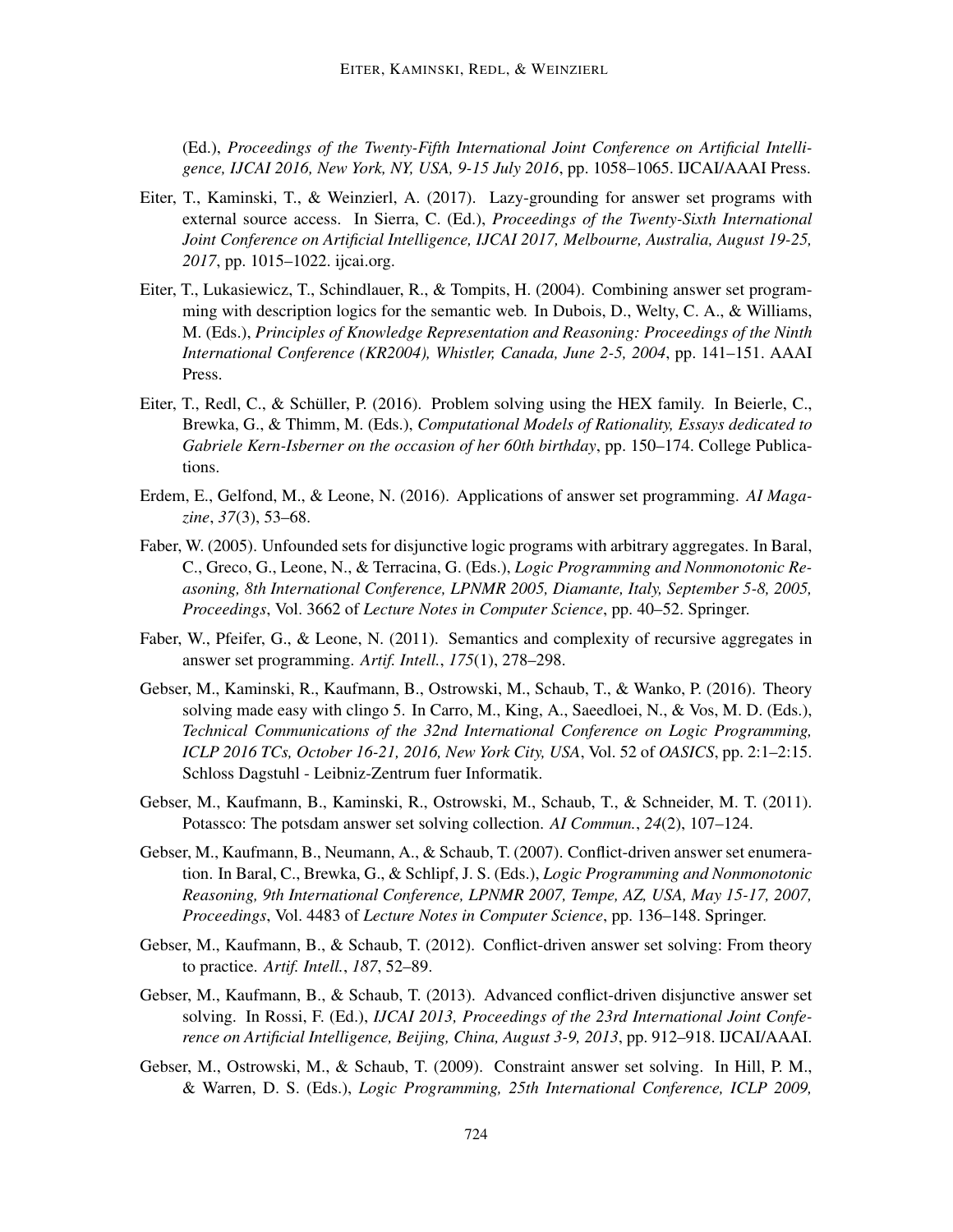*Pasadena, CA, USA, July 14-17, 2009. Proceedings*, Vol. 5649 of *Lecture Notes in Computer Science*, pp. 235–249. Springer.

- Gebser, M., & Schaub, T. (2016). Modeling and language extensions. *AI Magazine*, *37*(3), 33–44.
- Gelfond, M., & Lifschitz, V. (1991). Classical negation in logic programs and disjunctive databases. *New Generation Comput.*, *9*(3/4), 365–386.
- Gent, I. P., Miguel, I., & Moore, N. C. A. (2010). Lazy explanations for constraint propagators. In Carro, M., & Peña, R. (Eds.), *Practical Aspects of Declarative Languages, 12th International Symposium, PADL 2010, Madrid, Spain, January 18-19, 2010. Proceedings*, Vol. 5937 of *Lecture Notes in Computer Science*, pp. 217–233. Springer.
- HTCondor Website (2018) http://research.cs.wisc.edu/htcondor. Accessed: 2018-06-27.
- Janhunen, T., Liu, G., & Niemelä, I. (2013). Tight integration of non-ground answer set programming and satisfiability modulo theories. In Cabalar, P., Mitchell, D., Pearce, D., & Ternovska, E. (Eds.), *Informal Proceedings of the 1st Workshop on Grounding and Transformations for Theories with Variables (GTTV'11), LPNMR, Vancouver, BC, Canada May 16th, 2011*, pp. 1–14.
- Junker, U. (2004). QUICKXPLAIN: Preferred explanations and relaxations for over-constrained problems. In McGuinness, D. L., & Ferguson, G. (Eds.), *Proceedings of the Nineteenth National Conference on Artificial Intelligence, Sixteenth Conference on Innovative Applications of Artificial Intelligence, July 25-29, 2004, San Jose, California, USA*, pp. 167–172. AAAI Press / The MIT Press.
- Karp, R. M. (1972). Reducibility among combinatorial problems. In Miller, R. E., & Thatcher, J. W. (Eds.), *Proceedings of a symposium on the Complexity of Computer Computations, held March 20-22, 1972, at the IBM Thomas J. Watson Research Center, Yorktown Heights, New York.*, The IBM Research Symposia Series, pp. 85–103. Plenum Press, New York.
- Lahiri, S. K., Nieuwenhuis, R., & Oliveras, A. (2006). SMT techniques for fast predicate abstraction. In Ball, T., & Jones, R. B. (Eds.), *Computer Aided Verification, 18th International Conference, CAV 2006, Seattle, WA, USA, August 17-20, 2006, Proceedings*, Vol. 4144 of *Lecture Notes in Computer Science*, pp. 424–437. Springer.
- Lee, J., & Meng, Y. (2013). Answer set programming modulo theories and reasoning about continuous changes. In Rossi, F. (Ed.), *IJCAI 2013, Proceedings of the 23rd International Joint Conference on Artificial Intelligence, Beijing, China, August 3-9, 2013*, pp. 990–996. IJCAI- /AAAI.
- Leone, N., Pfeifer, G., Faber, W., Eiter, T., Gottlob, G., Perri, S., & Scarcello, F. (2006). The DLV system for knowledge representation and reasoning. *ACM Trans. Comput. Log.*, *7*(3), 499– 562.
- Leone, N., Rullo, P., & Scarcello, F. (1997). Disjunctive stable models: Unfounded sets, fixpoint semantics, and computation. *Inf. Comput.*, *135*(2), 69–112.
- Lierler, Y., Maratea, M., & Ricca, F. (2016). Systems, engineering environments, and competitions. *AI Magazine*, *37*(3), 45–52.
- Manquinho, V. M., & Silva, J. P. M. (2005). Effective lower bounding techniques for pseudoboolean optimization. In *2005 Design, Automation and Test in Europe Conference and Ex-*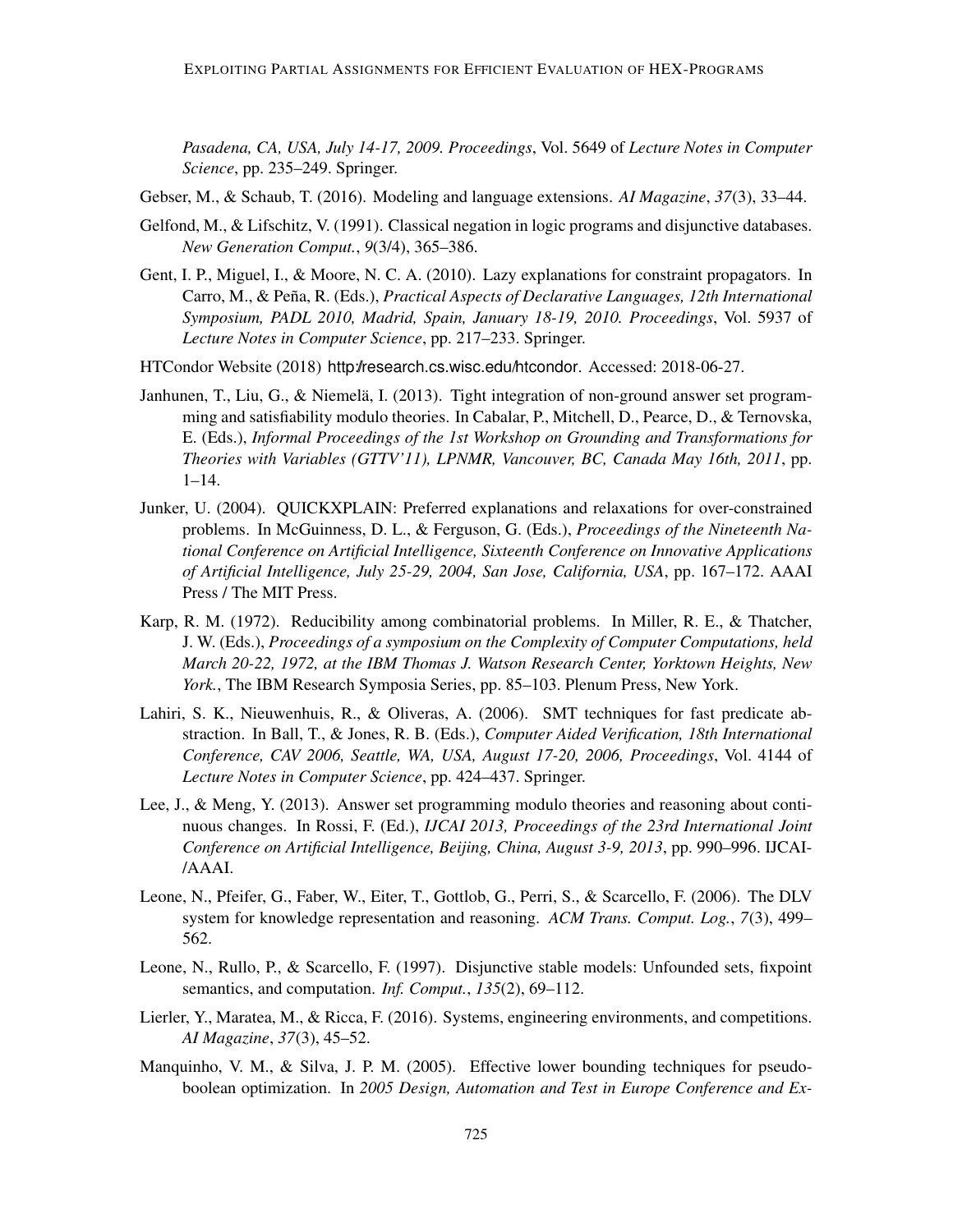*position (DATE 2005), 7-11 March 2005, Munich, Germany*, pp. 660–665. IEEE Computer Society.

- Marques-Silva, J. P., Lynce, I., & Malik, S. (2009). Conflict-driven clause learning SAT solvers. In Biere, A., Heule, M., van Maaren, H., & Walsh, T. (Eds.), *Handbook of Satisfiability*, Vol. 185 of *Frontiers in Artificial Intelligence and Applications*, pp. 131–153. IOS Press.
- Merriam-Webster Website (2018) https://www.merriam-webster.com/thesaurus. Accessed: 2018-06-27.
- Nieuwenhuis, R., & Oliveras, A. (2005). DPLL(T) with exhaustive theory propagation and its application to difference logic. In Etessami, K., & Rajamani, S. K. (Eds.), *Computer Aided Verification, 17th International Conference, CAV 2005, Edinburgh, Scotland, UK, July 6-10, 2005, Proceedings*, Vol. 3576 of *Lecture Notes in Computer Science*, pp. 321–334. Springer.
- Nieuwenhuis, R., Oliveras, A., & Tinelli, C. (2006). Solving SAT and SAT modulo theories: From an abstract Davis–Putnam–Logemann–Loveland procedure to DPLL(T). *J. ACM*, *53*(6), 937– 977.
- Ostrowski, M., & Schaub, T. (2012). ASP modulo CSP: The clingcon system. *TPLP*, *12*(4-5), 485–503.
- Pelov, N., Denecker, M., & Bruynooghe, M. (2004). Partial stable models for logic programs with aggregates. In Lifschitz, V., & Niemelä, I. (Eds.), *Logic Programming and Nonmonotonic Reasoning, 7th International Conference, LPNMR 2004, Fort Lauderdale, FL, USA, January 6-8, 2004, Proceedings*, Vol. 2923 of *Lecture Notes in Computer Science*, pp. 207–219. Springer.
- Redl, C. (2017). Efficient evaluation of answer set programs with external sources based on external source inlining. In Singh, S. P., & Markovitch, S. (Eds.), *Proceedings of the Thirty-First AAAI Conference on Artificial Intelligence, February 4-9, 2017, San Francisco, California, USA.*, pp. 1222–1228. AAAI Press.
- Reiter, R., & de Kleer, J. (1987). Foundations of assumption-based truth maintenance systems: Preliminary report. In Forbus, K. D., & Shrobe, H. E. (Eds.), *Proceedings of the 6th National Conference on Artificial Intelligence. Seattle, WA, July 1987.*, pp. 183–189. Morgan Kaufmann.
- Roussel, O., & Manquinho, V. M. (2009). Pseudo-boolean and cardinality constraints. In Biere, A., Heule, M., van Maaren, H., & Walsh, T. (Eds.), *Handbook of Satisfiability*, Vol. 185 of *Frontiers in Artificial Intelligence and Applications*, pp. 695–733. IOS Press.
- Shchekotykhin, K. M., Jannach, D., & Schmitz, T. (2015). MergeXplain: Fast computation of multiple conflicts for diagnosis. In Yang, Q., & Wooldridge, M. (Eds.), *Proceedings of the Twenty-Fourth International Joint Conference on Artificial Intelligence, IJCAI 2015, Buenos Aires, Argentina, July 25-31, 2015*, pp. 3221–3228. AAAI Press.
- Shen, Y., Wang, K., Eiter, T., Fink, M., Redl, C., Krennwallner, T., & Deng, J. (2014). FLP answer set semantics without circular justifications for general logic programs. *Artif. Intell.*, *213*, 1–41.
- Simons, P., Niemelä, I., & Soininen, T. (2002). Extending and implementing the stable model semantics. *Artif. Intell.*, *138*(1-2), 181–234.